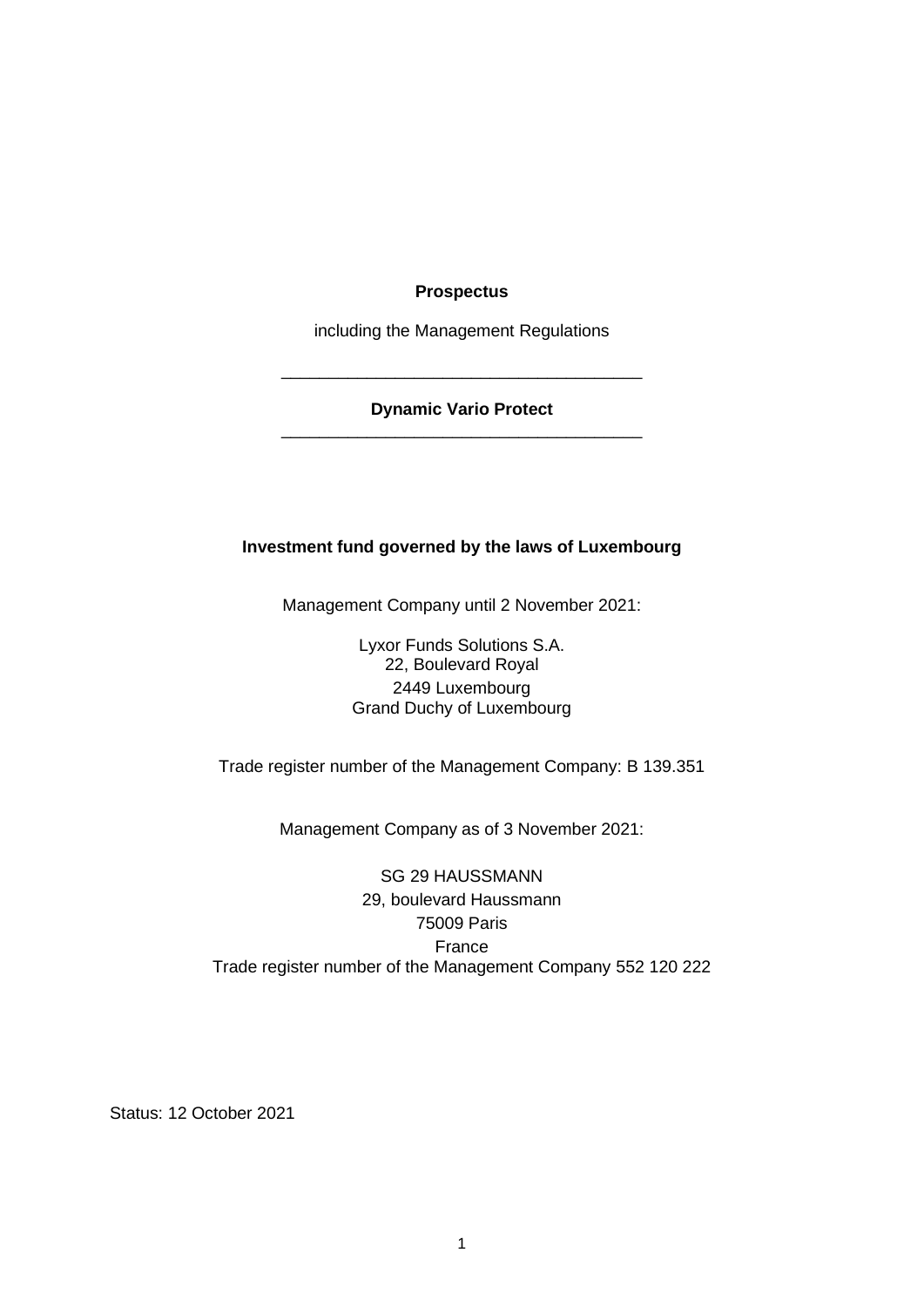### **General information**

This Prospectus is only valid in conjunction with the latest annual report, the reporting date of which may not be dated more than 16 months previously. If the reporting date of the annual report is dated more than eight months previously, a semi-annual report must also be submitted to the purchaser. In particular, the annual and semi-annual reports, as well as the Prospectus, the Management Regulations, the Key Investor Information Document and the issue and redemption prices may be obtained free of charge from the registered office of the Management Company, from the Information Agents and the Custodian.

Information other than that appearing in this Prospectus and in the documents mentioned herein and in the public domain shall not be disclosed.

### **Data Protection Policy**

The Management Company and other institutions may store personal data on computer systems and process by electronic or other means (i.e. any information relating to an identified or identifiable natural person, hereinafter referred to as "Personal Data") relating to Unitholders and their representatives (including, among others, legal representatives and authorised signatories), employees, directors, officers, trustees, settlors, their Unitholders and/or Unitholders for nominees and/or the ultimate beneficial owners (as applicable) (the "Relevant Parties").

Personal Data provided or collected in connection with an investment in the Fund may be processed by the Management Company (i.e. the "Controller"). Service providers of the Management Company and/or of the Fund acting as Registrar and Transfer Agent, Custodian and Paying Agent, Distribution Agent and their appointed sub-Distribution Agents may also process personal data of relevant Parties as controllers, in particular, in order to comply with their legal obligations by way of the laws and regulations applicable to them (such as identification in the context of anti-money laundering) and/or pursuant to the order of a competent jurisdiction, court, governmental, supervisory or regulatory authority, including tax authorities (individually a "Co-Controller", jointly the "Co-Controllers" and together with the Controller the "Controllers").

The Administrative Agent, the Auditor, the legal and financial advisors and other potential service providers to the Fund and/or to its Management Company (including its IT service providers, cloud service providers and external data processing centres) and all of the aforementioned agents, delegates, affiliates, subcontractors and/or their successors and authorised representatives, acting as order processors on behalf of the Management Company and/or the Fund (the "Order Processors"), may also process personal data of the Relevant Parties as Controllers.

Controllers and Order Processors shall process personal data in accordance with Regulation (EU) 2016/679 of 27 April 2016 on the protection of natural persons with regard to the processing of personal data and on the free movement of such data (the "Data Protection General Regulations") and all laws and regulations applicable to them on the protection of personal data, in particular pursuant to the Luxembourg Law of 1 August 2018, as amended, on the protection of personal data during data processing (together, the "Data Protection Law").

Further information relating to the processing of Personal Data of relevant Parties may be provided or made available through additional documents and/or through other means of communication, including electronic means of communication, such as e-mail, internet/intranet websites, portals or platforms, to the extent necessary for compliance with the data protection information obligations of Controllers and/or Order Processors.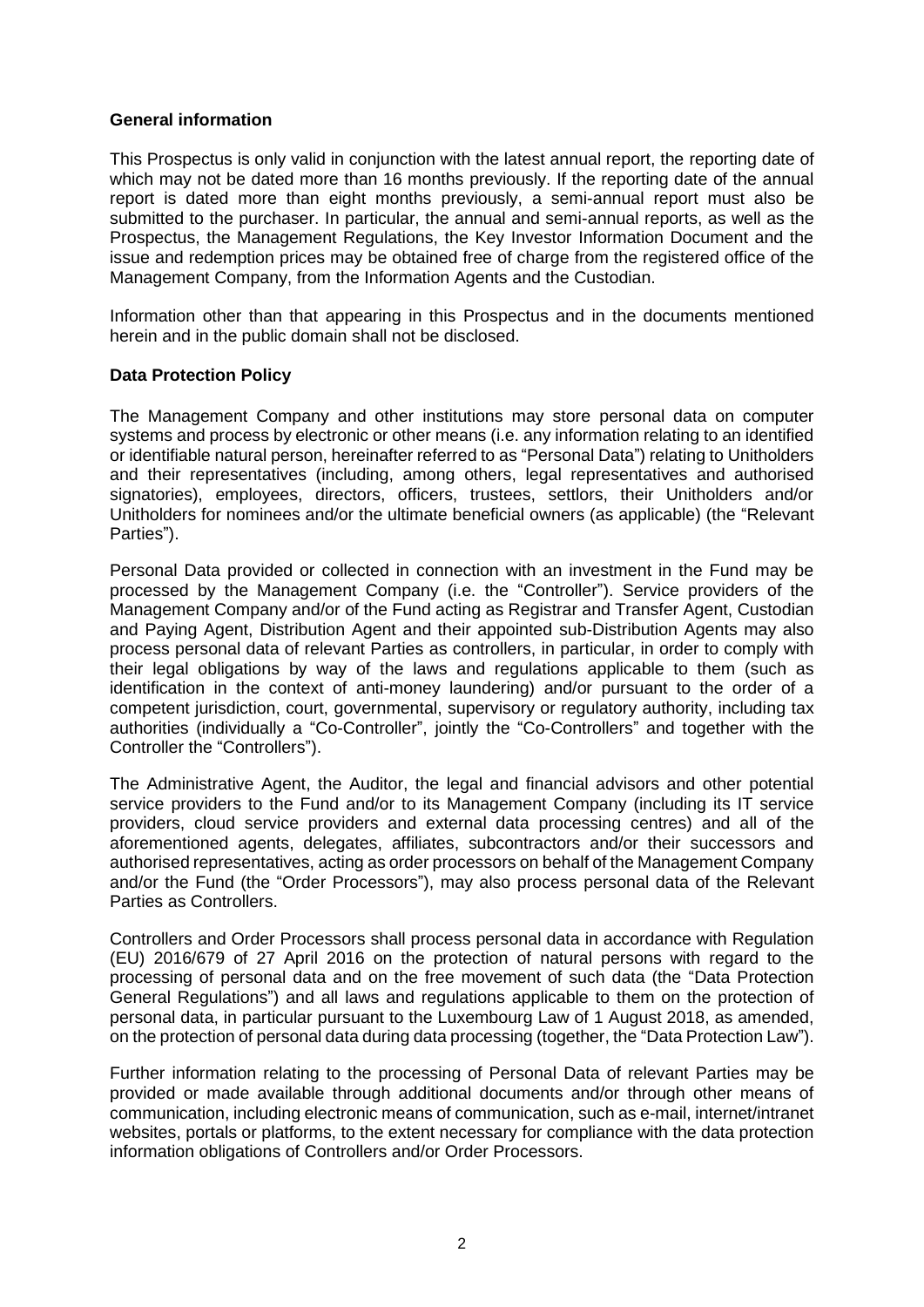Personal Data may, for example, include name, e-mail address, telephone number, account data, transaction and tax data, professional data, notifications by any means of communication, identifiers and other personal data required by controllers and processors for the purposes described below.

Personal Data shall be collected from relevant Parties or through publicly available sources, social media, subscription services, AML/KYC/CTF databases, sanction lists, central investor databases, public registers or other publicly available sources.

Personal Data of Relevant Parties shall be processed by Controllers and Order Processors for the following purposes:

- (i) offering investment in units and providing related services including, among others, opening your account with the Fund, including processing subscriptions and redemptions, conversions and transfer requests, administering and paying distribution fees (if any), making payments to Unitholders, updating and maintaining records and calculating fees, maintaining the register of Unitholders and providing financial and other information to Unitholders;
- (ii) developing and handling the business relationship with Co-Controllers and/or Order Processors and optimising their internal business organisation and processes, including risk management;
- (iii) direct or indirect marketing activities (such as market research or in association with investments in other investment funds managed by the Management Company; and
- (iv) other related services provided by a service provider of the Controllers and/or Order Processor in connection with the holding of units in the Fund (hereinafter the "Purposes").

Controllers and Order Processors shall also process Personal Data in order to comply with legal or regulatory obligations applicable to them and to pursue their legitimate interests or to carry out any other form of cooperation with or reporting to public authorities, including legal obligations under applicable fund and company laws, laws relating to the prevention of the financing of terrorism and money laundering, the prevention and detection of crime, tax laws (such as reporting to tax authorities under the FATCA and CRS laws for preventing tax evasion and fraud) (insofar as it is applicable), and investigating fraud, bribery, corruption and the provision of financial and other services to individuals subject to economic or trade sanctions on an ongoing basis, in accordance with the anti-money laundering procedures of the Controllers and Order Processors, and maintaining anti-money laundering records and other records of relevant persons for the purpose of verification by the Controllers and Order Processors, including with regard to other funds or clients of the Management Company and/or the Administrative Agent (hereinafter, the "Compliance Obligations").

Telephone calls and electronic communications addressed to and received from the Controllers and/or Order Processors may be recorded if this is necessary for the performance of a task of public interest or, where applicable, in pursuit of the legitimate interests of the Controllers and/or Order Processors, e.g.:

- (i) as proof of a transaction or related communication in the event of a disagreement;
- (ii) for processing and checking instructions;
- (iii) for the purposes of investigation and prevention of fraud;
- (iv) for enforcing or protecting the interests or rights of Controllers and Order Processors, in accordance with any legal obligations to which they are subject; and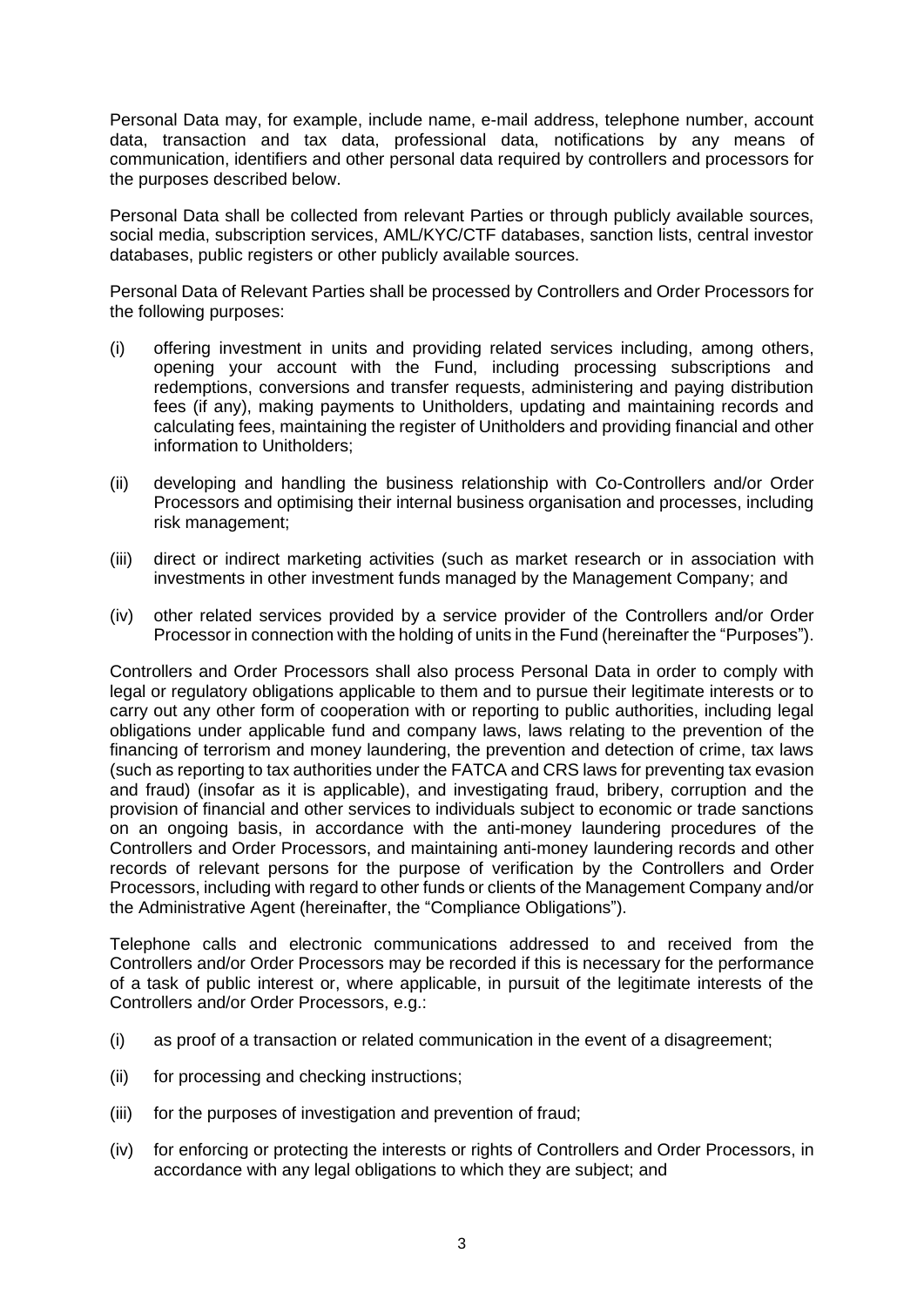(v) for quality, business analysis, training and similar purposes for improving the relationship of Controllers and Order Processors with Unitholders in general. These records shall be processed in accordance with data protection law and shall not be disclosed to third parties, except where required or permitted by the laws or regulations applicable to them or where compelled or authorised to do so by court orders.

Such records may be produced in court or other judicial proceedings, shall be regarded as evidence with the same value as a written document and shall be retained for a period of 5 years from the date of the record. The absence of records may not be used in any way against the Controllers and Order Processors.

Controllers and Order Processors shall gather, use, store, retain, transcribe and/or process personal data:

- (i) following the subscription or subscription order by Unitholders for investing in the Fund, to the extent necessary for the provision of the Investment Services or for taking steps at the request of Unitholders prior to this subscription, including as a result of holding units in general; and/or
- (ii) if this is necessary for compliance with a legal or regulatory obligation of the Controllers or Order Processors; and/or
- (iii) if this is necessary for the performance of a task in the public interest; and/or
- (iv) if this is necessary for the purposes of the legitimate interests of Controllers or Order Processors, i.e. primarily the provision of the investment services, or for fulfilling Compliance Obligations and/or an order from a foreign judicial, governmental, supervisory, regulatory or tax authority, including when providing such investment services to a beneficial owner and a person who directly or indirectly holds units in the Fund.
- (v) Under certain circumstances, the Management Company may process personal data on the basis of the express consent of Unitholders.

Personal data shall only be transferred and/or transmitted and/or otherwise made available to the Controllers and/or the Order Processors and/or the Target Entities, Sub-Funds and/or other Funds and/or their affiliates (in particular, their respective Management Company and/or Central Administrative Agent/Investment Manager/Service Provider) in which or through which the Fund intends to invest and to courts, governmental, supervisory or regulatory authorities, including tax authorities in Luxembourg or other countries, in particular those countries in which:

- (i) the Fund/the Management Company of the Fund is registered or intends to register for a public or non-public issue of its units;
- (ii) the Unitholders are resident, domiciled or of which they are citizens; or
- (iii) the Fund/the Management Company of the Fund is authorised, registered or otherwise entitled to invest in order to achieve its Purposes and meeting its Compliance Obligations or intends to apply for authorisation, registration or another entitlement (the "**Authorised Recipients**").

The Authorised Recipients may act as Order Processors in the name of the Controllers or, under certain circumstances, as Joint Controllers for their own purposes, in particular in order to provide their services or to comply with their legal obligations pursuant to the laws and regulations and/or orders of judicial, governmental, supervisory or regulatory authorities, including tax authorities, which are applicable to them.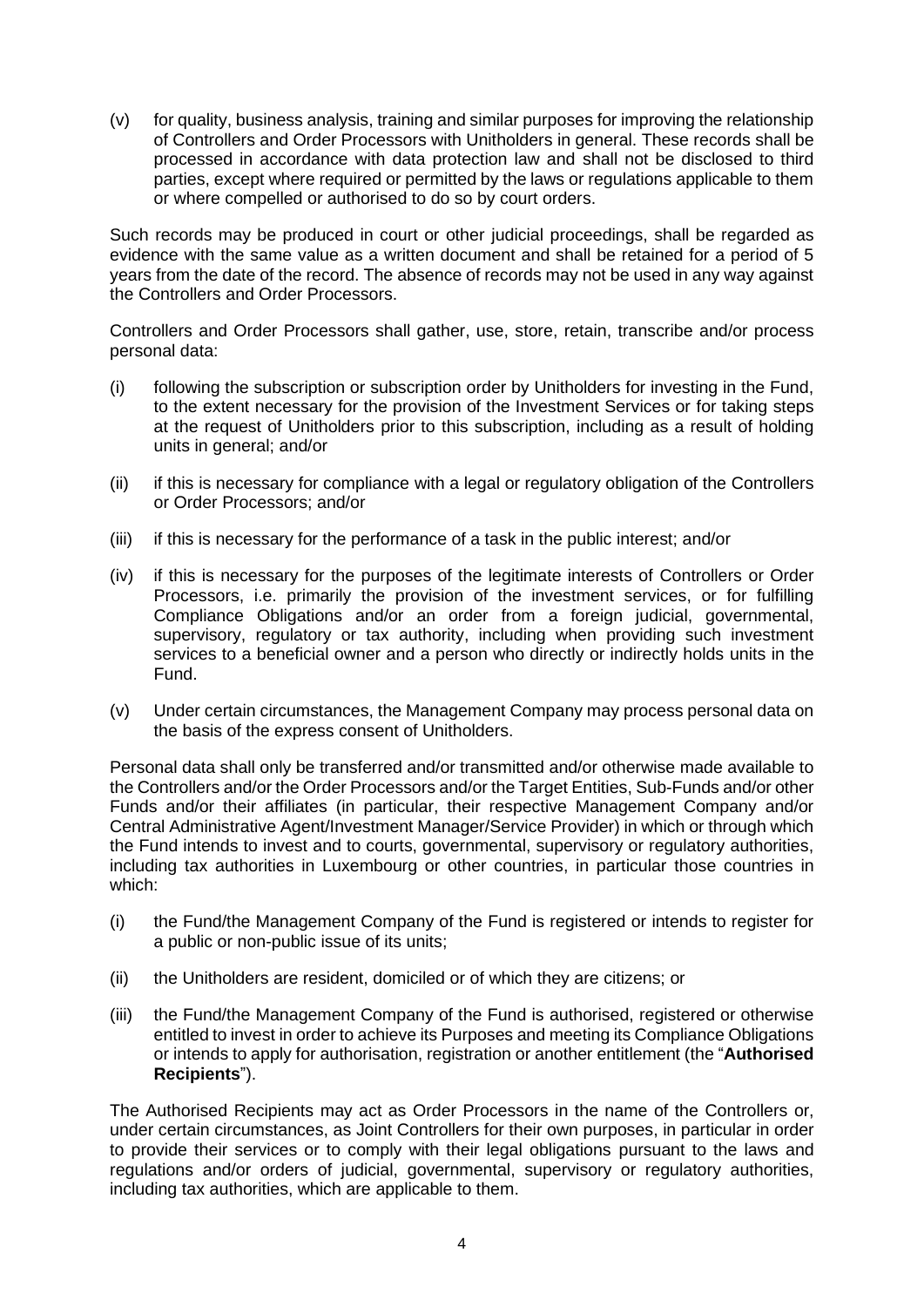The Controllers undertake not to disclose Personal Data to third parties other than the Authorised Recipients, except when these are notified to Unitholders on each occasion or when this is required on the basis of the laws and regulations applicable to them or of an order of a court, governmental, supervisory or regulatory authority, including tax authorities.

By investing in units of the Fund, Unitholders acknowledge and accept that Personal Data of the Relevant Parties may be processed for the Purposes and Compliance Obligations described above and, in particular, that the transfer and disclosure of this personal data to the Authorised Recipients, including Co-Controllers and/or Order Processors, with their registered office outside the European Union, may occur in countries which are not subject to an adequacy decision of the European Commission, with legislation which does not ensure an adequate level of protection for ensuring an appropriate level of protection with regard to the processing of personal data.

The Controller(s) shall, where appropriate, forward personal data of the relevant Parties in order to execute the Purposes or to fulfil Compliance Obligations.

Where appropriate, Controllers shall transfer personal data of the relevant Parties to Authorised Recipients outside the European Union:

- (i) on the basis of an adequacy decision by the European Commission regarding the protection of personal data and/or on the basis of the Privacy Shield agreement between the EU and the US; or,
- (ii) on the basis of appropriate data protection guarantees, such as standard contractual clauses, binding corporate rules, a recognised code of conduct or an approved certification mechanism; or
- (iii) if required by a court judgment or a decision of an administrative authority, personal data of relevant Parties shall be transferred on the basis of an international agreement, concluded between the European Union or a relevant Member State and other countries around the world; or
- (iv) where applicable, and the certain circumstances, on the basis of the express consent of the Unitholders; or
- (v) insofar as it is necessary for the fulfilment of the Purposes or for the performance of precontractual measures at the request of the Unitholder; or,
- (vi) to the extent necessary for Controllers and/or Order Processors to perform their services in association with the Purposes in the interest of the relevant Parties; or,
- (vii) if this is necessary for significant reasons of public interest; or,
- (viii) insofar as this is necessary for the establishment, exercise or defence of legal claims; or,
- (ix) if the transfer is made from a register intended by law to provide information to the public; or,
- (x) insofar as this is necessary for safeguarding important legitimate interests of the Controllers, as far as this is permissible under Data Protection Law.

If the processing of personal data of the relevant Parties or the transfer of personal data of the relevant Parties to countries outside of the European Union is based on the consent of the Unitholders, the affected Parties shall have the right to withdraw their consent at any time without affecting the legality of the processing and/or the transfer of data prior to the withdrawal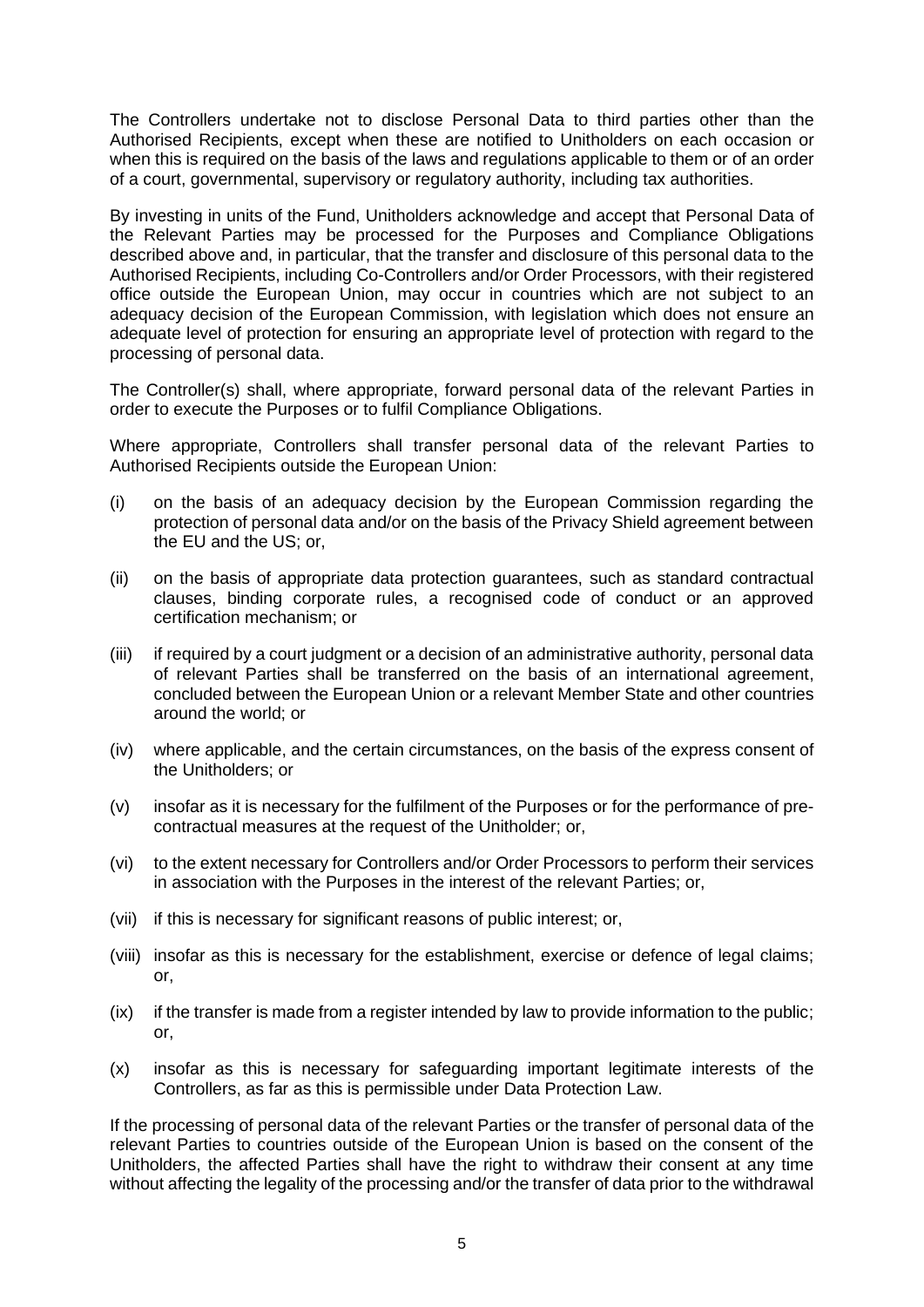of such consent. In the event of withdrawal of consent, the Controllers shall cease the processing or data transfer accordingly.

Any modification or withdrawal of the consent of the relevant Parties may be notified in writing by e-mail to the Management Company at the following address:

- until 2 November 2021: [lux.lyx-fundsetup@lyxor.com;](mailto:lux.lyx-fundsetup@lyxor.com)
- as of 3 November 2021: sg-protection.donnees@socgen.com

To the extent that the personal data provided by the Unitholders also includes personal data of other relevant Parties, the Unitholders declare that they are authorised to relay such personal data of other relevant Parties to the Data Controllers.

If the Unitholders are not natural persons, they shall undertake:

- (i) to inform all other affected Parties about the processing of their personal data and the related rights, as described in this Prospectus, in accordance with the information requirements by way of the data protection law; and
- (ii) where necessary and appropriate, to obtain the advance consent necessary for the processing of the personal data of other relevant Parties, as described in this Prospectus, in accordance with the requirements of the Data Protection Law.

It is mandatory to respond to questions and requests relating to the identification of relevant Parties, units held in the Fund, FATCA and/or CRS.

The Controllers reserve the right to reject any application for units if the prospective investor fails to provide the requested information and/or documentation and/or has not complied with the applicable requirements. Unitholders acknowledge and accept that failure to provide relevant personal data requested in the context of their business relationship with the Fund/Management Company may result in their inability to acquire or hold units in the Fund and may be reported to the competent Luxembourg authorities.

In addition, failure to provide the requested personal data may result in monetary penalties which may affect the value of Unitholders' units.

Unitholders acknowledge and accept that the Management Company/Administrative Agent shall provide all relevant information with regard to their investments in the Fund to the Luxembourg tax authorities (*Administration des contributions directes*), which shall automatically exchange this information with the competent authorities in the United States or other national authorities, authorised pursuant to FATCA and CRS, European and OECD level agreements or equivalent Luxembourg legislation.

As established in the Data Protection Law and within the limitations contained therein, every relevant Party shall have the right to:

- (i) access, rectify or delete inaccurate personal data concerning them;
- (ii) restrict the processing of personal data concerning them; and
- (iii) receive the personal data concerning them in a structured, commonly used and machinereadable format or transfer these personal data to another Controller; and,
- (iv) receive a copy of or access the adequate or appropriate safeguards, such as standard contractual clauses, binding corporate rules, recognised code of conduct or approved certification mechanism implemented for the transfer of personal data to countries outside of the European Union. In particular, the Relevant Parties may object at any time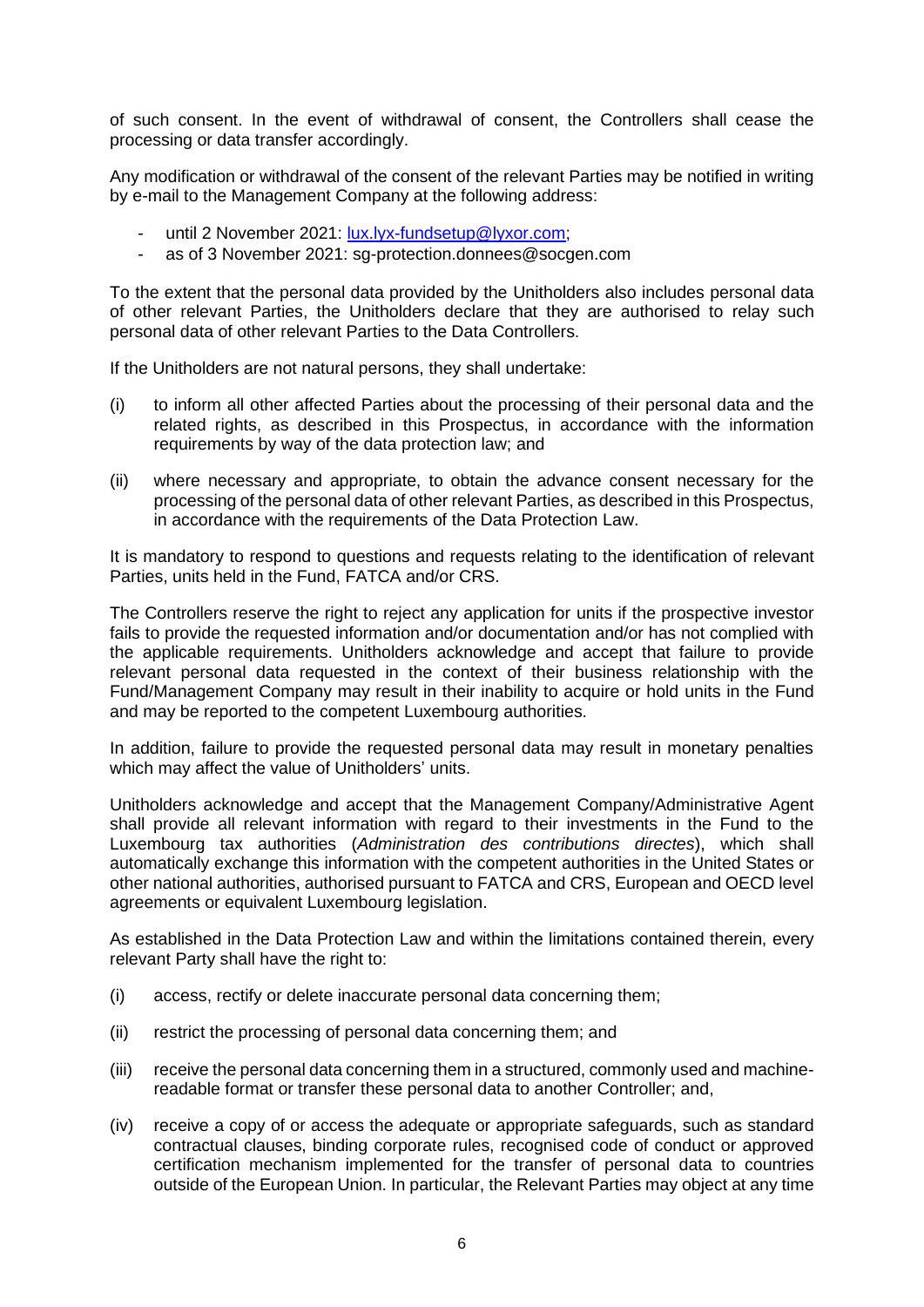to the processing of their personal data for marketing purposes or to other processing based on the legitimate interests of Controllers or Order Processors.

The affected person is requested to address such requests to the Management Company via e-mail to the following address:

- until 2 November 2021: [lux.lyx-fundsetup@lyxor.com;](mailto:lux.lyx-fundsetup@lyxor.com)
- as of 3 November 2021: [sg-protection.donnees@socgen.com.](javascript:linkTo_UnCryptMailto(%27jxfiql7pd%3Amolqbzqflk%2BalkkbbpXplzdbk%2Bzlj%27);)

Unitholders are entitled to bring any claim relating to the processing of their Personal Data by the Controller with regard to the fulfilment of the Purposes or Compliance Obligations to the attention of the competent data protection authority (i.e. in Luxembourg, the *Commission Nationale pour la Protection des Données*).

Controllers and the Order Processors who process the Personal Data on the orders of the Controllers shall not be liable for any unauthorised third party who becomes aware of and/or has access to such personal data, except in the case of proven negligence or wilful misconduct on the part of the Controllers or Order Processors.

Personal Data of Relevant Parties shall be retained until the Unitholders dispose of their units in the Fund and for a further 5 years from the date of disposal of the Unitholders' units in the Fund, if necessary for compliance with the laws and regulations applicable to them or to establish, exercise or defend actual or potential legal claims, subject to the applicable statute of limitations, unless the laws and regulations applicable to them provide for a longer period. In any event, the Personal Data of the Relevant Parties shall not be kept for longer than necessary with regard to the Purposes and Compliance Obligations cited in this Prospectus, always subject to the applicable minimum legal retention periods.

### **Investment restrictions**

The units of Dynamic Vario Protect (the "Fund") have not been and shall not be registered under the United States Securities Act of 1933, as amended (the "1933 Act") or under the securities laws of any state or territory of the United States of America or any of its territories, possessions or other areas subject to its jurisdiction, including the Commonwealth of Puerto Rico (the "United States" or "US"). The units may not be offered, sold in or otherwise transferred to the United States. The units are being offered and sold pursuant to an exemption from the registration requirements of the 1933 Act under Regulation S of this act. The Fund has not been and shall not be registered under the United States Investment Company Act of 1940, as amended, or under any other US federal law. Accordingly, units are not being offered or sold in the United States or to or for the account of persons subject to United States taxation or to or for the account of US Persons (pursuant to the definitions for the purposes of the US Federal Laws on securities, commodities and taxation, including Regulation S of the 1933 Act) (jointly, "US Persons"). Subsequent transfers of units in the United States or to US Persons are not permitted (please refer on this point to the provisions on compulsory redemptions in the section entitled "Compulsory Redemptions").

The units have not been approved or has such an approval been rejected by the US Securities and Exchange Commission (the "SEC") or any other regulatory authority in the United States, nor has the SEC nor any other regulatory authority in the United States ruled on the accuracy or adequacy of this document (the "Prospectus") or on the benefits of the units. Any allegations to the contrary are liable to prosecution.

The United States Commodity Futures Trading Commission has not reviewed or approved this document or any other sales documentation for the Fund. This Prospectus may not be circulated in the United States. The distribution of this Prospectus and the offering of the units may also be restricted in other jurisdictions.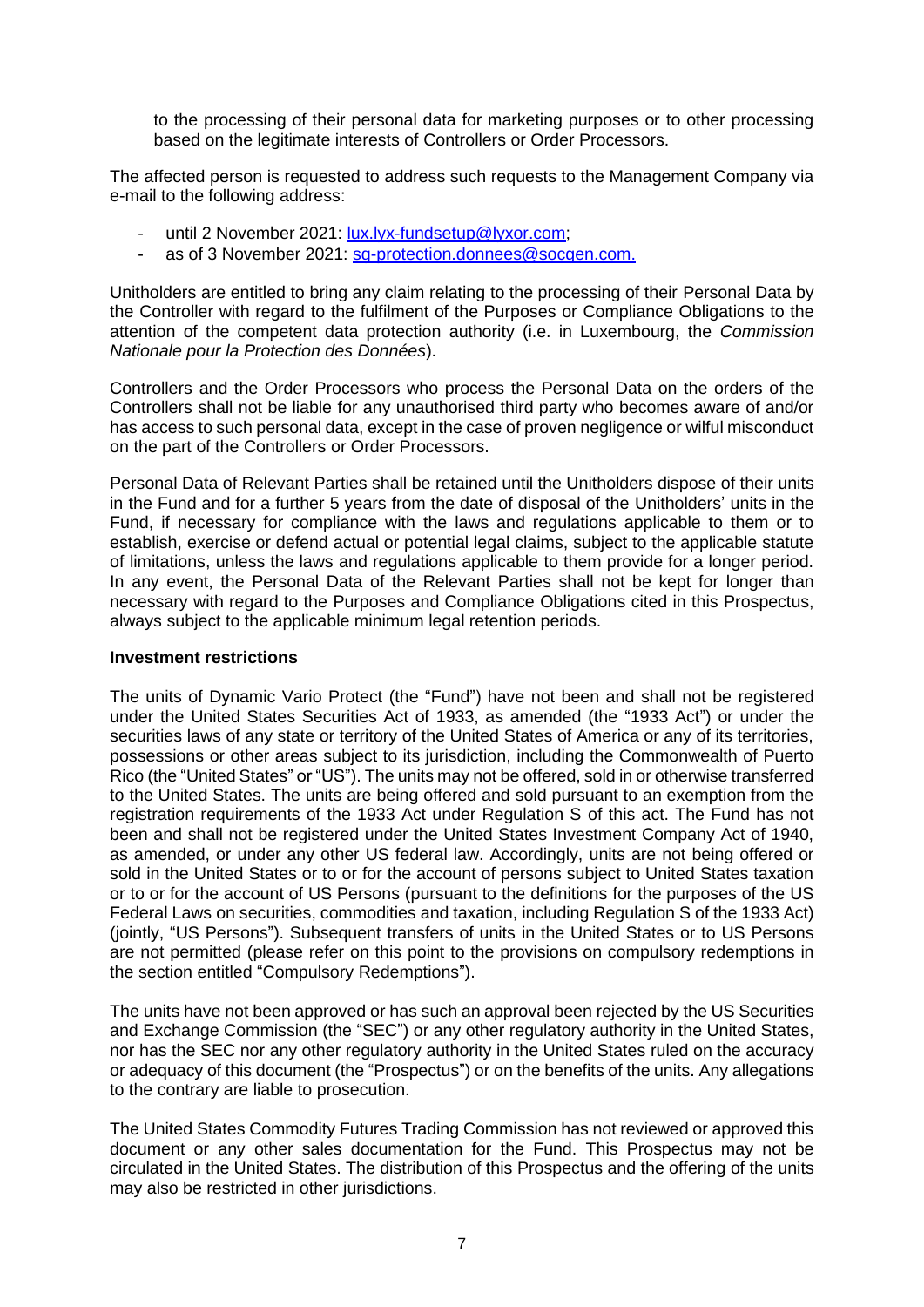# **Foreign Account Tax Compliance Act**

The Foreign Account Tax Compliance Act ("FATCA"), which is part of the Hiring Incentives to Restore Employment Act, entered into effect in the United States of America in 2010. Financial institutions outside of the US are thereafter obliged to make annual disclosures to the US Internal Revenue Service regarding the financial accounts of US persons (within the meaning of FATCA). Financial institutions which fail to provide this information are subject to a 30% withholding tax on certain US source income. On 28 March 2014, the Grand Duchy of Luxembourg signed the Luxembourg Intergovernmental Agreement ("IGA"). Following its enacting in Luxembourg law, the Management Company must comply with the requirements of the Luxembourg IGA. According to the Luxembourg IGA, the Management Company may be required to collect information to identify direct and indirect Unitholders of the Fund who qualify as US persons for FATCA purposes. In such cases, the Management Company shall forward information provided to it on reportable financial accounts to the Luxembourg tax authorities, which shall automatically forward such information to the United States government pursuant to Article 28 of the Convention between the United States of America and the Grand Duchy of Luxembourg for the Avoidance of Double Taxation and the Prevention of Tax Evasion in the field of taxes on income and capital.

The Management Company shall continuously review the extent of the requirements imposed on it by FATCA and in particular, by the Luxembourg IGA. The Management Company shall seek to comply with the provisions of the Luxembourg IGA in order to qualify as FATCA compliant, without being subject to registration and reporting requirements. The Management Company has decided to qualify the Fund as a "Collective Investment Vehicle". This presupposes that the units are exclusively held by or through (i) Exempt Beneficial Owners; (ii) Active NFFEs as described in the Annex I of the Luxembourg IGA; (iii) U.S. Persons that are not Specified U.S. Persons; (iv) Financial Institutions (FI) that are not Non-participating Financial Institutions. These terms shall have the meanings ascribed to them in the Luxembourg IGA.

In order to ensure the Management Company's compliance with FATCA and the Luxembourg IGA in accordance with the above provisions, the Management Company may request information and documentation, such as W-8 tax forms, or, as appropriate, the Global Intermediary Identification Number, or other valid evidence of a Unitholder's FATCA registration with the US tax authorities or exemption, in order to determine a Unitholder's FATCA status.

Investors should note that both their personal data and the information provided in the subscription documents or elsewhere in connection with a subscription application, as well as details of their respective holdings of units, shall be preserved in digital form and processed in accordance with the Luxembourg Law of 2 August 2002, as amended, on the protection of personal data during data processing (the "Law of 2 August 2002"). The investor agrees that the Management Company, as the entity responsible for the processing of personal data, is authorised to access and process the information concerning the investor for the purpose of providing investor services, in accordance with the provisions of the law of 2 August 2002. By subscribing to or purchasing units, the investor also agrees that his telephone conversations with the Management Company or with a service provider appointed by the Management Company may be recorded and consequently processed pursuant to the Law of 2 August 2002. When forwarding the above data to the aforementioned persons, investors are informed that data shall be transmitted abroad (including Germany) and that such data may be transferred to countries which do not have a level of data protection comparable to Luxembourg. Investors should also note that their personal data shall be kept in the register of units. The Administrative Agent processes investors' personal data on the orders of the Management Company. In accordance with the provisions of the Law of 2 August 2002,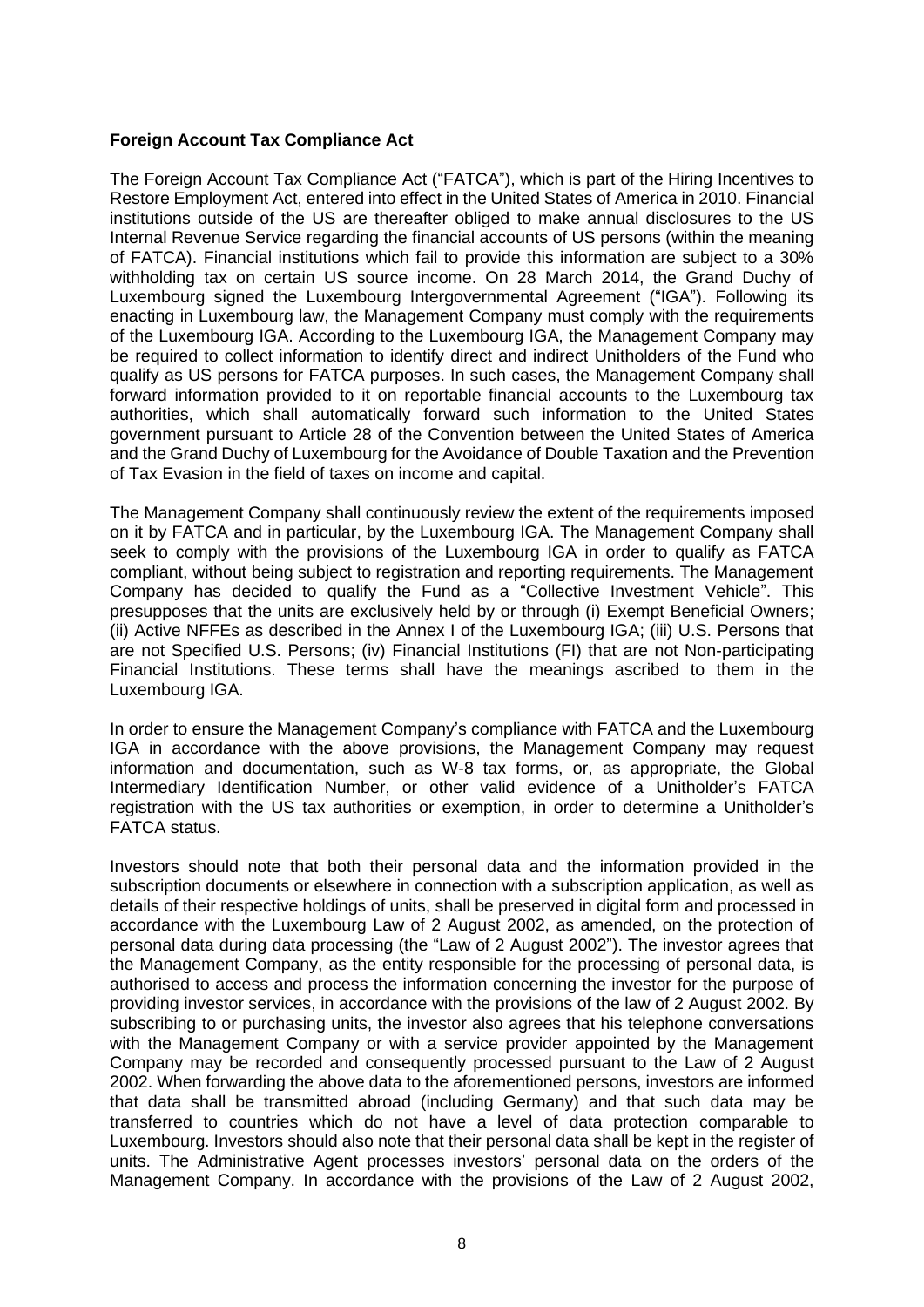investors are entitled to request information about their personal data at any time and to correct these.

# **Common Reporting Standard**

The OECD has developed a Common Reporting Standard ("CRS") for the automatic exchange of information on financial accounts, in order to permit a comprehensive and multilateral worldwide automatic exchange of information (AEOI). Council Directive 2014/107/EU amending Council Directive 2011/16/EU on the obligation to exchange information automatically for tax purposes (the "Euro-CRS Directive") was adopted on 9 December 2014 with the aim of implementing CRS within Member States.

The Euro-CRS Directive was transposed into Luxembourg law by the Law of 18 December 2015 on the automatic exchange of information on financial accounts in the field of taxation ("CRS Law").

Holders of financial assets are identified by financial institutions and it is determined whether they have a tax residence in countries with which Luxembourg has entered into an agreement to exchange tax information. In this case, information on financial accounts and the holder of assets is reported to the Luxembourg tax authorities, which then forward it annually to the competent foreign tax authorities.

In this context, the Management Company may request information from its investors, for the purpose of verifying their CRS status, on the identity and tax residency of the holders of financial accounts (including certain entities and their officers) and may report details regarding a Unitholder and its account to the Luxembourg tax authorities (*Administration des Contributions Directes*).

According to the CRS Act, the first exchange of information for data of the calendar year 2016 shall take place by 30 September 2017. According to the Euro CRS Directive, the first AEOI to the local tax authorities of the Member States for data on the calendar year 2016 shall take place by 30 September 2017.

In addition, Luxembourg has signed the multilateral agreement of competent authorities of the OECD ("Multilateral Agreement") on the automatic exchange of information by way of the CRS. The Multilateral Arrangement aims to implement the CRS in non-member countries, which requires agreements with the individual countries.

The Management Company reserves the right to refuse any application for units if the information provided does not comply with the requirements of the CRS Law or remains unfulfilled due to failure to provide such information.

Unitholders should consult their tax advisers regarding any potential tax or other consequences of the implementation of the CRS.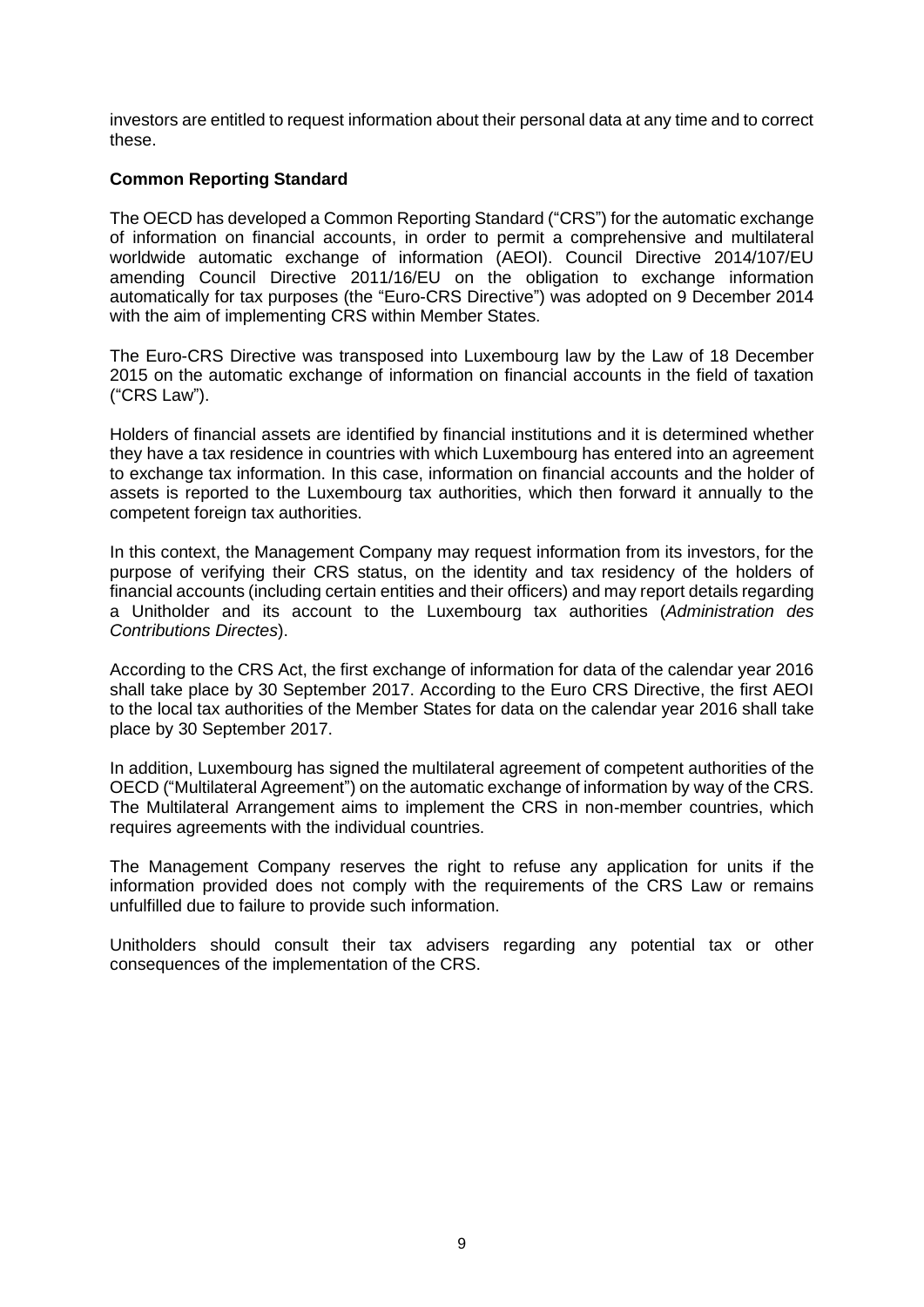# **Addresses:**

Until 2 November 2021

# **Management Company**

Lyxor Funds Solutions S.A. 22, Boulevard Royal 2449 Luxembourg Grand Duchy of Luxembourg

# **Board of Directors of the Management Company**

Edouard Auché Chairman of the Board of Directors Lyxor International Asset Management S.A.S., Tours Société Générale, 17 Cours Valmy, 92967 Paris La Défense, France

Heike Fürpaß-Peter **Director** Lyxor International Asset Management S.A.S. Deutschland, Neue Mainzer Straße 46-50, 60311 Frankfurt am Main, Germany

Alexandre Cegarra **Director** Société Générale Private Wealth Management S.A.,11 Avenue Emile Reuter, 2420 Luxembourg, Grand Duchy of Luxembourg

Mathias Turra **Director** Lyxor Funds Solutions S.A., 22, Boulevard Royal, 2449 Luxembourg, Grand Duchy of Luxembourg

# **Management**

Mathias Turra Lyxor Funds Solutions S.A., 22, Boulevard Royal, 2449 Luxembourg, Grand Duchy of Luxembourg

Martine Capus Lyxor Funds Solutions S.A., 22, Boulevard Royal, 2449 Luxembourg, Grand Duchy of Luxembourg

Martin Rausch Lyxor Funds Solutions S.A., 22, Boulevard Royal, 2449 Luxembourg,

Grand Duchy of Luxembourg

# **Fund Manager**

Lyxor International Asset Management S.A.S. Deutschland Neue Mainzer Straße, 46-50 60311 Frankfurt am Main **Germany** 

# **Custodian and Paying Agent**

BNP Paribas Securities Services S.C.A. Luxembourg Branch 60, Avenue J.F. Kennedy 1855 Luxembourg Grand Duchy of Luxembourg

# **Registrar and Transfer Agent**

BNP Paribas Securities Services S.C.A. Luxembourg Branch 60, Avenue J.F. Kennedy 1855 Luxembourg Grand Duchy of Luxembourg

# **Administrative Agent**

BNP Paribas Securities Services S.C.A. Luxembourg Branch 60, Avenue J.F. Kennedy 1855 Luxembourg Grand Duchy of Luxembourg

# **Statutory Auditor**

Ernst & Young, Société anonyme 35E, Avenue John F. Kennedy 1855 Luxembourg Grand Duchy of Luxembourg

# **Distribution Agent**

Lyxor Asset Management S.A.S. and Lyxor International Asset Management S.A.S

Tours Société Générale, 17 Cours Valmy, 92967 Paris, La Défense, France and its branches and in Germany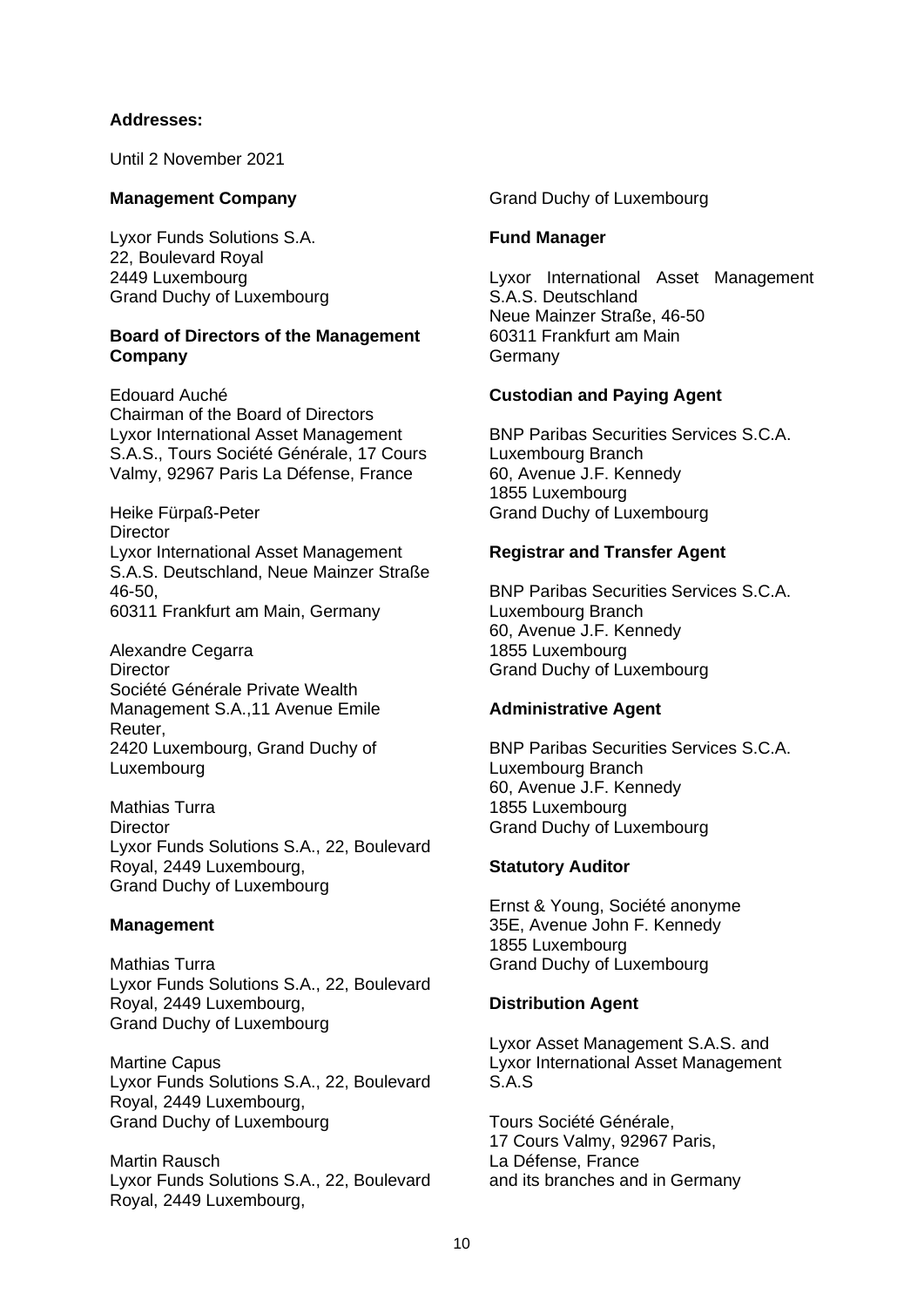Lyxor International Asset Management S.A.S. Germany New Mainzer Straße, 46-50 60311 Frankfurt am Main Germany

# **Investment Adviser**

Allianz Global Investors GmbH Bockenheimer Landstrasse 42-44 0323 Frankfurt am Main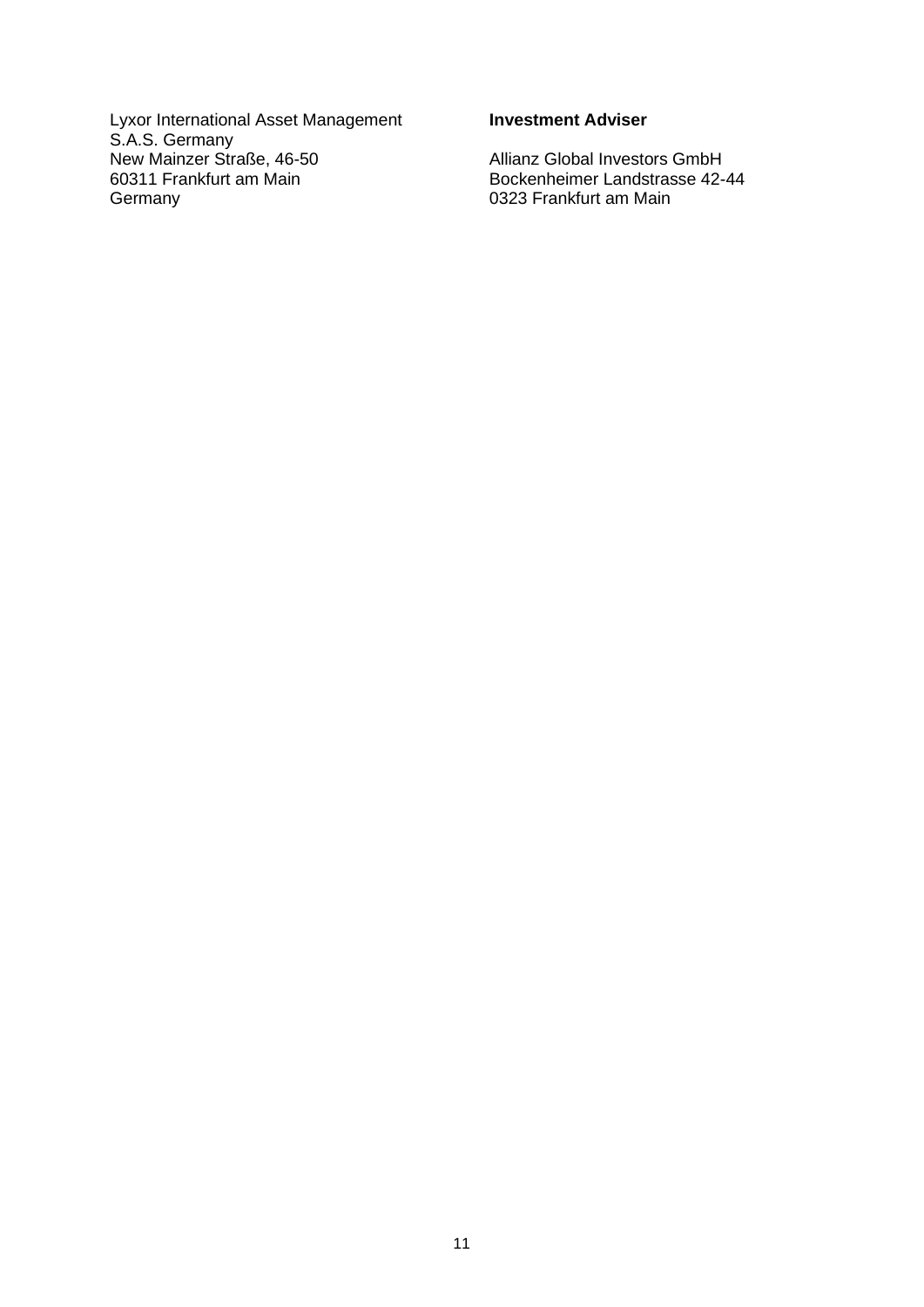## As of 3 November 2021

### **Management Company**

SG 29 HAUSSMANN 29, boulevard Haussmann 75009 Paris France

### **Board of Directors of the Management Company**

Guillaume De Martel Chairman, SG 29 HAUSSMANN 29, boulevard Haussmann 75009 Paris France

# **Supervisory Board of the Management Company**

Marc Duval, Chairman, 17 Cours Valmy, 92800 Paris la Défense, France

Olivier Paccalin 17 Cours Valmy, 92800 Paris la Défense, France

Lionel Paquin 17 Cours Valmy, 92800 Paris la Défense, France

Christian Schricke Independent director

Franklin Wernert 29, boulevard Haussmann, 75009 Paris

Sophie Mosnier Independent director

#### **Management**

Guillaume de Martel SG 29 HAUSSMANN 29, boulevard Haussmann 75009 Paris France

#### **Custodian and Paying Agent**

Société Générale Luxembourg 11, avenue Emile Reuter 2420 Luxembourg Grand Duchy of Luxembourg

Operational center: 28-32, Place de la gare 1616 Luxembourg Grand Duchy of Luxembourg

### **Registrar and Transfer Agent**

Société Générale Luxembourg 11, avenue Emile Reuter 2420 Luxembourg Grand Duchy of Luxembourg

Operational center: 28-32, Place de la gare 1616 Luxembourg Grand Duchy of Luxembourg

#### **Administrative Agent**

Société Générale Luxembourg 11, avenue Emile Reuter 2420 Luxembourg Grand Duchy of Luxembourg

Operational center: 28-32, Place de la gare 1616 Luxembourg Grand Duchy of Luxembourg

#### **Statutory Auditor**

Ernst & Young, Société anonyme 35E, Avenue John F. Kennedy 1855 Luxembourg Grand Duchy of Luxembourg

#### **Investment Adviser**

Allianz Global Investors GmbH Bockenheimer Landstrasse 42-44 0323 Frankfurt am Main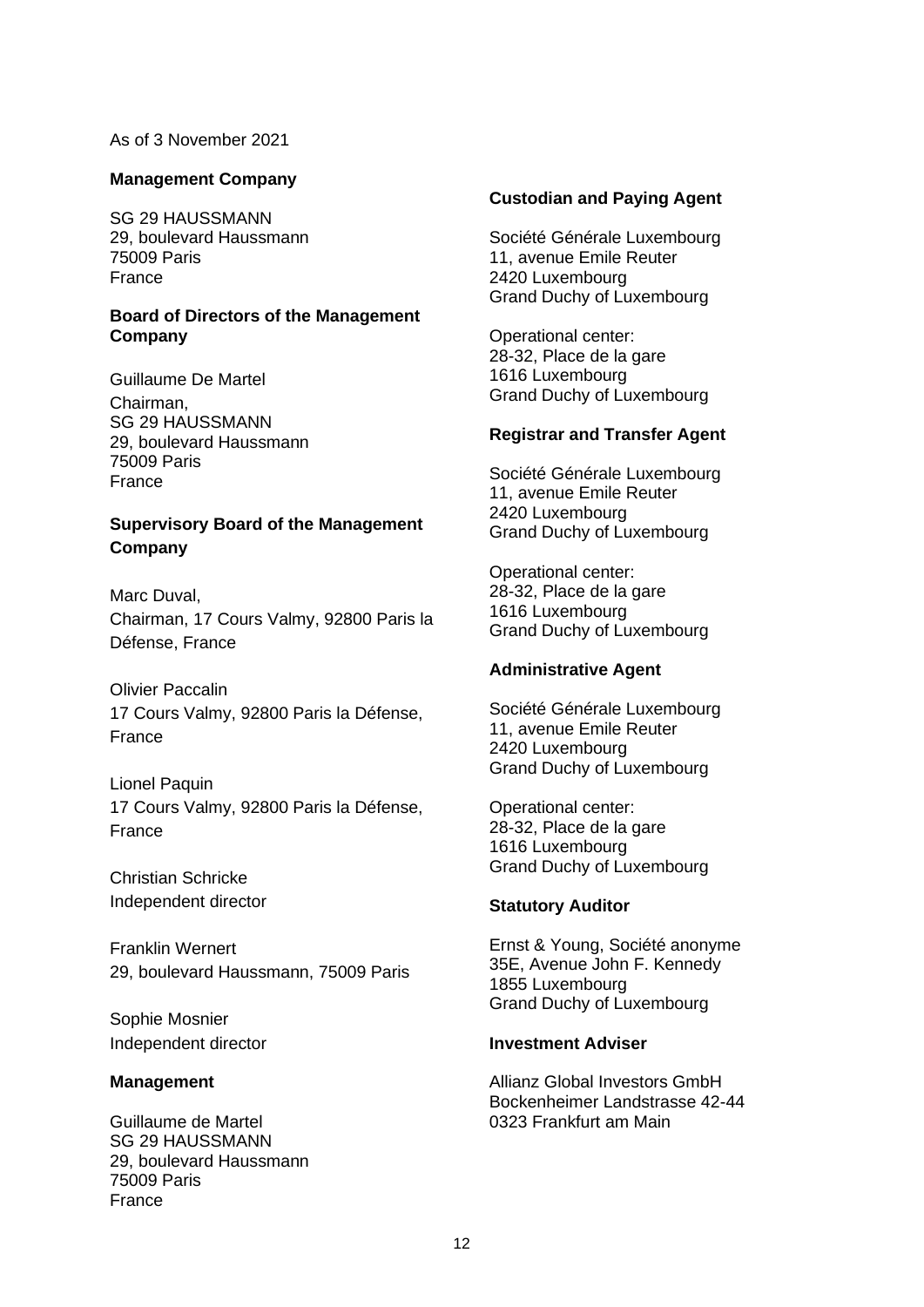# **Table of Contents**

| Deployment of techniques and instruments and associated specific risks32              |  |
|---------------------------------------------------------------------------------------|--|
| Possible effects of the use of techniques and instruments on the performance of the   |  |
|                                                                                       |  |
|                                                                                       |  |
| Possible impact of the use of derivatives on the risk profile of the Fund39           |  |
|                                                                                       |  |
|                                                                                       |  |
|                                                                                       |  |
|                                                                                       |  |
|                                                                                       |  |
|                                                                                       |  |
|                                                                                       |  |
|                                                                                       |  |
|                                                                                       |  |
|                                                                                       |  |
|                                                                                       |  |
|                                                                                       |  |
|                                                                                       |  |
| Securities pursuant to Rule144A of the United States Securities Act51                 |  |
|                                                                                       |  |
|                                                                                       |  |
| Temporary suspension of the issuance and redemption of units and, if applicable, also |  |
|                                                                                       |  |
|                                                                                       |  |
|                                                                                       |  |
|                                                                                       |  |
|                                                                                       |  |
|                                                                                       |  |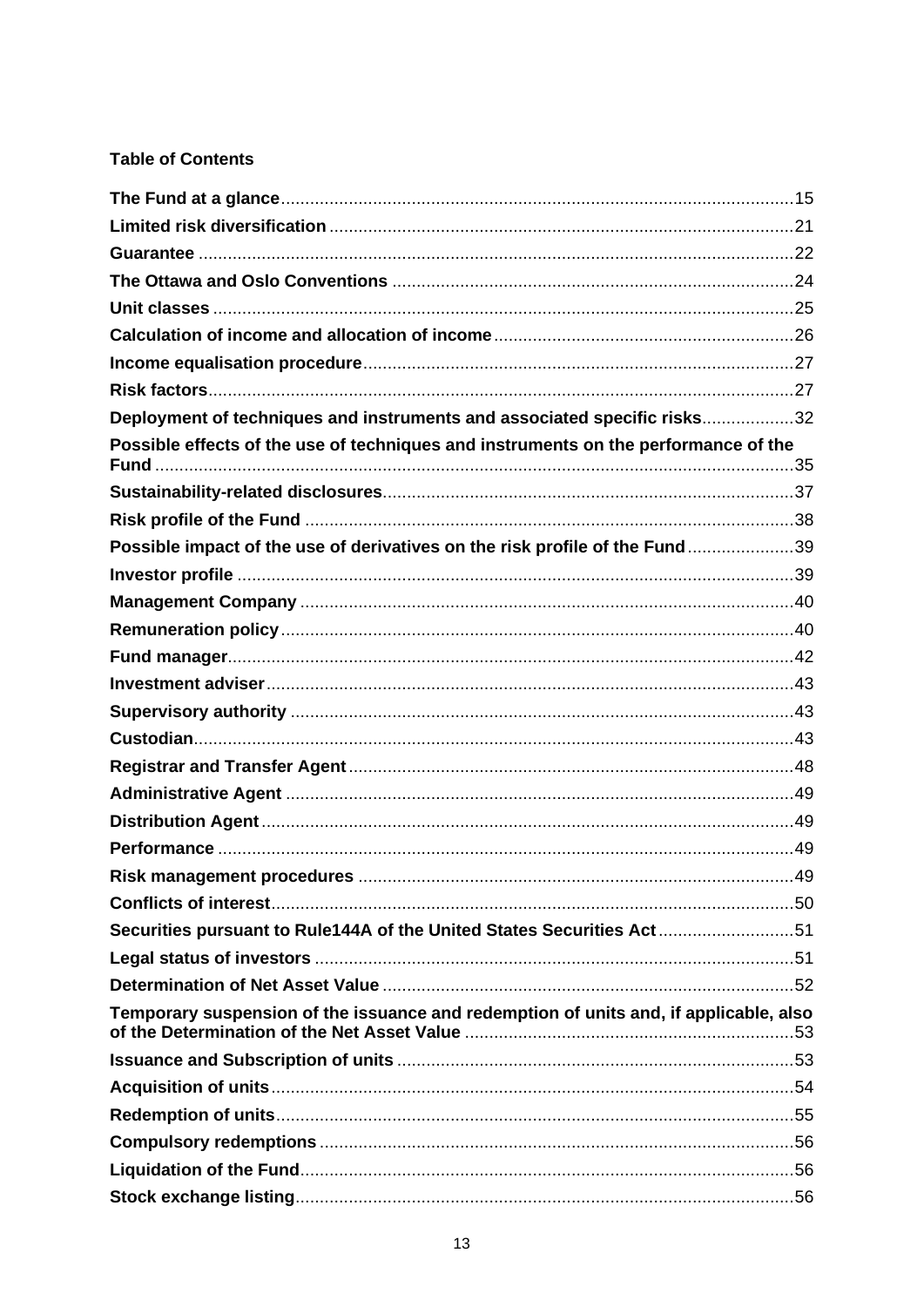| Publication of the issue and redemption price and further information 57                                                                                                    |  |
|-----------------------------------------------------------------------------------------------------------------------------------------------------------------------------|--|
|                                                                                                                                                                             |  |
|                                                                                                                                                                             |  |
| Withholding tax and reporting obligation in the USA pursuant to FATCA58                                                                                                     |  |
|                                                                                                                                                                             |  |
|                                                                                                                                                                             |  |
|                                                                                                                                                                             |  |
|                                                                                                                                                                             |  |
|                                                                                                                                                                             |  |
|                                                                                                                                                                             |  |
| Risk of a change in published tax principles for investors liable for tax in the Federal<br>Republic of Germany and risk of classification as an investment company for tax |  |
|                                                                                                                                                                             |  |
| Additional Information for investors in the Federal Republic of Germany64                                                                                                   |  |
|                                                                                                                                                                             |  |
|                                                                                                                                                                             |  |
|                                                                                                                                                                             |  |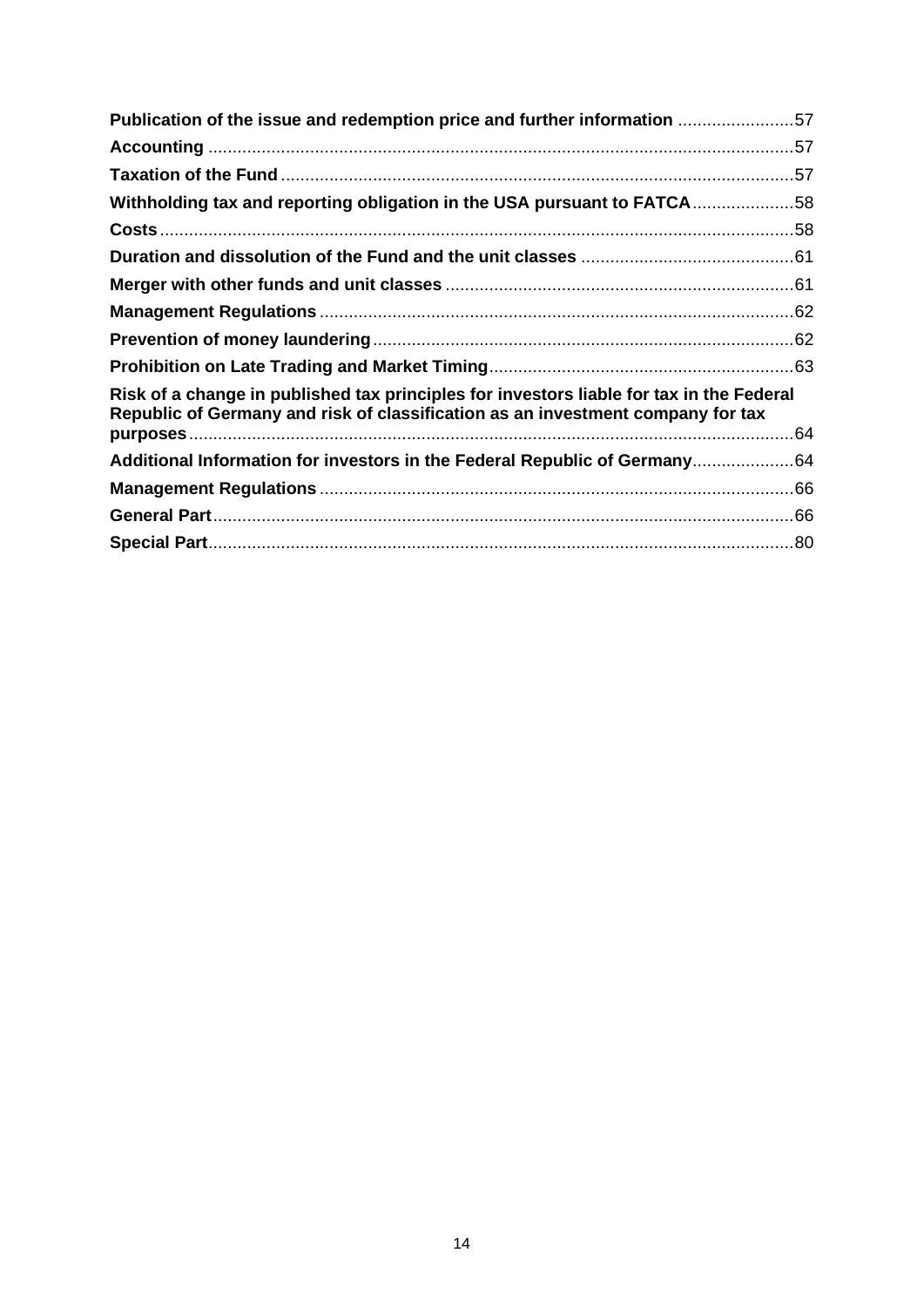# **The Fund at a glance**

Dynamic Vario Protect was established as a "*fonds commun de placement*" ("FCP") under the laws of the Grand Duchy of Luxembourg on 4 June 2007, under the name Cominvest Dynamic SAFE 80 in the Grand Duchy of Luxembourg and falls within the scope of application of Part I of the Law of Luxembourg of 17 December 2010 on undertakings for collective investment ("the Law") and is therefore an undertaking for collective investment in transferable securities ("UCITS") pursuant to Directive 2009/65/EC.

The base currency of the Fund is the Euro.

The Fund was managed by Allianz Global Investors GmbH, a subsidiary of Allianz Asset Management AG, Munich, Federal Republic of Germany, and a member of the Allianz Group, under Luxembourg law and distributed - also using this financial group.

The management of the Fund was transferred to Commerz Funds Solutions S.A. on 30 November 2015, which was renamed Lyxor Funds Solutions S.A. on 14 October 2019, with registered office at 22, Boulevard Royal, 2449 Luxembourg, Grand Duchy of Luxembourg.

As of 3 November 2021, the management of the Fund is transferred to SG 29 Haussmann, 29, Boulevard Haussmann, 75009 Paris, France, whose majority shareholder is Société Générale.

1. Management Regulations

The original Management Regulations of the Fund entered into effect on 4 June 2007.

The last amendment entered into effect on 12 October 2021.

A notice of the filing of the Management Regulations with the Commercial Register in the Grand Duchy of Luxembourg was published in the *Mémorial, Recueil des Sociétés et Associations* ("Mémorial"), the official gazette of the Grand Duchy of Luxembourg, which was replaced by the "*Recueil électronique des sociétés et associations*" ("RESA") on 1 June 2016.

2. Investment objective

The aim of the investment policy is to allow investors to participate in the performance of a basket of investment fund units using derivative instruments, which is regularly realigned over the long term. At the same time, the aforementioned derivatives shall be linked to a dynamic hedging model (e.g. a CPPI model). Its purpose is to secure the guarantee(s) issued for unit class IT (EUR). For details on the guarantee(s), see the section "Guarantee".

The details are shown below.

3. Fund concept

The Fund invests in securities or other instruments as described in Section 6 under "Investment Principles", which relates, for example, to the equity market or generate interest income. In principle, the performance of all of the securities cited in sentence 1 is swapped for the performance of a dynamic hedging model by means of a total return swap. The dynamic hedging model permits participation in the performance of certain investment fund units and at the same time, secures the guarantee presented in the investment objective.

Until 2 November 2021 the Fund Manager of the Fund is Lyxor International Asset Management S.A.S. Deutschland, Neue Mainzer Straße, 46-50, 60311 Frankfurt am Main, Germany.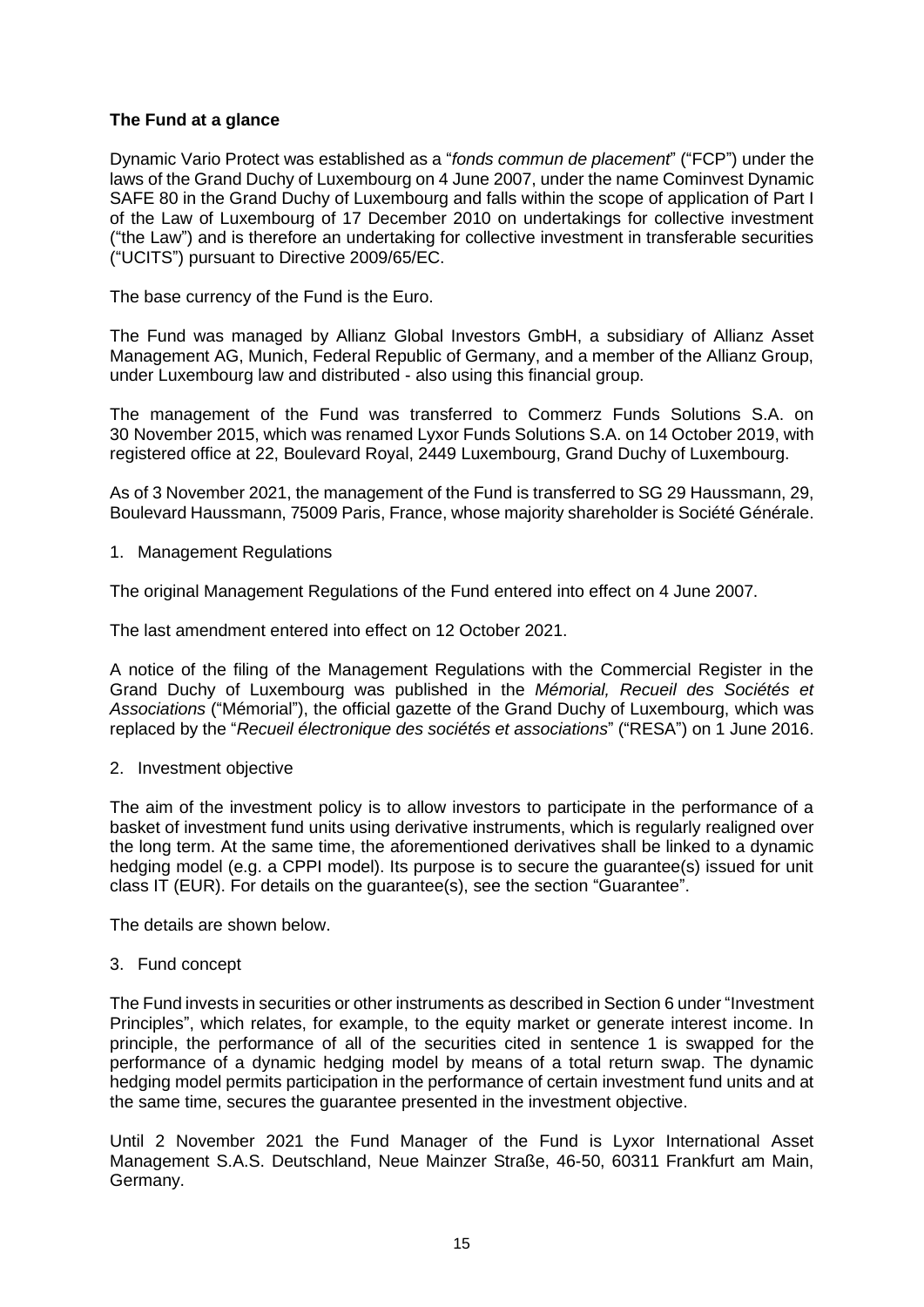As of 3 November 2021 the management of the Fund is transferred to SG 29 Haussmann, 29, Boulevard Haussmann, 75009 Paris, France which will be in charge of the investment management of the Fund.

4. Description of the Fund structure

### Construction of a basket consisting of investment fund units

The basket of investment fund units (the "Basket") is determined by Allianz Global Investors GmbH as investment adviser and may be adjusted periodically.

At the start of a new guarantee period, a portfolio allocation is determined for the basket, which may consist in detail of global equity, bond or commodity funds. Over the long term, the objective of the selected basket of investment fund units is to generate attractive returns compared to a portfolio of approximately 60-80% equities and commodities and 20-40% bonds. The basket may be expanded to up to 20 investment funds. Furthermore, a maximum of 100% of the basket can be allocated to bond funds. In the same way, up to 100% of the basket may be invested in funds with risky investments (e.g. global equity funds).

Further information on the current portfolio allocation of the basket may be obtained from the Management Company at any time.

### Replacement of investment fund units in the basket

In particular, Allianz Global Investors GmbH may exchange investment fund units in the basket for units in other investment funds on the occurrence of the following fund- or unit-related events, regardless of the start and end of a guarantee period:

- Dissolution of an investment fund as a result of a merger or liquidation;
- − Revocation of the authorisation of an investment fund or its investment manager by a supervisory authority;
- Division of an investment fund unit class into several unit classes or spin-off of units into a new unit class;
- Dissolution of an investment fund unit class as a result of a merger or liquidation;
- Permanent suspension of the issue or redemption of units of the investment fund unit classes;
- Change in the tax situation of the respective counterparty of the overall derivative structure/swaps, assuming that the counterparty holds the investment fund units in safe custody in a securities account with a financial institution of the Federal Republic of Germany;
- Significant change in the investment policy of an investment fund or an investment fund unit class;
- Decrease in the net asset value of all unit classes in the overall investment fund to below EUR 100 million;
- Increase in the average management fee for the investment fund units in the basket above 2.50% per year.

In the cases of the first eight indents, the investment fund unit in question shall be replaced by a unit in another investment fund or the percentage unit to be replaced shall be split *pro rata* among the existing units. In these cases, the new investment fund shall be an investment fund attributable to the investment sector of the replaced investment fund unit class.

In the case of the ninth indent, the units shall be replaced by as many units of the number of investment funds as guarantee that the average management fee for the various investment fund units after its recompositing does not exceed 2.50%. In this case as well, the new investment fund shall be an investment fund which is attributable to the investment sector of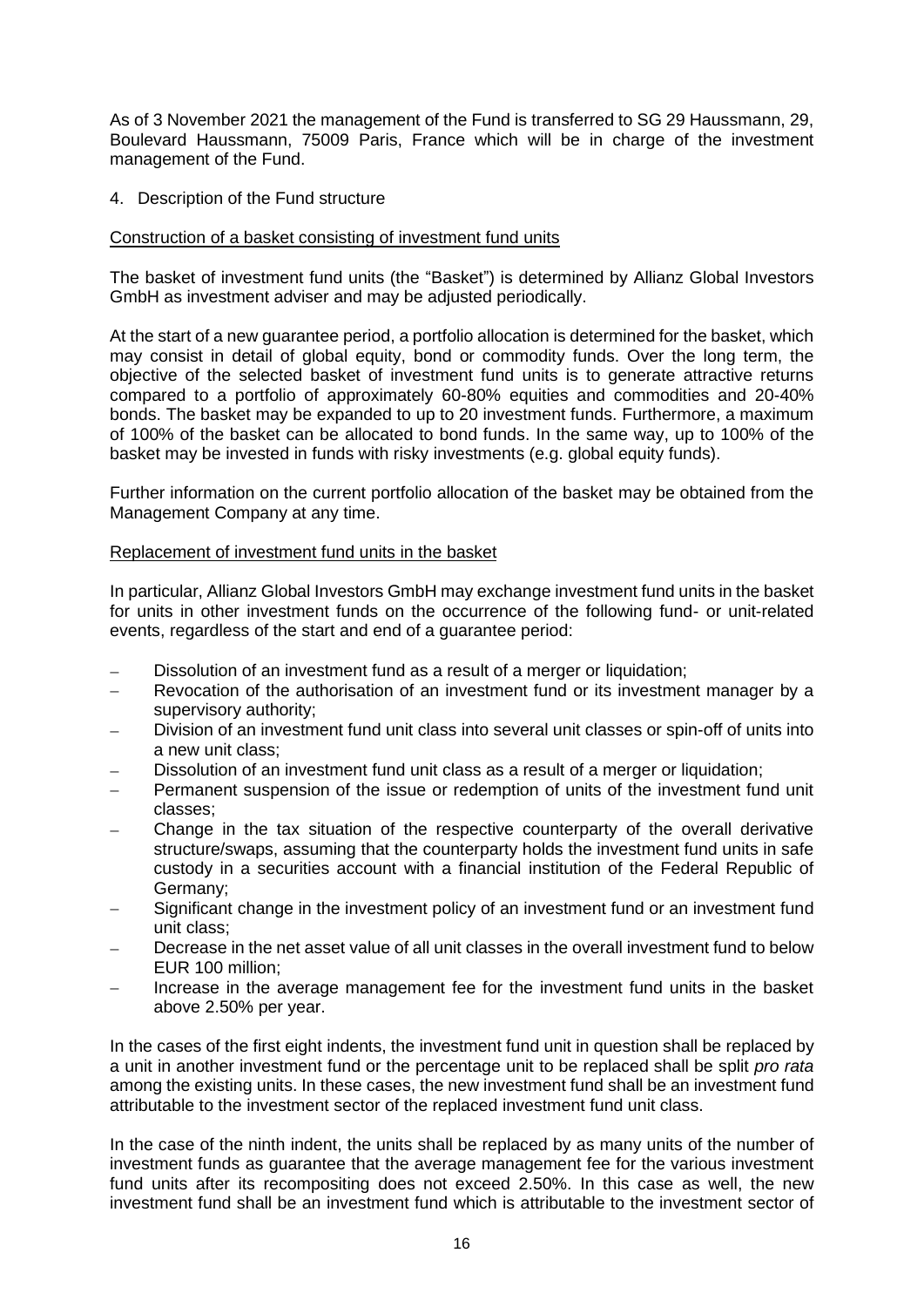the replaced investment fund unit class.

A replacement shall in any case take place with future effect. The investment fund units to be replaced in the basket shall be replaced by new investment fund units for a corresponding percentage share.

### Description of the dynamic hedging model (CPPI model)

The Fund structure, in particular the dynamic hedging model described here, shall be implemented using an overall derivative structure, in particular a total return swap.

The respective counterparty of the overall derivative structure shall undertake to make or receive payments depending on the performance of a basket of unit classes of up to twenty open-ended investment funds, using a protection mechanism underscored by a dynamic hedging model ("CPPI model"). This protection mechanism shall ultimately determine the extent of participation in the performance of the basket of investment fund units, depending on market conditions.

The weighting of the individual investment fund units within the basket and its components shall be reassessed monthly and may be realigned (as described below) at the beginning of each new guarantee period. In addition, the weighting of the investment fund units within the basket, without changing the components and allocation of the basket, may be realigned in the context of the dynamic hedging model if the weighting of at least one investment fund unit in the basket has changed by more than 3 percentage points since the start of the respective guarantee period.

The maximum weighting of an investment fund in the entire basket shall be 20% at the start of a new guarantee period and after realignment due to a change in the weighting of the basket. Depending on the evolution of the redemption prices of the individual investment fund units, this weighting may change over time. Since the quantitative management approach within the overall derivative structure is based on the dynamic hedging model, the extent to which the derivative instruments permit participation in the performance of the aforementioned basket will change dynamically or will be reduced, in particular depending on the individual market situation and the current performance of the basket. As a rule, participation in the performance of the basket of investment funds will therefore be below the performance that a notional full investment in the investment funds contained in the basket would achieve with the same diversification.

If the current redemption prices of the investment fund units in the basket increase relative to their values on the issuance date of the described guarantee (for details of the guarantee(s), see Section "Guarantee"), the participation in the performance of the investment fund basket shall be regularly increased as part of the portfolio hedging strategy ("CPPI model"). The more the current redemption prices of the investment fund units contained in the basket approach or fall below the redemption prices on the issuance date of the guarantee(s), the more the participation in the performance of the investment fund basket will normally be attenuated.

If the current redemption prices of the aforementioned investment fund units included in the basket perform differently, a change in participation will depend as a rule on an overall consideration of the respective performances of the redemption prices and on the current weighting of the individual investment fund units in the basket. Changes in the costs of this fund generally also lead to a change in the participation in the performance of the investment fund basket. An increase in the costs of this fund normally reduces the participation in the performance of the investment fund basket and a reduction in the costs increases the participation.

Changes in the interest rate environment also generally affect participation in the performance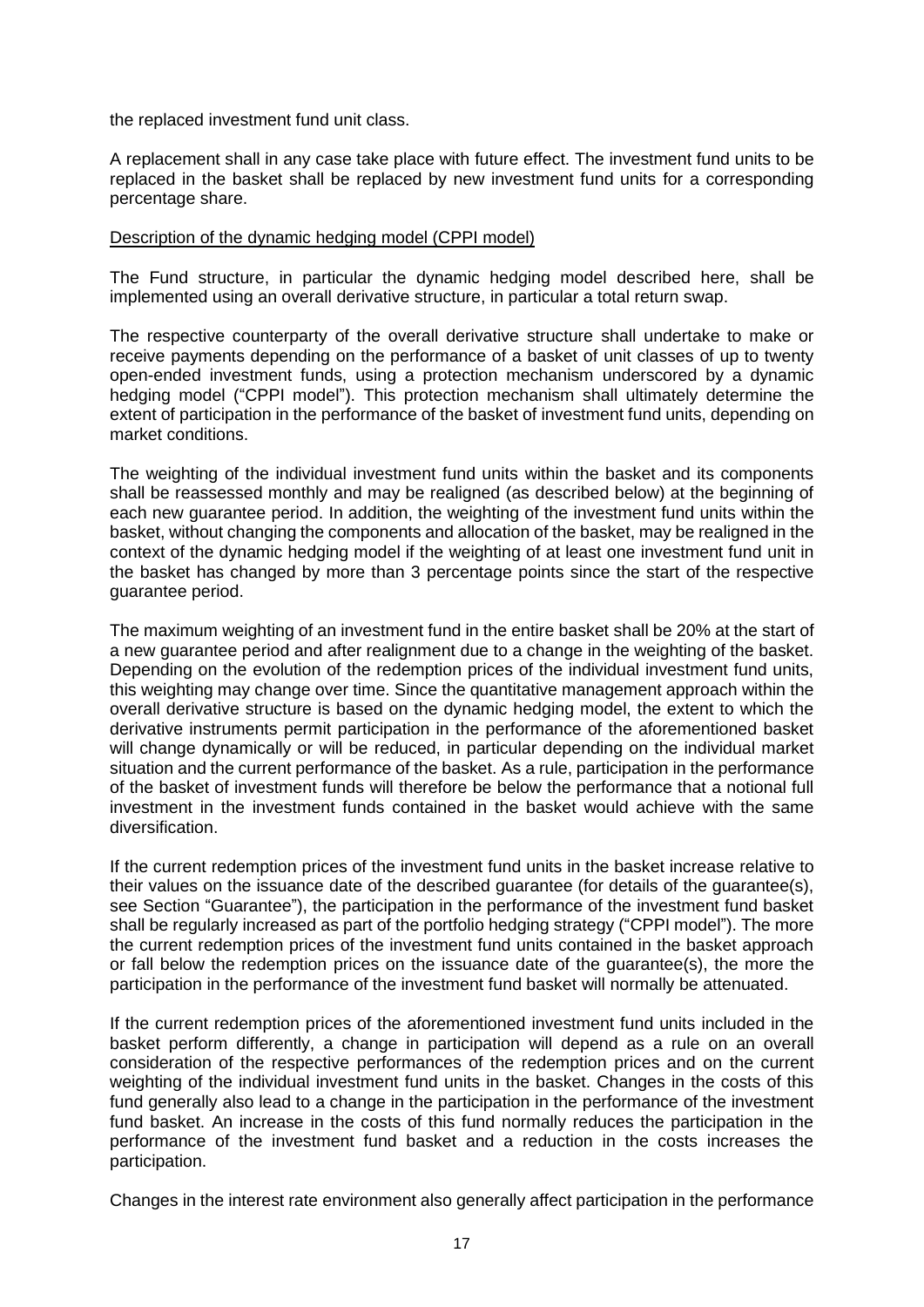of the investment fund basket, with the direction depending on the prevailing market environment and on the fund's composition at that time.

The respective counterparty to an overall derivative structure shall regularly retain the option of terminating the overall derivative structure at short notice, in particular in the event of a change in external circumstances, e.g. a change in the legal or tax situation of the respective counterparty to an overall derivative structure. If the Fund is dissolved as a result, the investment management shall generally no longer be in a position to pursue the investment objective of the Fund during the period between the termination of the overall derivative structure and dissolution of the Fund, and the dissolution of the Fund shall be prepared. If the Fund is not dissolved due to such a short-term termination of the overall derivative structure, but the previous counterparty of such overall derivative structure is replaced by a new counterparty, this may also result in no participation of the investors in the described sense during a transitional period.

5. Implementation of the Fund structure

The structure of the Fund, in particular, the dynamic hedging model described under item 3, shall be implemented with the help of an overall derivative structure, notably a total return swap. In this case, the fund management exchanges a variable payment, determined by the performance of a dynamic hedging model of the fund, for its participation in the possible performance of certain investment funds. This performance can also be negative, which would result in additional payments by the Fund to the respective counterparties of the overall derivative structure, measured against the performance of the investment fund. If the performance is positive, the relevant counterparty shall pay the performance of the dynamic hedging model less the costs associated with the use of OTC swaps described below.

In this regard, the overall structure consisting of derivatives may notably consist of individual derivatives entered into at different times, which nevertheless take into account and arise from the previously concluded derivatives. The new conclusion of such an individual derivative may be carried out in particular with the aim of avoiding a breach of the investment principles or in order to achieve liquidity. Trading in derivatives is used within the investment limits and serves to ensure the efficient management of the Fund's assets.

In principle, the total return swap is implemented or concluded with a single counterparty. This counterparty complies with the Fund Manager's basic requirements regarding the proper selection of counterparties. Each counterparty must be a counterparty eligible for OTC derivatives, domiciled in the European Union, subject to prudential regulation and specialising in this type of transaction.

The Management Company and the Fund Manager shall endeavour to select first-class institutions with a minimum rating in the investment grade range, which have undergone an approval process and have been authorised for this type of transaction. The counterparty should not be exposed to excessive credit risk, should provide an accurate and reliable valuation of the transaction and should be prepared to close out the transactions at their market value at any time, at the request of the Management Company and the Fund Manager. The regular exchange of receivables and liabilities of the total return swap ensures that the maximum counterparty risk for the selected counterparty does not normally exceed 10% of the Fund volume.

The following costs may be incurred in connection with the use of OTC swaps:

Each Swap Counterparty may enter into OTC Swap hedging transactions. In accordance with the OTC Swap Transactions entered into with the Swap Counterparty, the Fund shall receive the performance of the Funds, adjusted for certain replication costs and other transaction costs or fees incurred by the Swap Counterparty with regard to the OTC Swap Transaction. Such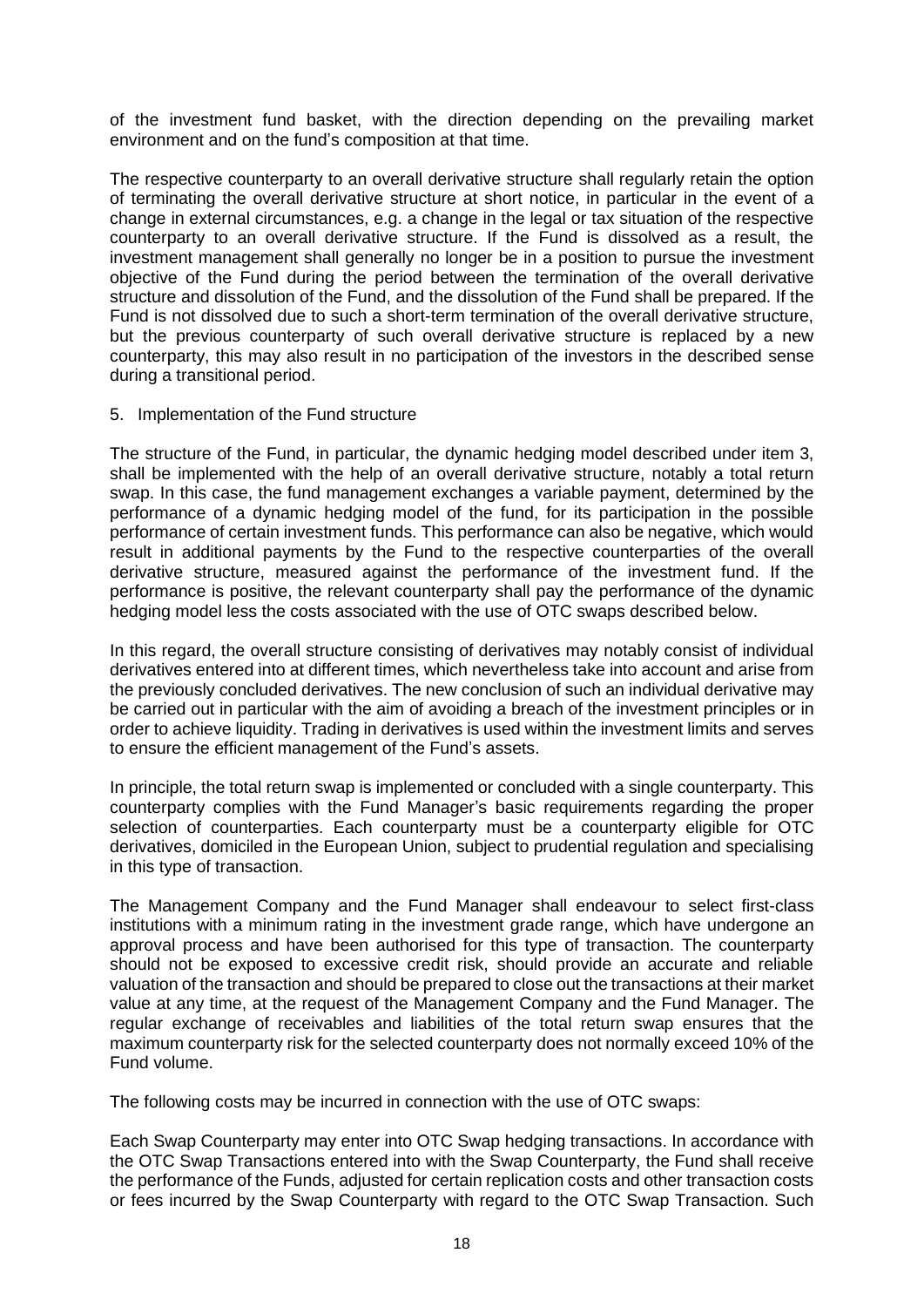costs may include, without limitation, costs, taxes or other fees associated with the purchase, sale, custody, holding or other transactions relating to investments in transferable securities and/or OTC Swap Transactions and/or Securities. The nature of these costs may also vary depending on the composition of the basket of investment funds, the performance of which must be reproduced.

### 6. Investment principles

To this end, the assets of the Fund shall be invested in accordance with the principle of risk diversification as follows:

a) The Fund assets may be invested in securities such as equities and interest-bearing securities, including zero-coupon bonds and corporate bonds, debentures (*Pfandbriefe*) and similar foreign mortgage-backed bonds issued by credit institutions, government bonds, municipal bonds, floating-rate bonds, convertible bonds, bonds with warrants, mortgage-backed securities and asset-backed securities, as well as other bonds linked to collateral assets. In addition, index certificates and other certificates with a risk profile typically correlated with the assets cited in sentence 1 or with the investment markets to which these assets are allocated may be acquired for the Fund assets.

Up to 20% of the value of the fund assets may be invested in mortgage-backed securities and asset-backed securities.

- b) Subject to item k) in particular, investment items pursuant to item a), sentence 1 may not be acquired, which do not have an investment grade rating from a recognised rating agency at the time of acquisition (so-called non-investment grade rating) or with regard to which no rating exists at all but which, according to the assessment of the Fund Management, may be assumed to correspond to a non-investment grade rating in the event of a rating, (jointly: so-called high-yield assets). If a security pursuant to subparagraph a), sentence 1, is classified as a high-yield investment after acquisition, the Fund Management shall seek to dispose of it within one year. Subject in particular to item k), the share of assets pursuant to the second sentence shall be limited to a maximum of 10% of the Fund's assets.
- c) Subject in particular to item k), assets pursuant to sentence 1 of item a), the issuers of which are domiciled in a country which, according to the World Bank's classification, does not fall into the category of "high gross national income per capita", i.e. is not classified as "developed", may not be acquired.
- d) The Fund may acquire certificates for products and indices relating to
	- the European equity market; and/or
	- − the equity market of a European country; and/or
	- − baskets of shares relating to issuers domiciled in Europe.
- e) In addition, the Fund may invest without limitation in UCITS or UCIs pursuant to Clause 4, item 2 of the Management Regulations, notably equity, money market or bond funds and/or funds pursuing an absolute return approach.

With regard to equity fund investments, these may be broadly diversified equity funds, as well as country, regional and sector funds. An equity fund in the aforementioned sense is any UCITS or UCI with a risk profile typically correlated with that of one or more equity markets.

With regard to bond fund investments, these may be broadly diversified bond funds, as well as country, regional, sector or fixed income funds focused on specific maturities or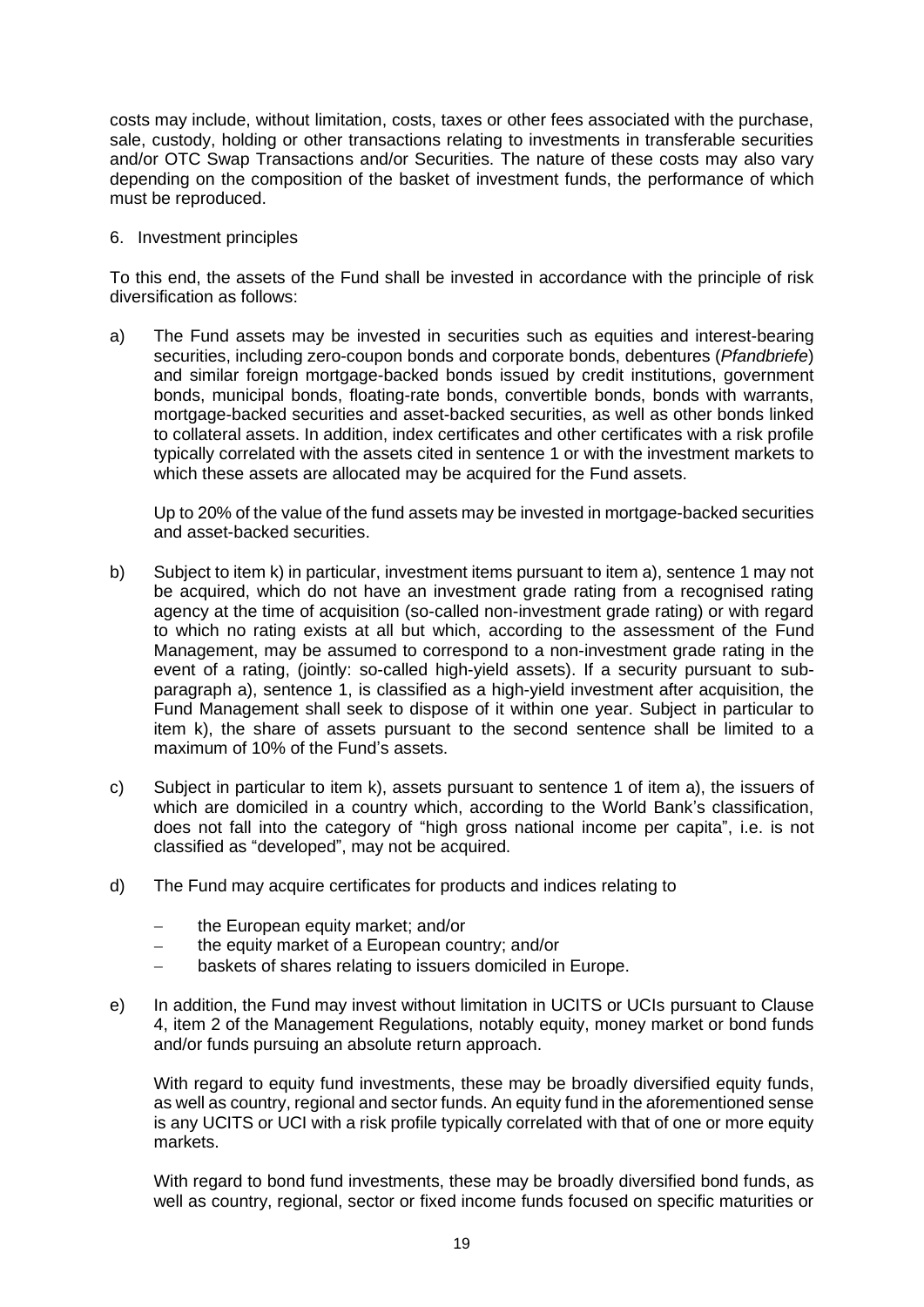currencies. A bond fund in the aforementioned sense is any UCITS or UCI with a risk profile typically correlated with that of one or more bond markets.

With regard to money market fund investments, these may relate to money market funds which are broadly diversified, as well as those focused on specific issuer groups and/or currencies. A money market fund in the aforementioned sense is any UCITS or UCI with a risk profile typically correlated with that of one or more money markets.

- f) Furthermore, deposits pursuant to Clause 4, item 3 of the Management Regulations may be held and money market instruments pursuant to Clause 4, items 1 and 5 as well as Clause 5 of the Management Regulations may be acquired.
- g) The assets of the Fund may also be denominated in foreign currencies. In particular, within the framework of unit classes, transactions may be executed which, to a large degree, hedge against another specific currency. In this context, investment instruments which are not denominated in a currency are regarded as denominated in the currency of the country of domicile of their issuer (in the case of securities representing shares: of the relevant company, in the case of certificates: of the underlying asset).
- h) The average, present value-weighted residual duration of the portion of the Fund assets invested in interest-bearing securities including zero-coupon bonds pursuant to sentence 1 of item a), as well as deposits and money market instruments pursuant to item e), including the interest claims associated with the aforementioned assets, shall be between 0 and 18 months. The calculation shall take into account derivatives on interestbearing securities, interest rate and bond indices, as well as interest rates, irrespective of the currency of the underlying assets.
- i) Within the context of and in compliance with the aforementioned restrictions, the assets of the Fund may be invested in a concentrated or in a broadly diversified way, depending on the assessment of the market situation:
	- − in individual asset classes; and/or
	- − in individual currencies; and/or
	- − in individual sectors; and/or
	- − in individual countries; and/or
	- in assets with shorter or longer (residual) maturities; and/or
	- − in assets of issuers/debtors with a specific character (e.g. states or companies).
- j) Overshooting or undershooting the limits described above in items b), c), e) and h) is permissible if this occurs as a result of changes in the value of assets contained among the assets of the Fund, the exercise of subscription or option rights or changes in the value of the entire Fund, e.g. when unit certificates are issued or redeemed (so-called "passive breach of limits"). In these cases, the aim shall be to restore the aforementioned limits within a reasonable deadline.
- k) Overshooting of the limits specified in items b) and c) by acquiring or disposing of corresponding assets is permissible if, at the same time, it is guaranteed, through the use of techniques and instruments, that the respective overall market risk potential remains within the limits.

For this purpose, the techniques and instruments are credited with the delta-weighted value of the respective underlying assets according to their sign. Techniques and instruments which offset market risk shall be regarded as reducing risk, even if their underlying assets and the components of the Fund are not fully matched.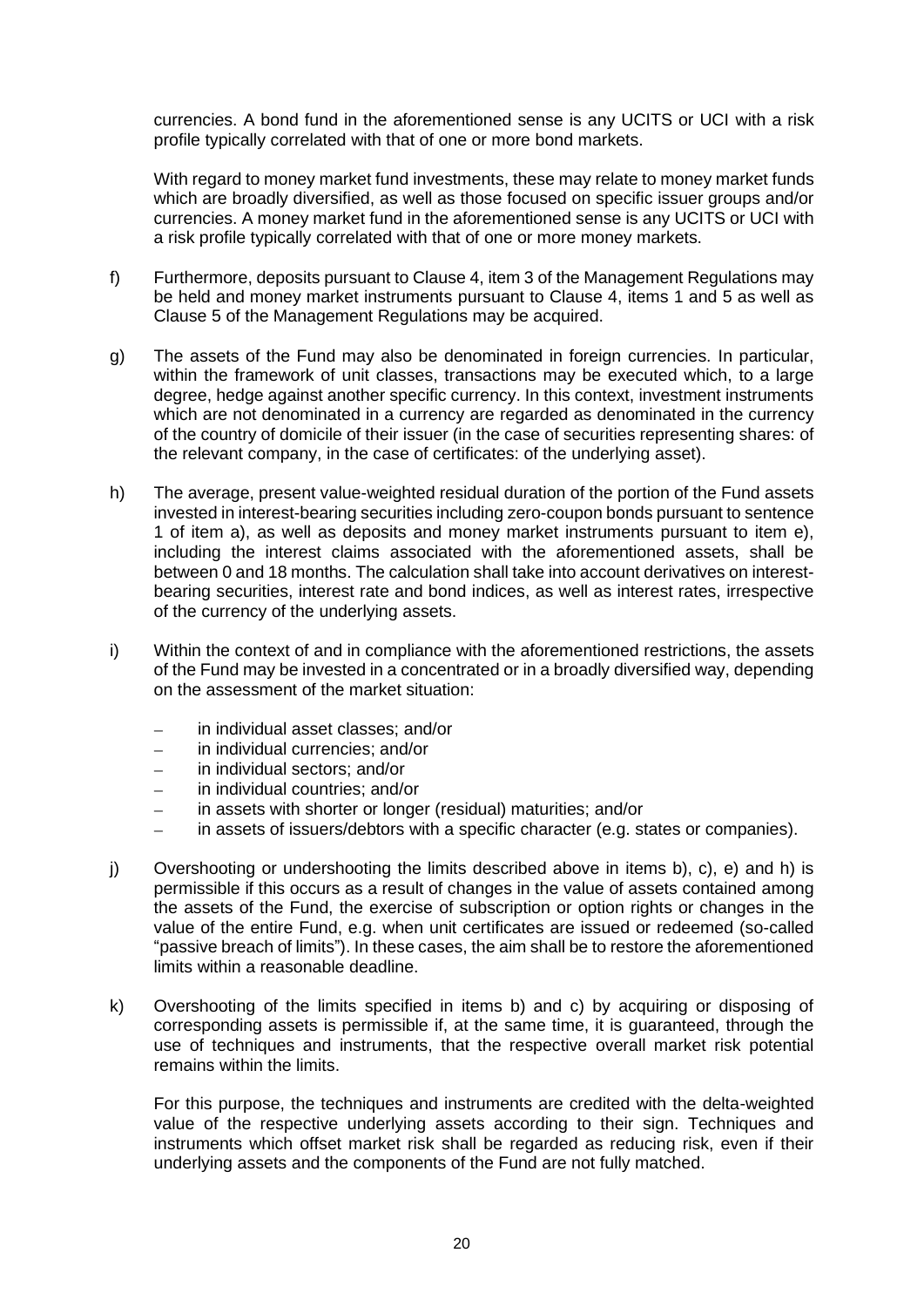- l) The limit referred to in sub-paragraph h) need not be observed during the last two months preceding a dissolution or merger of the Fund.
- m) In addition, the Management Company is permitted to use techniques and instruments for the Fund for the purpose of efficient portfolio management (including for hedging purposes) (pursuant to Clauses 8 ff. of the Management Regulations or the explanations in the full Prospectus under "Use of techniques and instruments and associated specific risks"), as well as to contract short-term loans, pursuant to Clause 11 of the Management Regulations.

Under no circumstances may the Fund diverge from the stated investment objectives when using techniques and instruments.

The managers of the Fund shall invest its assets in securities and other permissible assets after a thorough analysis of all of the information available to it and having carefully weighed up the opportunities and risks. The performance of the fund units shall nevertheless remain dependent on price changes on the markets. No assurance can therefore be given that the objectives of the investment policy will be achieved.

Where applicable, investors risk receiving a lower amount than they originally invested.

The managers of the Fund shall adjust its composition depending on their assessment of the market situation, taking into consideration the investment objective and principles, which may also lead to a complete or partial realignment of the composition of the Fund. Such adjustments may therefore also be made frequently, as appropriate.

7. Sustainability risks

This Fund does not promote ESG characteristics and does not maximize portfolio alignment with Sustainability Factors, however it remains exposed to Sustainability Risks and the occurrence of such risks could cause a negative material impact on the value of the investments made by the Fund. Further information can be found in the "Sustainability-related disclosures" section of the Prospectus.

# **Limited risk diversification**

**In accordance with the principle of risk diversification, the Fund is authorised to invest up to 100% of its net assets in securities and money market instruments of various issuers, belonging to, issued or guaranteed by the Federal Republic of Germany, the German Federal States (Baden-Württemberg, Bavaria, Berlin, Brandenburg, Bremen, Hamburg, Hesse, Mecklenburg-Western Pomerania, Lower Saxony, North Rhine-Westphalia, Rhineland-Palatinate, Saarland, Saxony, Saxony-Anhalt, Schleswig-Holstein, Thuringia), the European Coal and Steel Community, the European Economic Community, EURATOM, the European Community, the European Union, an EU Member State (Belgium, Bulgaria, Denmark, Estonia, Finland, France, Greece, Ireland, Italy, Croatia, Latvia, Lithuania, Malta, Poland, Luxembourg, Netherlands, Austria, Portugal, Sweden, Slovakia, Slovenia, Spain, Czech Republic, Hungary, Republic of Cyprus, Romania), or its local authorities, Iceland, Liechtenstein, Norway, member states of the OECD (Australia, Japan, Canada, Korea, Mexico, New Zealand, Switzerland, Turkey, United States of America, Chile, Israel, Colombia, United Kingdom of Great Britain and Northern Ireland), member states of the G20 or by international bodies with a public law character of which one or more EU Member States are members. These securities or money market instruments shall be split into at least six different issues, in which securities and money market instruments from one and the same issue may not exceed 30% of the total amount of the net assets.**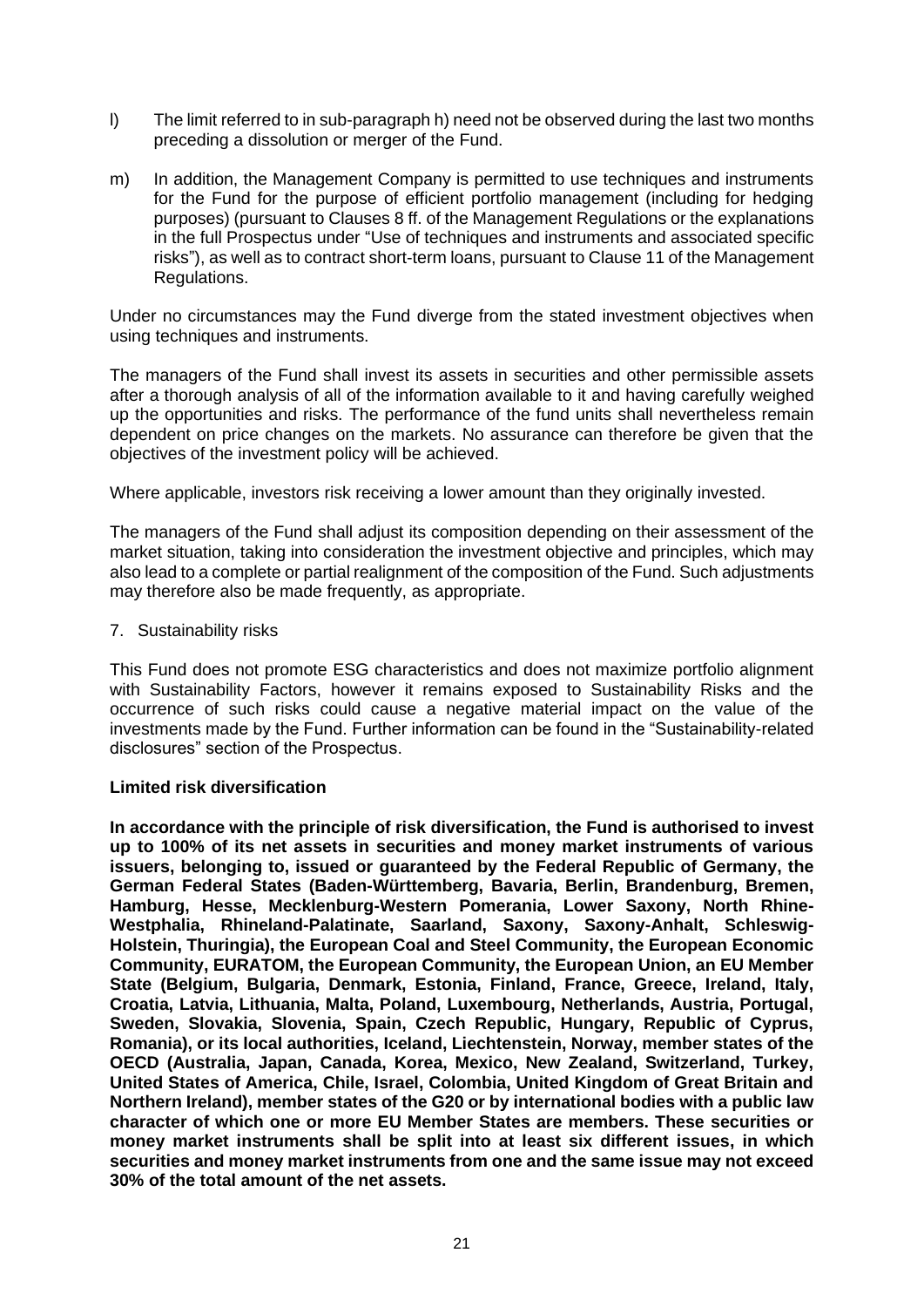# **Guarantee**

Société Générale S.A. is the guarantor (the "Guarantor").

The Guarantor guarantees unit class IT (EUR) of the Fund that the Net Asset Value per unit at least equals the below defined amount (the "Guaranteed Net Asset Value") on the last Valuation Day of the respective protection period (the "Guarantee Date") (the "**Guarantee**"). The Guaranteed Net Asset Value is calculated before deduction of withholding taxes applicable for the Unitholder, in particular before deduction of any capital gains / interest income / settlement tax. It is being noted that these taxes can reduce the determined amount at a later date.

With reference to each protection period, the following shall apply:

If the Net Asset Value calculated for a specific Guarantee Date is lower than the Guaranteed Net Asset Value in respect of such Guarantee Date, the Guarantor will pay an amount equal to the product of:

- (i) the difference, if positive, between (a) the Guaranteed Net Asset Value and (b) the Net Asset Value and
- (ii) the number of outstanding units of unit class IT (EUR) of the Fund as of the relevant Guarantee Date before taking into account any subscription and redemption orders to be executed on the Net Asset Value of such Guarantee Date (the "Guaranteed Amount"). The investor in unit class IT (EUR) of the Fund shall not have any direct claim against the Guarantor to pay the Guaranteed Amount.

The Net Asset Value of the units of the unit class IT (EUR) on the last Valuation Day of the preceding month of a given protection period according to the following conditions will be defined as "Initial Value". With respect to each protection period, the Guaranteed Net Asset Value equals 80 % of its respective Initial Value (before deduction of withholding taxes applicable for the Unitholder and in particular before deduction of any capital gains / interest income / settlement tax).

The first protection period starts on 1 October 2019 and ended on 31 October 2019 (and if such day is not a Valuation Day, the last Valuation Day preceding 31 October 2019). In this protection period the Guarantor guarantees that the Net Asset Value of the units of the unit class IT (EUR) of the Fund on the Guarantee Date will not be less than 80% of the Net Asset Value per unit of 30 September 2019, the last valuation date of the preceding month (before deduction of withholding taxes applicable for the Unitholder and in particular before deduction of any capital gains / interest income / settlement tax).

Each subsequent protection period starts with the first day of each succeeding month and terminate on the last day of such respective month (and if this day is not a valuation day the ultimately preceding valuation date).

Furthermore, the Guarantee is subject to certain conditions.

The Guarantor will enter into a swap agreement with the fund. The existence of the swap agreement concluded between the Fund and the Guarantor is a condition for a claim under the guarantee. The obligation of the Guarantor depends on the existence of an obligation of the swap counterparty under the concluded swap agreement. It is a condition that any claim of the unit class IT (EUR) of the Fund under the existing swap agreement must be raised before any claim under the Guarantee is raised.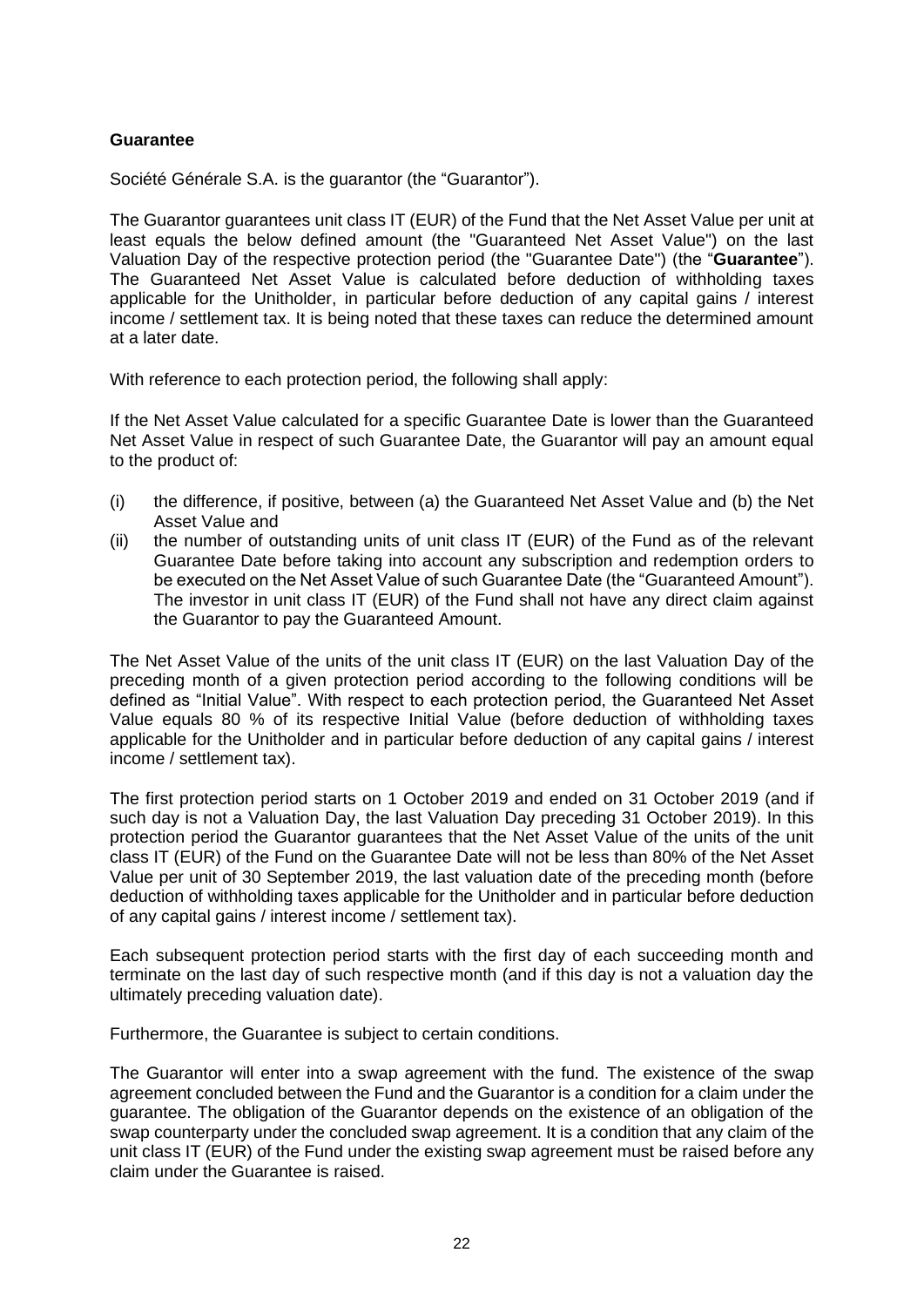The obligation of the Guarantor terminates with the termination of the swap contract. If the swap agreement between Société Générale S.A. and the Fund is terminated at its maturity and no new swap agreement between Société Générale S.A. and the Fund is concluded, the Guarantee Date of the respective protection period of an existing guarantee is the day on which the termination of the swap agreement becomes effective.

If the Guarantor does not want to extend the Guarantee for a further protection period or enter into a new swap agreement with the Fund at its maturity or terminates the guarantee in accordance with the Guarantee declaration and no other guarantor issues a corresponding guarantee declaration, the investor shall be informed of this situation by the Management Company on the website [with 3](http://www.lyxorfunds.com/) months' advance notice at the following address:

- until 2 November 2021: [www.lyxorfunds.com;](http://www.lyxorfunds.com/) and
- as of 3 November 2021: https://sg29haussmann.societegenerale.fr.

If the swap agreement between Guarantor and the Fund is terminated before its maturity (for any reason) and the Guarantor and the Fund do not enter into a new swap agreement, the Guarantee is automatically terminated on the same date than the swap agreement.

The obligation of the Guarantor does not longer exist, if the Net Asset Value of the fund is impaired in case of fraud, willful misconduct or gross negligence of third parties or the guarantee is effectively terminated in compliance with this Guarantee.

The Guarantor may terminate the Guarantee in the following cases:

- (i) Replacement of the Management Company, the Fund Manager or the Custodian of the Fund without the Guarantor's prior written approval, (which cannot be unreasonably withheld), or insolvency or dispute resolution proceedings with the Custodian;
- (ii) Amendment of the Prospectus, the Fund Management Agreement or the Advisory Agreement with the Adviser without the Guarantor's prior written approval, (which cannot be unreasonably withheld), or insolvency or resolution proceedings of the custodian;
- (iii) Breach of the Prospectus, the Fund Management Agreement or the Advisory Agreement with the Adviser.

Exclusively in such cases, in which replacement or modification or non-compliance affects the Guarantor's obligations by way of the Guarantee, may the Guarantor terminate the Guarantee with immediate effect.

If there is no outstanding compensatory amount under the Guarantee to the Fund due by the Guarantor, the respective Guarantee ends by declaration of the Guarantor to the Management Company without notice, if due to changes in regulations applicable to the Guarantor or the investment manager laws or regulations (or due to a changed interpretation of laws and regulations at the request of the responsible courts or regulators) (i) the Guarantor by law is prevented from maintaining the Guarantee hereto or (ii) the investment manager by law is prevented from providing the management services described in the investment management agreement. The Guarantee shall end without notice and the respective protection period shall end at the end of that day.

It is not the aim of the investment policy to comply with the desired protection level during the respective protection periods.

Therefore, investors should be aware that the protection refers exclusively to the respective determined Guarantee Dates and only to units of class IT (EUR). Therefore it is possible to have larger losses within the protection periods up to the respective Guarantee Date.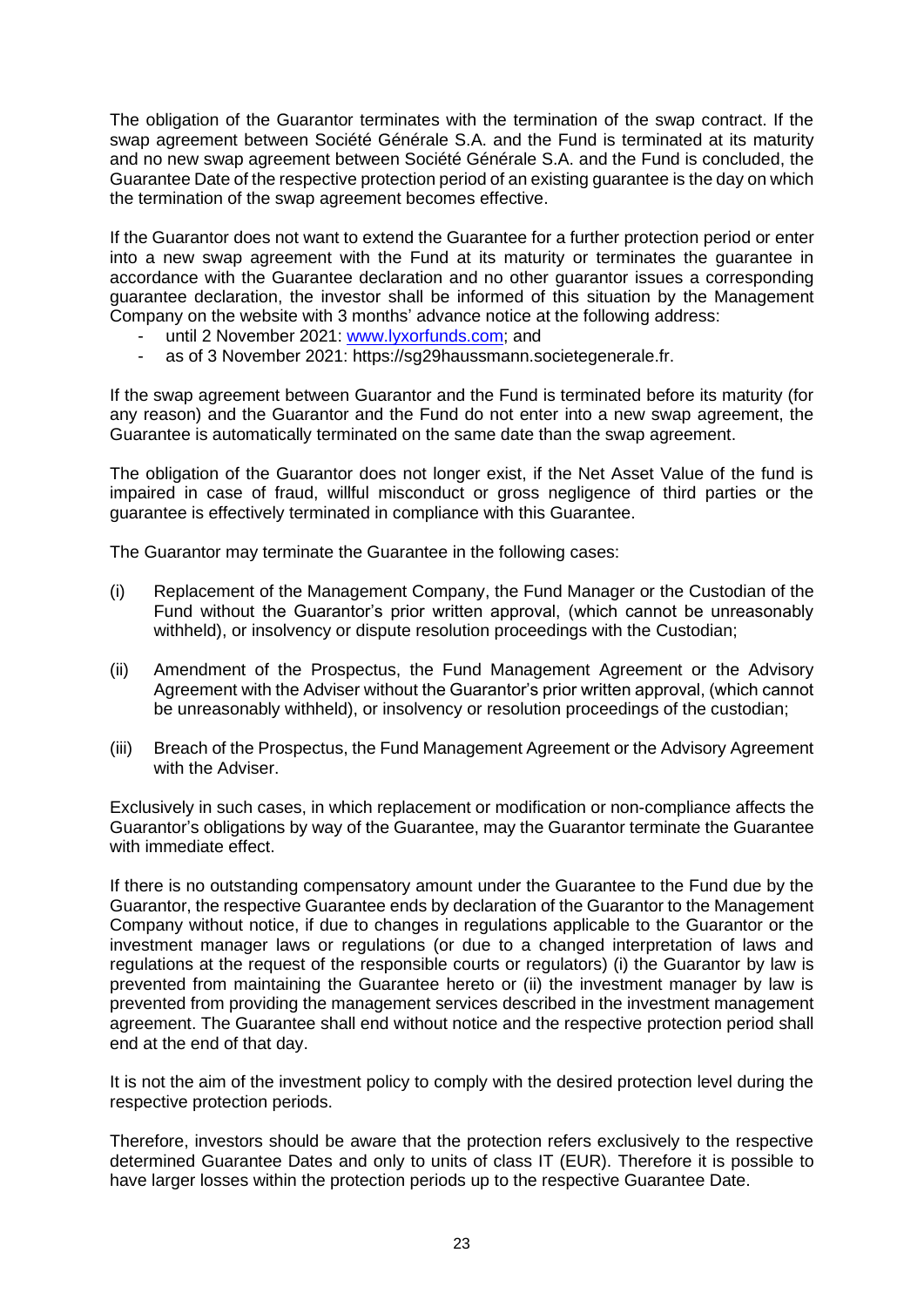By matching the applied protection model to changes on the capital markets the risk protection shall be realized in the most cost-efficient manner possible.

The Fund's income and the assets of the Fund may be subject to any tax and levy at acquisition, at sale or solely due to being held in countries where they are held in custody or traded, or from which they originate. The Fund's assets as such may be subject to a tax and levy, in particular it is currently subject to the *Taxe d'Abonnement*.

As far as income is reduced by introduction or modification of such taxes and levy or taxes and levy are payable by acquisition, sale or holding of assets, the Guaranteed Net Asset Value of the unit class IT (EUR) per unit is reduced to the same amount, which the determined Net Asset Value of the unit class IT (EUR) per unit is reduced by acc. to the fund prospectus regulations at the Guarantee Date.

In the cases described in the preceding paragraph, the Investment Manager shall try to ensure by reallocation of the assets, that the Net Asset Value of units of the unit class IT (EUR) achieves 80% of the underlying asset at the end of the current protection period.

The Guarantor accepts no responsibility for the non- , late or partial fulfillment of its contractual obligations if the non- , late or partial fulfillment is related to acts, omissions, incidents or events that are not attributable to him, and is not responsible for, and the Guarantor is not liable for any loss or damage incurred by the Fund or the Management Company as a result of herby actions.

The Guarantee is subject to the laws of the Federal Republic of Germany.

The Guarantee Dates and the current Guarantee level of the aforementioned unit class are published in the annual and semi-annual reports of the Fund and may be obtained from the Management Company at any time.

The Management Company shall publish the Guarantee Dates and the current guaranteed Net Asset Value of unit class IT (EUR) in the current annual and semi-annual reports of the Fund and shall provide these to investors at any time on request.

If the Management Company decides to close the Fund or the IT (EUR) unit class or to merge the Fund into another fund, this may only be done on the Guarantee Date of an already existing guarantee applicable to the respective protection period.

# **The Ottawa and Oslo Conventions**

The Fund shall not invest in securities of issuers who, in the opinion of the Management Company, are engaged in business activities prohibited by the Ottawa Convention on Anti-Personnel Landmines and the Oslo Convention on Cluster Munitions. In determining whether a company engages in such business activities, the Management Company may rely on assessments based on:

- (i) research analyses by institutions specialised in verifying compliance with the aforementioned conventions;
- (ii) information provided by the company in the course of the active exercise of shareholder rights; and
- (iii) generally accessible information.

The Management Company may either make these assessments itself or obtain them from third parties.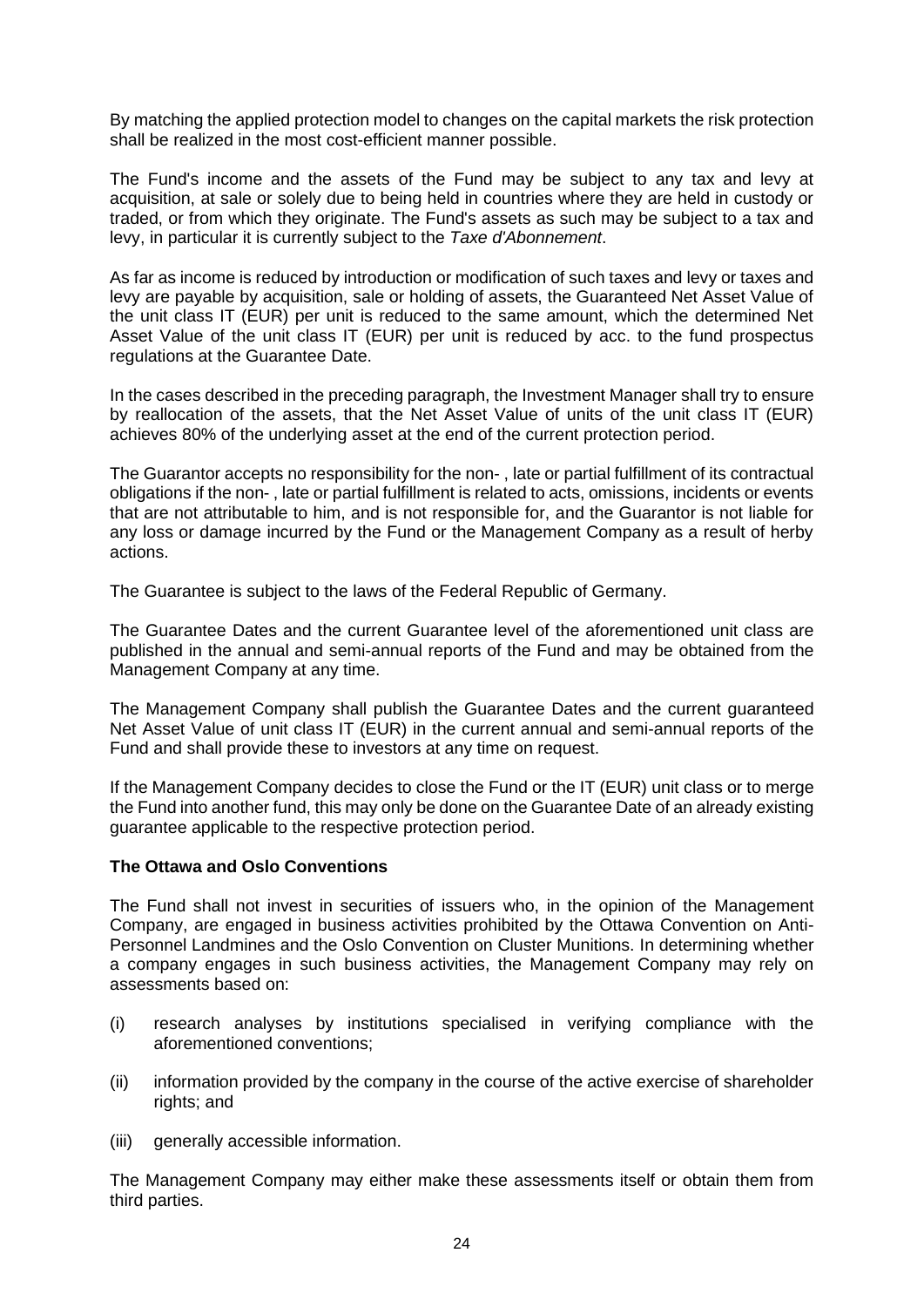## **Unit classes**

The Fund may have several unit classes, which may differ in terms of the costs charged, the method of charging costs, the use of income, the group of persons entitled to acquire units, the minimum investment amount, the reference currency, any currency hedging at the level of the unit class, the determination of the processing time after the order has been placed, the determination of the processing time after settlement of an order and/or a distribution or other features. All units shall participate equally in the income and liquidation proceeds of their unit class.

The Fund may issue units of distributing and accumulating unit classes. The IT (EUR) unit class is an accumulating unit class in which the accrued income is reinvested.

Conversion from one unit class to another unit class is not permitted.

The purchase of units of unit class IT (EUR) is only possible with a minimum investment of EUR 1,000,000.00 (after deduction of any issue premium). The Management Company is free to accept a lower minimum investment amount in individual cases. Subsequent investments are also permitted for lower amounts, provided that the sum of the current value of the units of the same unit class already held by the purchaser at the time of the subsequent investment and the amount of the subsequent investment (after deduction of any issue premium) is at least equal to the amount of the minimum investment for the relevant unit class. Only holdings which the purchaser has held in safe custody at the same institution at which he also wishes to make the subsequent investment shall be taken into account. If the purchaser acts as an intermediate custodian for final beneficiary third parties, it may only acquire units of the aforementioned unit class types if the aforementioned conditions are fulfilled separately with regard to each final beneficiary third party. The issuance of units of these unit class types may be made conditional on the prior provision by the acquirer of a written assurance to this effect.

Units of unit class IT (EUR) may only be acquired by legal persons. The acquisition shall not be permitted, however, if the subscriber of the units is not a natural person but acts as an intermediary custodian for a third party beneficiary who is a natural person. The issuance of units of these unit class types may be made conditional on the prior provision of a written assurance to this effect by the purchaser.

Unit classes for which the reference currency is not the base currency of the Fund may also be issued. Both unit classes for which currency hedging in favour of the reference currency is sought and unit classes for which this is not done may be issued. The costs of these currency hedging transactions shall be borne by the relevant unit class.

Information on the respective handling procedures following the settlement of an order may be found in the sections "Issuance of units and associated costs" and "Redemption of units and associated costs".

The net asset value (Clause 15, items 1, 2 and 3 of the Management Regulations) shall be calculated for each unit class by dividing the value of the net assets attributable to a unit class by the number of units of that unit class in circulation on the Valuation Day (on this point, see also the section "Determination of Net Asset Value"). For distributions, the value of the net assets attributable to the units of the distributing unit classes shall be reduced by the amount of such distributions. If the Fund issues units, the value of the net assets of the relevant unit class shall be increased by the proceeds of the issue less any issue premium. If the Fund redeems units, the value of the net assets of the relevant unit class shall be reduced by the Net Asset Value attributable to the redeemed units.

The launch date of the already issued unit class IT (EUR) was 18 June 2007.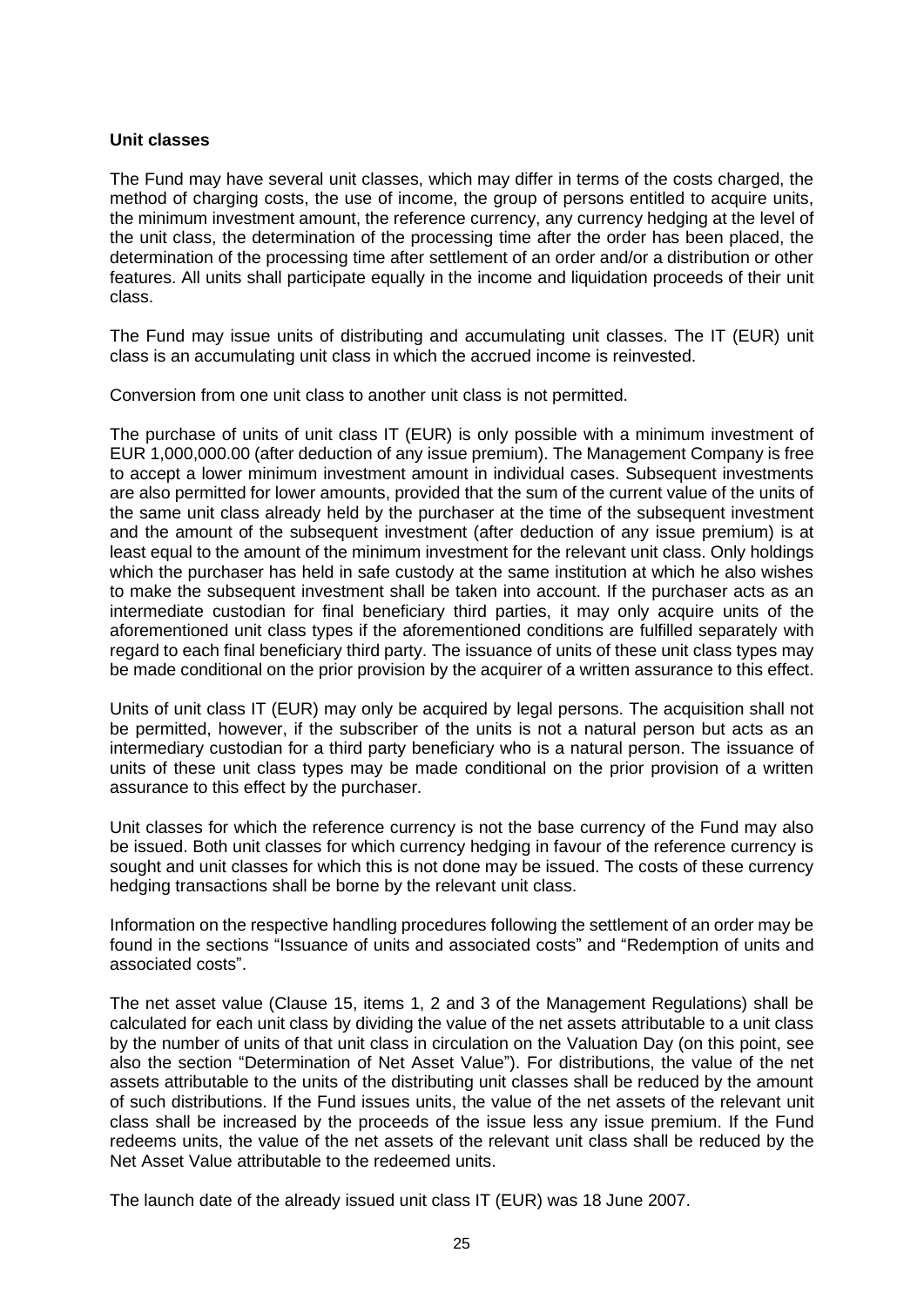| Initial net asset value per unit | <b>EUR 100</b>       |
|----------------------------------|----------------------|
| Issue premium                    | up to 5.00%          |
| Redemption discount              | $0.00\%$             |
| Flat-rate allowance              | up to 1.35% per year |
| <b>Subscription Tax</b>          | $0.01\%$ per year    |

Unit class IT (EUR) (ISIN LU0301268404/WKN A0MR9E):

# **Calculation of income and allocation of income**

The Management Company shall determine each year whether, when and for what amount a distribution shall be made for a distributing unit class, in accordance with the provisions applicable in the Grand Duchy of Luxembourg.

For distributing unit classes, the income which may be used for distribution is determined by deducting the remuneration, fees, taxes and other expenses to be paid from the interest, as well as dividends and income from target fund units which have accrued, taking into account the associated income equalisation.

The current distribution policy for units of distribution unit classes provides in principle for the annual distribution, net of expenses, of substantially all of the income defined above for the relevant period available for distribution. Notwithstanding the above, the Management Company may also decide to distribute realised capital gains and other income, taking into account the associated income equalisation, as well as unrealised capital gains and capital pursuant to Article 16, in conjunction with Article 23 of the Law. If the distribution date falls on a weekend or a bank holiday, the next following bank business day shall apply for the distribution. The Management Company may also decide on interim distributions.

Accumulating unit classes shall retain and reinvest all income, i.e. interest, dividends, income from target fund units, other income, as well as realised capital gains, taking into account the associated income equalisation, minus the remuneration, fees, taxes and other expenses payable at the end of the financial year of the Fund. As such, distributions to Unitholders should not be expected. Notwithstanding the above, the Management Company may decide how income and realised capital gains should be applied, taking into account the associated income equalisation, that, as appropriate, capital shall be distributed in accordance with Article 16, in conjunction with Article 23 of the Law and that distributions shall be made in the form of cash payments. At present, reinvestment is foreseen on 31 May of a calendar year.

Under no circumstances may distributions be made if the net asset value of the Fund falls below EUR 1,250,000.00 as a result of the distribution.

Payments relating to distributions, if any, shall be made in the Reference Currency of the relevant unit class, currently within two Valuation Days of the Distribution Date, in each case, however, at the latest within ten Valuation Days of the respective distribution date. The Registrar and Transfer Agent shall only be obliged to make payment insofar as no legal provisions, e.g. foreign exchange regulations, or other circumstances for which the Registrar and Transfer Agent is not responsible (e.g. public holidays in countries in which investors or intermediaries or service providers engaged to process the payment have their registered office) prevent the transfer of the distribution.

Any distribution amounts not claimed within five years of the publication of the distribution notice shall be forfeited to the benefit of the unit class. Notwithstanding the above, the Management Company shall be entitled to pay to the Unitholders any distribution amounts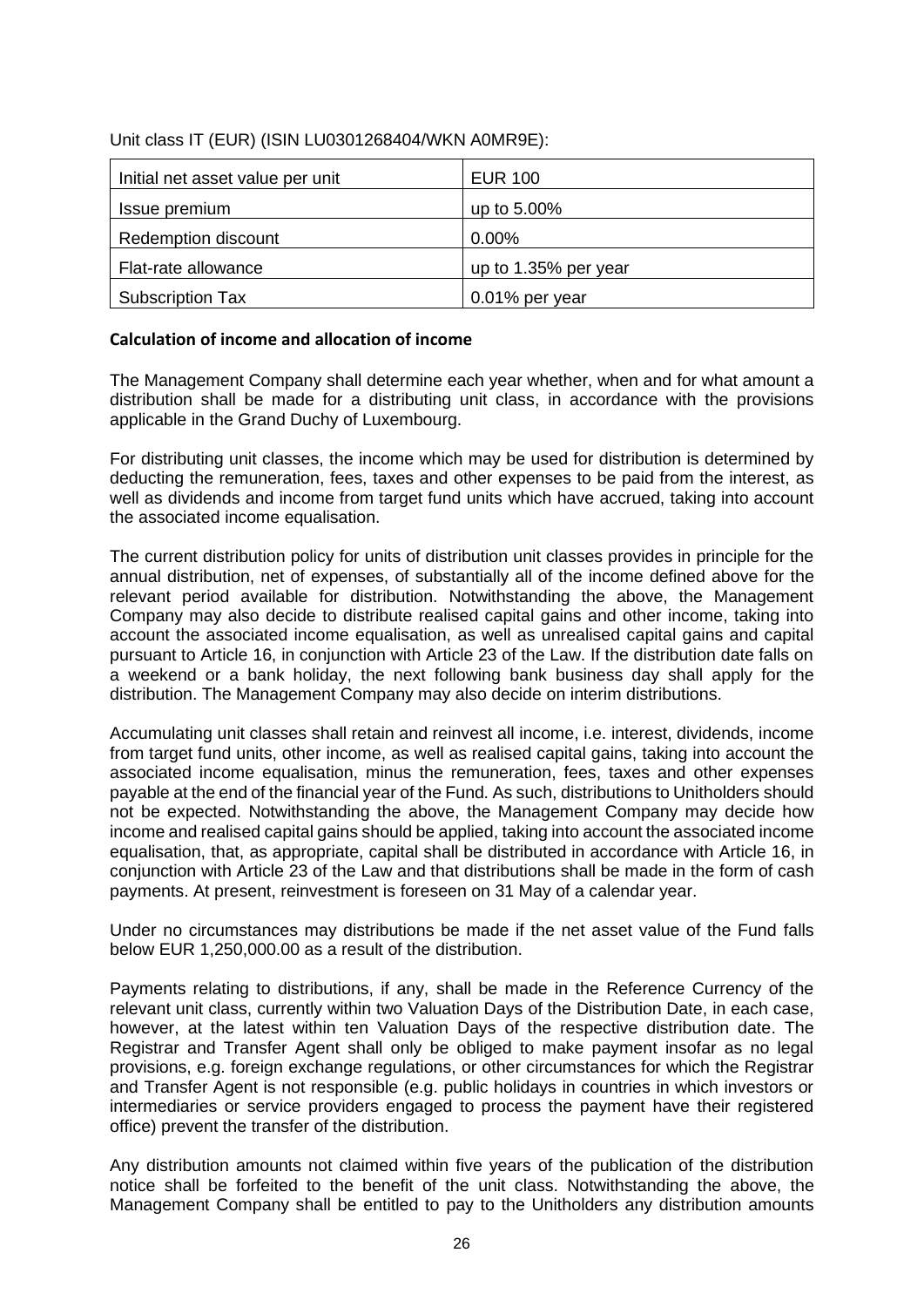claimed after the expiry of this limitation period at the expense of the unit class.

### **Income equalisation procedure**

The Management Company shall apply a so-called income equalisation procedure for the unit classes of the Fund. This means that the *pro rata* income accrued and capital gains/losses realised during the financial year, which the purchaser of units must pay as part of the issue price and which the seller of units receives as part of the redemption price, are continuously offset. The expenses incurred shall be considered when calculating the equalisation paid.

The purpose of the income equalisation procedure is to equalise fluctuations in the ratio between income and realised capital gains/losses on the one hand and other assets on the other, caused by net inflows of liquid assets or net outflows of liquid assets due to unit purchases or redemptions. This is because any net inflow of liquid assets would otherwise reduce the share of income and realised capital gains/losses in the Net Asset Value of the Fund, and any outflow would increase it.

### **Risk factors**

An investment in the Fund is notably associated with the risk factors listed below:

#### Interest rate risk

Insofar as the Fund holds interest-bearing assets directly or indirectly, it is exposed to interest rate risk. If the market interest rate level rises, the value of the interest-bearing assets belonging to the fund may fall considerably. This applies to an even greater extent since the Fund also holds interest-bearing assets with longer residual durations and lower nominal interest rates.

#### Negative interest calculation:

The Management Company may hold bank deposits of the Fund with the Custodian or other banks. Depending on the interest rate policy of the European Central Bank, interest in connection with time deposits or bank balances may be negative and entail losses for the Fund.

#### Credit risk

The creditworthiness (ability and willingness to pay) of the issuer of a security or money market instrument held directly or indirectly by the Fund may subsequently decline. This usually leads to price declines of the respective security which exceed general market fluctuations.

#### General market risk

Insofar as the Fund invests directly or indirectly in securities and other assets, it is exposed to the general trends and tendencies of the markets, in particular, in the securities markets, and to the general economic cycle, arising from a variety of factors, which are partly irrational. These may also lead to significant and prolonged price declines which affect the entire market. Securities from first-class issuers are generally exposed to the general market risk in the same way as other securities or assets.

#### Company-specific risk

The price performance of the securities and money market instruments held directly or indirectly by the Fund is also dependent on company-specific factors, such as the business situation of the issuer. If company-specific factors deteriorate, the price of the respective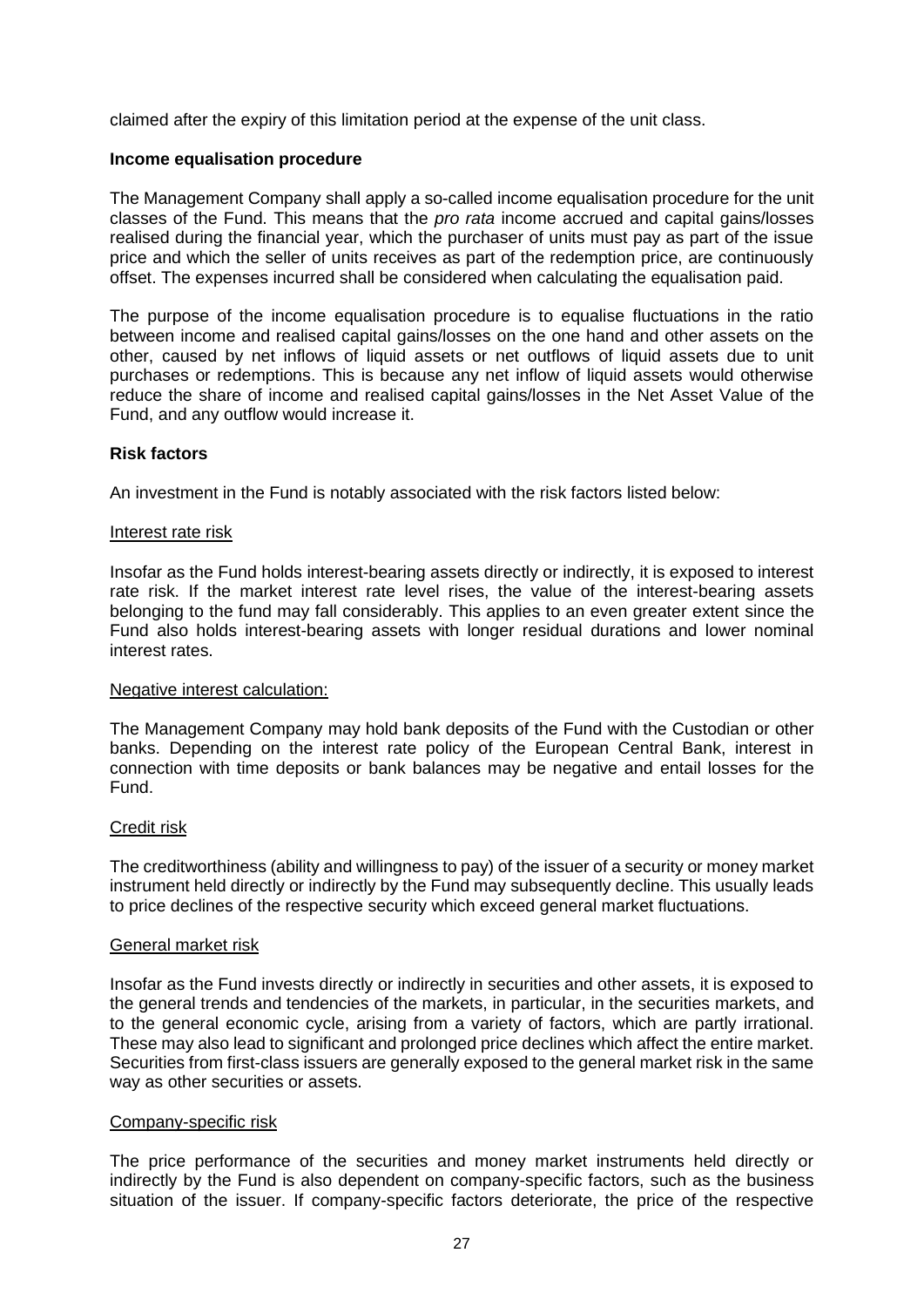security may fall significantly and permanently, regardless of any otherwise generally positive stock market performance.

### Counterparty default risk

The issuer of a security held directly or indirectly by the Fund or the debtor of a claim belonging to the Fund may become insolvent. The corresponding assets of the Fund may thereby become economically worthless.

### Counterparty risk

Insofar as transactions for the Fund are not conducted via an exchange or a regulated market ("OTC transactions"), a risk exists, in addition to the general counterparty risk, that the counterparty to the transaction defaults or does not meet its obligations in full. This applies in particular to transactions involving techniques and instruments. A default by the counterparty can lead to losses for the Fund. However, particularly with regard to OTC derivatives, this risk may be significantly mitigated by receiving collateral from the counterparty in accordance with the Fund's collateral management policy described below. However, due to unforeseen events, it cannot be excluded that the collateral pledged in favour of the Fund may not be able to cover the loss.

### Currency risk

If the Fund directly or indirectly holds assets denominated in a foreign currency, it is exposed to currency risk (to the extent that foreign currency positions are not hedged). Any depreciation of the foreign currency against the base currency of the Fund will cause the value of the assets denominated in a foreign currency to fall.

#### Concentration risk

Insofar as the Fund focuses on certain markets or investments as part of its investment activity, this concentration means that it is not possible from the outset to spread the risk across different markets to the same extent as would be possible without such a concentration. As a result, the Fund is particularly dependent on the performance of these investments, as well as the individual or related markets or companies included in them.

#### Country and regional risk

Insofar as the Fund focuses on certain countries or regions as part of its investment, this also reduces risk diversification. As a result, the fund is particularly dependent on the development of individual or interconnected countries and regions or the companies based and/or operating in them.

#### Country and transfer risk

Economic or political instability in countries in which the Fund has invested may result in the Fund not receiving monies due to it, or not receiving these in full, despite the solvency of the issuer of the respective security or other asset. This may be due, for example, to foreign exchange or transfer restrictions or to other legal changes.

#### Liquidity risk

In the case of illiquid (narrow-market) securities, even an order which is not particularly large can lead to significant price changes for both purchases and sales. If an asset is illiquid, there is a danger that, in the event of selling the asset, this shall not be possible or shall only be possible by accepting a significant discount on the selling price. In the case of purchase, the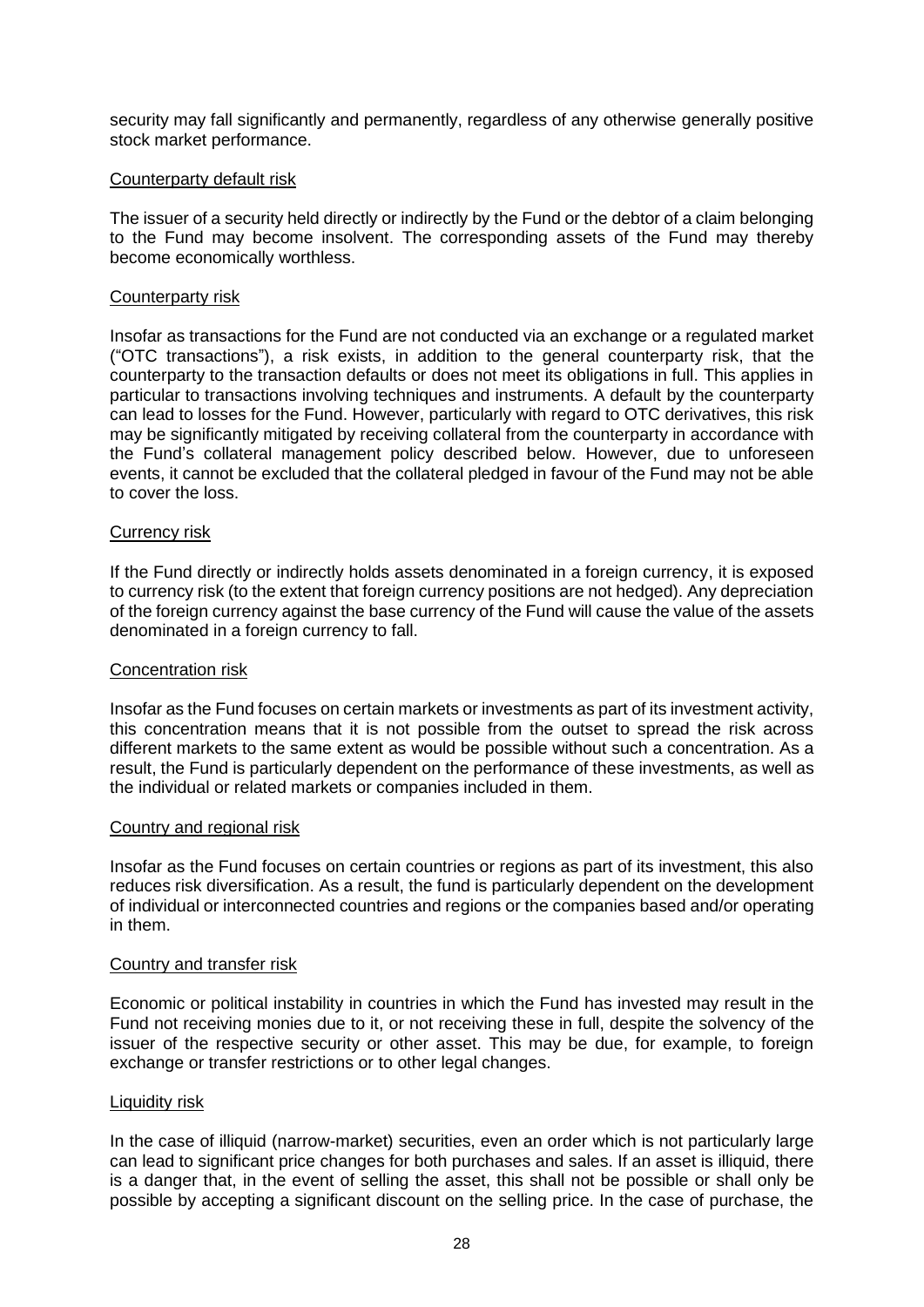illiquidity of an asset may lead to a significant increase in the purchase price.

### Custody risk

Custody risk describes the risk resulting from the possibility in principle that the investments held in custody could become partially or completely inaccessible to the Fund, to its detriment, in the event of insolvency, negligent, intentional or fraudulent acts on the part of the custodian or of a sub-custodian. The Custodian and the Fund Administrator belong to the same group of companies and conflicts of interest may result from this.

#### Collateral management

The counterparty of the OTC transactions only provide bank deposits as collateral within the framework of the legal requirements.

# Emerging Markets Risks

Investments in emerging markets are investments in countries which, according to the World Bank's classification, do not fall into the category of "high gross national product per capita", i.e. are not classified as "developed". In addition to the specific risks of the concrete asset class, investments in these countries are notably subject to liquidity risk and to general market risk. In addition, risks may arise to a greater extent during the processing of securities transactions in these countries and lead to losses for the investor, in particular, since delivery of securities against payment is generally not possible or usual there. In emerging markets, the legal and regulatory environment and accounting, auditing and reporting standards may also diverge significantly from the level and standards that are customary internationally, to the detriment of an investor.

There may also be an increased custody risk in such countries, which may also notably result from different forms of ownership of acquired assets.

#### Specific risks of investment in so-called high-yield assets

In the field of interest rates, high-yield assets are investments which either do not have an investment grade rating from a recognised rating agency (non-investment grade rating) or for which there is no rating at all, but for which it is assumed that they would correspond to a noninvestment grade rating in the event of a rating. With regard to such investments, the general risks of these asset classes exist, but to a greater extent. Such investments are frequently associated with an increased credit risk, interest rate risk, general market risk, companyspecific risk and liquidity risk.

#### Success risk

There can be no guarantee that the Fund's investment objectives and the investment performance desired by the investor will be achieved. Notably in view of the risks to which the individual assets acquired at Fund level are generally subject and which are entered into in the context of the individual selection of the assets in particular, the Net Asset Value of the Fund may also fluctuate and in particular, fall, leading to losses for the investor. Investors risk receiving a lower amount than that of their original investment. A guarantee of a specific investment performance of the Fund exists only to the extent explicitly stated in the Guarantee section.

#### Risk relating to the capital of the Fund

Due to the risks described here to which the valuation of the assets contained in the fund capital/unit class is exposed, there is a risk that the capital of the Fund or the capital attributable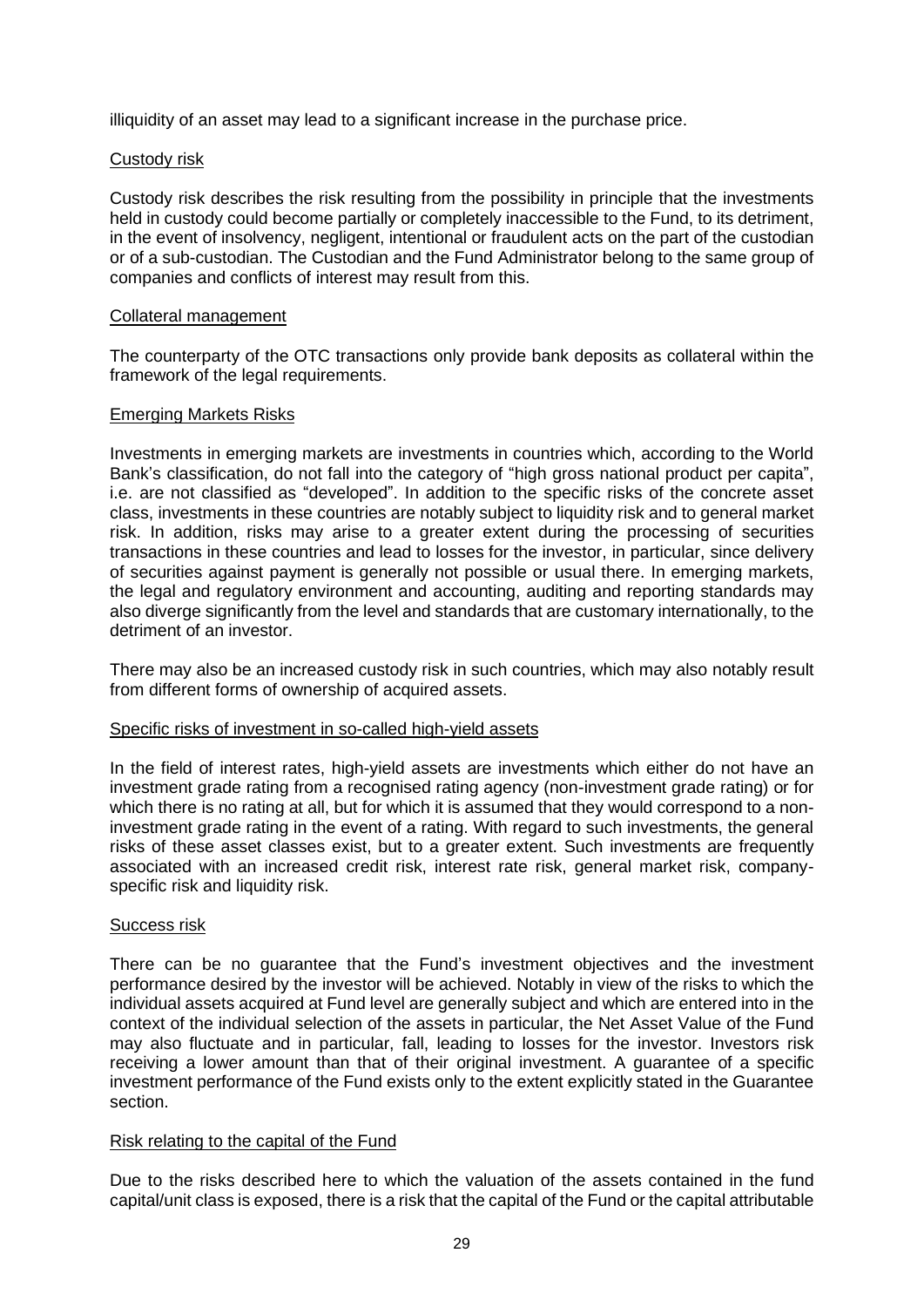to a unit class could decrease. The same effect could result from the excessive redemption of fund units or an excessive distribution of investment performance. The reduction of the Fund's capital or of the capital attributable to a unit class could make the management of the Fund or a unit class uneconomical, which could ultimately lead to the dissolution of the Fund or of a unit class and to losses for the investor.

# Specific risks of asset-backed securities (ABS) and mortgage-backed securities (MBS)

The income, performance and/or capital repayment scope of ABS and MBS are related to the income, performance, liquidity and creditworthiness of the respective economic or legal underlying pool of assets (e.g. receivables, securities and/or credit derivatives), as well as the individual assets contained in the pool or their debtors themselves. In the event of an unfavourable performance of the assets combined in the pool, an investor may, depending on the structure of the ABS or MBS, suffer losses up to a total loss.

ABS or MBS may either be issued by a company established specifically for this purpose (special purpose vehicle) or by waiving such a special purpose vehicle. Special purpose vehicles used for the issuance of ABS or MBS generally do not engage in any other business beyond the issuance of ABS or MBS; in addition, the pool of often non-fungible assets underlying the ABS or MBS usually represents the sole asset of the special purpose vehicle or the sole asset from which the ABS or MBS are to be serviced. If the ABS or MBS are issued without a special purpose vehicle, then there is a risk that the issuer's liability will be limited to the assets collected in the pool. The main risks for the assets in the pool are concentration risk, liquidity risk, interest rate risk, credit risk, company-specific risk, general market risk, counterparty default risk and counterparty risk.

Both in the case of issuing ABS or MBS through a special purpose vehicle and in the case of issuance without such a company, the other general risks of an investment in bonds and derivatives exist with regard to the investment instrument ABS and MBS, in particular, interest rate risk, creditworthiness risk, company-specific risk, general market risk, counterparty default risk, counterparty risk and liquidity risk.

# Flexibility constraint risk

The redemption of units in the Fund may be subject to restrictions. In the event of suspension of unit redemption or postponed unit redemption, it will not be possible for an investor to redeem his units, so that he will be forced to remain invested in the Fund for longer than he may wish, while accepting the fundamental risks associated with his investment. In the event of a fund liquidation and in the event of the exercise of a mandatory redemption right by the Management Company, the investor shall not have the option of remaining invested in the Fund. The same shall apply if the Fund held by the investor is merged with another fund, in which case, the investor will automatically become the holder of units in the acquiring fund. An initial issue premium paid on purchase of units may reduce or even erode the success of an investment, particularly if the investment period is only short. In the event of unit redemption, the investor may also incur further costs in addition to the costs already incurred (such as an issue premium when purchasing units), e.g. in the case of a redemption fee for the fund unit held or in the form of an initial sales charge for the purchase of other units. These events and circumstances may lead to losses for the investor.

# Inflation risk

Inflation risk is the risk of suffering financial losses due to the depreciation of money. Inflation can lead to a reduction in the return on the Fund, as well as the value of the investment as such in terms of purchasing power. Different currencies are subject to inflation risk to varying degrees.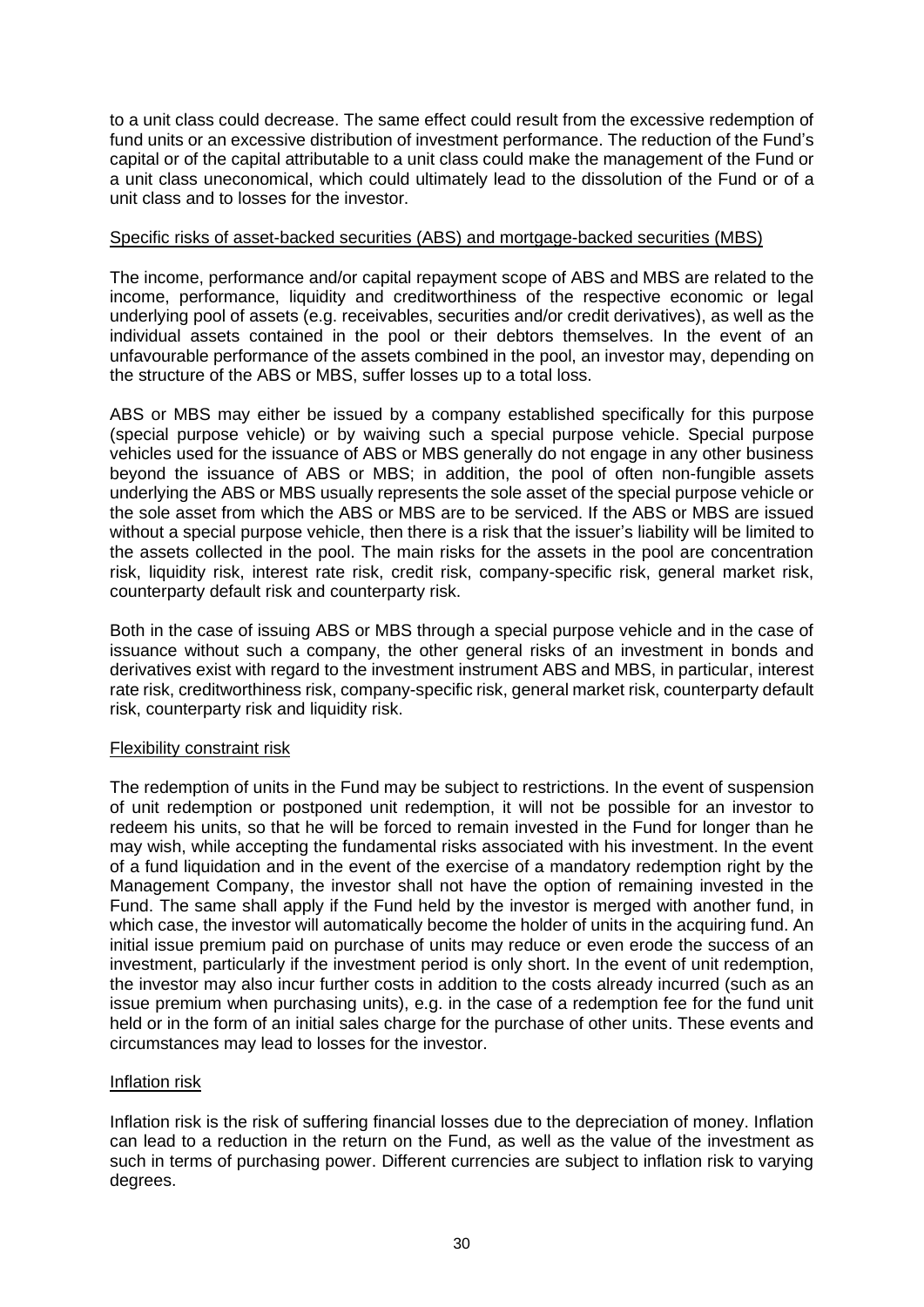### Risk of changes in general conditions

In the course of time, general conditions may change, e.g. in economic, legal or tax terms. This may have a negative impact on the investment as such and on the investor's treatment of the investment.

The risk of taxation or of other charges arising from local regulations regarding assets held by the Fund may be subject to taxes, duties, charges and other withholdings, whether now or in the future. This notably applies to proceeds or gains from a sale, redemption or restructuring of assets held by the Fund, reorganisations of assets held by the Fund without payment flows, to changes in Custodian institutions and to dividends, interest and other income received by the Fund. Certain taxes or charges, such as all charges due for FATCA (Foreign Account Tax Compliance Act, see "Taxation of the Fund" for further details), may be imposed in the form of a withholding tax or a deduction when payments are made or transferred.

# Processing risk

In particular, when investing in unlisted securities, there is a risk that processing by a transfer system may not be executed as expected due to delayed or non-agreed payment or delivery.

### Risk of changes to the Management Regulations, investment policy and to the other fundamentals of the Fund

The Unitholder's attention is drawn to the fact that the Management Regulations, the investment policies of a Fund and the other fundamentals of a Fund may be amended to the permitted extent. In particular, a change in the investment policy of a directive-compliant fund within the permissible investment spectrum may lead to a change in the content of the risk associated with the Fund.

#### Key personal risk

A fund whose investment result is highly positive over a certain period of time will also owe this success to the suitability of the acting persons and hence to the correct decisions of its management. The composition of the fund management staff may nevertheless change. New decision-makers may then be less successful in their actions.

#### Risk of incurring share-movement-related transaction costs at Fund level

Issues of units may result in the investment of inflows at the level of the Fund and redemptions of units may result in the disposal of investments in order to generate liquidity. Such transactions give rise to costs which may have a material adverse effect on the performance of the Fund, particularly if the issue and redemption of units on a given day do not approximately offset each other.

#### Specific risks of investing in target funds

If a fund uses other funds (target funds) as an investment vehicle for investing its funds by acquiring their units, it shall also assume the risks arising from the structure of the "fund" vehicle in addition to the risks generally associated with their investment policy. In this regard, it is itself subject to the risk with regard to the capital of the Fund, the processing risk, the flexibility constraint risk, the risk of changes to the general conditions, the risk of changes to the contractual conditions, the investment policy and the other fundamentals of a fund, the key personal risk, the risk of occurrence of transaction costs relating to movements in units at Fund level and, in general, to the performance risk. To the extent that the investment policy of a target fund is geared towards investment strategies which rely on rising markets, corresponding exposures in rising markets should as a rule have a positive effect on the assets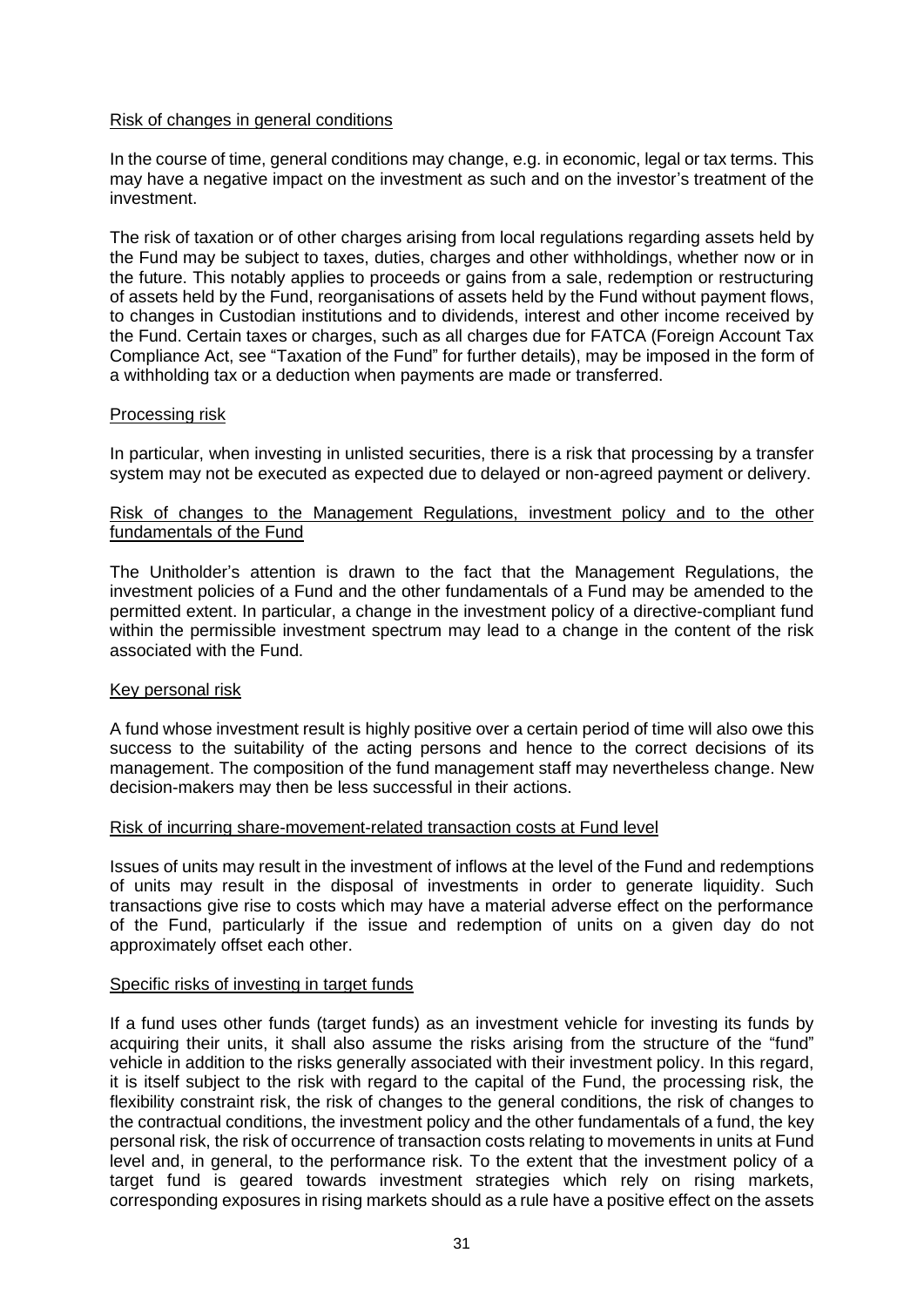of the target fund and a negative effect in falling markets. Insofar as the investment policy of a target fund is oriented towards investment strategies which focus on falling markets, corresponding exposures should as a rule have a positive effect on the target fund's assets in falling markets and a negative effect in rising markets.

The target fund managers of different target funds shall act independently of each other. This may result in several target funds assuming opportunities and risks which are ultimately based on the same or related markets or assets, which, on the one hand, concentrates the opportunities and risks of the Fund holding these target funds in the same or related markets or assets. On the other hand, the opportunities and risks assumed by different target funds may also balance each other economically as a result.

If a fund invests in target funds, costs, notably management fees (fixed and/or performancerelated), custodian fees and other costs, shall as a rule be incurred both at the level of the investing fund and at the level of the target funds, leading economically to a correspondingly increased burden on the investor of the investing fund.

### Use of securities repurchase agreements and securities lending transactions

As the Fund does not enter into securities repurchase agreements (including reverse repurchase agreements) and securities lending transactions, the Fund is not exposed to securities repurchase agreements (including reverse repurchase agreements) or securities lending transactions.

# **Deployment of techniques and instruments and associated specific risks**

The Management Company shall neither use securities lending transactions nor repurchase agreements, commodity lending transactions, purchase/sell-back transactions or sale/buyback transactions or Lombard transactions. The Management Company shall only use derivatives pursuant to Clause 4, item 4 of the Management Regulations, in accordance with the investment restrictions for the Fund, with a view to efficient portfolio management (including the execution of transactions for hedging and for speculative purposes). In particular, the Management Company may use techniques and instruments in opposite directions to the market, which may lead to gains for the Fund if the prices of the reference values fall or to losses for the Fund, if these prices rise.

The ability to use these investment strategies may be limited by market conditions or legal constraints and there can be no guarantee that the purpose intended by the use of such strategies will actually be achieved.

Techniques and instruments shall be used for efficient portfolio management purposes, for which the following conditions shall be fulfilled:

- (i) They are economically appropriate, in that they are deployed in a cost-effective manner;
- (ii) They are used with one or several of the following specific objectives:
	- − Risk reduction;
	- − Cost reduction;
	- Generation of additional capital or income for the Fund, with a risk corresponding to the risk profile of the UCITS and the risk diversification regulations, pursuant to Clause 6, items 1 to 4 of the Management Regulations;
- (iii) Their risks are adequately captured by the Fund's risk management.

The use of techniques and instruments shall not: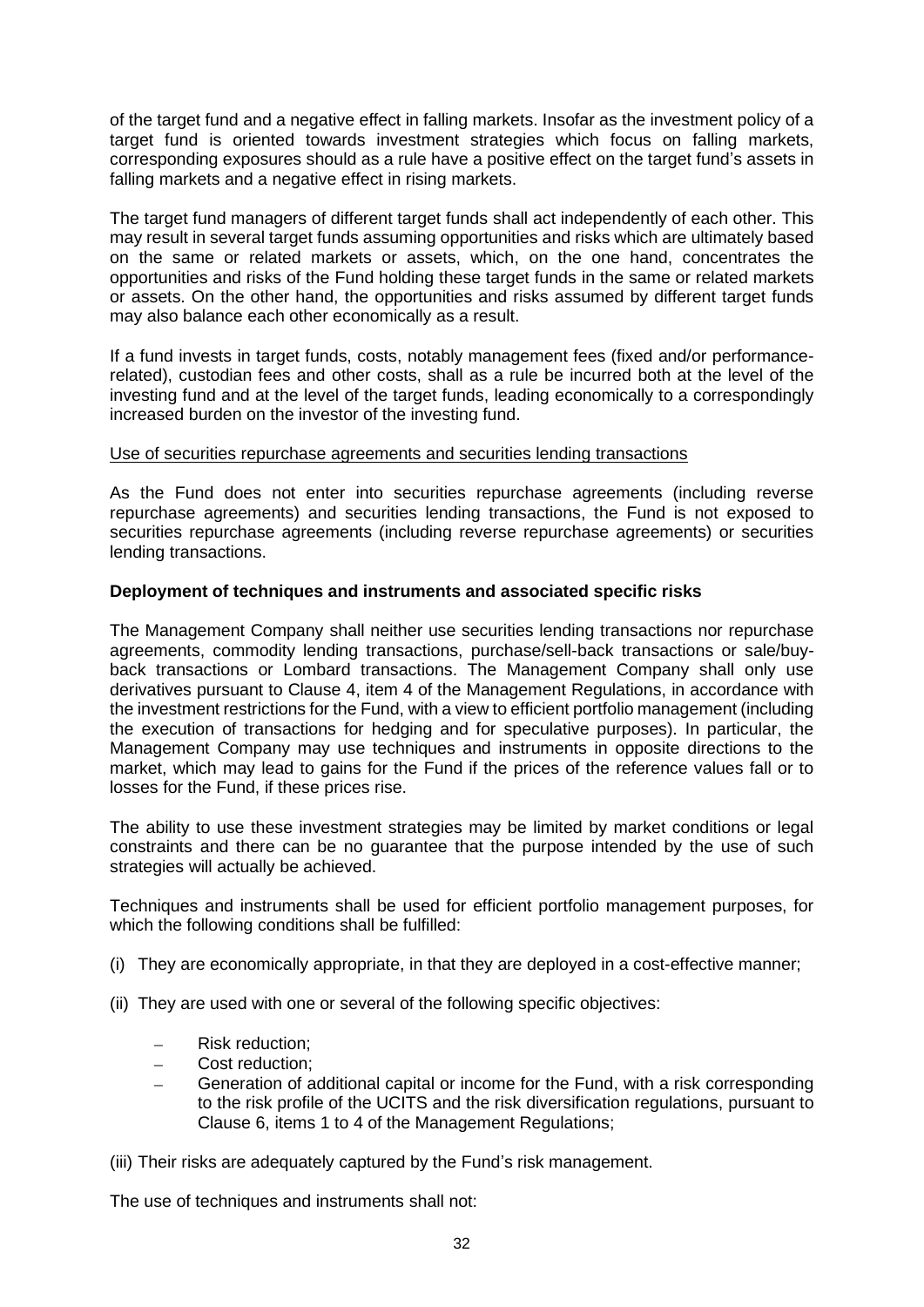- (i) result in a change in the declared investment objective of the Fund; or
- (ii) be associated with significant additional risks by comparison with the original risk strategy described in the Prospectus.

Where transactions are undertaken for the Fund for efficient portfolio management, these shall be taken into account in the development of the risk management process for liquidity risks, in order to ensure that the Fund can meet its redemption obligations at all times.

### **Derivatives**

The Management Company may use the greatest variety of forms of derivatives, which may also be combined with other assets. In addition, the Management Company may also acquire securities and money market instruments in which one or more derivatives are embedded. Derivatives relate to underlying assets. These underlying assets may be the permissible instruments listed in Clause 4 of the Management Regulations, as well as financial indices, interest rates, exchange rates or currencies. The financial indices in the aforementioned sense notably include indices on currencies, on exchange rates, on interest rates, on prices and total returns on interest rate indices, as well as in particular bond indices, share indices and indices which have as their object the permissible instruments listed in Clause 4 of the Management Regulations, as well as commodity futures, precious metal and commodity indices.

Examples of the functioning of selected derivatives which the Fund and, where applicable, unit classes may use, depending on the structuring of the respective investment guidelines are:

### **Options**

The purchase of a call or put option involves the right to buy or sell a certain underlying asset for a fixed price on a future date or within a certain period, or to enter into or terminate a certain contract. An option premium must be paid for this, which shall be incurred regardless of whether or not the option is exercised.

The sale of a call or put option, for which the seller receives an option premium, involves an obligation to sell or buy a specified underlying asset for a specified price on a future date or within a specified period, or to enter into or terminate a specified contract.

#### Forward transactions

A futures contract is a reciprocal contract which entitles or obliges the contracting parties to take delivery of or to deliver a certain underlying asset at a certain time at a price determined in advance or to provide a corresponding cash settlement. As a rule, only a fraction of the respective contract size shall be paid immediately ("margin").

#### Swaps

A swap is understood as meaning an exchange transaction in which the reference values underlying the transaction are exchanged between the contracting parties. Within the framework of the investment principles, the Management Company may enter into interest rate, currency, equity, bond and money market-related swap transactions, as well as credit default swap transactions for the Fund. The payments to be made by the Management Company to the counterparty and vice versa shall be calculated with reference to the respective instrument and an agreed notional amount.

Credit default swaps are credit derivatives which make it possible to make an economic transfer of a possible credit default risk to others. Credit default swaps may be used, among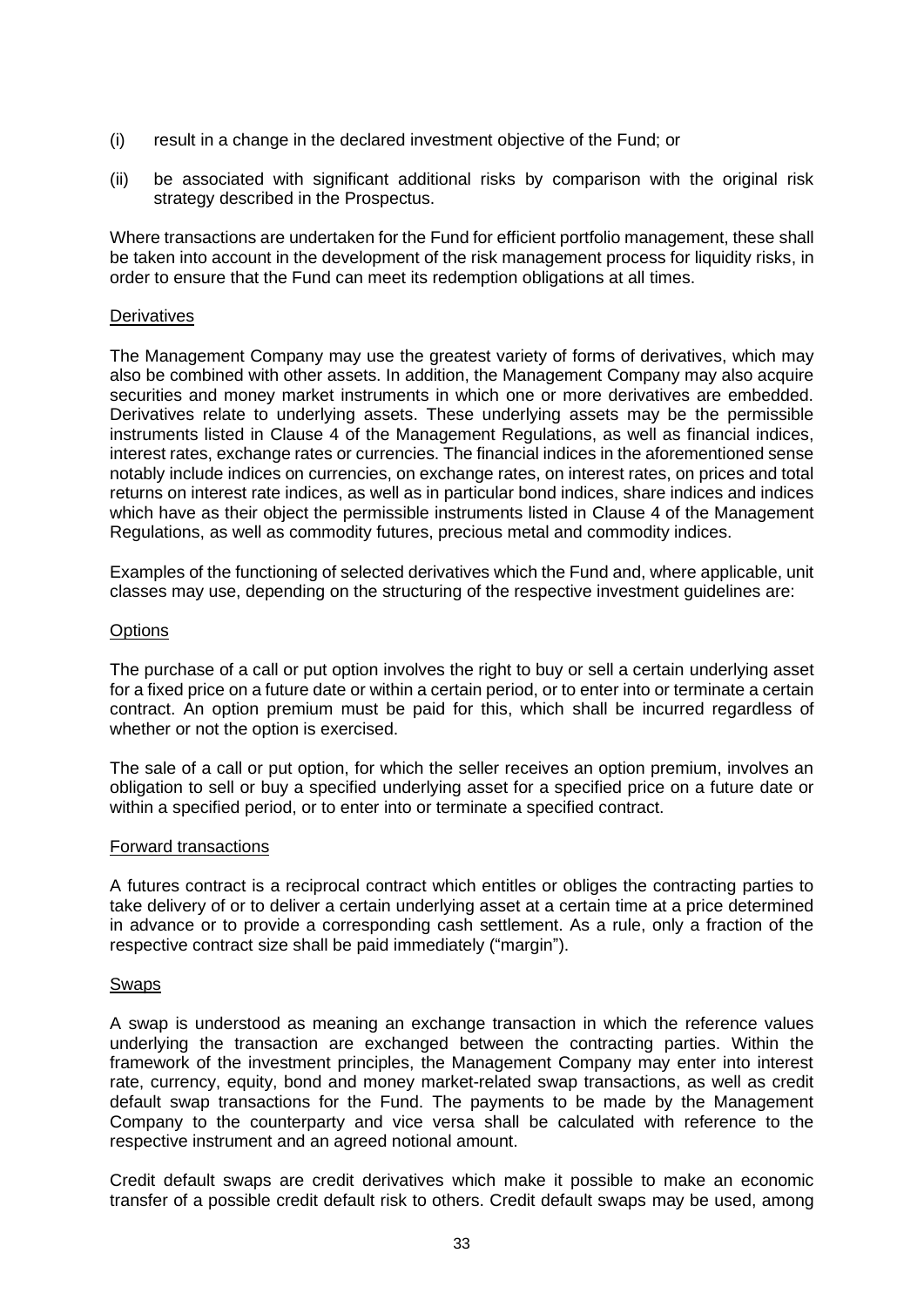other things, to hedge credit risks from bonds (e.g. government or corporate bonds) acquired by the Fund. As a rule, in the event of predefined events, such as the insolvency of the issuer, the contracting party shall be obliged to accept the underlying instrument at an agreed price or to make a cash settlement. In return for assuming the credit default risk, the buyer of the credit default swap pays a premium to the contracting party.

# OTC derivative transactions

The Management Company may enter into transactions both in derivatives admitted to trading on an exchange or included in another organised market, as well as in so-called over-thecounter transactions (OTC transactions). In OTC transactions, the counterparties directly conclude individually negotiated, non-standardised agreements containing the rights and obligations of the contracting parties. OTC derivatives are frequently only liquid to a limited extent and may be subject to relatively high price fluctuations.

When using derivatives to hedge the assets of the Fund, an attempt shall be made to reduce the economic risk for the fund inherent in an asset of the fund as far as possible (hedging). At the same time, however, this has the consequence that if the hedged asset performs positively, the fund will no longer be able to participate in this positive performance.

When using derivatives to enhance returns in pursuing its investment objective, the Fund shall assume additional risk exposures, depending on the characteristics both of the derivative and of the underlying asset. Exposure to derivatives may be subject to leverage effects, so that even a small investment in derivatives may have a significant negative impact on the Fund's performance.

Exposure to derivatives involves investment risks and transaction costs to which the Fund would not be subject if these strategies were not used.

There are specific risks associated with investing in derivatives and there is no guarantee that a particular assumption of the fund management will ultimately be correct or that an investment strategy using derivatives will be successful. The use of derivatives may be associated with considerable losses or, depending on the structure of the derivative used in each case, losses which are theoretically unlimited. The risks are essentially related to general market risk, success risk, liquidity risk, creditworthiness risk, transaction risk, the risk of changes in the general conditions and counterparty risk. The following may be highlighted in this context:

- Derivatives used may be incorrectly valued or valued differently due to different valuation methods.
- The correlation, on the one hand, between the values of the derivatives used and the price movements of the positions hedged with them on the other, or also the correlation of different markets/positions in the case of derivative hedging using underlying instruments which do not correspond exactly to the position to be hedged may be incomplete, with the consequence that a perfect hedge may not actually be achieved.
- The possible absence of a liquid secondary market for a given instrument at a predefined point in time may be associated with the consequence that it may not be possible to neutralise (close) a derivative position in a cost-efficient manner, even though this would be sensible and desirable in terms of investment policy.
- OTC markets can be particularly illiquid and subject to high price fluctuations. When using OTC derivatives, it may therefore not be possible to sell or close these derivatives at an appropriate time and/or at an appropriate price.
- There may be a danger of using underlying instruments which serve as benchmarks for derivative financial instruments, which cannot be bought or sold or must be bought or sold at an unfavourable point in time.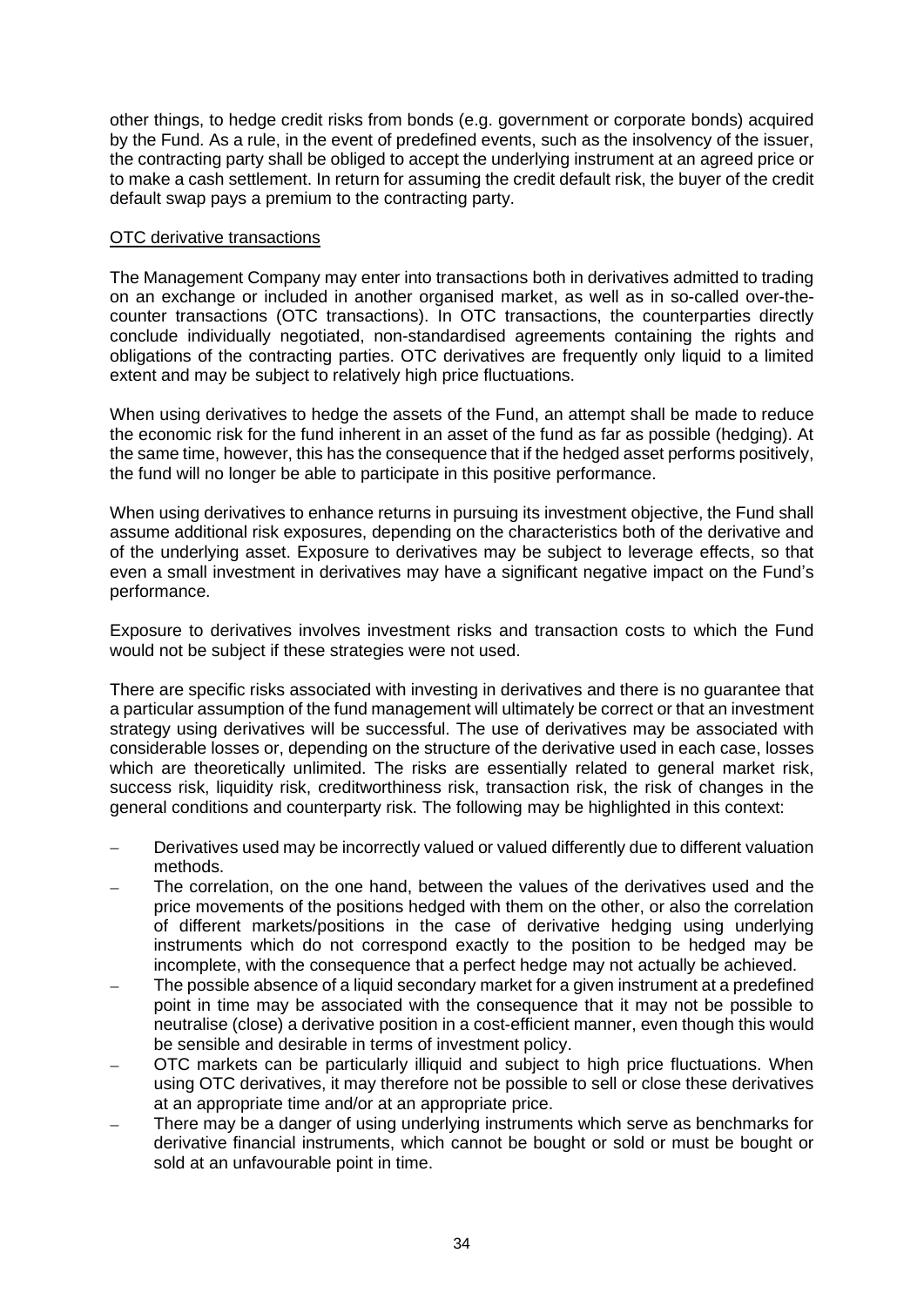## Securities lending

Securities repurchase, including reverse repurchase, agreements and securities lending transactions are not carried out for the Fund.

## **Possible effects of the use of techniques and instruments on the performance of the Fund**

The use of techniques and instruments may have positive or negative effects on the performance of the Fund.

The Fund may use derivatives for hedging purposes. This may be reflected in the form of correspondingly lower opportunities and risks on the risk profile of the Fund. Hedging may also be used in particular to represent the various currency-hedged unit classes and thereby characterise the risk profile of the respective unit class.

In addition, the Fund may also use derivatives in a speculative manner to enhance returns in pursuit of the investment objective, namely in order to represent the risk profile of the Fund and to increase the degree of investment beyond that of a Fund fully invested in securities. When representing the risk profile through derivatives, direct investments, e.g. in securities, are replaced by derivatives or also, in helping to shape the risk profile of the Fund, certain components of the Fund's investment objectives and principles are realised on the basis of derivatives, e.g. by representing currency exposures through derivatives, which, as a rule, does not have a material impact on the risk profile of the Fund. In particular, where the investment objective of the Fund also allows the Manager to assume separate currency exposures to specific foreign currencies and/or separate exposures to equity, fixed income and/or commodity futures, precious metals or commodity indices with the intention of generating additional returns, these components of the investment objectives and policies are primarily based on derivatives. Where the Fund uses derivatives to increase the degree of investment, it shall seek to achieve a risk profile over a medium- to long-term period, which may have a significantly higher market risk relative to a derivative-free fund with a comparable profile. By so doing, the fund manager shall take a risk-controlled approach.

#### Collateral management principles

When entering into OTC derivative transactions and using efficient portfolio management techniques, the Management Company shall comply with the principles presented below, pursuant to CSSF Circular 13/559 of 18 February 2013, provided that collateral is used to reduce counterparty risk. In order to safeguard the obligations, the Management Company may accept all collateral which complies with the regulations of CSSF Circulars 08/356, 11/512 and 14/592.

Unless collateralisation of OTC derivative transactions is legally mandatory, the extent of collateralisation required is at the discretion of the Fund Manager.

The Management Company may accept assigned or pledged assets or transferred or pledged securities as collateral.

In particular, debt securities issued or guaranteed by a member state of the OECD or its public administrations or other debt securities of issuers with a high credit rating may be accepted as collateral by the Management Company. The residual duration of these debt securities (bonds) shall not be limited. When calculating the collateral from the bonds with a residual duration exceeding five years, a valuation discount shall be applied ("Haircut").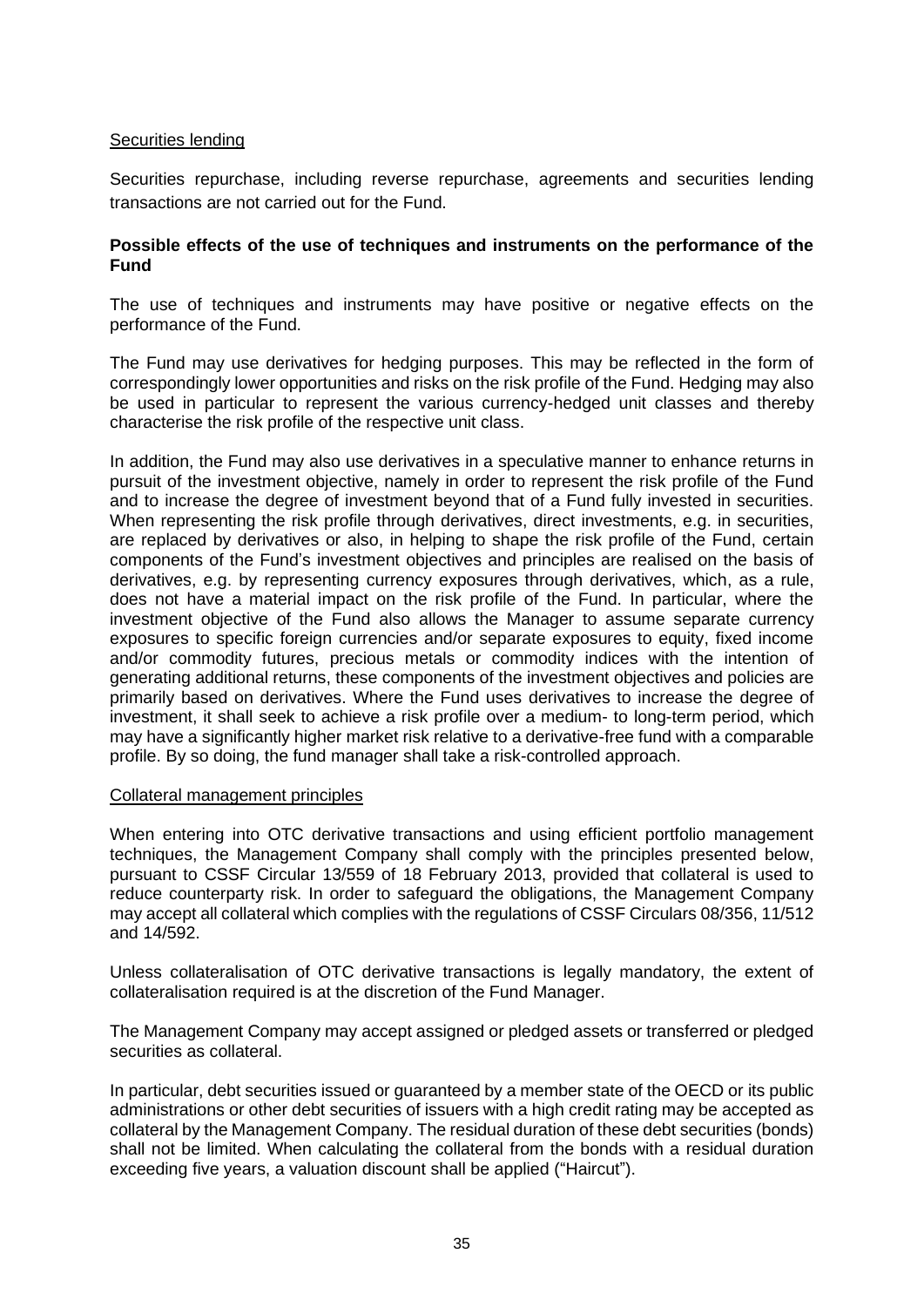In cases in which the Management Company undertakes OTC derivative transactions and applies efficient portfolio management techniques, any collateral allowable for counterparty risk shall always comply with the following criteria stipulated in the ESMA Guidelines:

- Liquidity: All collateral received which is not in cash should be highly liquid and traded at a transparent price on a regulated market or within a multilateral trading facility, so that it may be sold at short notice at a price close to its pre-sale valuation. The collateral received should also comply with the provisions of Article 56 of the UCITS Guidelines.
- − Valuation: Collateral received should be valued at least on a daily basis. Assets which show high price volatility should only be accepted as collateral if appropriate conservative valuation discounts are applied. Valuations of collateral shall be made on Valuation Days at market prices, with the application of the determined valuation discounts.
- − Creditworthiness of the issuer: The issuer of the collateral received should have a high credit rating.
- − Correlation: Collateral received by the UCITS should be issued by a legal entity which is independent of the counterparty and does not have a high correlation with the performance of the counterparty.
- − Collateral diversification (investment concentration): Collateral must be appropriately diversified in terms of countries, markets and issuers. The criterion of adequate diversification in terms of issuer concentration shall be regarded as met if the UCITS receives a collateral basket from a counterparty in efficient portfolio management or OTC derivative transactions for which the maximum exposure to a given issuer is equal to 20% of the net asset value. If a UCITS has different counterparties, the different collateral baskets should be aggregated in order to calculate the 20% limit for exposure to a single issuer. As an exception to this sub-paragraph, UCITS may be fully collateralised through various transferable securities and money market instruments issued or guaranteed by a Member State, one or more of its local authorities, a third country or an international body with a public law character, of which at least one Member State is a member. This UCITS should hold securities issued in the context of at least six different issues, with securities from any single issue not exceeding 30% of the net asset value of the UCITS. Where UCITS seek to be fully collateralised by securities issued or guaranteed by one Member State, they should disclose this situation in their Prospectus. UCITS should also identify which Member State, local authorities or public international bodies issue or guarantee the securities which they accept as collateral for more than 20% of their net asset value.
- − Risks in connection with collateral management, e.g. operational and legal risks, shall be identified, controlled and mitigated by risk management.
- − In cases of transfers of rights, the collateral received should be held in custody by the depositary of the UCITS. For other types of collateral agreements, the collateral may be held in custody by a third party which is subject to supervision and has no connection with the collateral provider. The collateral received shall be held in a securities account of Clearstream Banking AG and pledged in favour of the Fund.
- The UCITS should have scope to realise collateral received at any time without reference to or authorisation by the counterparty.
- Non-cash collateral received should not be sold, reinvested or pledged.
- − Cash collateral received should only be used:
	- as sight deposits with legal entities pursuant to Article 50, item f) of the UCITS directive;
	- invested in high-quality government bonds;
	- invested in money market funds with a short maturity structure, pursuant to the definition in the CESR's guidelines on a common definition of European money market funds.

There are currently no plans for re-use of cash collateral and other collateral.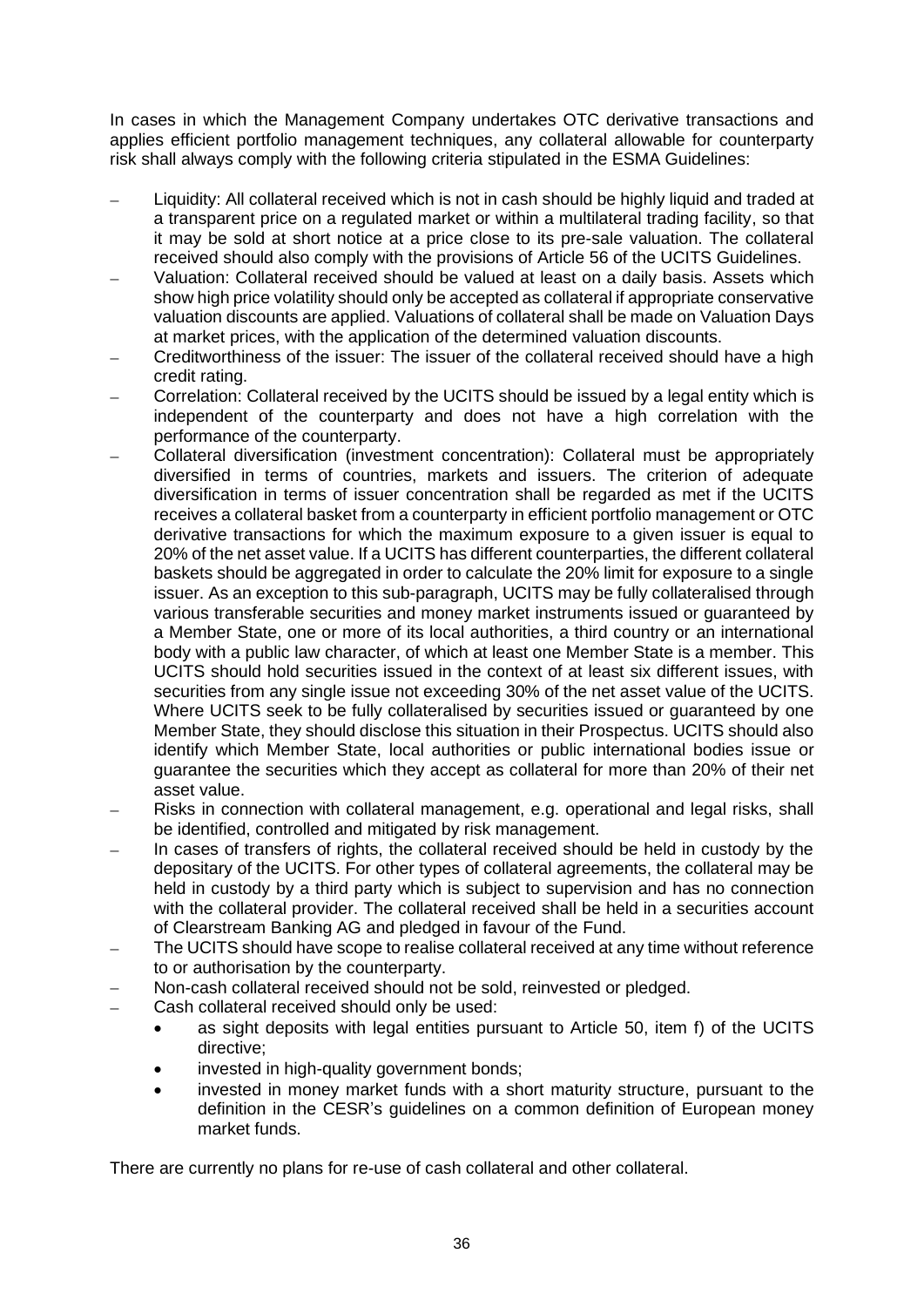Collateral shall be valued daily.

If the collateral is subject to price fluctuations, the Management Company shall apply appropriate conservative haircuts. The amount of the haircuts shall take into account the special characteristics of the collateral, such as the creditworthiness of the issuer, price fluctuations and the results of the Management Company's stress tests with regard to the ability to realise the collateral at any time (liquidity). The currently applicable haircuts are 2% for bonds with a residual duration of 5 to 10 years and 4% for bonds with a residual duration of more than 10 years. Equities are accepted as collateral only if they are components of the STOXX Europe 600. In addition, a valuation discount of 10% applies to equities. UCITS funds/ETFs are also accepted as collateral, for which a valuation haircut of 5% applies.

Based on the above explanations, in principle, the Management Company accepts funds, ETFs, bonds and shares as collateral. These collateral instruments are highly liquid. In addition, for some collateral, a class is defined by type of security located above "highly liquid". This definition is based on the issued holdings of the securities, the type of securities or the trading volumes in the market. As a rule, the Management Company conducts appropriate stress tests on the basis of the stipulations of item 45 of the ESMA Guidelines, in order to value the realisability of the collateral provided at any time and to minimise liquidity risk. A stress scenario means a high level of liquidation of collateral. The class that is still above "highly liquid" shall be used in this scenario, in order to avoid a loss for the Fund or for the Unitholders.

The Management Company's "Execution and Order Handling Policy" shall apply.

In order to secure the obligations, the Management Company may only accept assets as collateral which can be acquired in accordance with the investment policy for the Fund and which comply with the regulations of CSSF Circulars 08/356, 11/512 and 14/592. If the Management Company receives cash collateral in the context described above, it shall not reinvest such collateral but shall invest it as demand deposits or time deposits with a maturity of no more than 12 months with credit institutions headquartered in a Member State of the European Union.

**The Management Company may under no circumstances execute transactions in derivatives or other financial techniques and instruments which diverge from the investment objectives presented in the Prospectus, including in its Annexes.**

#### **Sustainability-related disclosures**

Pursuant to Regulation (EU) 2019/2088 on sustainability disclosures in the financial services sector (the "SFDR"), the Management Company is required to disclose the manner in which Sustainability Risks (as defined below) are incorporated into its investment decisions and the results of the assessment of the likely effects of Sustainability Risks on the Fund's return.

The impacts following the occurrence of a Sustainability Risk may be numerous and vary according to another specific other risk, a region and/or an asset class. Generally, when Sustainability Risk occurs for an asset, there will be a negative impact and potentially a total loss of its value and therefore a negative impact on the Net Asset Value of the Fund.

Such an assessment of likely impacts must thus be carried out.

"**Sustainability factors**" means environmental, social and employee matters, respect for human rights, anti‐corruption and anti‐bribery matters.

"**Sustainability Risk**" means an environmental, social or governance (ESG) event or condition that, if it occurs, could cause an actual or a potential material negative impact on the value of the investments made by the Fund. Sustainability Risks can either represent a risk on their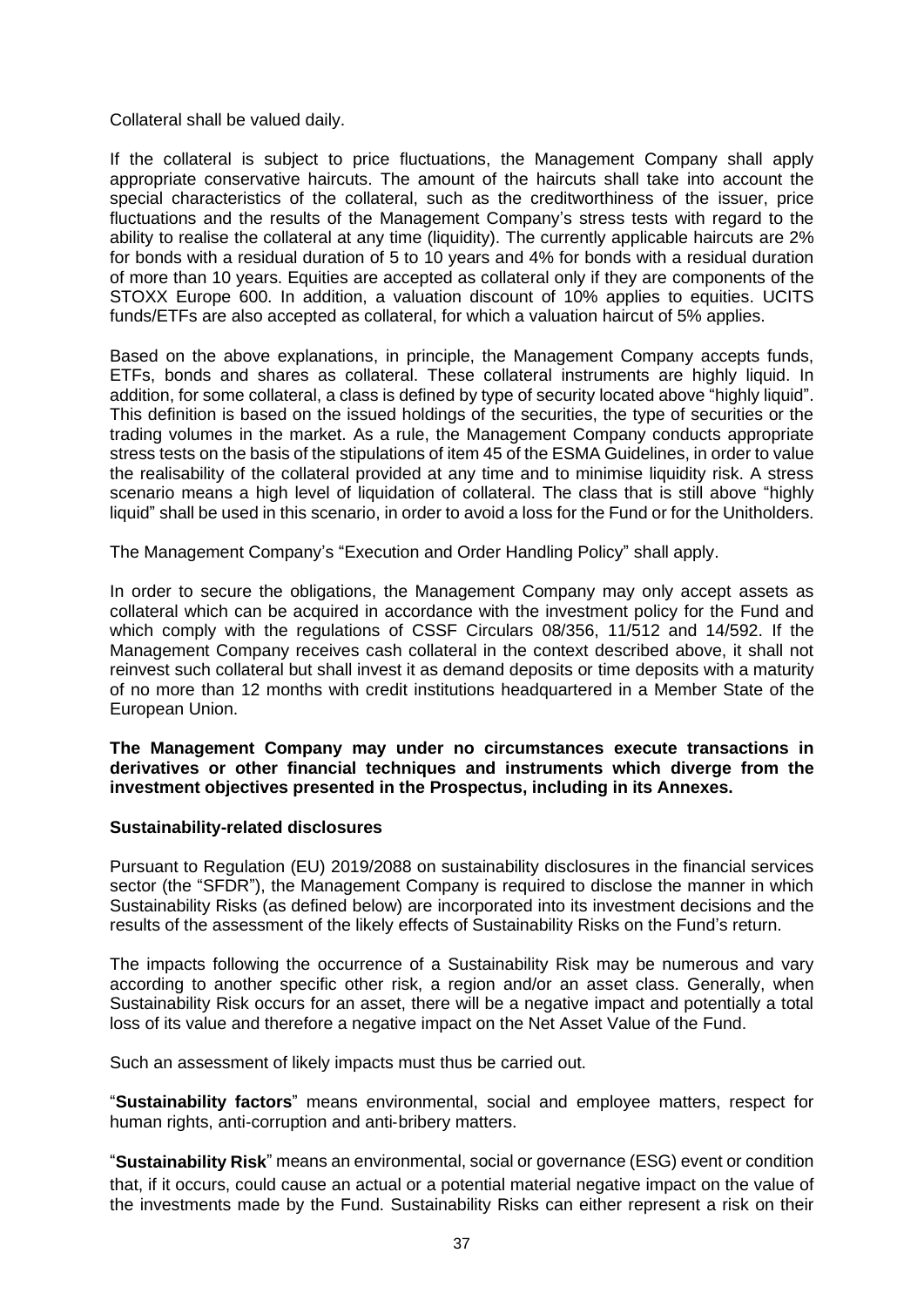own or have an impact on other risks and may contribute significantly to such risks, such as (but not limited to) market risks, operational risks, liquidity risks or counterparty risks. Assessment of sustainability risks is complex and may be based on ESG data which is difficult to obtain, incomplete, estimated, out of date and/or otherwise materially inaccurate. Even when identified, there can be no guarantee that these data will be correctly assessed.

Sustainability risk is linked but not limited to climate-related events resulting from climate change (a.k.a. Physical Risks) or to the society's response to climate change (a.k.a. Transition Risks), which may result in unanticipated losses that could affect the Fund's investments and financial condition. Social events (e.g. inequality, inclusiveness, labour relations, investment in human capital, accident prevention, changing customer behaviour, etc.) or governance shortcomings (e.g. recurrent significant breach of international agreements, bribery issues, products quality and safety, selling practices, etc.) may also translate into Sustainability Risks.

By implementing an exclusion policy in relation to issuers whose environmental and/or social and/or governance practices are controversial on certain strategies, the Management Company aims to mitigate Sustainability Risks. In addition, when the Fund follows an extrafinancial approach, through the implementation of the ESG investment process included but not limited to selection, thematic or impact, Sustainability Risk intend to be further mitigated. In both cases, please note that no insurance can be given that Sustainability Risks will be totally removed. Further information on the integration of Sustainability Risks into investment decisions can be found on the Management Company's website:

- until 2 November 2021: [https://www.lyxor.com/de/sozial-verantwortliches-investieren;](https://www.lyxor.com/de/sozial-verantwortliches-investieren;$)
- as of 3 November 2021:https://sg29haussmann.societegenerale.fr.

Notwithstanding the above, the investments underlying the Fund do not take into account the EU criteria for environmentally sustainable economic activities which are determined by the Regulation (EU) 2020/852 of the European Parliament and of the Council of 18 June 2020 on the establishment of a framework to facilitate sustainable investment, as amended from time to time.

# **Risk profile of the Fund**

Taking into account the aforementioned circumstances and risks, the Fund, by comparison with other fund types, is subject to such opportunities and risks, which are increased by investment in bond/money markets, but especially through the equity component.

The risks listed in this section notably arise from the overall derivative structure underlying the target fund.

In this context, the general market risk, the company-specific risk, the country and regional risk, the credit risk, the emerging markets risks, the liquidity risk, the country and transfer risk, the custody risk, the concentration risk, the counterparty risk and the counterparty default risk play a significant role with regard to the equity market orientation of the Fund. With regard to the equity market orientation of the fund. Among other things, it should be emphasised that price declines affecting the entire market, which may last considerably longer, could have a negative impact on the Fund's assets.

With regard to bond markets, but also to money markets, risks such as interest rate risk, company-specific risk, creditworthiness risk, general market risk, country and regional risk, counterparty default risk and counterparty risk, as well as to some extent, the specific risks of asset-backed securities (ABS) and mortgage-backed securities (MBS), play a significant role.

With regard to a unit class which is not specifically hedged at unit class level against a particular currency, a non-EUR-based investor shall also have a high degree of currency risk, whereas a EUR-based investor shall have only partial currency risk. For a unit class which is specifically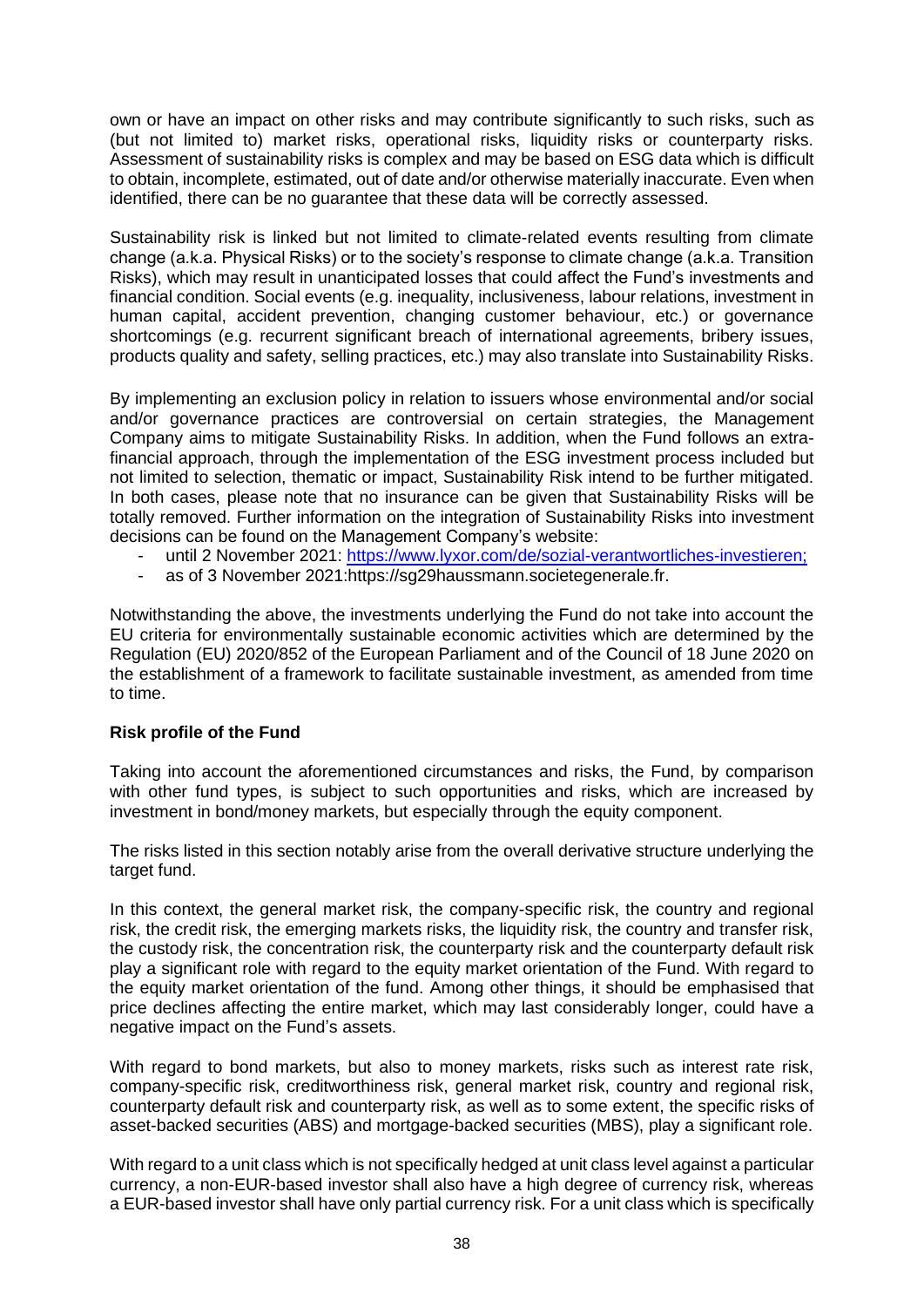hedged at unit class level against a particular currency, there is a high degree of currency risk for an investor who is not active in the currency with regard to which the relevant Unit Class held by him is hedged and only a partial currency risk for investors active in this currency.

In addition, attention is drawn to the concentration risk, the processing risk, the risk relating to the capital of the Fund, the flexibility constraint risk, the inflation risk, the emerging markets risks, the liquidity risk, the country and transfer risk, the custody risk, the specific risks of investment in so-called high-yield assets, the risk of changes in general conditions, the risk of taxation or another burden due to local regulations for assets held by the Fund, the risk of changes to the Management Regulations, investment policy and to the other fundamentals of the Fund, the risk of emergence of transaction costs at the level of the Fund due to movements of units, the key personal risk, the specific risks of investing in target funds, and notably, the greatly increased performance risk.

With regard to the particular risks associated with the use of techniques and instruments, reference is made to the sections "Use of techniques and instruments and associated specific risks" and "Possible impact of the use of derivatives on the risk profile of the Fund".

The volatility (fluctuation) of the unit value of the Fund may be greatly increased.

# **Possible impact of the use of derivatives on the risk profile of the Fund**

The fund may use derivatives, such as futures, options and swaps, for hedging purposes. This may be reflected in the form of correspondingly lower opportunities and risks on the general profile of the Fund. Hedging may also be used in particular to represent the various currencyhedged unit classes and thereby to shape the profile of the respective unit class.

In addition, the Fund may also use derivatives in a speculative manner in order to enhance returns in pursuit of its investment objective, namely to present the overall Fund profile and to increase the level of investment beyond that of a Fund fully invested in securities. For the representation of the general profile of the Fund through derivatives, the general fund profile will be transformed if direct investments, e.g. in securities, are replaced with derivatives or also selling significant amounts of call options and buying significant amounts of put options and discount certificates, contributing to shaping the general profile of the Fund, which generally does not have a significant impact. Insofar as the Fund uses derivatives to increase the investment level, it thereby aims to achieve a risk profile over the medium- to long-term, which has an additional market risk potential to a low to medium extent relative to a derivative-free fund with a comparable profile.

In doing so, the management of the Fund pursues a risk-controlled approach.

### **Investor profile**

The Fund is aimed in particular at investors who expect returns significantly above the usual market interest rate level, whereby asset growth should result primarily from market opportunities. At the same time, there should be the prospect of a high return over the long term despite risks of loss which cannot be calculated.

Investment in the Fund requires a medium-term investment horizon as a minimum.

The Investor Profile indicates the level of risk associated with the Fund and is not a guarantee of potential returns. The description is solely for the purpose of comparison with other funds offered publicly by the Management Company or third parties. In the event of doubt regarding the appropriate level of risk, investors should seek advice from their personal investment manager. In particular, potential investors should inform themselves about investments and instruments which may be used in the context of the intended investment policy. Investors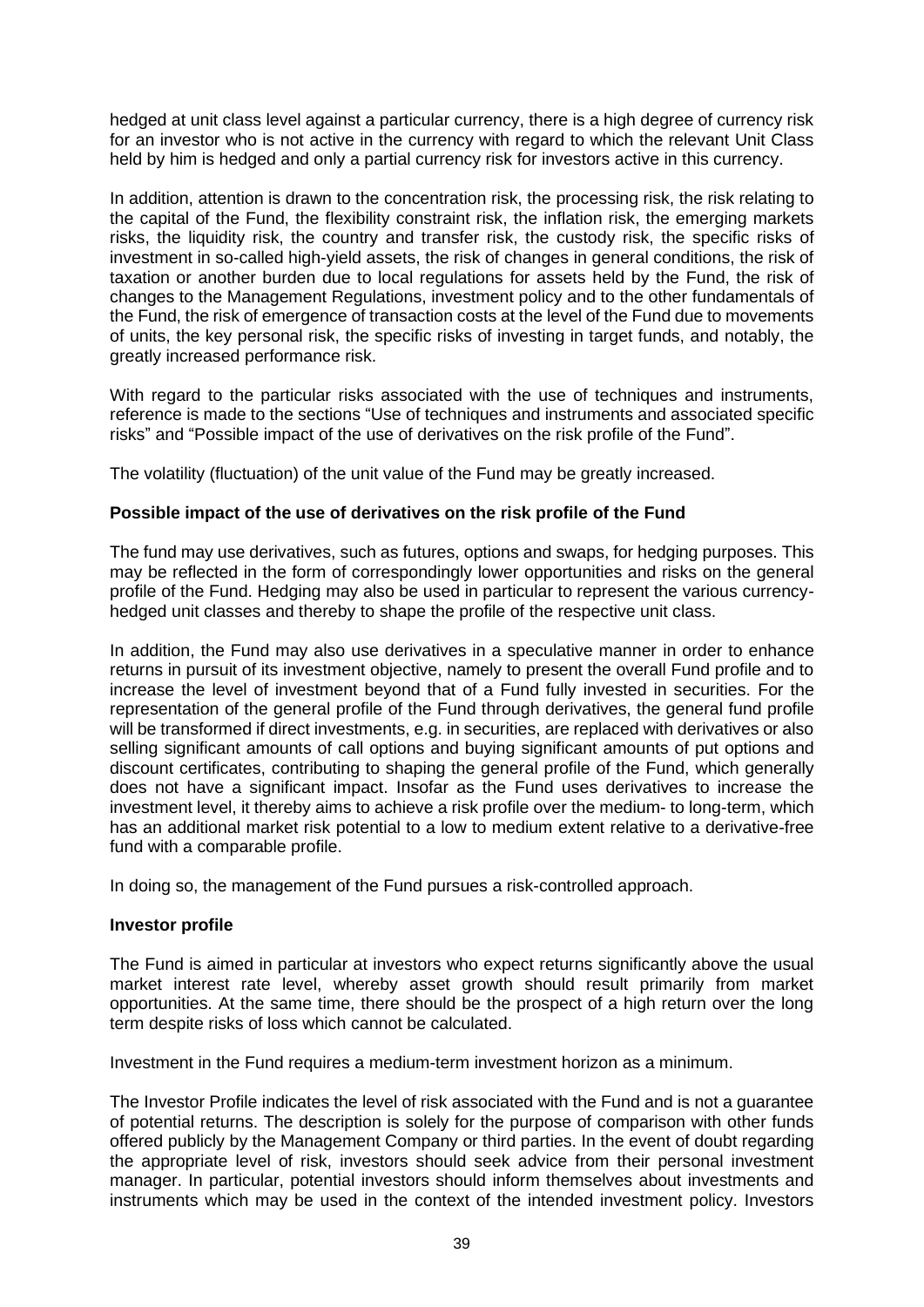should also be aware of the risks associated with an investment in the units and should only make an investment decision after they have obtained full advice from their legal, tax and financial advisers, accountants or other advisers regarding (i) the suitability and appropriateness of an investment in the units in view of their personal financial or tax situation and other circumstances; (ii) the information contained in this Prospectus; and (iii) the investment policy of the Fund.

## **Management Company**

Until 2 November 2021 the Fund is managed by Lyxor Funds Solutions S.A., a public limited company incorporated under the laws of the Grand Duchy of Luxembourg, with its registered office in Luxembourg, in its name for the collective account of the investors.

As of 3 November 2021 the Fund is managed by SG 29 Haussmann, a limited company ("société par actions simplifiée") organized under the laws of France and registered on 9 October 2006. Société Générale is the majority shareholder of SG 29 Haussmann.

The Management Company's main object is the management, the administration and the marketing of UCITS.

As of the date of the Prospectus, the Management Company also acts as management company for other investment funds. The names of these other funds are available upon request from the Management Company.

The Management Company may delegate tasks as a whole or in part to third parties specialising in these services under its liability, control and coordination.

The Management Company or the Fund Manager, insofar as the management of the Fund has been outsourced, may also conclude transactions for a fund in which affiliated companies act as brokers or act for their clients' own account. This also applies to such cases in which affiliated companies or their clients execute a transaction of this Fund in analogous fashion.

### **Remuneration policy**

Until 2 November 2021

The Management Company has established a remuneration policy pursuant to the 2010 Law, notably in consideration of the principles defined in Article 111ter of the 2010 Law, which are consistent with and conducive to sound and effective risk management.

This remuneration system is based on the sustainable and entrepreneurial business policy of the Société Générale Group and is therefore not intended to provide incentives to assume risks which are incompatible with the risk profiles and management regulations of the investment funds managed by the Management Company. The remuneration system shall always be aligned with the business strategy, objectives, values and interests of the Management Company, the funds which it manages and the investors in those funds and shall include measures for avoiding conflicts of interest.

The fixed and variable components of the total remuneration are in appropriate proportion to each other, with the fixed component representing a sufficiently high share of the total remuneration to offer full flexibility with regard to the variable remuneration components, including the possibility of waiving payment of a variable component.

Performance-based remuneration components relating to the performance of the funds managed by the Management Company are generally not paid to employees.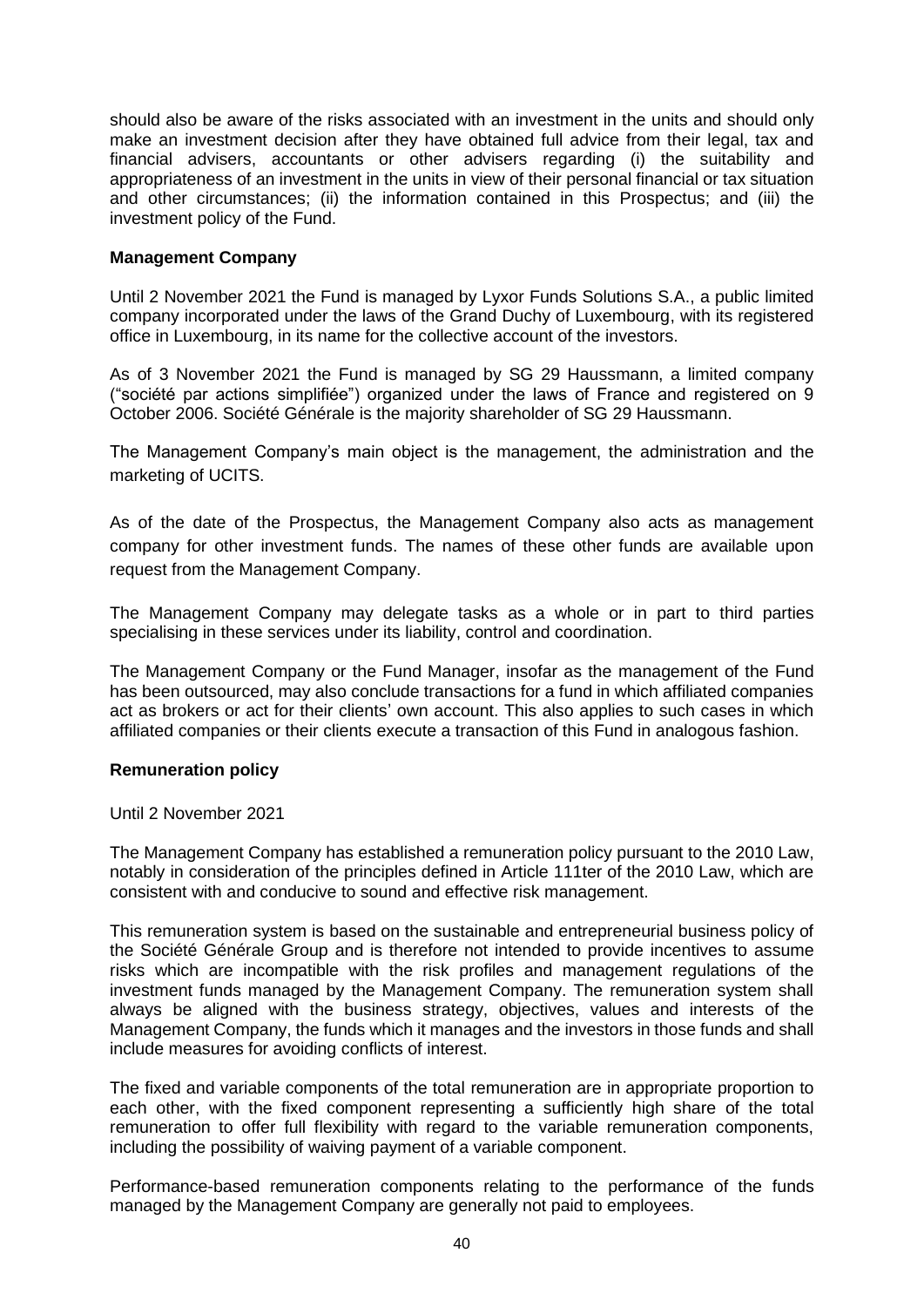In particular, the variable remuneration elements are not linked to the performance of the investment funds managed by the Management Company.

The fixed and variable components of the total remuneration are in appropriate proportion to each other, with the share of the total remuneration represented by the fixed component being sufficiently high to offer complete flexibility with regard to the variable remuneration components, including the possibility of waiving payment of a variable component. The remuneration system is reviewed at least once a year and adjusted as necessary.

The details of the current remuneration policy, including a description of how remuneration and other benefits are calculated and the identity of the persons responsible for awarding the remuneration and other allocations, including the composition of the remuneration committee, if such a committee exists, shall be made available on the Management Company's website [\(h](https://www.lyxor.com/de/fondsloesungen-von-lyxor)ttps://www.lyxor.com/de/fondsloesungen-von-lyxor).

A paper version shall also be provided free of charge by the Management Company on request.

As of 3 November 2021

The Management Company has established a remuneration policy in compliance with the applicable regulations. Such policy complies with the economic strategy, the objectives, the values and the interests of the Management Company and the funds managed by it as well as with those of the investors in such funds, and it includes measures intended to avoid conflicts of interests.

The remuneration policy of the Management Company implements a balanced regime under which the remuneration of the relevant employees is notably based on the principles listed below:

- the remuneration policy of the Management Company shall be compatible with sound and efficient risk management, shall favour it and shall not encourage any risk-taking which would be incompatible with the risk profiles, this prospectus or the other constitutive documents of the funds managed by the Management Company;

- the remuneration policy has been adopted by the supervisory board of the Management Company, which shall adopt and review the general principles of the said policy at least once a year;

- the staff carrying out control functions shall be remunerated depending on the achievement of the objectives related to their functions, independently of the performance of the business areas which they control;

- when remuneration varies according to performance, its total amount shall be established by combining the valuation both in respect of the performances of the relevant person and operational units or the relevant funds and in respect of their risks with the valuation of the overall results of the Management Company when individual performances are valued, taking into account financial and non-financial criteria;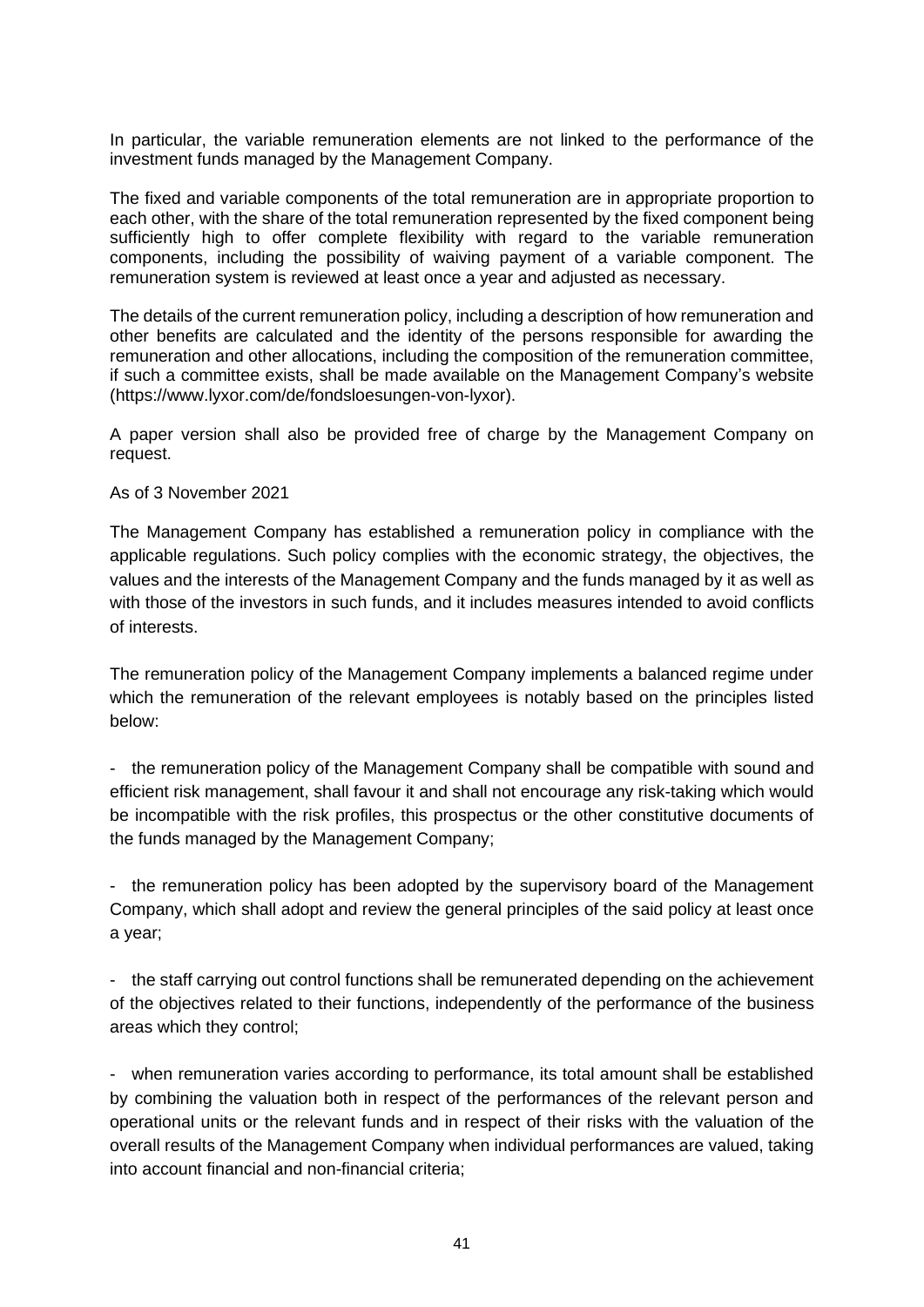- an appropriate balance shall be established between the fixed and variable components of the overall remuneration;

- beyond a certain threshold, a substantial portion which in any event amounts to at least 50% of the whole variable component of the remuneration shall consist of exposure to an index the components and functioning rules of which allow for an alignment of the interests of the relevant staff with those of investors;

- beyond a certain threshold, a substantial portion which in any event amounts to at least 40% of the whole variable component of the remuneration shall be carried over during an appropriate period of time;

- the variable remuneration, including the portion which has been carried over, shall be paid or acquired only if it is compatible with the financial situation of the Management Company as a whole and if it is justified by the performances of the operational unit, of the funds and of the relevant person.

The Voting Policy attached to the securities held by the Company and applied by the Management Company, as well as the report on conditions under which such voting rights have been exercising are available on the Management Company's website: https://sg29haussmann.societegenerale.fr

Investors may contact the Management Company to question on the details of the exercise of voting rights on each resolution presented at the general meeting of a given issuer as soon as the consolidated holding of the Management Company represents more than the holding threshold set in the Voting Policy. Any absence of response from the Management Company may be interpreted, after a period of one month, as it has exercised its voting rights in accordance with the principles set out in the Voting Policy

The details of the current remuneration policy, including a description of how remuneration and other benefits are calculated and the identity of the persons responsible for awarding the remuneration and other allocations, including the composition of the remuneration committee, if such a committee exists, shall be made available on the Management Company's website https://sg29haussmann.societegenerale.fr).

A paper version shall also be provided free of charge by the Management Company on request.

### **Fund manager**

The Management Company may, at its own expense and subject to the authorisation of the Luxembourg supervisory authority, appoint a professional external fund manager to manage the Fund, in order to implement the investment objectives, who shall take the investment decisions required for this purpose within the framework of the investment policy defined for the Fund, albeit with control and responsibility remaining with the Management Company.

### Until 2 November 2021

The Management Company has appointed Commerzbank AG as external fund manager until 17 November 2019 on the basis of a fund manager agreement. As of 18 November 2019 the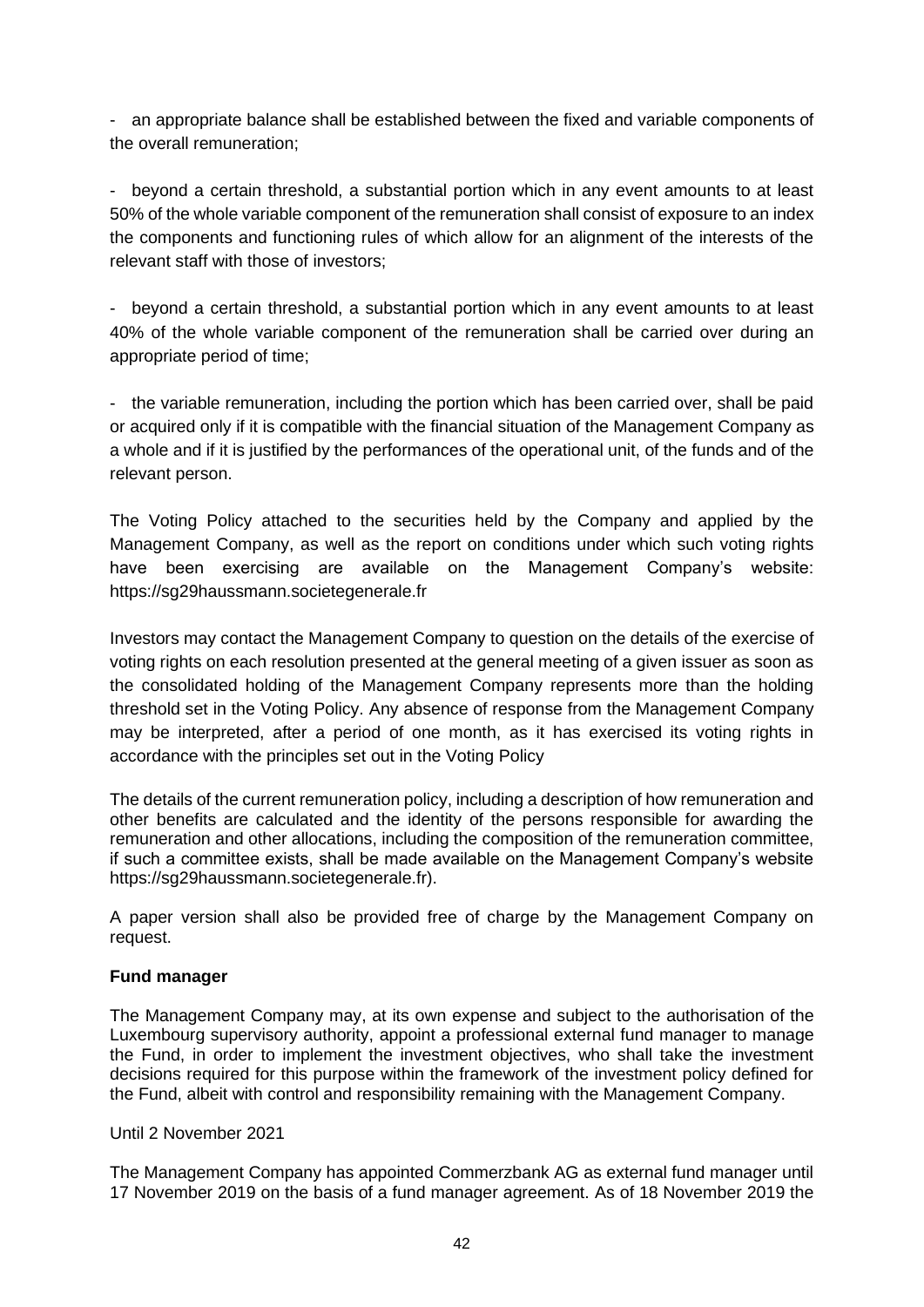role of the Fund Manager was taken over by Lyxor International Asset Management S.A.S. Deutschland, Neue Mainzer Strasse 46-50, 60311 Frankfurt am Main, Germany until 2 November 2021.

As of 3 November 2021 the Fund Manager is SG 29 Haussmann, 29, Boulevard Haussmann, 75009 Paris, France.

#### **Investment adviser**

The task of Allianz Global Investors GmbH as investment adviser is to monitor the performance of the funds on an ongoing basis and to make recommendations to the fund managers with regard to the determination and composition of the basket of investment units described in this Prospectus and in the Management Regulations.

These recommendations are made in observance of the principles of the investment objectives and restrictions established in the Prospectus and Management Regulations for the Fund. The investment decision and the placing of orders are the responsibility of the fund management at its own discretion.

The Investment Adviser shall bear all expenses incurred by it in connection with the services which it provides to the Fund.

#### **Supervisory authority**

The Management Company and the Fund are subject to the supervision of the *Commission de Surveillance du Secteur Financier*, 283, route d'Arlon, 1150 Luxembourg, Grand Duchy of Luxembourg (CSSF).

### **Custodian**

The assets of the Fund are held in custody by the Custodian.

Until 2 November 2021

BNP Paribas Securities Services S.C.A. Luxembourg Branch, with registered office at 60, Avenue J.F. Kennedy, 1855 Luxembourg, Grand Duchy of Luxembourg has been appointed as Custodian of the Fund and Paying Agent in Luxembourg. It is authorised to carry on banking business of all kinds pursuant to the law of 5 April 1993 on the financial sector, in its current version.

BNP Paribas Securities Services S.C.A., Luxembourg Branch is a branch of BNP Paribas Securities Services S. C. A., a fully-owned subsidiary of BNP Paribas S.A. BNP Paribas Securities Services S. C. A. is a company registered in France as a Société en Commandite par Actions (limited liability partnership) under number 552 108 011, authorised by the supervisory authority (ACPR) and supervised by the Autorité des Marchés Financiers (AMF), with registered office at 3, rue d'Antin, 75002 Paris, represented by its Luxembourg branch with registered office at 60, Avenue JF Kennedy, L-1855 Luxembourg, Grand Duchy of Luxembourg (the "Bank"), which is supervised by the Commission de Surveillance du Secteur Financier (the "CSSF"). The function of the Custodian is governed by the Law of 17 December 2010, the depositary agreement and the Sale Prospectus. It acts independently of the Management Company and exclusively in the interests of the investors. It nevertheless complies with the instructions of the Management Company unless these are contrary to the law, the articles of association or the Prospectus.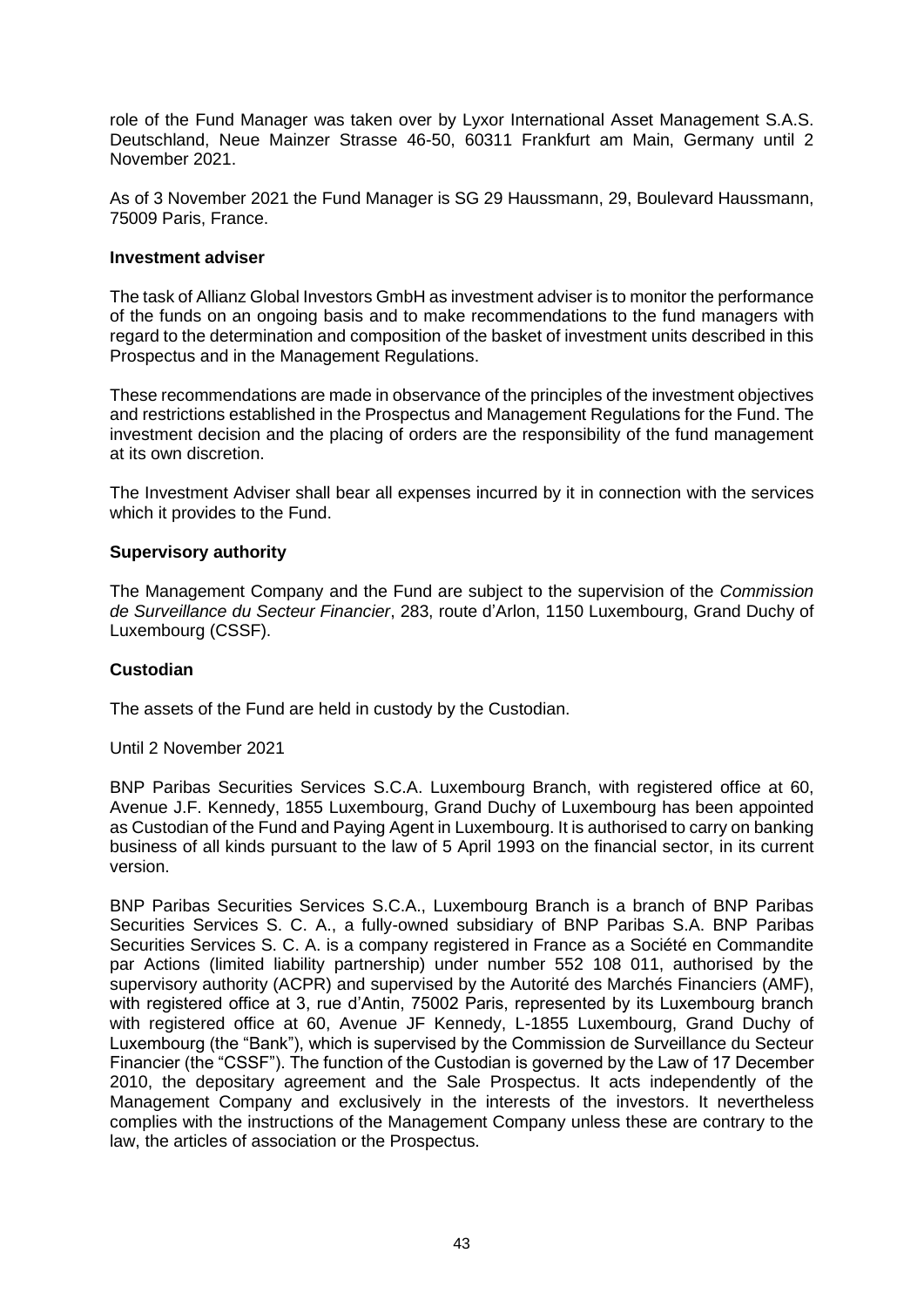# **NOTICE TO THE INVESTORS ON THE INTERNATIONAL OPERATING MODEL OF BNP PARIBAS SECURITIES SERVICES, LUXEMBOURG BRANCH**

BNP Paribas Securities Services S.C.A., Luxembourg Branch has been appointed custodian and paying agent, administrative agent, registrar and transfer agent of the Fund under the terms of relevant agreements entered into by and between BNP Paribas Securities Services S.C.A., Luxembourg Branch and the Management Company and the Fund, where relevant.

Herewith the Bank informs and confirms that BNP Paribas Securities Services S.C.A., Luxembourg Branch, being part of a group providing clients with a worldwide network covering different time zones, may entrust parts of its operational processes to other BNP Paribas Group entities and/or third parties, whilst keeping ultimate accountability and responsibility in Luxembourg (the "International Operating Model"). More pertinently entities located in France, Belgium, Spain, Portugal, Poland, USA, Canada, Singapore, Jersey, United Kingdom, Germany, Luxembourg, Ireland and India are involved in the support of internal organisation, banking services, central administration and transfer agency service.

Further information on the Bank`s International Operating Model may be provided upon request to the Fund, its investors and/or Management Company.

The Custodian, which acts independently of the Management Company solely in the interests of the Unitholders, is responsible for the functions assigned to it by law and the Management Regulations, in particular the safekeeping of the Fund's assets in separate accounts or securities accounts.

The Custodian may, at its discretion, entrust all or part of the assets of the Fund, in particular securities listed or traded on a stock exchange or admitted to a clearing system, to such a clearing system or to corresponding correspondent banks. The Custodian's liability shall not be limited by the fact that the safekeeping of all or part of the assets entrusted to it has been delegated to a third party.

The rights and duties of the Custodian are defined in an agreement, which may be terminated by the Management Company or the Custodian, in accordance with the deadlines defined in the agreement. The Custodian Agreement is available for inspection at the offices of the Management Company.

In addition to the Custodian function, BNP Paribas Securities Services S.C.A. performs the subsequent monitoring of investment limits and restrictions, as well as essential central administration functions, namely the accounting of the Fund.

The function of the Custodian is governed by the Law of 17 December 2010, the Custodian Agreement and the Sale Prospectus. It acts independently of the management company and exclusively in the interests of the investors. It nevertheless complies with the instructions of the management company unless these are contrary to the law, the articles of association or the Sale Prospectus.

The Custodian performs three functions, namely: (i) a supervisory function (pursuant to Art. 22, para. 3 of Directive 2014/91/EU; (ii) monitoring of the fund's cash flows (pursuant to Art. 22, para. 4 of Directive 2014/91/EU; and (iii) custody of the fund's assets (pursuant to Art. 22, para. 5 of Directive 2014/91/EU).

The Custodian shall perform the tasks described below:

− it shall ensure that the sale, issuance, redemption, repayment and cancellation of units of the Fund are carried out in accordance with the applicable national law, the Sale Prospectus and the Articles of Association;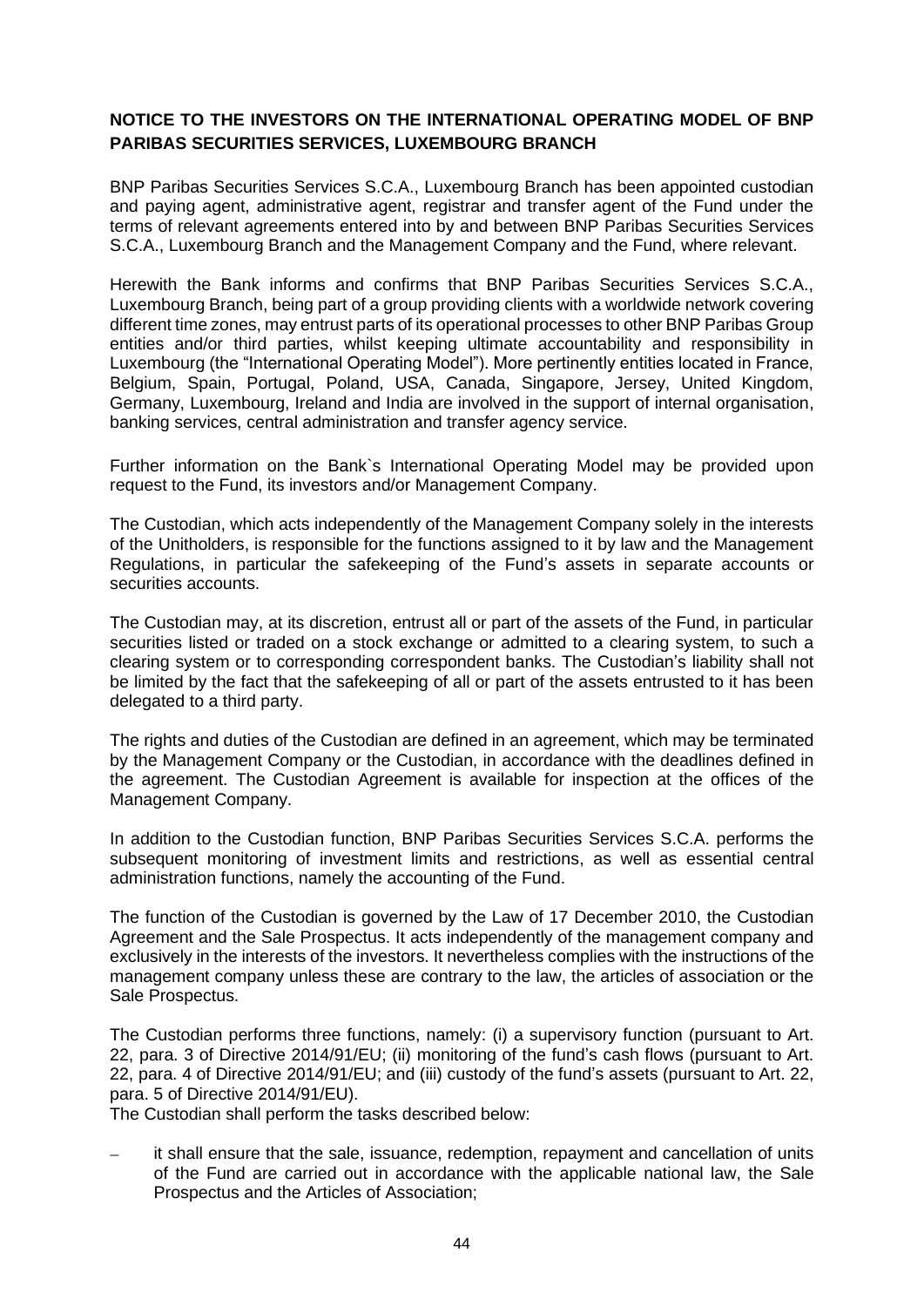- it shall ensure that the calculation of the value of the units of the Fund is carried out in accordance with the applicable national law and the Articles of Association;
- it shall comply with the instructions of the Management Company unless such instructions are contrary to the applicable national law or to the Articles of Association;
- − it shall ensure that in the case of transactions involving assets of the Fund, the equivalent value is transferred to the Fund within the usual deadlines;
- it shall ensure that the income of the Fund is applied in accordance with Luxembourg law and the Articles of Association.
- it shall ensure that the cash flows of the Fund are properly monitored and, in particular, shall guarantee that all payments made by or on behalf of investors when subscribing for units in the Fund have been received and that all monies due to the Fund are accounted for in cash accounts of the Fund.

The overriding objective of the Custodian is investor protection, which takes precedence over all other economic interests.

Conflicts of interest may arise if the Management Company enters into other business relationships with branches of BNP Paribas Securities Services S.C.A., Luxembourg Branch and, in parallel, draws on the custody services of BNP Paribas Securities Services S.C.A., Luxembourg Branch.

Other business relationships may have the following services as their object:

- − Outsourcing/transfer of middle- or back-office functions (e.g. trade settlement, position management, ex-post investment monitoring, collateral management, OTC valuation, fund management, including net asset value calculation, transfer agency services, fund dealing services) where BNP Paribas Securities Services S.C.A., Luxembourg Branch or its affiliates act as service provider ("Agent") to the Management Company; or
- Designation of BNP Paribas Securities Services S.C.A., Luxembourg Branch or its affiliates as counterparty or provider of ancillary services, regarding foreign exchange trading and bridge financing.

The Custodian is obliged to ensure that any transaction relating to a business relationship between the Custodian and a business unit of the Group is conducted under normal market conditions and in the best interests of the investors.

In order to identify conflicts of interest, the Custodian has implemented a Conflict of Interest Policy with the following objectives:

- Identification and analysis of potential conflict of interest situations
- Recording, managing and monitoring conflict of interest situations:
	- Permanent measures for identifying conflicts of interest by separating areas of responsibility, reporting units and insider lists for employees.
	- Application of the assessment of individual cases, so that (i) appropriate preventive measures may be taken, such as establishing a new watch list or introducing new information barriers ("Chinese wall") (e.g. by separating the functional and hierarchical tasks of the Custodian from its other activities), ensuring that transactions are conducted under normal market conditions and/or informing the relevant investors; or (ii) rejecting activities which may trigger conflicts of interest.
	- Implementation of the rules of conduct ("Professional Ethics Policy");
	- Drawing up a catalogue of conflicts of interest, on the basis of which, various measures may be drawn up which are used to protect the interests of the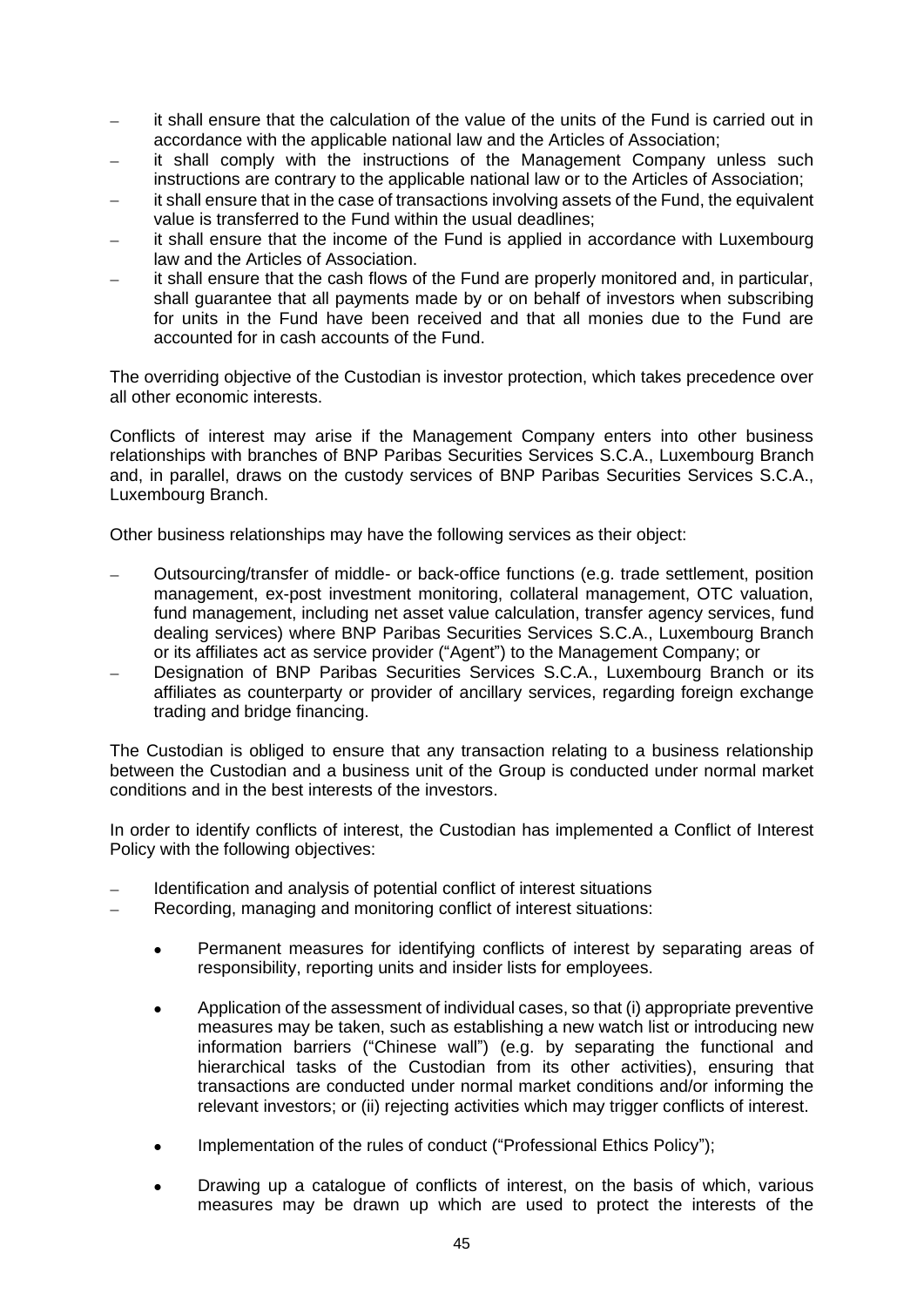management company; or

• Devising of internal procedures e.g. with regard to: (i) the selection of service providers which could give rise to conflicts of interest; (ii) new products/activities of the Custodian, in order to assess any situation which may give rise to conflicts of interest.

If conflicts of interest arise, the Custodian shall ensure that the conflict of interest is resolved, considering its existing obligations and shall ensure that the Management Company and the investors are treated fairly.

The Custodian may delegate the safekeeping of the Fund's assets to third parties pursuant to the applicable law, regulations and the terms of the Custodian Agreement. The process of selecting the appointed third parties and the ongoing monitoring, including the management of any conflicts of interest arising from the selection of the agents, shall be carried out to the highest quality standards. The transfer of custody of the financial instruments is subject to supervisory regulations (including minimum capital requirements, supervision by the relevant supervisory authority and regular external audits). The liability of the Custodian shall remain unaffected by the delegation of tasks to third parties.

If the Custodian delegates the custody of the assets to another Group entity, policies and procedures shall be ensured for identifying conflicts of interest arising from the interrelations of the company. The Custodian shall take all necessary steps to avoid conflicts of interest through its functions, which are compliant with Directive 2014/91/EU ("UCITS V"). Where conflicts of interest cannot be avoided, the Custodian shall ensure that they are managed, monitored and disclosed, in order to avoid any negative impact on the Management Company and on investors.

A list of the appointed third parties and the Sub-Custodians may be viewed on the following website:

[https://securities.bnpparibas.com/files/live/sites/web/files/medias/documents/regulatory](https://securities.bnpparibas.com/files/live/sites/web/files/medias/documents/regulatory-disclosures/UcitsV_delegates_list_en.pdf)[disclosures/UcitsV\\_delegates\\_list\\_en.pdf](https://securities.bnpparibas.com/files/live/sites/web/files/medias/documents/regulatory-disclosures/UcitsV_delegates_list_en.pdf)

This list shall be kept up to date on a continuous basis. The updated information on the duties of the Custodian, on the appointed third parties and on the Sub-Custodians, including a list of potential conflicts of interest, shall be provided free of charge and on request by the Custodian.

The Management Company, as well as the Custodian, may terminate their contractual relationship with 90 days' prior written notice.

The Custodian shall receive a fee for the services provided, payable monthly in arrears, on the basis of the net assets of the Fund. In addition, the Custodian is entitled to claim reimbursement of the costs and fees which it has incurred for payments to correspondent banks in other countries.

As of 3 November 2021

The Custodian is a wholly-owned subsidiary of Société Générale, a Paris-based credit institution. The Custodian is a Luxembourg public limited company registered with the Luxembourg trade and companies register under number B 6061 and whose registered office is situated at 11, avenue Emile Reuter, L-2420 Luxembourg. Its operational center is located 28-32, place de la Gare, L-1616 Luxembourg. It is a credit institution in the meaning of the law of 5 April 1993 relating to the financial sector, as amended.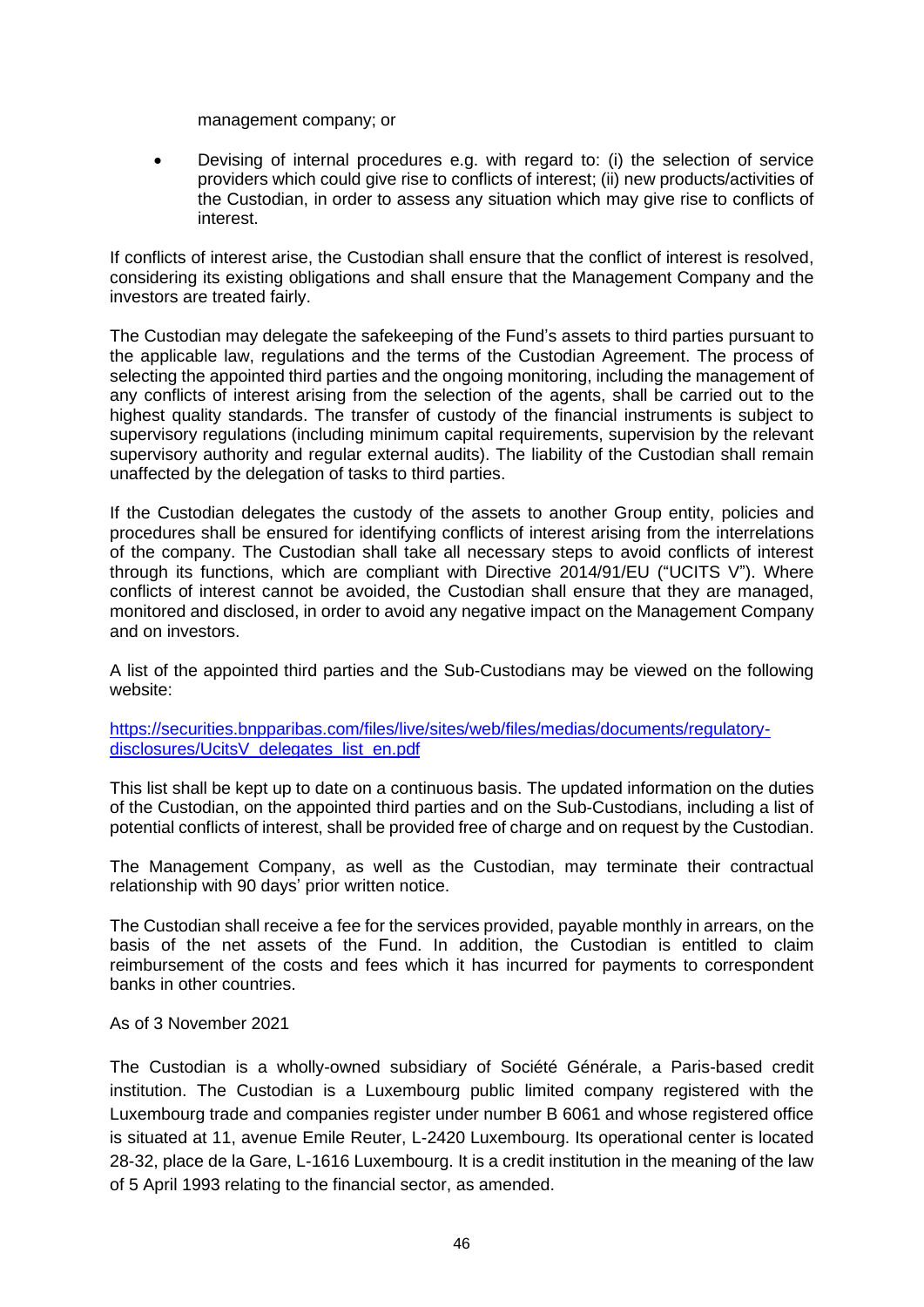The Custodian will assume its functions and duties in accordance with the provisions of the 2010 Law and the Commission Delegated Regulation (EU) 2016/438 of 17 December 2015 supplementing the UCITS Directive (the "**EU Level 2 Regulation**"). The relationship between the Company, the Management Company and the Custodian is subject to the terms of a depositary and paying agent agreement entered into for an unlimited period of time (the "**Depositary and Paying Agent Agreement**").

In accordance with the 2010 Law, and pursuant to the Depositary and Paying Agent Agreement, the Custodian carries out, *inter alia*, the safe-keeping of the assets of the Company as well as the monitoring of the cash flows and the monitoring and oversight of certain tasks of the Company.

In addition, Société Générale Luxembourg will act as the Company's principal paying agent. In that capacity, Société Générale Luxembourg will have as its principal function the operation of procedures in connection with the payment of distributions and, as the case may be, redemption proceeds on the units.

The Custodian may delegate Safe-keeping Services (as defined in the Depositary and Paying Agent Agreement) to Safe-keeping Delegates (as defined in the Depositary and Paying Agent Agreement) under the conditions stipulated in the Depositary and Paying Agent Agreement and in accordance with article 18*bis* of the 2010 Law and articles 13 to 17 of the EU Level 2 Regulation. A list of the Safe-keeping Delegates is available on [https://www.securities](https://www.securities-services.societegenerale.com/en/about/key-figures/financial-reports/)[services.societegenerale.com/en/about/key-figures/financial-reports/](https://www.securities-services.societegenerale.com/en/about/key-figures/financial-reports/)

The Custodian is also authorized to delegate any other services under the Depositary and Paying Agent Agreement other than Oversight Services and Cash Monitoring Services (as defined in the Depositary and Paying Agent Agreement).

The Custodian is liable to the Company for the loss of Held In Custody Assets (as defined in the Depositary and Paying Agent Agreement and in accordance with article 18 of the EU Level 2 Regulation) by the Custodian or the Safe-keeping Delegate. In such case, the Custodian shall be liable to return a Held In Custody Assets of an identical type or the corresponding amount to the Company without undue delay, unless the Custodian can prove that the loss arose as a result of an external event beyond its reasonable control, the consequences of which would have been unavoidable despite all reasonable efforts to the contrary.

In performing any of its other duties under the Depositary and Paying Agent Agreement, the Custodian shall act with all due skill, care and diligence that a leading professional Custodian for hire engaged in like activities would observe. The Custodian is liable to the Company for any other losses (other than loss of Held In Custody Assets described above) as a result of negligence, bad faith, fraud, or intentional failure on the part of the Custodian (and each of its directors, officers, servants or employees). The liability of the Custodian as to Safe-keeping Services shall not be affected by any delegation as referred to in article 18bis of the 2010 Law or excluded or limited by agreement.

The Depositary and Paying Agent Agreement is entered into for an unlimited period. Each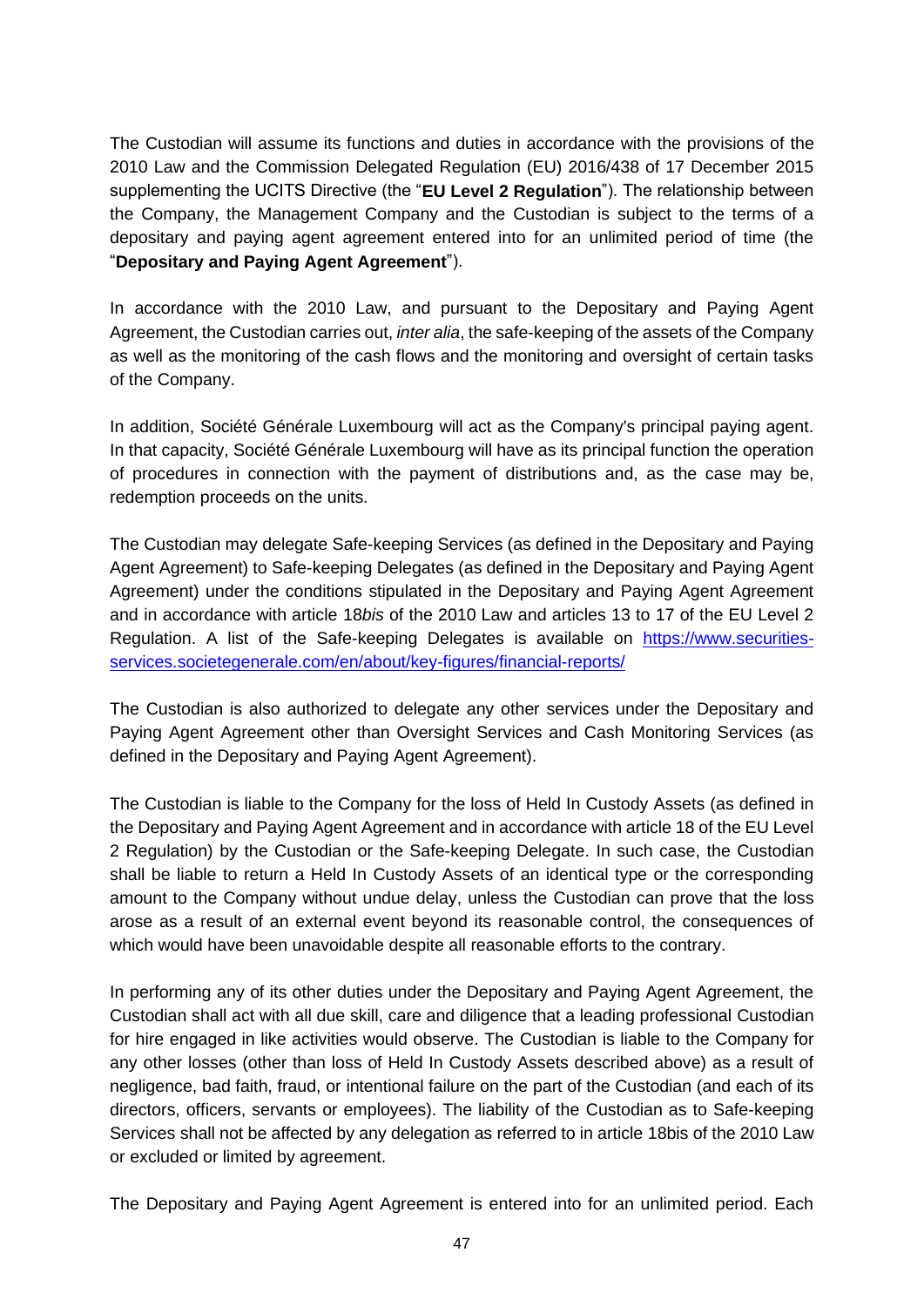party to the Depositary and Paying Agent Agreement may terminate it upon a ninety (90) calendar days' prior written notice. In case of termination of the Depositary and Paying Agent Agreement, a new depositary shall be appointed. Until it is replaced, the resigning or, as the case may be, removed depositary shall continue only its custody duties (and no other duties), and to that extent shall take all necessary steps for the safeguard of the interests of the unitholders.

The Custodian is not responsible for any investment decisions of the Company or of one of its agents or the effect of such decisions on the performance of a relevant Sub-Fund.

The Custodian is not allowed to carry out activities with regard to the Fund that may create conflicts of interest between the Fund the unitholders and the Custodian itself, unless the Custodian has properly identified any such potential conflicts of interest, has functionally and hierarchically separated the performance of its depositaries tasks from its other potentially conflicting tasks, and the potential conflicts of interest are properly identified, managed, monitored and disclosed to the unitholders.

In that respect, the Custodian has in place a policy for the prevention, detection and management of conflicts of interest resulting from the concentration of activities in Société Générale's group or from the delegation of safekeeping functions to other Société Générale entities or to an entity linked to the Management Company.

This conflict of interest management policy intends to:

- (a) identify and analyse potential conflict of interest situations;
- (b) record, manage and track conflict of interest situations by:
	- implementing permanent measures to manage conflicts of interest including the separation of tasks, the separation of reporting and functional lines, the tracking of insider lists and dedicated IT environments;
	- implementing, on a case-by-case basis:
- appropriate preventive measures including the creation of an ad hoc tracking list and new chinese walls, and by verifying that transactions are processed appropriately and/or by informing the clients in question;
- or, by refusing to manage activities which may create potential conflicts of interest.

Thus, the Custodian in its capacity, in one hand, as depositary and paying agent and, on the other hand, as administrative, registrar and transfer, corporate and domiciliary agent of the Fund has established a functional, hierarchical and contractual separation between the performance of its depositary functions and the performance of those tasks outsourced by the Company.

# **Registrar and Transfer Agent**

The Registrar and Transfer Agent of the Fund is responsible for the general administrative tasks involved in the management of the Fund, pursuant to the provisions of the laws of Luxembourg.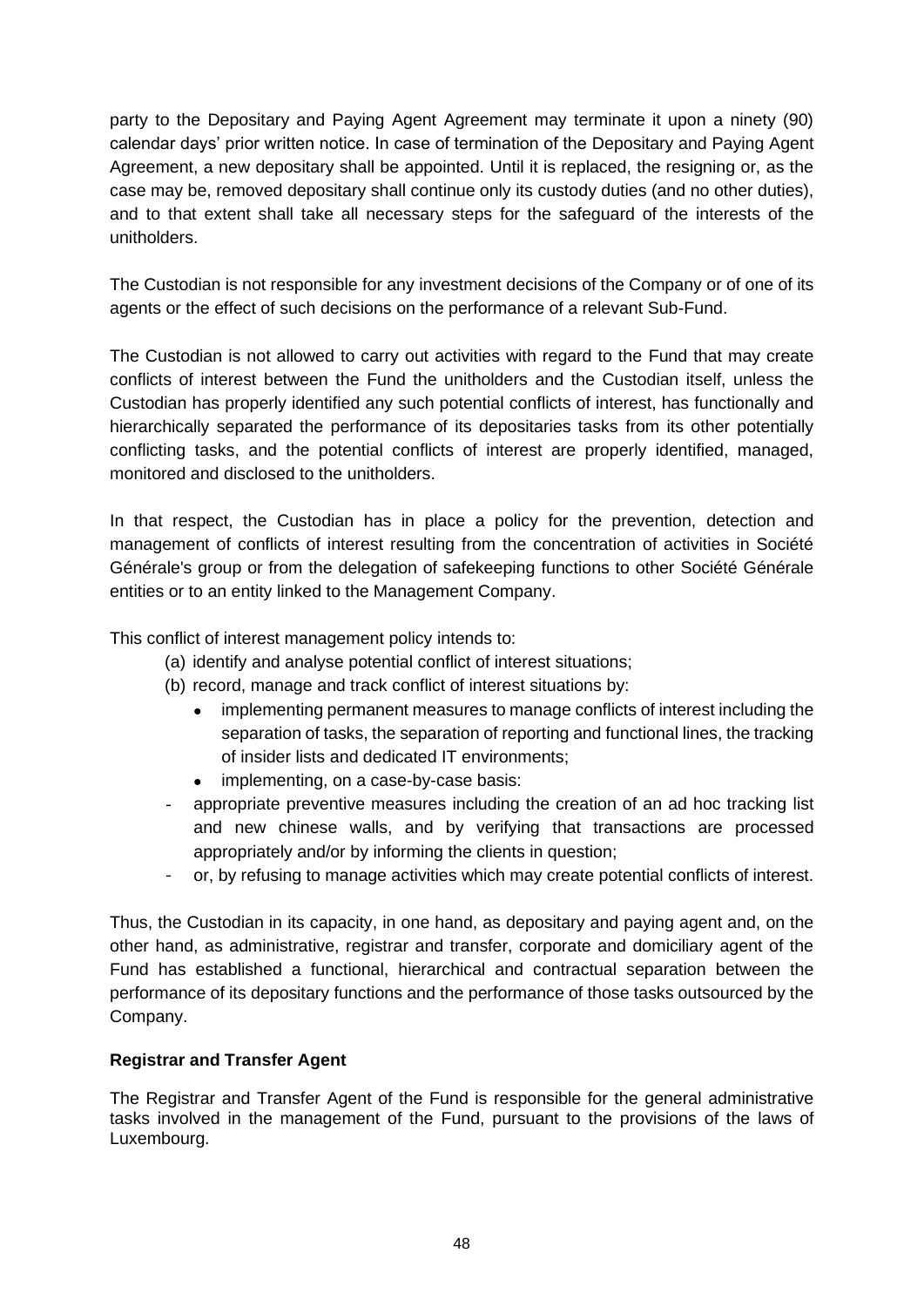## **Administrative Agent**

The administrative duties of the Administrative Agent shall include the calculation of the Net Asset Value per Unit, maintaining the accounting registers and preparing the financial statements for the Fund. In addition, the designated Administrative Agent shall be responsible for the issuance and redemption of units in the Fund and associated operational activities, as well as the processing of all subscriptions, redemptions and conversions by Authorised Participants.

## **Distribution Agent**

Until 2 November 2021

The Management Company shall appoint the Distribution Agent in the context of the Distribution Agreement, who shall be responsible for the distribution of the units (the "Distribution Agent").

The Distribution Agent is authorised, by way of the Distribution Agreement, to appoint other Distribution Agents or dealers to distribute units in certain jurisdictions (each a "Sub-Distribution Agent") and to determine whether sales or redemption commissions shall be due to the Distribution Agent or to the Sub-Distribution Agent(s). Information on the Sub-Distribution Agents may be found in the relevant distribution materials in which the units are offered for subscription.

The Distribution Agent is permitted, subject to the provisions of the Distribution Agreement, to pass on trail commissions to the sub-Distribution Agents.

The Distribution Agent shall assist the Management Company of the Fund with the marketing of the units and with the establishment and operation of a secondary market and other general marketing activities.

### **Performance**

The past performance of the Fund may be viewed in the annual and semi-annual reports and the key investor information. It should be noted that no forward-looking statements can be derived from past performance data. The future performance of the fund may therefore be less favourable or more favourable than in the past.

### **Risk management procedures**

The Management Company shall use the simplified approach (commitment approach) for the Fund.

The Management Company shall ensure that the aggregate total exposure of the Fund does not exceed 210% of its total Net Asset Value.

The Management Company shall deploy an appropriate risk management process, which will enable it to monitor and measure the risk of the positions in the Fund's portfolio and their contribution to the overall risk profile of the portfolio at any time. The Management Company shall use a process to assess the value of OTC derivatives accurately and independently. The Management Company shall ensure that the Fund's overall exposure to derivatives does not exceed the total net value of the portfolio. Even under exceptional market conditions, the use of these derivatives shall not alter either the investment objectives or the investment profile of the Fund or amount to a naked short sale of securities held in the Fund.

The maximum total risk of the Fund permitted by law is limited to 210% of its net assets.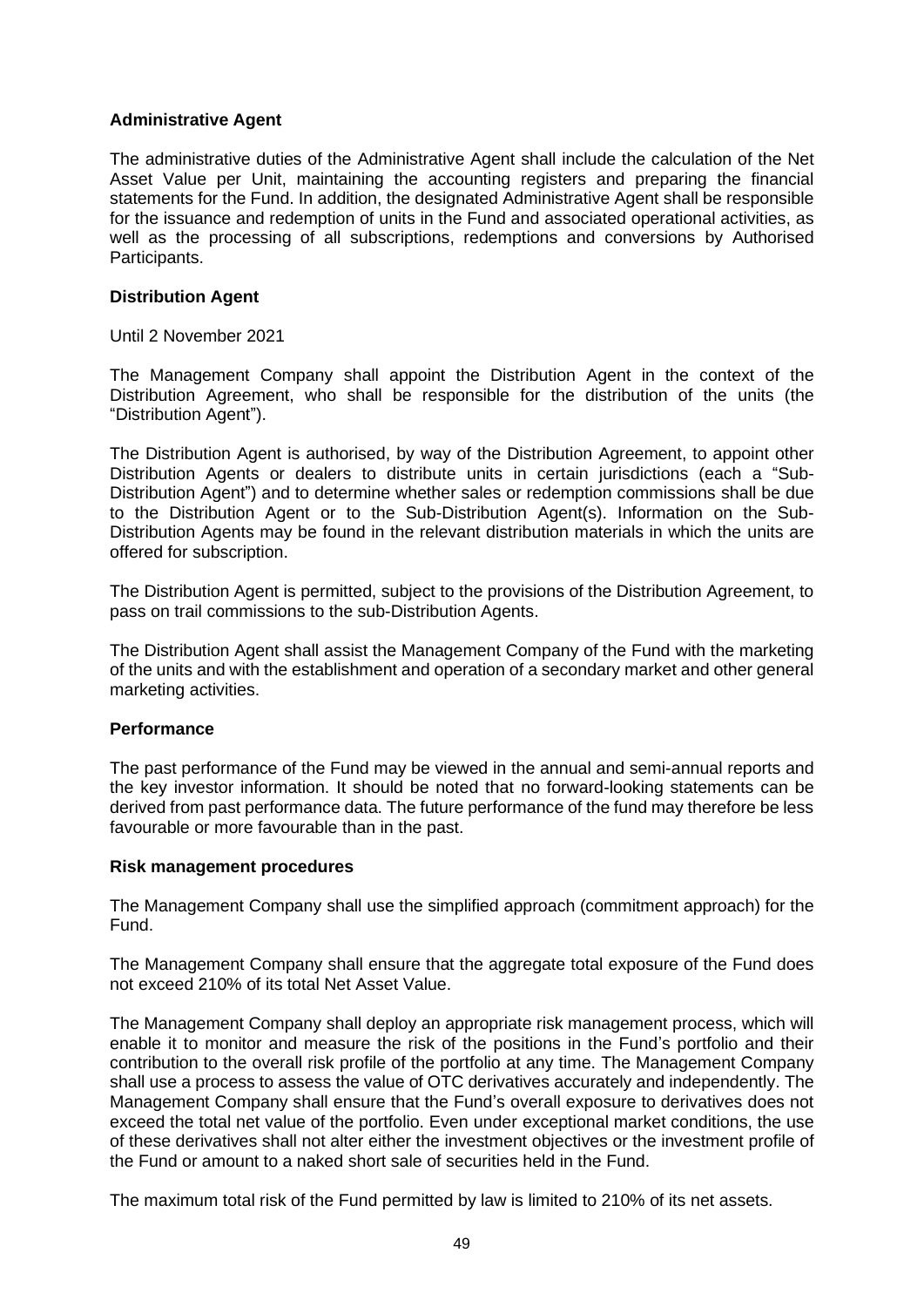## **Conflicts of interest**

The Management Company and/or any employee, agent or affiliate company may act as a member of the supervisory board, investment adviser, fund manager, central administration, registrar and transfer agent or in another way, as a service provider to the Fund.

The function of Custodian or Sub-Custodian entrusted with custodial functions may also be performed by an affiliate company of the Management Company. Insofar as an association exists between them, the Management Company and the Custodian shall have appropriate structures in place for avoiding potential conflicts of interest arising from their association. If conflicts of interest cannot be prevented, the Management Company and the Custodian shall identify, manage, monitor and disclose these, insofar as they exist.

The Management Company is aware that conflicts of interest may arise due to the various functions performed with regard to the management of the Fund. The Management Company has sufficient and appropriate structures and control mechanisms in place pursuant to the Law of 2010 and the applicable administrative rules of the CSSF, in particular, acting in the best interests of the Funds and ensuring that conflicts of interest are avoided. The Management Company has established a conflict of interest policy which is available to interested investors on the website at:

until 2 November 2021: https://www.lyxor.com/de/fondsloesungen-von-lyxor in its current version; and

as of 3 November 2021:https://sg29haussmann.societegenerale.fr.

To the extent that the interests of investors are affected by the occurrence of a conflict of interest, the Management Company shall disclose the nature or sources of the existing conflict of interest on the home page of its website. When outsourcing tasks to third parties, the Management Company shall ensure that the third parties have taken the necessary measures to comply with all of the requirements for the organisation and avoidance of conflicts of interest, as established in the applicable Luxembourg laws and regulations and shall monitor compliance with these requirements.

In addition, the transactions cited above may be carried out with the Fund in its own name or by an agent, provided that such transactions are carried out under normal market conditions and are in the best interests of the investors.

Transactions shall be regarded as having been executed under ordinary commercial conditions if: (1) a certified assessment of the transaction has been obtained from a person recognised by the Custodian as independent and competent; (2) execution is under the best conditions available on an organised exchange, in accordance with the rules applicable thereto; or (3) if (1) and (2) are not practicable, execution is under conditions for which the Custodian is convinced that these were negotiated in the ordinary course of business and under normal market conditions.

Conflicts of interest may arise as a result of transactions in derivatives, OTC derivatives or efficient portfolio management techniques and instruments. For example, counterparties to such transactions or agents, intermediaries or other entities providing services with regard to such transactions may be affiliated with the Management Company, the Fund Manager, the Investment Adviser or the Custodian. As a result, these entities may earn profits, fees or other income or avoid losses through these transactions. In addition, conflicts of interest may also arise where collateral provided by such entities is subject to valuation or discount by a related party.

The Management Company has established procedures for ensuring that its service providers act in the best interests of the Fund when implementing and placing orders for trading activities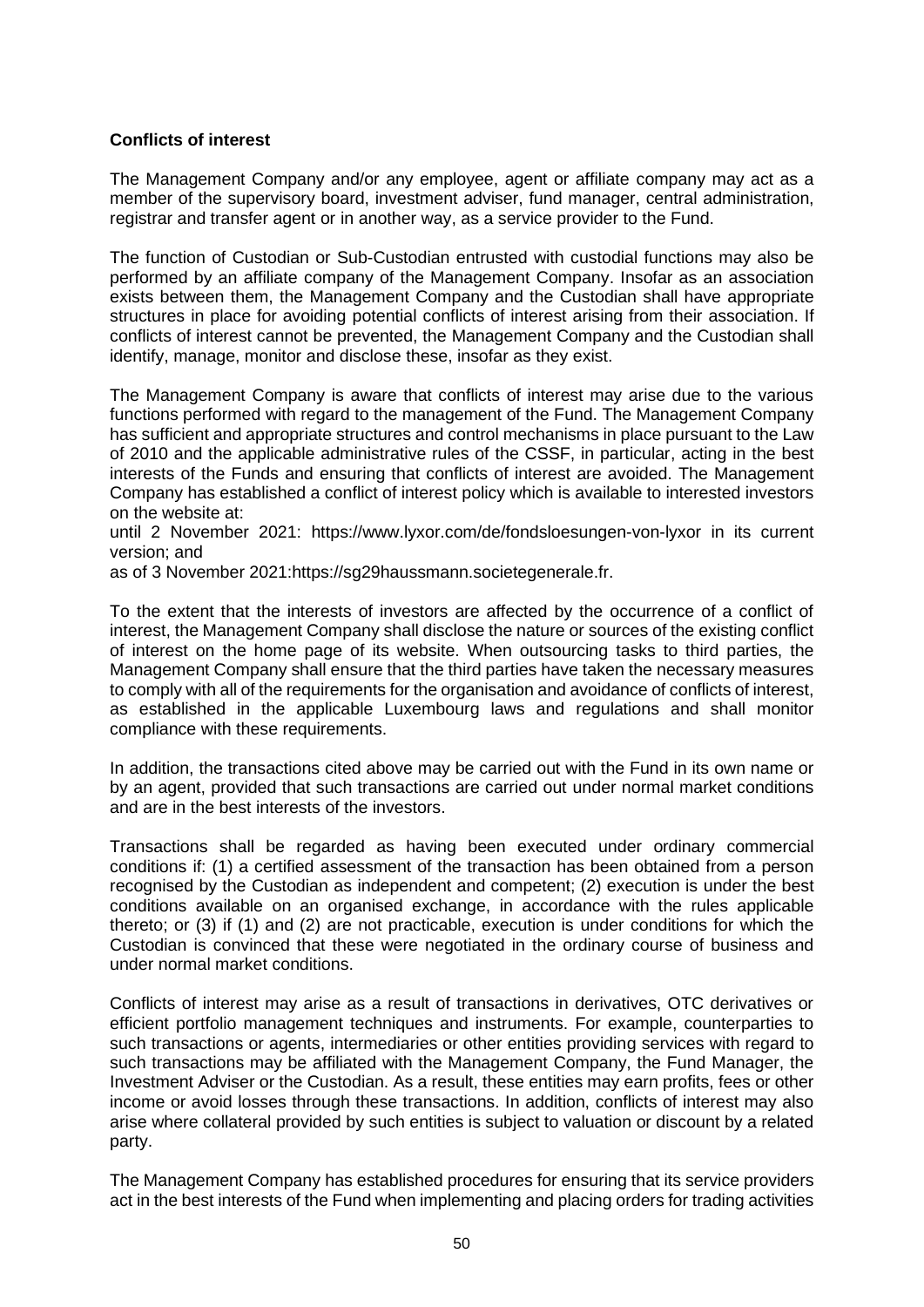on behalf of the Fund while managing the Fund's portfolios. For these purposes, all appropriate measures shall be taken in order to achieve the best possible result for the Fund. Consideration shall be given to price, costs, likelihood of execution, the size and nature of the order, as well as any other considerations relevant to the execution of the order. Information on the execution policy of the Management Company and on any material changes to this policy is available to Unitholders free of charge on request.

Conflicts of interest in connection with securities repurchase agreements (including reverse repurchase agreements) or securities lending transactions cannot arise as no securities repurchase agreements (including reverse repurchase agreements) or securities lending transactions are carried out for the Fund.

### **Securities pursuant to Rule144A of the United States Securities Act**

To the extent permitted by Luxembourg laws and regulations, and subject to other compatibility with the Fund's investment objective and policies, the Fund may invest in securities which are not authorised under the United States Securities Act of 1933 and amendments (hereinafter, the "1933 Act") but which may be sold to qualified institutional buyers pursuant to Rule144A, 1933 Act ("Rule144A Securities"). The term "qualified institutional buyer" is defined in the 1933 Act and includes those companies whose net assets exceed USD 100 million. Rule144A Securities qualify as securities as stipulated by Article 41, para. 1 of the Act, provided that the cited bonds contain an exchange clause (Registration Right), as provided by the 1933 Act which states that an exchange right exists for securities registered and freely tradable on the US OTC Fixed Income Market. This exchange must be completed within one year of the purchase of 144A bonds, otherwise the investment limits in Article 41, para. 2a of the Act shall apply. The Fund may invest up to 10% of its net assets in Rule144A securities which do not qualify as securities pursuant to Article 41, para. 1 of the Law, provided that the total value of such investments together with other securities and money market instruments not covered by Article 41, para. 1 of the Law does not exceed 10%.

### **Legal status of investors**

The Unitholders participate in the Fund assets for the amount of their units. All issued units have equal rights. The unit certificates may be issued as bearer certificates and/or as registered certificates and are issued for one unit or for multiple units. Fractions of units are issued for a minimum of one  $1000<sup>th</sup>$  of a unit. The unit certificates are transferable pursuant to the provisions of Articles 40 and 42 of the Law of 10 August 1915 on Commercial Companies (in its current version). On transfer of a unit, the rights documented in it shall also be transferred. In the case of bearer certificates, with regard to the Management Company and/or the Registrar and Transfer Agent, the holder of the unit certificate shall be deemed to be the beneficiary, while for registered certificates, the beneficiary shall be the person whose name is entered in the register of Unitholders kept by the Registrar and Transfer Agent. At the discretion of the Management Company, the Registrar and Transfer Agent may, instead of issuing a registered certificate, issue a confirmation of units for acquired units. The units issued as bearer certificates shall be confirmed by global certificates. There is shall be no entitlement to delivery of physical units.

Investors applying for the issuance and/or redemption of registered certificates acknowledge that their personal data provided to the Registrar and Transfer Agent, as well as their transaction data (hereinafter, collectively the "Data") may be stored and processed by the Registrar and Transfer Agent and, where appropriate, forwarded to other companies of Lyxor Asset Management S.A.S., as well as to Lyxor International Asset Management S.A.S. until 2 November 2021,and Société Générale Group as from 3 November 2021, for the purpose of administering and managing the client relationship, as well as providing the services desired by the investor. If the Data is inaccurate or incomplete, investors shall be entitled to access and rectify the data. Given the specific character of Registered Certificates, these cannot, by their very nature, be issued to investors who do not provide their personal data to the Registrar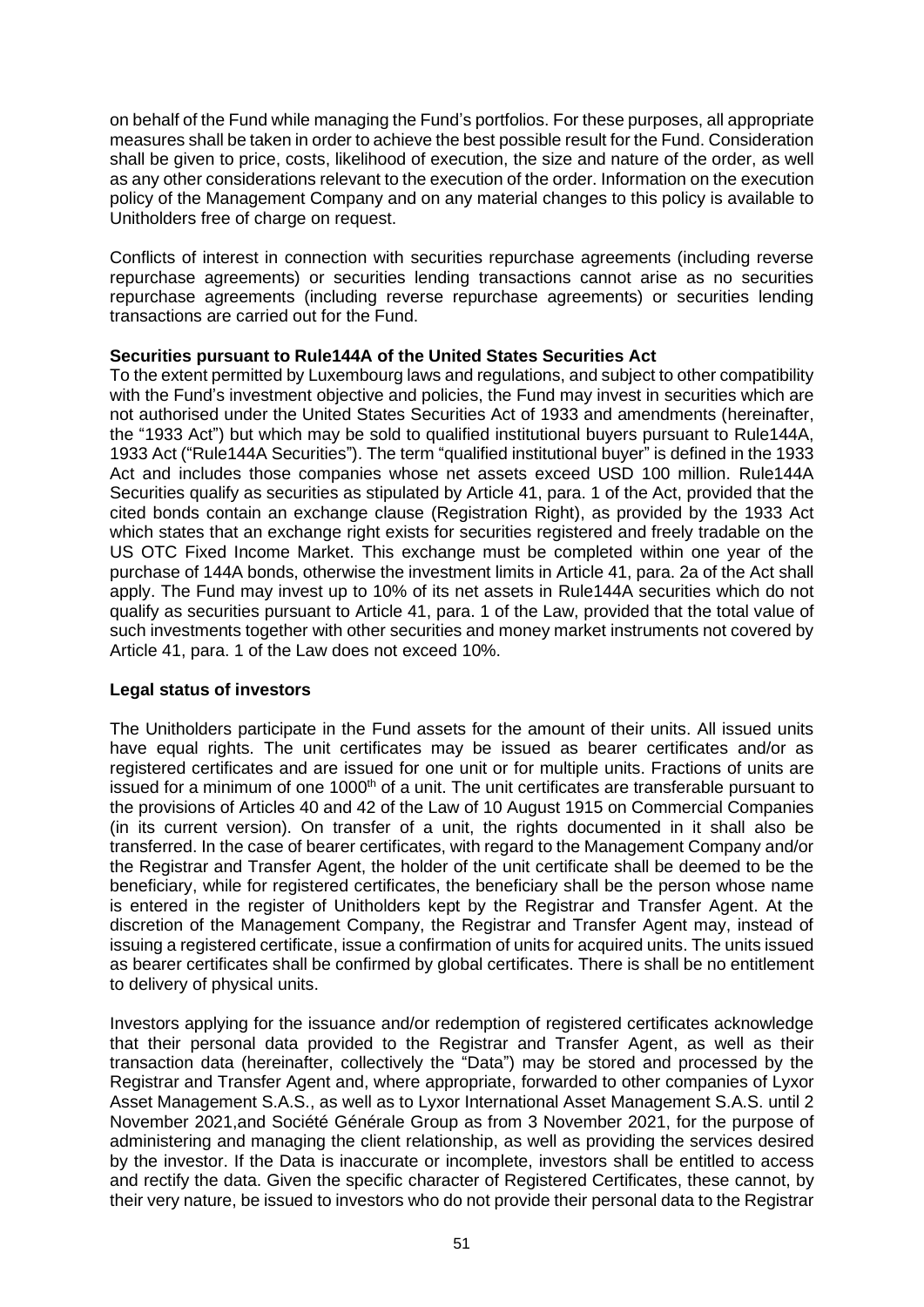and Transfer Agent. The collection, provision, storage, processing, use and transfer (where applicable) of data shall be carried out in strict compliance with the Law of 2 August 2002 on the Protection of Personal Data in Data Processing (in its current version).

The Management Company and/or the Registrar and Transfer Agent may be required to disclose personal information about certain US Persons and/or non-participating foreign financial institutions (FFIs) to the US Internal Revenue Service or local tax authorities in order to comply with the Foreign Account Tax Compliance provisions of the US Hiring Incentives to Restore Employment Act ("FATCA").

The Management Company draws the attention of investors to the fact that any investor may only enforce his Unitholder rights in their entirety directly against the Fund if the investor is himself registered in his own name in the register of Unitholders of the Fund. In cases in which an investor has invested in a Fund through an intermediary which makes the investment in its own name but on behalf of the investor, certain Unitholder rights may not be enforceable directly by the investor against the Fund. Investors are advised to inform themselves of their rights.

# **Determination of Net Asset Value**

The Net Asset Value Per Unit of a Unit Class, as well as the issue and redemption prices shall be determined on each banking and trading day in Frankfurt am Main and Luxembourg ("Valuation Day").

- 1. The Net Asset Value shall be calculated on the second day after each Valuation Day, which is also a banking day in Frankfurt am Main and Luxembourg, for each unit class, by dividing the value of the net assets attributable to a unit class (value of the assets minus liabilities) by the number of units of this unit class in circulation on the Valuation Day (hereinafter referred to as "Net Asset Value Per Unit of a Unit Class"). Unless item 2 or item 3 is applicable, the Net Asset Value Per Unit of a Unit Class shall be calculated:
	- for assets which are officially listed on a stock exchange, at the last available paid price;
	- for assets which are not officially listed on a stock exchange but which are traded on a regulated market or on other organised markets, also at the last available traded price, provided that at the time of valuation, the Custodian considers this price to be the best possible price at which the assets may be sold;
	- for financial futures contracts on foreign currencies, securities, financial indices, interest rates and other permissible financial instruments, as well as options on these and corresponding warrants, insofar as they are listed on a stock exchange, at the most recently determined prices of the relevant stock exchange. Insofar as there is no stock exchange listing, in particular, in the case of all OTC transactions, the valuation shall be made at the likely realisation value, which shall be determined with caution and in good faith;
	- for interest rate swaps, at their market value in relation to the applicable yield curve;
	- for indices and swaps linked to financial instruments, at their market value determined with reference to the relevant index or financial instrument;
	- for units in UCITS or UCIs, at the last determined and available redemption price;
	- for cash and cash equivalents and time deposits, at their nominal value plus interest;
	- assets not denominated in the currency determined for the Fund (hereinafter, the "base currency") shall be converted into the base currency of the Fund at the latest mid-market exchange rate.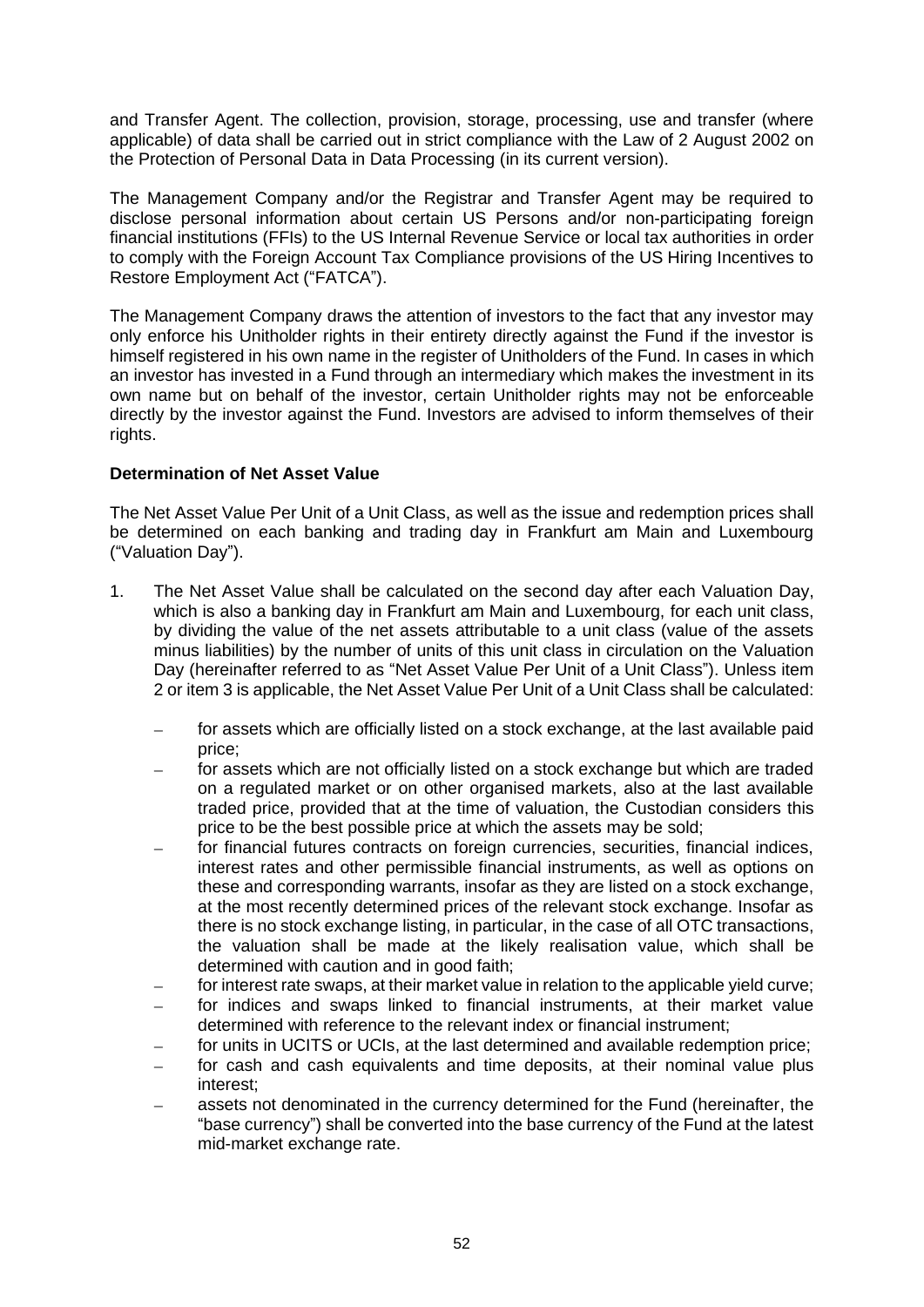- 2. Assets for which the prices are not in line with the market and all other assets shall be valued at their likely realisation value, which shall be determined prudently and in good faith.
- 3. The Management Company may, at its discretion, permit other methods of valuation if it considers that these provide a better representation of the fair value of the assets.

The Net Asset Value Per Unit of a Unit Class is the basis for determining the issue and redemption prices (see sections "Issuance and Subscription of units" and "Redemption of units").

The value of the assets on each Valuation Day, i.e. without taking unit classes into account, minus the Fund's liabilities, is referred to as the "Net Asset Value".

#### **Temporary suspension of the issuance and redemption of units and, if applicable, also of the Determination of the Net Asset Value**

The issuance and redemption of units (insofar as they have not already been discontinued in accordance with Clause 32 of the Management Regulations) may be temporarily suspended by the Management Company if and as long as exceptional circumstances exist which make this suspension necessary and the suspension is justified, taking into account the interests of the Unitholders. Exceptional circumstances notably exist if and for as long as:

- a stock exchange on which a substantial portion of the Fund's assets are traded (other than ordinary weekends and holidays) is closed or on which trading is restricted or suspended;
- the Management Company cannot dispose of assets;
- the countervalues shall not be transferred, either for purchases or for sales;
- It is impossible to determine the Net Asset Value per Unit of a Unit Class in an adequate manner.

If the exceptional circumstances make it impossible to calculate the Net Asset Value, this may also be suspended.

Unit issuance and redemption orders shall be executed after the resumption of the Net Asset Value calculation, unless they have been revoked by that point by the Management Company, pursuant to Clause 14, item 12 of the Management Regulations.

### **Issuance and Subscription of units**

In principle, the number of issued units is unlimited. The Management Company reserves the right to discontinue the issuance and sale of units at any time and without prior notice. In such cases, any payments already made shall be refunded immediately. The Management Company also reserves the right to permit, at any time and without prior notice, the issuance and sale of units of the Fund, which was previously closed to further subscription requests. This decision shall be taken by the Management Company with due regard to the interests of the current Unitholders.

The Management Company may, at its sole discretion and at the subscriber's request, issue units in exchange for the contribution in kind of securities or other assets. This shall presume that these securities or other assets correspond to the investment objectives and the investment policy of the Fund. The Fund's auditor shall prepare a valuation report. The costs of such contribution in kind shall be borne by the relevant subscriber.

The Management Company shall not issue units for the duration of the period during which the calculation of the Net Asset Value per Unit is suspended.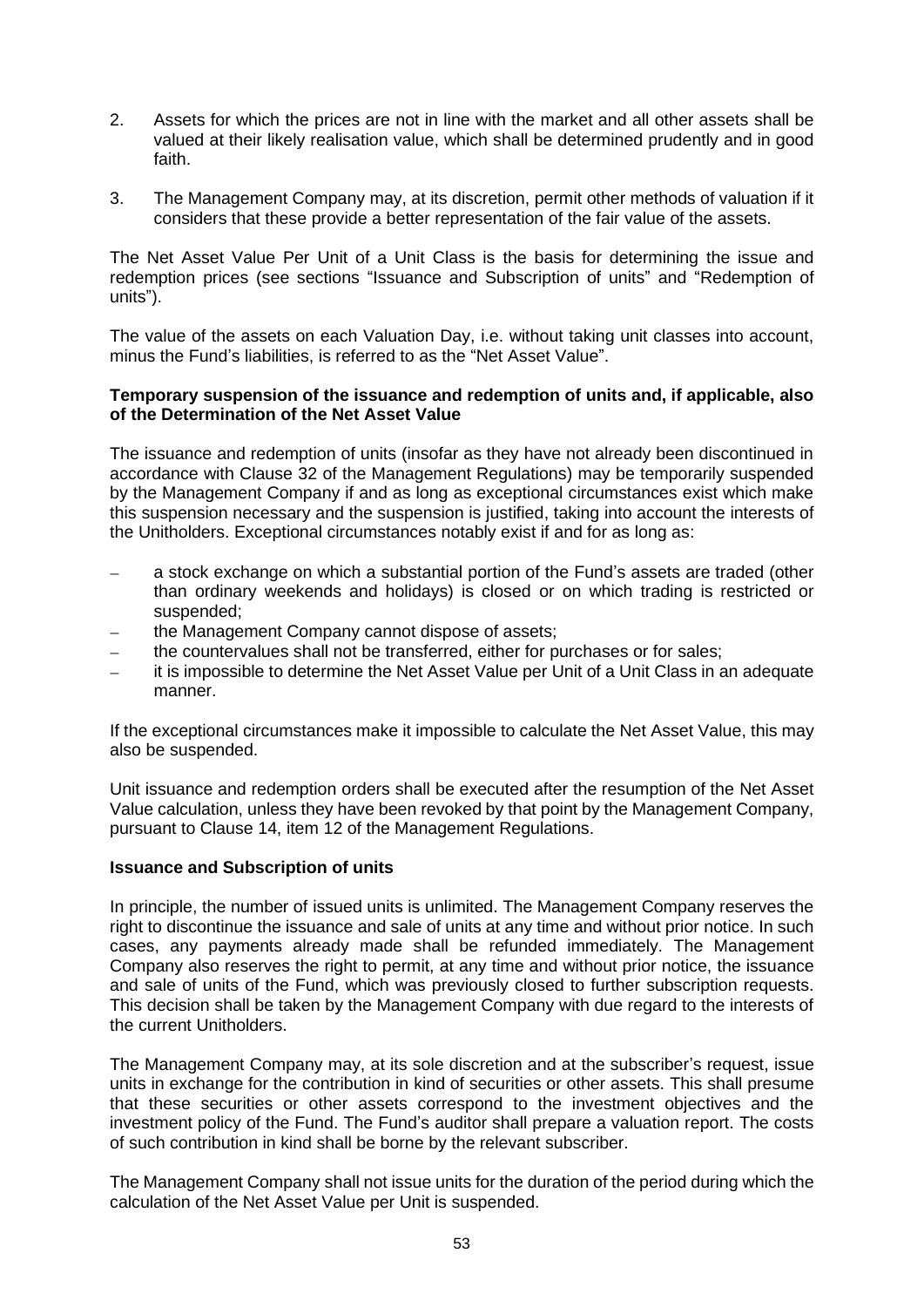The Management Company may, at its sole discretion, decide to reject an application for subscription, redemption or conversion of units if it has reason to believe that the application is being made with dishonest intentions or in a manner which may be detrimental to the interests of the Fund, the existing Unitholders or potential Unitholders.

If the issue price is not paid in timely fashion, the unit purchase order may lapse and be cancelled at the expense of the investors or their Distribution Agents. Failure to make payment by the settlement date may result in the Management Company bringing legal proceedings against the defaulting investor or Distribution Agent or offsetting any costs or losses incurred by the Fund or the Management Company against the investor's interest in the Fund, if any. In any event, the Management Company shall retain transaction confirmations and refundable amounts without interest until receipt of the remittance.

### **Acquisition of units**

Unit purchase orders shall be forwarded to the Registrar and Transfer Agent by the relevant Custodian, Distribution Agents and Paying Agents on behalf of the relevant subscriber.

The Management Company may make the acquisition of units of certain unit classes, the acquisition of which is subject to certain requirements (e.g. status as institutional investor, etc.), contingent on the prior signing of a declaration by the end investor or the person acquiring the units on behalf of the end investor, regarding the fulfilment of these requirements by the end investor. The units shall be held by or through: (i) Exempt Beneficial Owners; (ii) active nonfinancial institutions (NFFEs), as described in Annex I of the Luxembourg Intergovernmental Agreement ("IGA"); (iii) U.S. Persons that are not U.S. Persons; or (iv) Financial Institutions that are not Non-participating Financial Institutions (FIs"). These terms shall have the meanings ascribed to them in the Luxembourg IGA.

Units of the Fund shall in principle be issued by the Registrar and Transfer Agent on behalf of the Management Company for each Valuation Day at the issue price of the respective unit class. The issue price shall be the calculated net asset value per unit of the respective unit class plus any applicable issue premium serving to settle the issue costs. The issue price may be rounded up or down to the nearest unit of the relevant currency, as specified by the Management Company. The issue premium may be paid to the Distribution Agents. Any stamp duties or other charges incurred in a country in which the units are issued shall be borne by the Unitholder.

Subscription fees shall be calculated as a percentage of the Net Asset Value Per Unit of a unit class. The issue premium for units of unit class IT (EUR) is 5.00%.

The Management Company is free to charge a lower issue premium.

Unit purchase orders received by the Registrar and Transfer Agent by 4.45 p.m. Central European Time ("CET") or Central European Summer Time ("CEST") on a Valuation Day shall be settled at the issue price determined on the next Valuation Day but one, which is still unknown at the time when the purchase order for the units is placed. Unit purchase orders received after this time shall be settled at the issue price, which is also unknown at the time the unit purchase order is placed, of the Valuation Day following the next Valuation Day but one.

The issue price is currently payable to the Registrar and Transfer Agent in the reference currency of the respective unit class at the latest within two Valuation Days of the respective settlement date. The Management Company is free to accept a payment on a different value date, although this may not fall more than ten Valuation Days after the respective settlement date.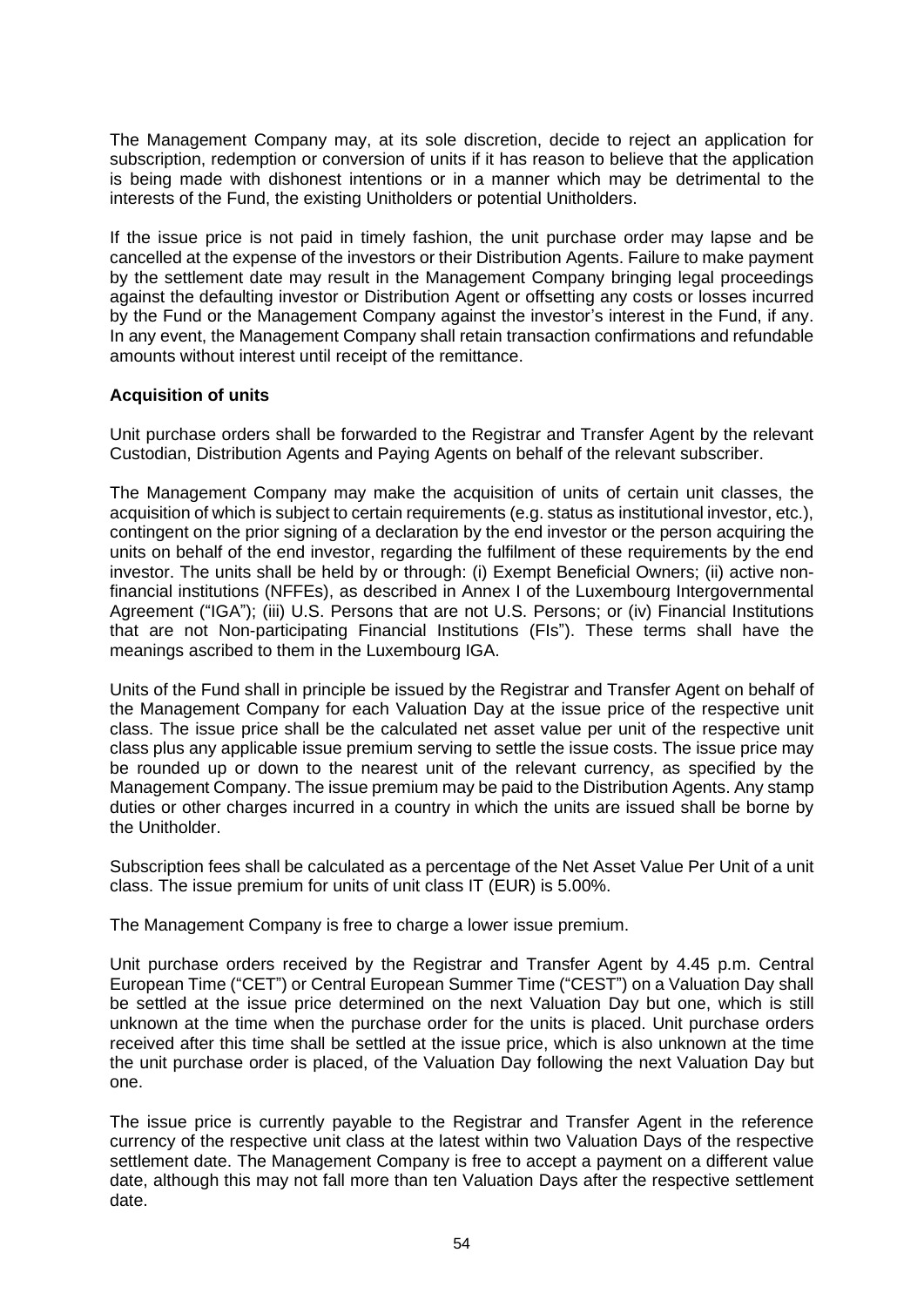The aforementioned costs may reduce or even erode the performance of an investment in units of the Fund, particularly for only a short investment period; a longer investment period may therefore be advisable. Additional costs may be incurred if units are purchased through agents other than the Registrar and Transfer Agent and the Paying Agents.

#### **Redemption of units**

Unitholders may in principle request the redemption of units at any time through the Management Company, the Distribution Agents or the Paying and Information Agents, with the involvement of their respective financial intermediary.

The Management Company is obliged accordingly to redeem the units at the redemption price on behalf of the Fund on each Valuation Day. The redemption price is the calculated Net Asset Value Per Unit of the respective unit class less any applicable redemption discount available to the Management Company or less any applicable divestment fee for the benefit of the entire Fund. The redemption price may be rounded up or down to the nearest unit of the relevant currency, as determined by the Management Company. The redemption price may be higher or lower than the original issue price paid.

Redemption fees and divestment fees are calculated as a percentage of the Net Asset Value Per Unit of a unit class; redemption fees may be paid to Distribution Agents, while divestment fees shall accrue to the Fund as a whole. No redemption fee and no divestment fee is currently charged, until further notice.

Unit redemption orders received by the Registrar and Transfer Agent by 4.45 p.m. CET or CEST on a Valuation Day shall be settled at the redemption price determined on the next but one Valuation Day, which will still be unknown at the time when the unit redemption order is placed. Unit redemption orders received after this time shall be settled at the redemption price of the Valuation Day following the next but one Valuation Day, which will also be unknown when the unit redemption order is placed.

Payments in connection with a redemption of units shall be made in the Reference Currency of the relevant unit class currently on a regular basis within two Valuation Days of the relevant Settlement Time, but in each case, within at most ten Valuation Days of the relevant Settlement Time. The Registrar and Transfer Agent shall only be obliged to make payment to the extent that no legal provisions, e.g. foreign exchange regulations, or other circumstances for which the Registrar and Transfer Agent is not responsible (e.g. public holidays in countries in which investors or intermediaries or service providers retained to process the payment are domiciled) prevent the redemption consideration from being remitted.

The aforementioned costs may notably reduce or even erode the performance of an investment in units of the Fund, particularly if the investment period is only a short one; a longer investment period may therefore be recommended. If units are (also) redeemed via agents other than the Registrar and Transfer Agent and the Paying Agents, additional costs may be incurred.

The Management Company may, at its discretion and with the agreement of the Unitholder, redeem units of the Fund against the transfer of securities or other assets from the assets of the Fund. The value of the assets to be transferred shall correspond to the value of the units to be redeemed on the Valuation Day. The amount and nature of the securities or other assets to be transferred shall be determined on an appropriate and reasonable basis without adversely affecting the interests of the other investors. This valuation shall be confirmed in a special report by the auditor. The costs of such a transfer shall be borne by the relevant Unitholder.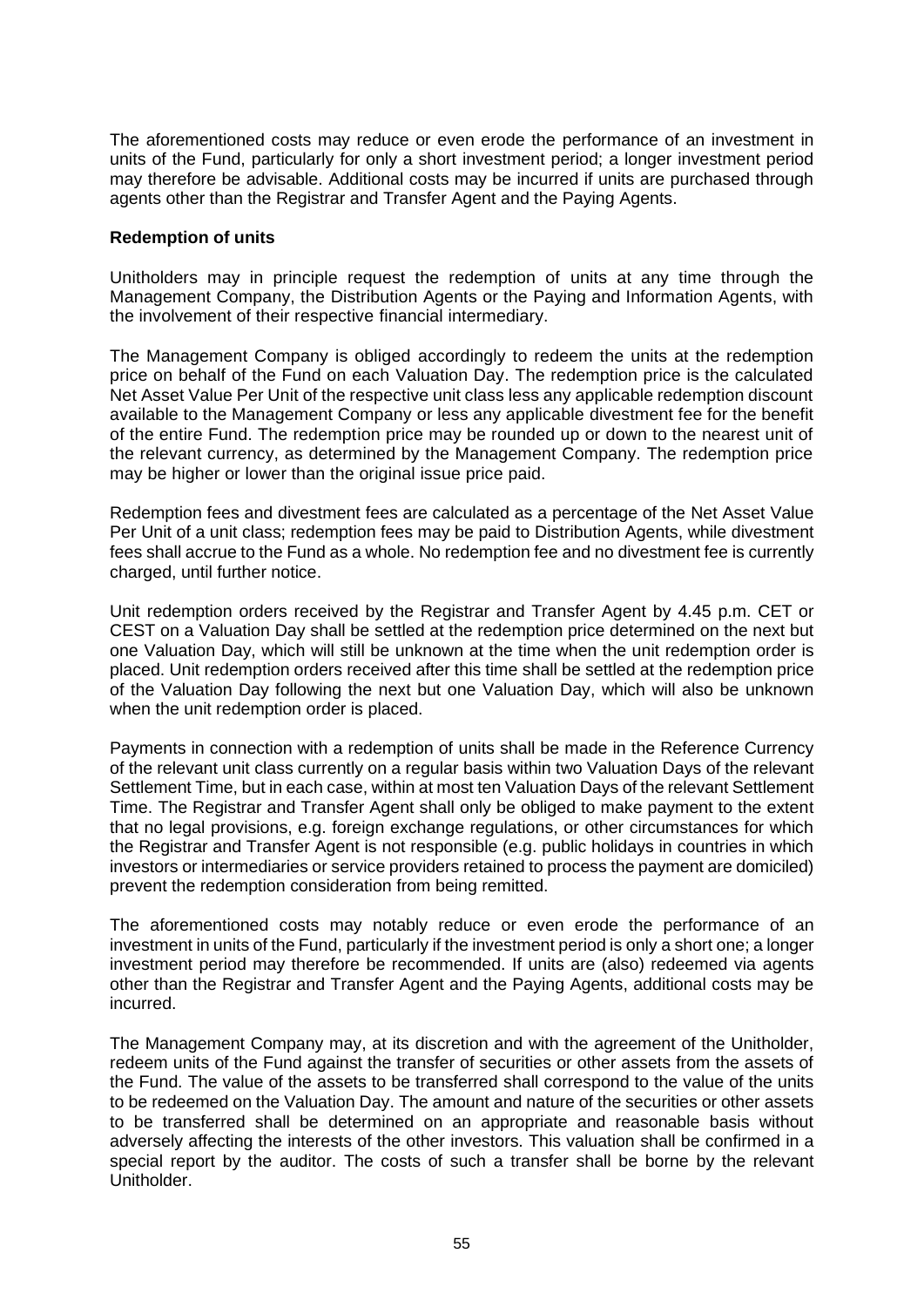Units of a unit class of the Fund shall not be redeemed if the calculation of the Net Asset Value Per Unit of a unit class has been suspended by the Management Company pursuant to Clause 16 of the Management Regulations. If the calculation of the net asset value has been suspended, redemption orders received shall be settled on the first Valuation Day following the end of the suspension of the calculation of the Net Asset Value per Unit.

In the event of a massive redemption request, the Management Company reserves the right, with the prior consent of the Custodian, not to redeem the units at the then valid redemption price until immediately after it has sold the corresponding assets, while safeguarding the interests of all Unitholders (Clause 14, item 10 of the Management Regulations). A massive redemption request in the aforementioned sense shall arise if 10% or more of the Fund units in circulation are to be redeemed on a Valuation Day.

Each redemption order shall be irrevocable except in the event of a suspension of the calculation of the Net Asset Value per Unit of a unit class of units pursuant to Clause 16 of the Management Regulations during this suspension and in the event of a delayed redemption of units pursuant to Clause 14 item 10 of the Management Regulations during this delayed redemption.

### **Compulsory redemptions**

#### General points

If, at any time, the Management Company becomes aware that any person, either alone or in conjunction with any other person, is a Qualified Holder and is the beneficial owner of units, the Management Company may, at its discretion, compulsorily redeem such units at the applicable Net Asset Value per Unit, as disclosed in this Prospectus, less expenses incurred by the Administrator and the Custodian in processing such a redemption. The units shall be redeemed at the earliest 10 days after the Management Company has given notice of such compulsory redemption and the relevant investor shall no longer be the owner of such units.

If the Management Company becomes aware that, according to the entry in the unit register, units are held by investors or through intermediaries who do not belong to one of the FATCA groups named under "Subscriptions of units by Authorised Participants", the Management Company may also compulsorily redeem the units at its own discretion. The compulsory redemption shall be effected within 90 days of becoming aware of the aforementioned situation.

### **Liquidation of the Fund**

If the Net Asset Value of the Fund at any particular Valuation Point falls below EUR 10 million or its equivalent in the relevant Base Currency of the Fund, the Manager may, at its discretion, redeem all units of the Fund then outstanding at the daily Net Asset Value per Unit, less the pro rata subscription/redemption charge and less any securities transfer charge and redemption dividends, calculated on the Expiry Date and any arising liquidation expenses.

The Management Company shall, prior to the effective date of the compulsory redemption, publish a notice to Unitholders in the RESA, in a Luxembourg daily newspaper and, if necessary, in the official publications of the various countries in which units are sold. This notice shall state the reasons and the procedure for the repurchase.

### **Stock exchange listing**

The Management Company may have units of the Fund admitted to listing on the Luxembourg Stock Exchange or on other stock exchanges or arrange for their trading on organised markets; to date, the Management Company has not made use of this option.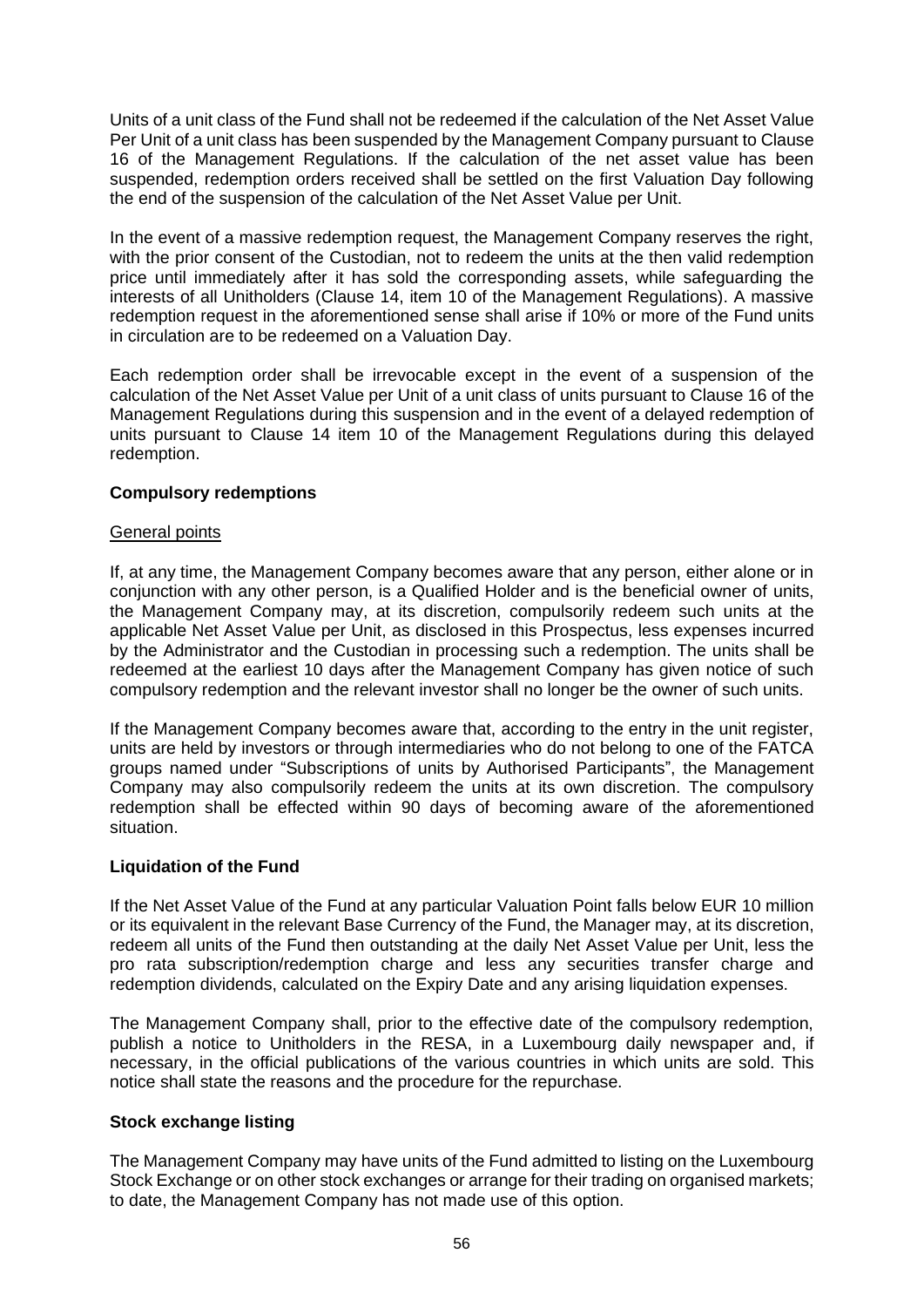The Management Company is aware that without its consent, units of the Fund may nevertheless be traded in certain markets at the time of printing of the Prospectus. For this case, a corresponding list is provided below. It cannot be ruled out that such trading will be discontinued at short notice or that the trading of units will also be introduced or is already in progress on other markets, if necessary also at short notice.

The market price underlying stock exchange trading or trading in other markets is not determined exclusively by the value of the assets held in the Fund's assets, but also by supply and demand. As such, this market price may diverge from the calculated unit price per unit of a unit class.

If units of the Fund are bought and sold on the secondary market, investors shall be required to buy or sell units on a secondary market with the assistance of an intermediary (e.g. a stockbroker) and such assistance may be subject to a fee. In addition, investors may pay more than the current Net Asset Value to buy units and receive less than the current Net Asset Value when they sell. Such orders for units may incur other costs over which the Management Company has no control.

### **Publication of the issue and redemption price and further information**

The Management Company shall ensure that information intended for Unitholders is published in an appropriate manner. This notably includes the publication of unit prices on each Valuation Day in the countries in which units of the Fund are publicly distributed. The issue and redemption prices may also be obtained from the Management Company, the Custodian and the Paying and Information Agents.

In addition, prices may be displayed on the internet at:

- until 2 November 2021: [www.lyxorfunds.com;](http://www.lyxorfunds.com/)
- as of 3 November: https://sg29haussmann.societegenerale.fr.

Neither the Management Company, the Custodian nor the Paying and Information Agents shall be liable for any errors or omissions in the price publications.

For further information, please contact the advisor at your bank, your other financial advisor or directly, the Information Agents mentioned under "Your partners" or the Management Company.

### **Accounting**

The Fund and its accounts shall be audited by an audit firm appointed by the Management Company. No later than four months after the end of each financial year, the Management Company shall publish an audited annual report for the Fund, notably including the requirements arising from the CSSF Circular 13/559 of 18 February 2013. Within two months of the end of the first half of the financial year, the Management Company shall publish an unaudited semi-annual report for the Fund. The reports are available from the Luxembourg branch of the Management Company, the Management Company, the Custodian and the Information Agents. The Fund's financial year begins on 1 June and ends on 31 May of each year.

### **Taxation of the Fund**

The income of the Fund is not taxed in the Grand Duchy of Luxembourg. It may nevertheless be subject to withholding or other taxes in countries in which the assets of the Fund are invested. Neither the Management Company nor the Custodian shall obtain receipts for such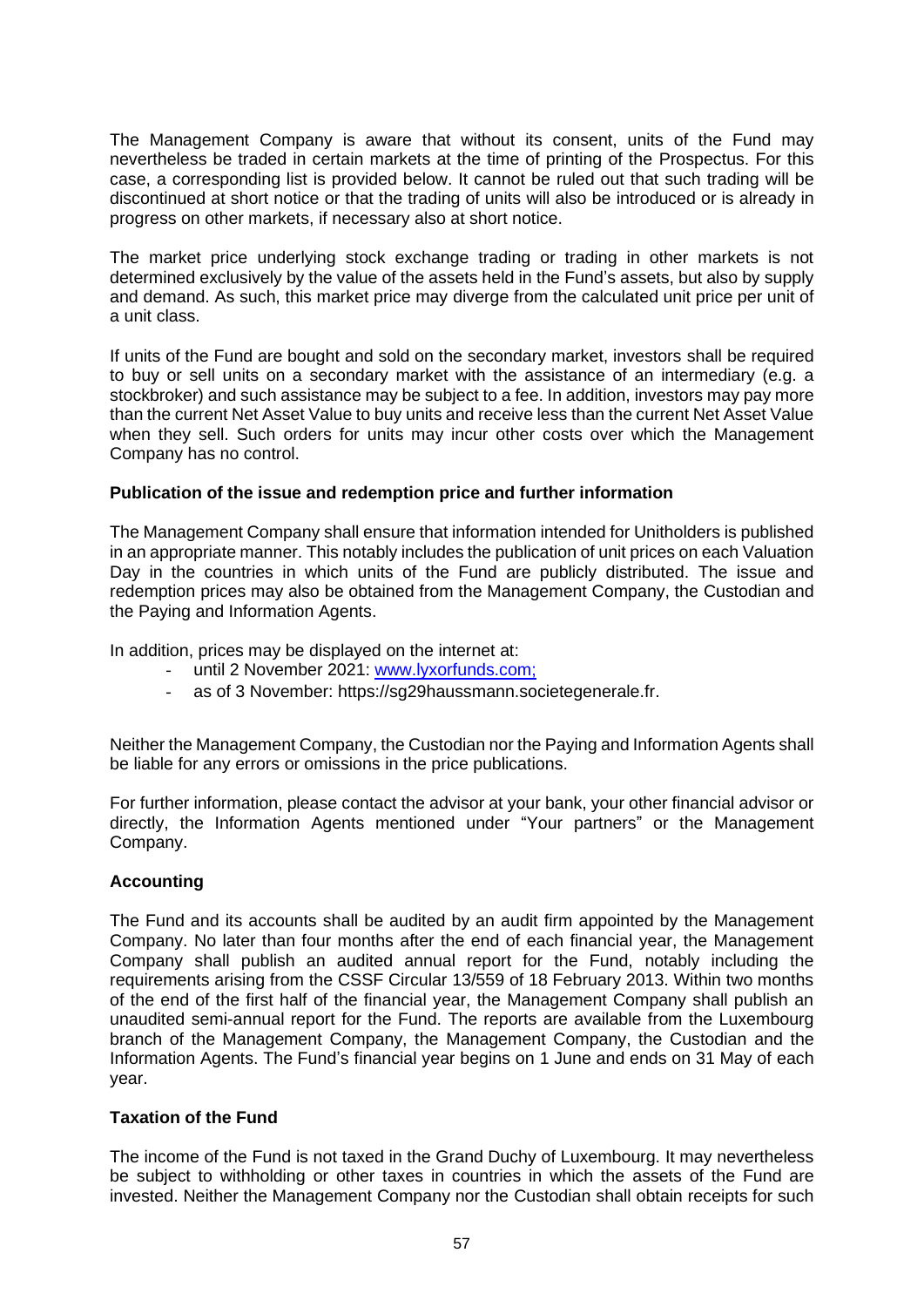taxes for individual or all Unitholders. The Fund's assets are subject to a *taxe d'abonnement* in the Grand Duchy of Luxembourg, which is currently at most 0.05% per year.

This *taxe d'abonnement* is payable quarterly on the relevant net assets of the Fund at the end of each quarter. Unitholders who are not resident or do not maintain a permanent establishment in Luxembourg shall not be liable for any income, inheritance or wealth tax on their units or income from units in Luxembourg.

The respective national tax regulations shall apply to these.

On 10 November 2015, the Council of the European Union adopted Directive (EU) 2015/2060 repealing the EU Savings Directive (Directive 2003/48/EC). As a consequence, there has been full tax transparency within the EU since 2018 and EU withholding tax became obsolete as of that date. In this context, Luxembourg applies the automatic exchange of information on financial accounts. Until the repeal of the EU Savings Directive, all Member States of the European Union were obliged to provide the competent authorities of the Member States with information on interest and equivalent payments made in the Member State providing the information to a person resident in another Member State. Several States were nevertheless granted a transitional period to levy a withholding tax at source instead.

Prospective investors should regularly inform themselves of the taxes applicable to the acquisition, holding and disposal of units and to distributions under the laws of their country of citizenship, residence or domicile before subscribing for units. Investors should consult their tax adviser as to the implications of their investment in the Fund under the tax law applicable to them, in particular the tax law of the country in which they are resident or domiciled.

### **Withholding tax and reporting obligation in the USA pursuant to FATCA**

The FATCA rules provide for a general reporting and withholding tax regime in the US at Federal level, with respect to certain US source income (including dividends and interest, among other types of income) and gross proceeds from the sale or other disposal of property which may generate such income deriving from the US. The rules are designed to ensure that direct and indirect ownership by certain US persons of certain accounts and entities outside the US is reported to the US Internal Revenue Service. The Management Company may be required to withhold tax at a rate of 30% from non-compliant Unitholders, if certain required information is not provided. These rules apply generally to certain payments made on or after 1 July 2014.

Luxembourg has entered into an intergovernmental agreement with the United States of America ("IGA"). Pursuant to this agreement, FATCA compliance shall be enforced under new local Luxembourg tax laws and corresponding reporting regulations and practices.

The Management Company is likely to request additional information from Unitholders in order to comply with these provisions. Prospective Unitholders should consult their own tax advisers regarding the relevant requirements applicable to them pursuant to FATCA. The Management Company may disclose the information, confirmations and other documentation which it receives from (or with regard to) its investors to the US Internal Revenue Service, tax authorities outside the US and to other parties, as appropriate, in order to comply with FATCA, related intergovernmental agreements or other applicable laws or regulations. It is strongly recommended that prospective investors consult their tax advisers regarding the applicability of FATCA and other reporting requirements to their particular situation.

### **Costs**

The flat fee to be paid to the Fund, taking into account the different unit classes, shall be 1.35% per year for units of unit class IT (EUR) and is calculated on the Net Asset Value determined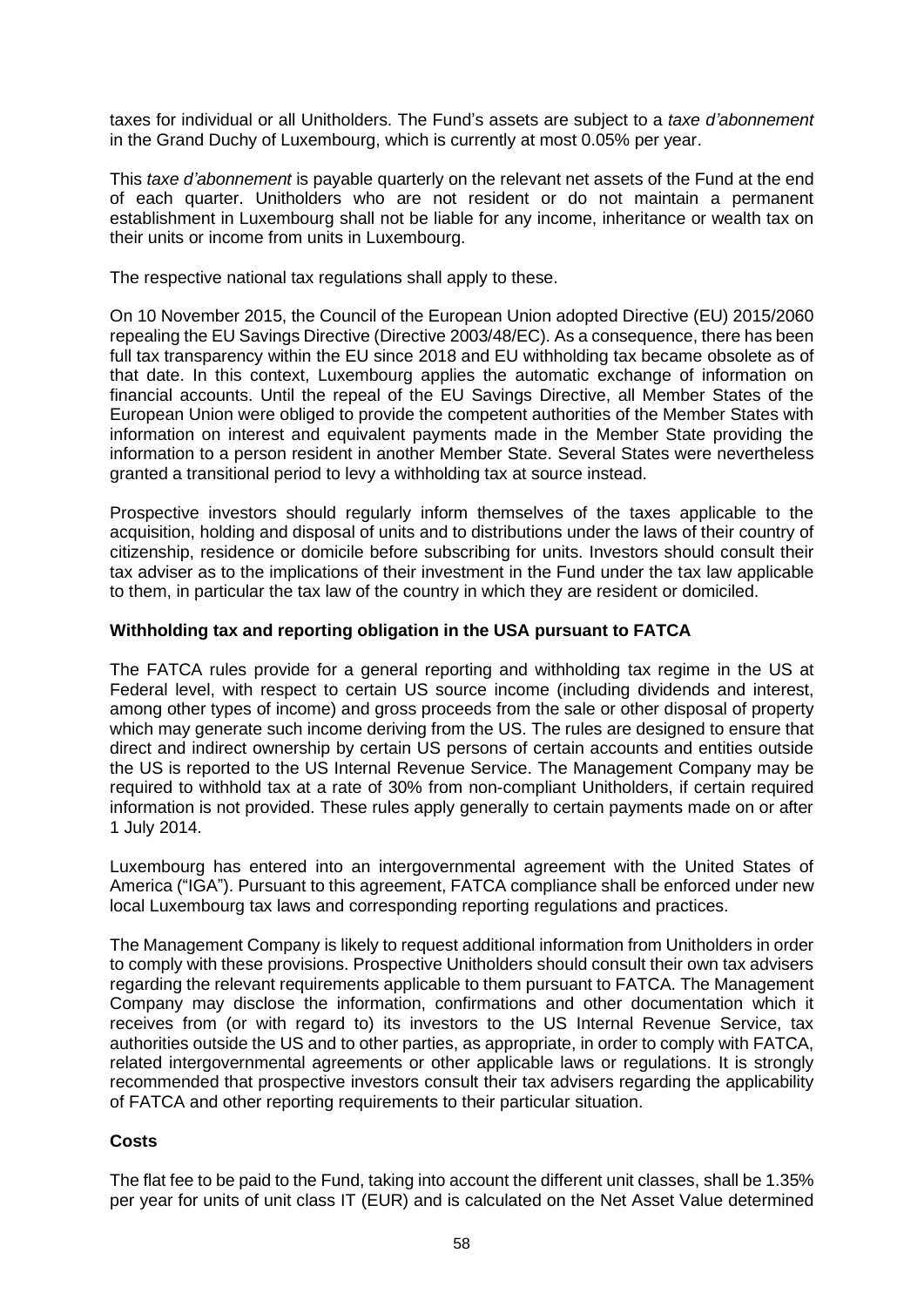daily. The Management Company is free to charge a lower fee. This remuneration shall be paid monthly.

As a rule, the Management Company shall pass on parts of its flat-rate remuneration to intermediaries in the form of commission; such payments may also consist of allowances not offered in monetary form. This is done to remunerate and enhance the quality of sales and advisory services on the basis of intermediated assets. At the same time, the Management Company may also receive remuneration or benefits in non-monetary form from third parties. Details of the remuneration and benefits granted or received shall be disclosed to the investor on request to the Management Company. The Management Company may also grant refunds to investors from the lump-sum remuneration.

The following remuneration and expenses are covered by the lump-sum remuneration and are not charged separately to the Fund:

- Remuneration for the administration and central management of the Fund;
- Remuneration for distribution and advisory services:
- Remuneration for the Custodian and costs for depositories;
- Remuneration for the Registrar and Transfer Agent:
- − Costs for the preparation (including translation costs) and dispatch of the Prospectus, the Management Regulations, Key Investor Information, the annual, semi-annual and, where applicable, interim reports and other reports and notices to Unitholders;
- − Costs of publishing the Prospectus, the Management Regulations, the Key Investor Information, the annual, semi-annual and, where applicable, interim reports, other reports and notices to Unitholders, the tax data and the issue and redemption prices and notices to Unitholders;
- Costs for the audit of the Fund by the auditor of the annual financial statements;
- − Costs of registering the unit certificates for public distribution and/or maintaining such a registration:
- − Costs for the preparation of unit certificates and, if applicable, income coupons, as well as the renewal of income coupons/coupon sheets;
- Payment and information agent fees:
- − Costs for the assessment of the fund by nationally and internationally recognised rating agencies;
- Expenses associated with the establishment of the Fund.

In addition to this remuneration, the following expenses may be charged to the Fund:

- − Costs incurred in connection with the acquisition and disposal of assets;
- Costs for the enforcement and implementation of legal claims which appear to be justified and are attributable to the Fund or to an existing unit class, if any, and for the defence against claims that appear to be unjustified and are related to the Fund or an existing unit class, if any;
- − Costs and any taxes incurred (in particular, the *taxe d'abonnement*) in connection with administration and safekeeping;
- − Costs for the examination, assertion and enforcement of any claims for reduction, credit or refund of withholding taxes or other taxes or fiscal charges.

The Fund does not incur any costs in connection with securities lending or securities repurchase transactions (including reverse repurchase agreements), as these are not carried out for the Fund.

Insofar as the Fund invests in target funds, these shall be charged their own management fee by their management company. The weighted average management fee of the target fund units to be acquired shall not exceed 2.50% per year.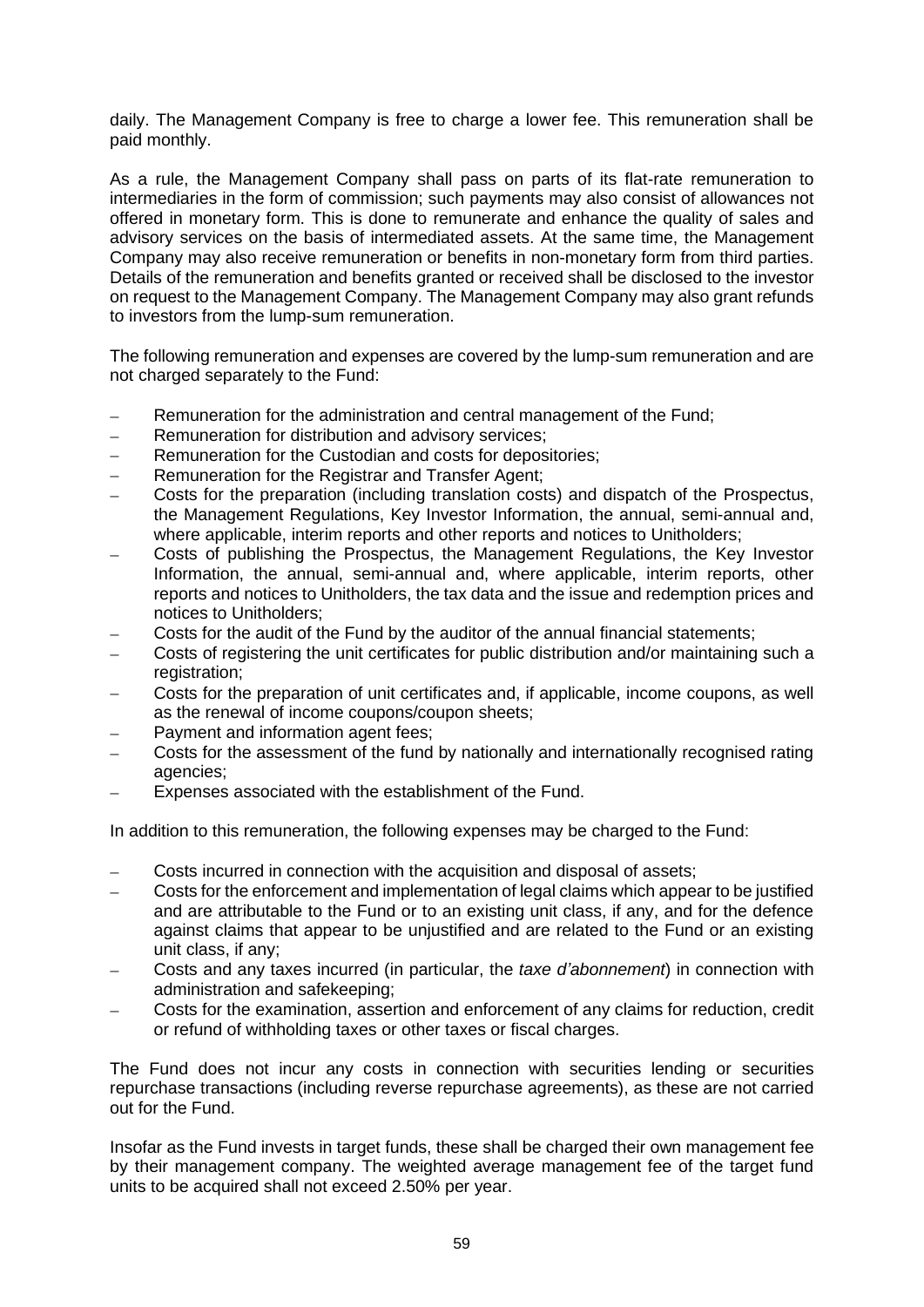Insofar as the Fund invests in target funds, the investor shall not only bear the direct fees and costs described in this Prospectus as beneficiary but shall be liable indirectly and proportionately for the fees and costs charged to the target fund. The fees and costs charged to the target fund are determined by its individually devised constituent documents (e.g. management regulations or articles of association) and can therefore not be predicted in abstract terms. Having said this, it should be considered that, as a rule, the fee and cost items charged to the fund described in this Prospectus shall also be charged to target funds in a similar manner.

If the Fund acquires units of a UCITS or UCI which are managed, directly or indirectly, by the same Management Company or by another company with which the Management Company is linked by a substantial direct or indirect holding pursuant to the Law, neither the Management Company nor the associated company may charge fees or issue and redemption premiums for the subscription or repurchase of the units.

The Fund shall not receive any reimbursements of the flat fees distributed by the Management Company and paid to the Custodian and/or the respective service providers. In addition, the Fund shall not receive any contributions in kind (soft commissions).

The costs of analytical services (research) shall not be charged. If the Management Company receives reimbursements or kick-back payments from the acquisition of target funds for the Fund, these shall be reimbursed to the Fund.

Costs (excluding transaction costs) incurred in the management of the Fund during the previous financial year at the expense of the Fund (or the respective unit class) shall be disclosed in the annual report and shown as a ratio to the average Fund volume (or the average volume of the respective unit class) ("total expense ratio") ("current costs"). In addition to the flat fee and the *taxe d'abonnement*, all other costs shall be taken into account, with the exception of the transaction costs incurred and any performance-related remuneration.

An expense allowance for the costs incurred shall not be taken into account in the calculation. If the Fund invests more than 20% of its assets in other UCITS or UCIs which publish current charges, the current charges of the other UCITS or UCIs shall be taken into account in determining the current charges of the Fund; if these UCITS or UCIs do not publish any current charges of their own, however, the current charges of the other UCITS or UCIs may not be taken into account for the calculation when determining the current charges. If a Fund does not invest more than 20% of its assets in other UCITS or UCIs, any costs incurred at the level of such UCITS or UCIs shall not be taken into account.

If the investor is advised by third parties (in particular companies which provide investment services, such as credit institutions or other Distribution Agents) when purchasing units, or if these third parties intermediate the purchase of units, they may report costs or cost ratios which are not consistent with the cost information in this Prospectus or in the Key Investor Information and which may exceed the total cost ratio described here. The reason for this may notably be regulatory requirements for the determination, calculation and reporting of costs by the aforementioned third parties, which arise for them during the course of the implementation of Directive 2014/65/EU of the European Parliament and of the Council on markets in financial instruments and amending Directives 2002/92/EC and 2011/61 EU. Divergences may result, on the one hand, from the fact that these third parties additionally take into account the costs of their own service (e.g. a premium or, if applicable, ongoing commissions for brokerage or advisory activities, fees for portfolio management, etc.). In addition, these third parties may have partially divergent rules for calculating the costs incurred at Fund level, so that, for example, the transaction costs of the Funds are included in the third party's cost report, even though they are not part of the current total cost ratio mentioned above according to the rules currently applicable to the Management Company. Divergences in the cost statement may arise not only in the case of cost information prior to the conclusion of the agreement, but also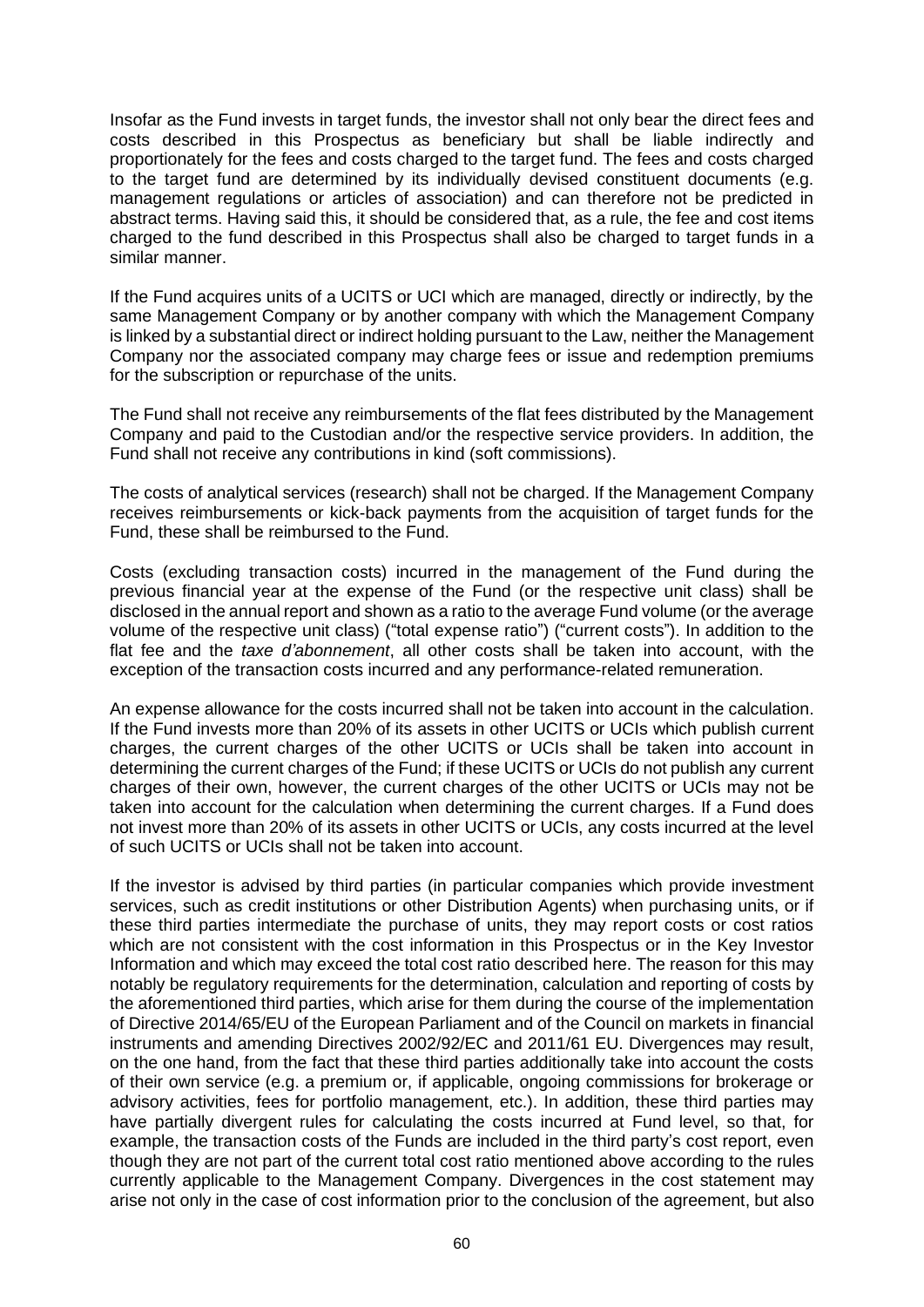in the case of any regular cost information provided by the third party on the investor's current investment in the Investment Company within the scope of a permanent business relationship with its client.

### **Duration and dissolution of the Fund and the unit classes**

The Fund has been established for an indefinite period, but may be dissolved at any time by resolution of the Management Company. Furthermore, the Fund shall be dissolved in the cases listed under Article 22, paragraph 1 and Article 24 of the Law.

The Management Company may terminate the management of the Fund. The termination shall be published in the RESA and in at least two daily newspapers to be determined at that time. One of these daily newspapers shall be published in the Grand Duchy of Luxembourg. The right of the Management Company to manage the Fund shall expire when the notice of termination takes effect. In this case, the right of disposal over the Fund shall pass to the Custodian, which shall wind it up and distribute the proceeds of the liquidation to the Unitholders. For the period of the liquidation, the Custodian may claim the flat-rate remuneration in accordance with Clause 17 of the Management Regulations.

With the approval of the supervisory authority, it may nevertheless refrain from liquidation and distribution and transfer the management of the Fund to another management company authorised in accordance with Directive 2009/65/EC in accordance with the management regulations.

If the Fund is dissolved, this shall be published in the RESA and in at least two daily newspapers to be determined at that time. One of these daily newspapers shall be published in the Grand Duchy of Luxembourg. The redemption of units shall remain possible until liquidation if equal treatment of Unitholders can be ensured. The assets shall be sold and the Custodian shall distribute the liquidation proceeds, minus the liquidation costs and fees, among the Unitholders in accordance with their entitlement, on the instructions of the Management Company or, where applicable, the liquidators appointed by it or by it, in agreement with the supervisory authority. Liquidation proceeds not claimed by Unitholders on conclusion of the liquidation procedure shall, if required by law, be converted into Euros and deposited by the Custodian on behalf of the entitled Unitholders with the *Caisse de Consignation* in the Grand Duchy of Luxembourg, where such amounts shall be forfeited if not claimed within the statutory period.

The Management Company may also dissolve existing unit classes in accordance with Clause 19 of the Management Regulations.

### **Merger with other funds and unit classes**

The Management Company may decide to merge the Fund (the "Transferring Fund") into another existing or newly established undertaking for collective investment in transferable securities pursuant to Directive 2009/65/EC or into a sub-fund of such an undertaking managed by the same Management Company or managed by another management company authorised pursuant to Directive 2009/65/EC (the "Acquiring Fund").

The implementation of the merger generally takes the form of a dissolution of the Transferring Fund and a simultaneous assumption of all liabilities and assets by the Acquiring Fund. Furthermore, it is possible to transfer only the assets of the Transferring Fund to the Acquiring Fund. The liabilities shall remain in the Transferring Fund, which shall consequently only be dissolved after these liabilities have been settled.

The decision of the Management Company to merge funds shall be notified to the Unitholders of the Transferring Fund, as well as of the Acquiring Fund, in accordance with the Law, as well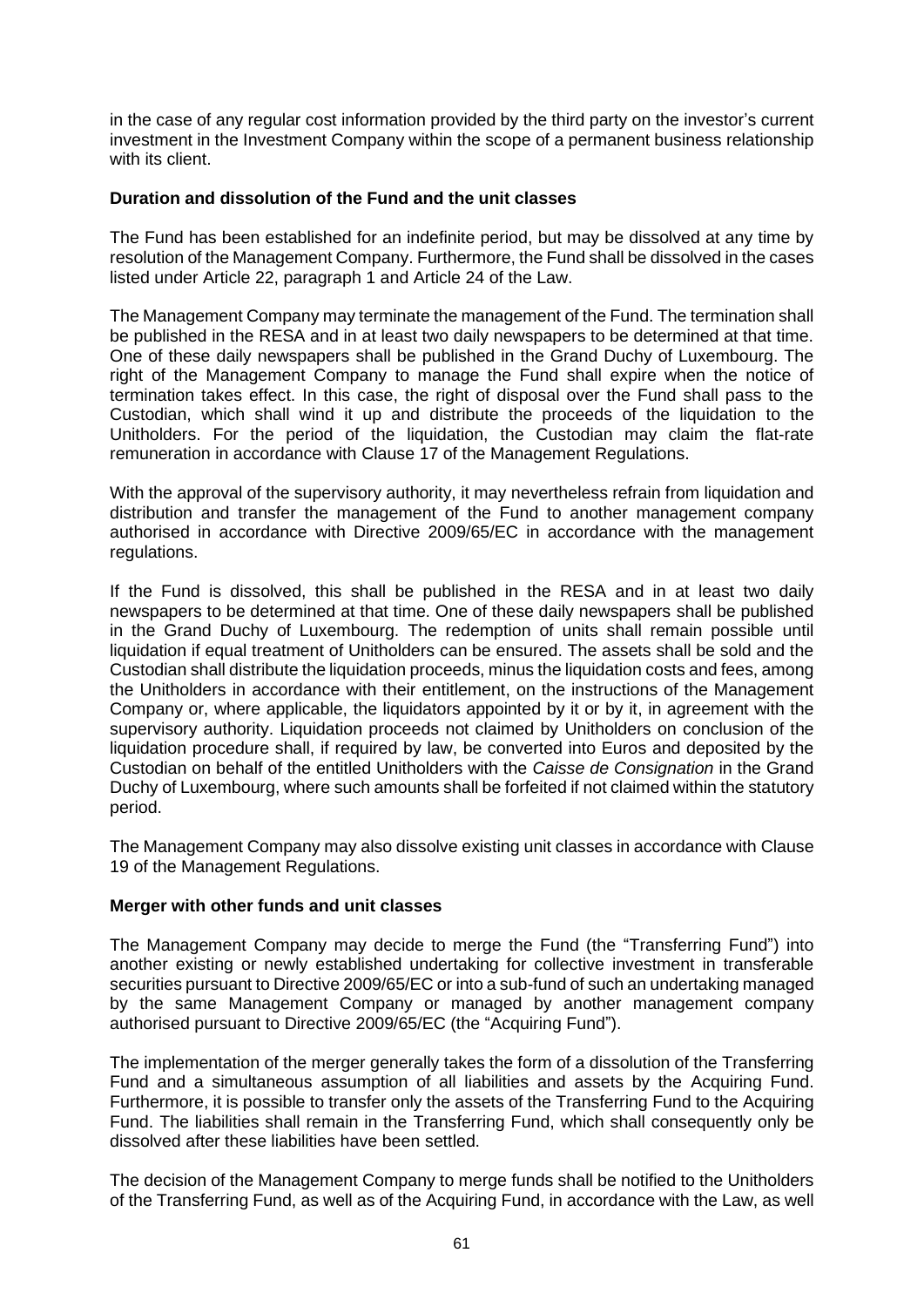as with other Luxembourg legal and administrative provisions, at least 30 days prior to the date on which the right shall lapse to request redemption at no cost, other than disinvestment costs, at the relevant value per unit, in accordance with the procedure described in Clause 14 of the Management Regulations and taking into account Clause 16 of the Management Regulations or, as applicable, the conversion of all or part of the units. Unless otherwise decided in the interest of or in connection with the equal treatment of all Unitholders, the right of redemption or exchange free of charge shall expire five working days before the date of calculation of the merger ratio. The units of the Unitholders who have not requested the redemption or, as appropriate, the exchange of their units, shall be replaced by units of the Acquiring Fund on the basis of the unit values per unit on the effective date of the merger. Where applicable, Unitholders shall receive a fractional adjustment, in accordance with the Law.

The Management Company may merge existing unit classes in accordance with Clause 20 of the Management Regulations within the Fund or with other existing or newly established undertakings for collective investment in transferable securities resulting from the merger, pursuant to Directive 2009/65/EC or into a sub-fund or unit class of such a merger.

### **Management Regulations**

The Fund's Management Regulations form an integral part of this Prospectus. The Management Regulations reprinted below are divided into a General Part and a Special Part. The General Part contains the legal basis and the general investment guidelines. The Special Part of the Management Regulations contains the Fund-specific information and the Fund's investment objectives and investment principles.

# **Prevention of money laundering**

In accordance with international regulations and Luxembourg laws and regulations (including the amended law of 12 November 2004 on the combating of money laundering and the financing of terrorism), the Grand-Ducal Regulation of 1 February 2010, CSSF Regulation 12- 02 of 14 December 2012, CSSF Circulars 13/556, 15/609 and 17/650 on the combating of money laundering and the financing of terrorism and any amendments or supplements thereto, obligations have been imposed on all professionals in the financial sector to safeguard undertakings for collective investment from money laundering and the financing of terrorism. In addition, the administrator of a Luxembourg collective investment undertaking is required to establish the identity of the investor, in accordance with Luxembourg law.

Each Eligible Participant is a commercial participant in the financial sector established in a Financial Action Task Force on Money Laundering ("FATF") country and is required to comply with identification procedures corresponding to those under Luxembourg law.

The Registrar and Transfer Agent may require such evidence of identity as it deems necessary for compliance with the anti-money laundering laws in effect within Luxembourg. If there is any doubt regarding the identity of an investor or if the Registrar and Transfer Agent does not have sufficient information to establish the identity, it may request further information and/or documentation in order to establish the identity of the investor beyond reasonable doubt. If the investor refuses or fails to provide the requested information and/or documentation, the Registrar and Transfer Agent may refuse or delay the registration of the investor's details in the Company's register of Unitholders. The information provided to the Registrar and Transfer Agent is obtained solely for the purpose of complying with anti-money laundering laws.

The Registrar and Transfer Agent is also required to verify the origin of funds received from a financial institution unless the financial institution in question is subject to a mandatory proof of identity procedure equivalent to the proof of identity procedure under Luxembourg law. The processing of subscription applications may be suspended until the Registrar and Transfer Agent has duly ascertained the origin of the funds. Initial or subsequent subscription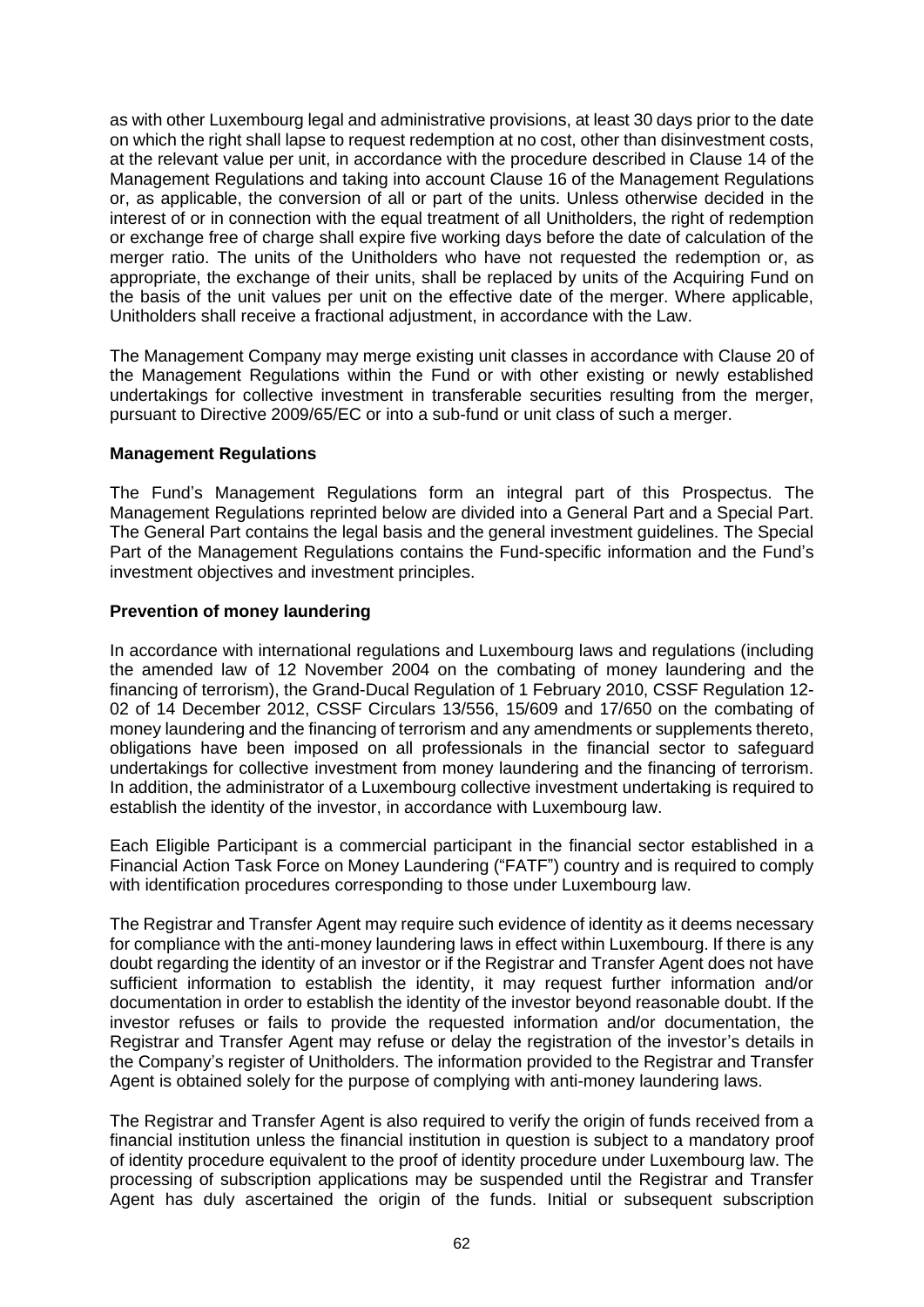applications for units may also be made indirectly, i.e. through the Distribution Agents. In this case, the Registrar and Transfer Agent may waive the above required proofs of identity under the following circumstances or under circumstances regarded as sufficient pursuant to the money laundering regulations applicable in Luxembourg:

- if a subscription application is processed through a Distribution Agent under the supervision of the competent authorities, whose regulations provide for an identification procedure for customers equivalent to the identification procedure under Luxembourg anti-money laundering legislation and to which the Distribution Agent is subject;
- if a subscription application is processed through a Distribution Agent whose parent company is subject to supervision by the competent authorities, whose regulations provide for a customer identification procedure equivalent to the identification procedure under Luxembourg law and which serves to combat money laundering, and if the law applicable to the parent company or the group guidelines impose equivalent obligations on its subsidiaries or branches. For countries which have ratified the recommendations of the Financial Action Task Force (FATF), it is generally assumed that natural persons or legal entities doing business in the financial sector are subject to rules imposed by the respective competent supervisory authorities in these countries for the implementation of proof-of-identity procedures for their customers, which are equivalent to the proof-ofidentity procedure required under Luxembourg law. The Distribution Agents may provide a nominee service to investors who obtain units through them. Investors may choose to use this service whereby the nominee holds the units in its name for and on behalf of the investors at the discretion of the latter parties, who are entitled to claim direct ownership of the units at any time. Notwithstanding the above provisions, investors are free to make investments directly with the Management Company without using the nominee service.

# **Prohibition on Late Trading and Market Timing**

Late Trading means the acceptance of a subscription order (or redemption order) after the relevant acceptance deadlines (as described above) on the relevant Business Day, as well as the execution of such an order at the price applicable on that day, based on the Net Asset Value. Late trading is strictly prohibited.

Market timing shall be understood as an arbitrage method whereby an investor systematically subscribes for and redeems or converts units of the Fund within a short period of time, thereby taking advantage of timing differences and/or inefficiencies or deficiencies in the method of determining the Fund's Net Asset Value. Market timing practices may disrupt the investment management of the portfolios and adversely affect the performance of the Fund. To avoid such practices, units shall be issued at an unknown price and neither the Management Company nor the Distribution Agent shall accept orders received after the relevant acceptance deadlines.

The Management Company reserves the right to refuse purchase and/or redemption orders relating to the Fund from persons suspected of market timing practices.

The Prospectus, the Management Regulations, the current annual and semi-annual reports, the Key Investor Information, as well as the issue and redemption prices, are available free of charge in paper form from the Distribution Agent and free of charge on the Internet on the website:

- until 2 November 2021: [www.lyxorfunds.com;](http://www.lyxorfunds.com/) and
- as of 3 November 2021: https://sg29haussmann.societegenerale.fr.

For selected unit classes (e.g. unit classes for institutional investors only or unit classes for which no taxation principles are notified within the Federal Republic of Germany), publications may be made on the Internet on the website:

- until 2 November 2021: [www.lyxorfunds.com;](http://www.lyxorfunds.com/) and
- as of 3 November 2021:https://sg29haussmann.societegenerale.fr.

The Custodian Agreement may be inspected free of charge at the offices of the Information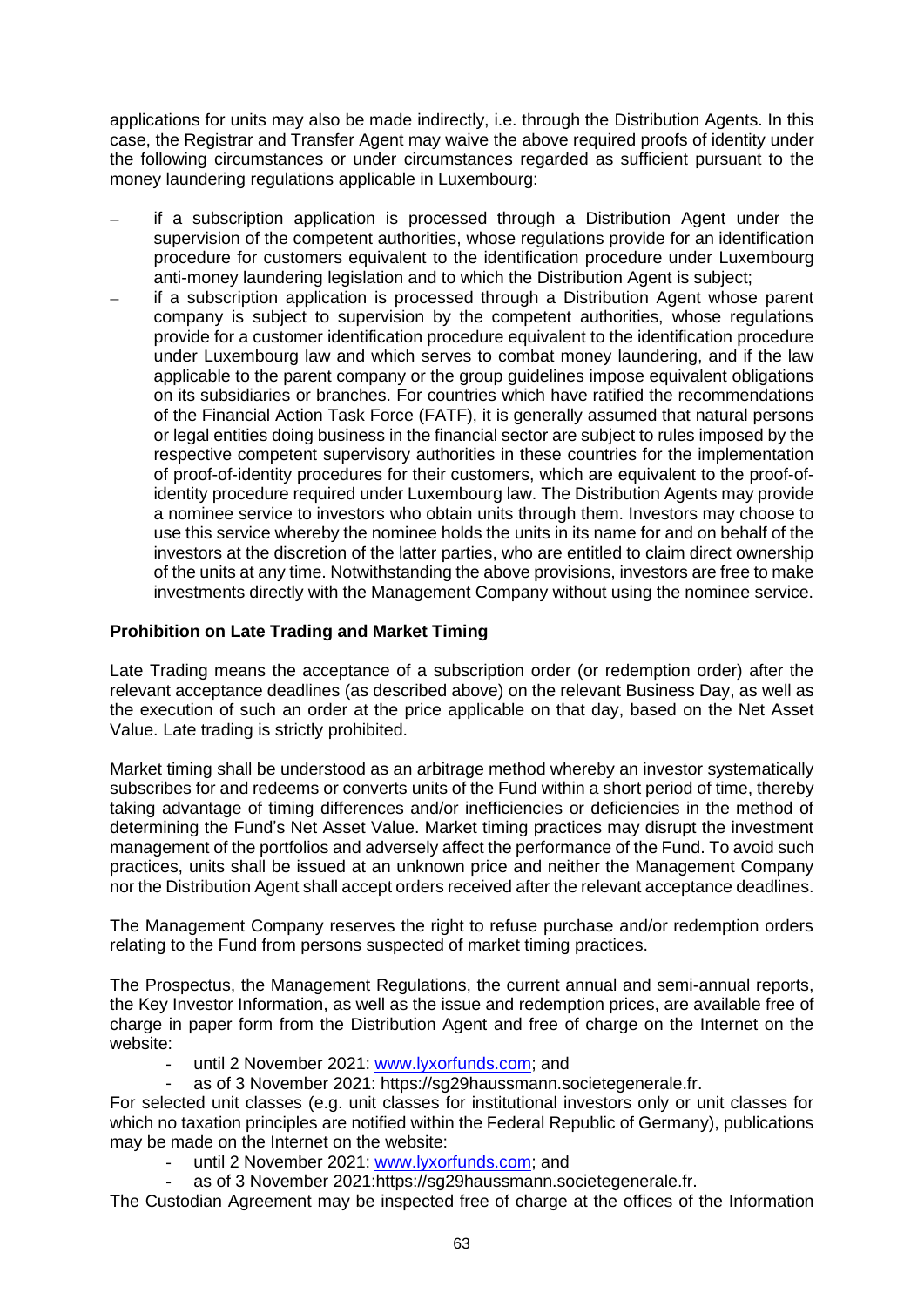# Agent.

#### **Risk of a change in published tax principles for investors liable for tax in the Federal Republic of Germany and risk of classification as an investment company for tax purposes**

A change in incorrectly published principles of taxation of the Fund for previous financial years may result, in the event of a correction which is fundamentally disadvantageous for the investor from a tax perspective, in the investor having to bear the tax burden from the correction for previous financial years, even though he was not invested in the Fund at the time. Conversely, investors may find that they no longer benefit from a fiscally advantageous correction for the current and previous financial years in which they were invested in the Fund, through the redemption or sale of the units before the implementation of the corresponding correction. In addition, a correction of tax data may result in taxable income or tax benefits actually being assessed for tax in a different assessment period than the one which is actually applicable and this may have a negative effect on the individual investor. Furthermore, a correction of the tax data may result in the tax assessment base for an investor corresponding to or even exceeding the performance of the Fund. Changes to published tax principles may notably occur if the German tax authorities or tax courts interpret relevant tax regulations in a divergent manner.

# **Additional Information for investors in the Federal Republic of Germany**

The distribution of the units in the Federal Republic of Germany has been notified to the Federal Financial Supervisory Authority (Bundesanstalt für Finanzdienstleistungsaufsicht). German Facility Agent

Société Générale S.A. Frankfurt Branch, Neue Mainzer Straße 46-50, 60311 Frankfurt am Main, Deutschland is appointed to processes subscription, payment. redemption and conversion orders of investors of the Fund in accordance with the conditions set forth in the prospectus.

Société Générale S.A. Frankfurt Branch meets the requirements for a facility agent in Germany (the "German Facility Agent") pursuant to section 306a paragraph 1 number 1.

SG SG 29 Haussmann S.A., the management company, having its registered office at 29 boulevard Haussmann 75009 Paris, will perform the following tasks pursuant to 306a paragraph 1 number 2 to 6 German Investment Management Act ("KAGB"):

- Informing investors how to place subscription, repurchase and redemption orders and make other payments to Unitholders for units of the UCITS and how repurchase and redemption proceeds will be paid;
- Facilitate the handling of information and access to procedures and arrangements to ensure that the Management Company properly deals with investor complaints and that investors and Unitholders of the UCITS it manages can fully exercise their rights within the scope of the KAGB (section 28 paragraph 2 number 1 KAGB). Further information on the complaints policy of the Management Company can be found on the website https://wwwsg29haussmann.societegenerale.fr;
- Providing investors with the Prospectus, the Key Investor Information Document, the Management Regulations of the Fund, the current annual and semi-annual reports as well as the issue and redemption prices. The aforementioned documents are available from the German Facility Agent free of charge and in paper form on request. The aforementioned documents and the issue and redemption prices are also published on the website at https://wwwsg29haussmann.societegenerale.fr and can be viewed there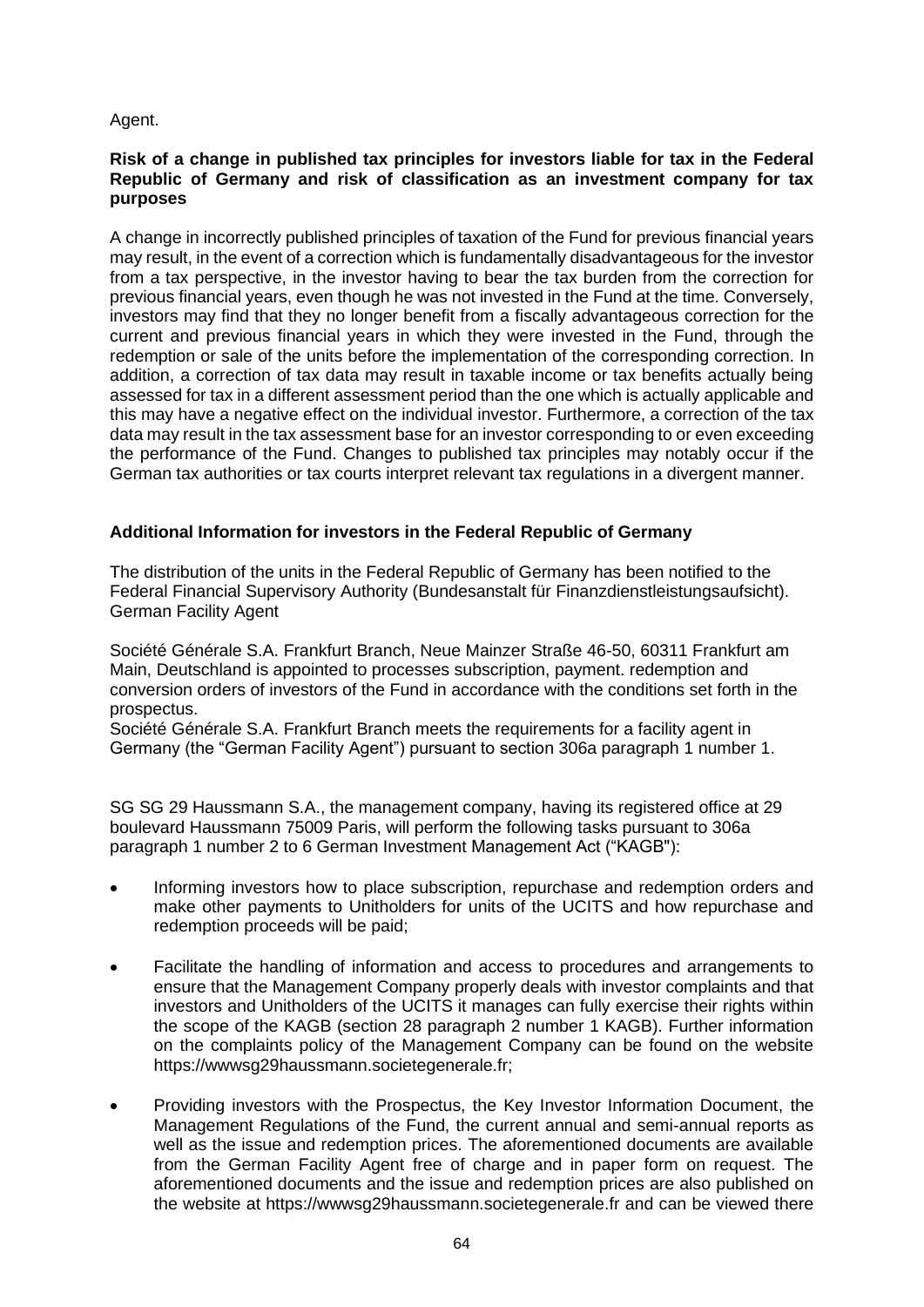free of charge. Furthermore, investors may inspect the following documents free of charge on business days at the registered office of the German Facility Agent:

- the articles of incorporation of the Management Company,
- the contract with the Depositary,
- the contract with the Administrator and
- the contract(s) entered into by and between the Company, the Management Company and the Investment Manager(s).
- Other information and documents such as details of the remuneration policy or principles for dealing with conflicts of interest to be published in Luxembourg are published on the website https://wwwsg29haussmann.societegenerale.fr.
- Provide investors with relevant information in relation to the functions performed by the institution in a durable medium; and
- Acting as a contact point for communication with the Federal Financial Supervisory Authority.

Investors may redeem their units for cash by contacting their financial intermediary vis-à-vis the Management Company.

Notices to investors shall be published on the website

https://wwwsg29haussmann.societegenerale.fr.

Pursuant to section 298 paragraph 2 KAGB in addition to publication at https://wwwsg29haussmann.societegenerale.fr the Unitholders are also informed by means of a notice to Unitholders in the following cases:

- suspension of the redemption of the units of the Fund,
- termination of the management of the Fund or its settlement,
- changes in the investment conditions which are not compatible with the previous investment principles of the Funds which affect material investor rights or which relate to remunerations and reimbursements which can be deducted from the Fund,
- the merger of the Fund in the form of merger information to be prepared in accordance with Article 43 of Directive 2009/65/EC, and
- conversion of the Fund into a feeder fund or modification of a master fund in the form of information to be prepared in accordance with Article 64 of Directive 2009/65/EC.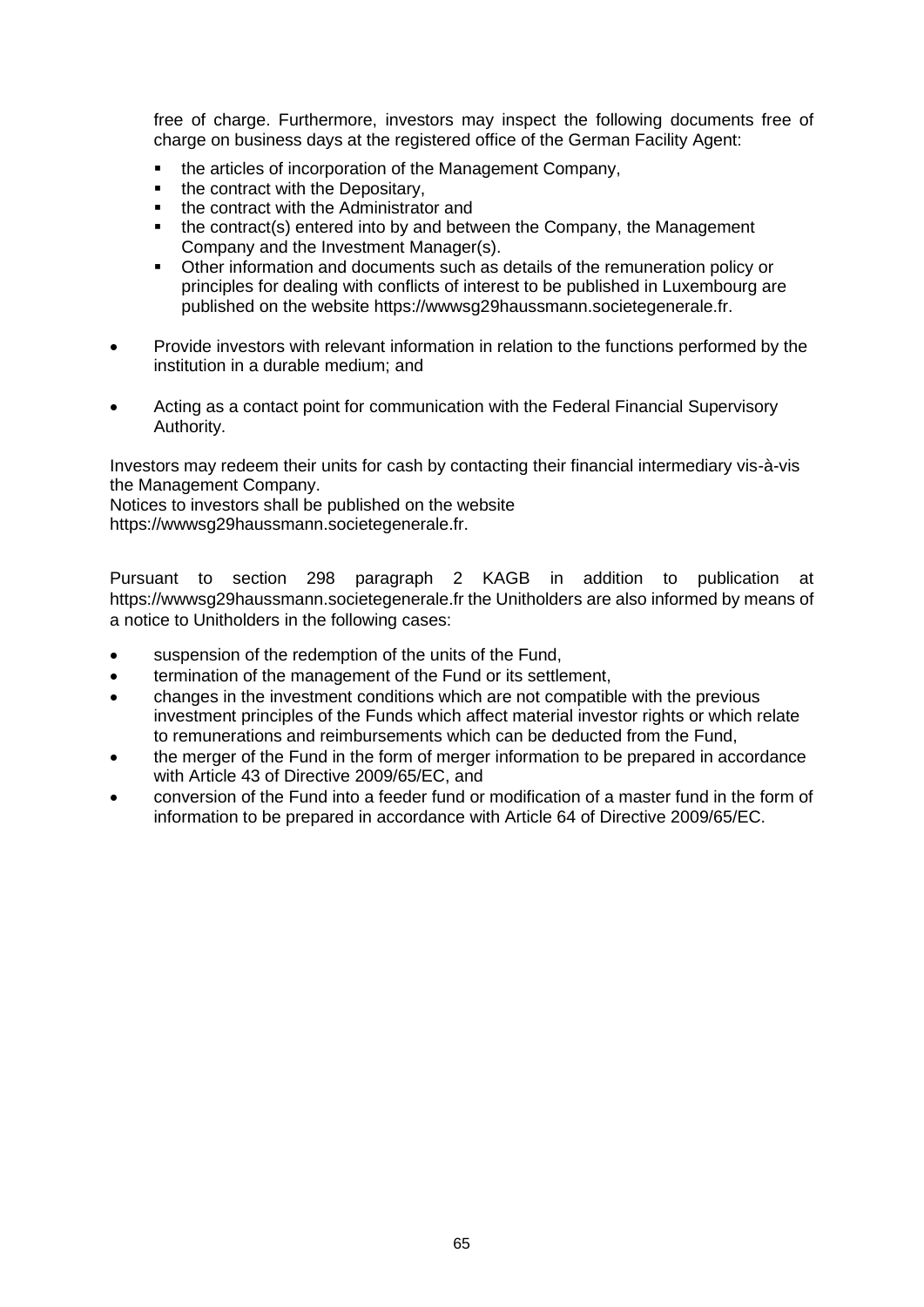### **Management Regulations**

The contractual rights and obligations of the Management Company, the Custodian and the Unitholders with regard to the Fund shall be governed by the following Management Regulations. They are divided into the General Part, which applies to a majority of funds, as well as the Special Part, which may also contain regulations which diverge from the General Part.

#### **General Part**

Clause 1 Fundamentals

- 1. The Fund is a legally dependent investment fund. It was established as a "*fonds commun de placement*" pursuant to the laws of the Grand Duchy of Luxembourg, consists of securities and other assets and is managed by Lyxor Funds Solutions S.A. until 2 November 2021, and by SG 29 Haussmann as of 3 November 2021 in its own name for the collective account of the investors (hereinafter referred to as "Unitholders").
- 2. The Management Company shall invest the assets of the Fund separately from its own assets, in accordance with the principle of risk diversification. Unit certificates or unit confirmations pursuant to Clause 13 of the Management Regulations (both referred to hereinafter as "unit certificates") shall be issued to the Unitholders in respect of the resulting rights.
- 3. The Unitholders shall participate in the assets of the Fund to the extent of their units.
- 4. By purchasing units, the Unitholder accepts the Management Regulations and any approved and published amendments to the same.
- 5. The original version of the Management Regulations and any amendments thereto shall be filed with the Commercial Register in Luxembourg. A notice of filing shall be published in the *"Recueil électronique des sociétés et associations"* ("RESA"), the official gazette of the Grand Duchy of Luxembourg.

#### Clause 2 Custodian

1. The Management Company shall appoint the Custodian.

The function of the Custodian is governed by the Law, the Management Regulations and the Custodian Agreement. The Custodian acts independently of the Management Company and exclusively in the interest of the Unitholders.

- 2. The Custodian shall hold in custody all securities and other assets of the Fund in blocked accounts or custody accounts, which may only be disposed of in accordance with the provisions of the Management Regulations. The Custodian may, at its liability and with the consent of the Management Company, place assets of the Fund in custody with other banks or with central securities depositories.
- 3. The Custodian shall withdraw only the remuneration set out in the Management Regulations on behalf of the Management Company from the blocked accounts of the Fund, as well as the remuneration and fees to which it is entitled in accordance with the Management Regulations, albeit only with the consent of the Management Company. The provision in Clause 17 of the Management Regulations concerning the debiting of the Fund's assets for other costs and fees shall remain unaffected.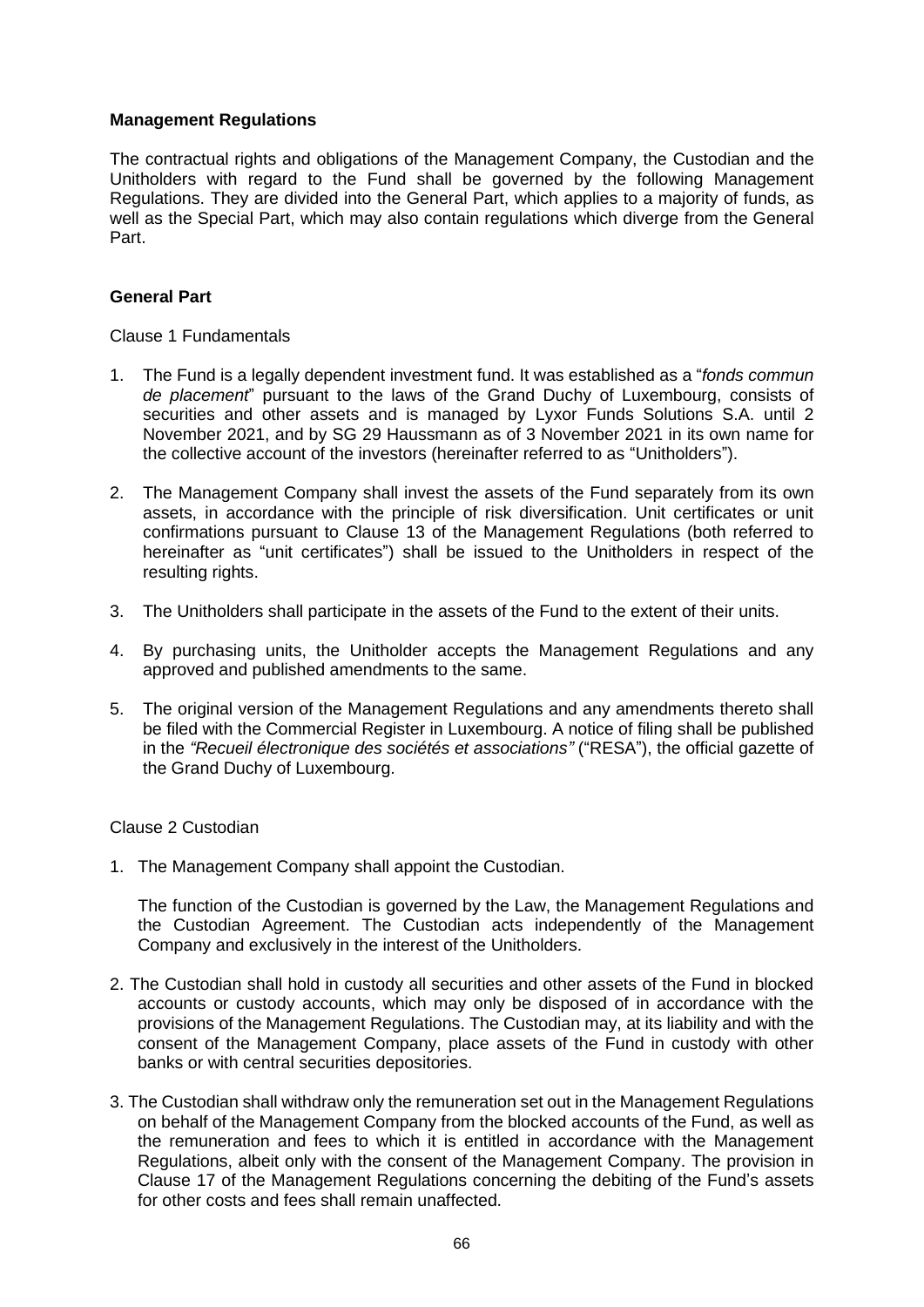- 4. To the extent permitted by law, the Custodian shall be entitled and obliged, in its own name:
	- − to assert claims by Unitholders against the Management Company or any previous Custodian;
	- − to lodge objections against enforcement measures by third parties and to take action if the Fund's assets are enforced due to a claim for which the Fund's assets are not liable.
- 5. The Custodian and the Management Company are entitled to terminate the custodian appointment in writing at any time, in accordance with the depositary agreement. The termination shall take effect when a bank which is compliant with the conditions of the Law of 17 December 2010 on Undertakings for Collective Investment (the "Law") assumes the duties and functions as custodian in accordance with the Management Regulations. Until such time, the existing custodian shall perform its duties and functions as custodian in full, pursuant to Articles 18 and 20 of the Law, in order to protect the interests of the Unitholders.
- 6. The Custodian is bound by the instructions of the Management Company, insofar as such instructions do not conflict with the law, the Prospectus or these Management Regulations of the Fund in its current version.

#### Clause 3 Fund management

- 1. In the performance of its duties, the Management Company shall act independently of the Custodian and exclusively in the interests of the Unitholders. It may, at its own liability and expense, change investment advisors and/or draw on the advice of an investment committee and/or entrust the day-to-day asset management to a fund manager. It may also draw on the assistance of third parties.
- 2. The Management Company is authorised, in accordance with the provisions in the Special Part of the Management Regulations, to acquire assets with the monies invested by the Unitholders, to resell these and to invest the proceeds elsewhere; it is also authorised to perform all other legal acts arising from the management of the Fund's assets.

### Clause 4 General Investment Guidelines

The Management Company shall invest the assets of the Fund in the following assets:

- 1. Securities and money market instruments:
	- − traded on a stock exchange or on another regulated market of an EU Member State or a third country which is recognised and open to the public and operates regularly; or
	- − which derive from new issues, the issuance terms of which include the obligation to apply for admission to official listing on a stock exchange or another regulated market pursuant to the first indent, the authorisation for which is obtained no later than one year after the issue. Money market instruments are investments which are normally traded on the money market, which are liquid and the value of which can be accurately determined at any time.
- 2. Units of authorised undertakings for collective investment in transferable securities ("UCITS") pursuant to Article 1, paragraph 2, items a) and b) of Directive 2009/65/EC, regardless of whether they are established in an EU Member State, or other undertakings for collective investment ("UCIs"), provided that: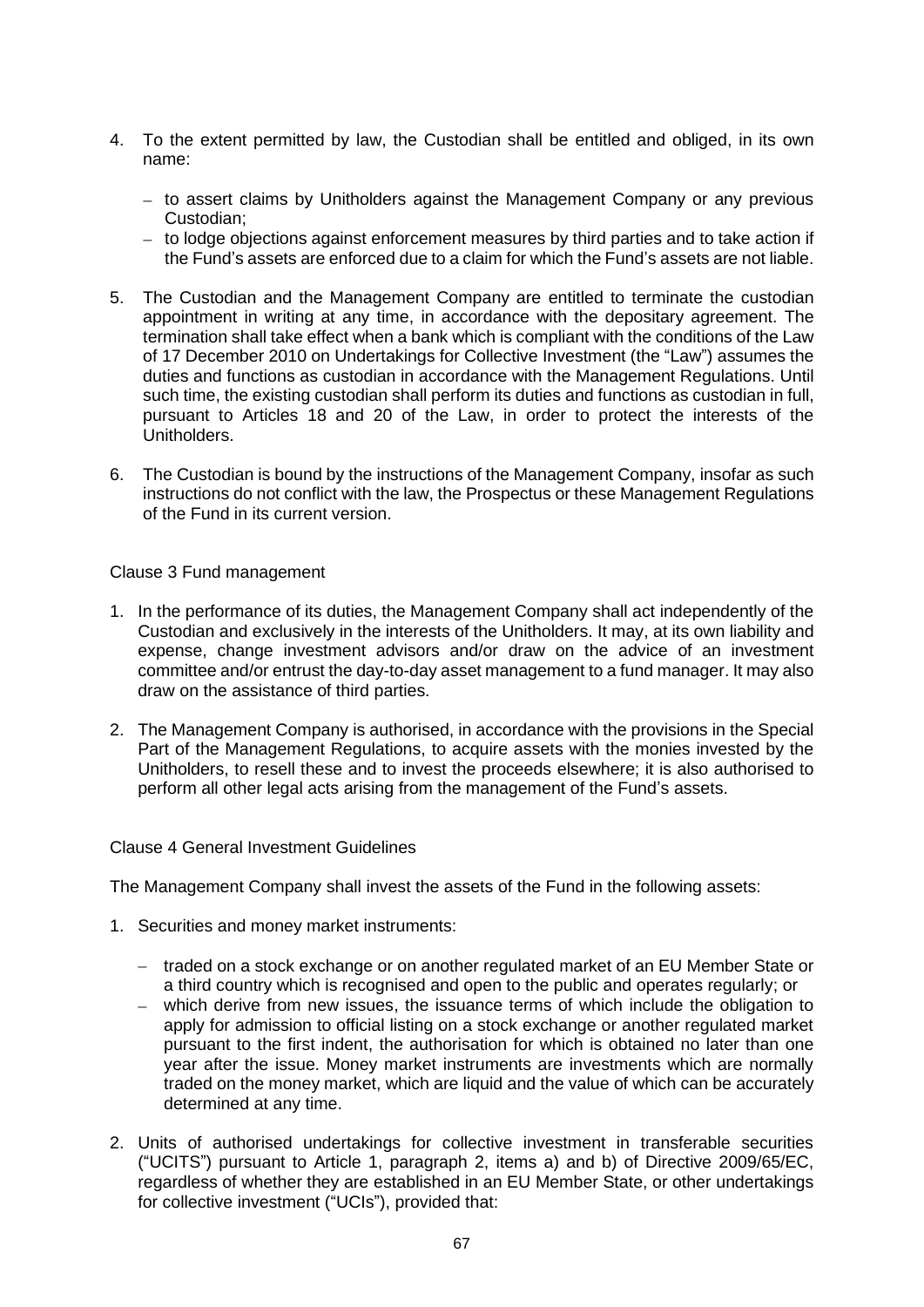- − these other UCIs are authorised under laws which provide that they are subject to prudential supervision regarded by the *Commission de Surveillance du Secteur Financier* ("CSSF") as equivalent to that laid down in EU law and that there is a sufficient guarantee of cooperation between authorities;
- − the level of protection of the unit holders of the UCI is equivalent to the level of protection of the unit holders of a UCITS and in particular, the rules on segregated custody of fund assets, borrowing, lending and short-selling of transferable securities and money market instruments are equivalent to the requirements of Directive 2009/65/EC;
- − the business activity of the UCI is subject of annual and semi-annual reports which enable an assessment to be made of the assets, liabilities, income and transactions during the reporting period;
- − the UCITS or the other UCIs for which the units are to be acquired may, in accordance with their management regulations or instruments of incorporation, invest a total of no more than 10% of their assets in units of other UCITS or UCIs.
- 3. Sight or callable deposits maturing in no more than 12 months with credit institutions, provided that the credit institution in question has its registered office in a Member State of the European Union or, if the registered office of the credit institution is situated in a non-Member State, provided that it is subject to prudential rules considered by the CSSF as equivalent to those established in EU law. Deposits may in principle be denominated in all currencies permitted under the Fund's investment policy.
- 4. Derivative financial instruments ("Derivatives"), i.e. in particular, futures, forward contracts, options as well as swaps, including equivalent instruments settled in cash, which are traded on one of the regulated markets cited in item 1. and/or derivative financial instruments which are not traded there ("OTC Derivatives"), provided that the underlying assets are instruments pursuant to Clause 4 of the Management Regulations or financial indices, interest rates, exchange rates or currencies in which the Fund may invest in accordance with its investment principles. The financial indices in the aforementioned sense include, in particular, indices on currencies, on exchange rates, on interest rates, on prices and total returns, on interest rate indices as well as, bond, share, commodity futures, precious metal and commodity indices and indices which have as their object the other permissible instruments listed in this paragraph.

In addition, the following conditions must be fulfilled for OTC Derivatives:

- − The counterparties shall be first-rate financial institutions, specialising in such transactions and institutions subject to prudential supervision in the categories authorised by the CSSF;
- − The OTC Derivatives shall be subject to a reliable and verifiable valuation on a daily basis, with it possible to sell, liquidate or close these out by an offsetting transaction at any time and at an appropriate value;
- − Transactions shall be executed on the basis of standardised contracts;
- − The purchase or sale of these instruments instead of instruments traded on a stock exchange or on a regulated market shall, in the opinion of the Management Company, be advantageous for the Unitholders. The use of OTC transactions is particularly advantageous if it enables assets to be hedged with matching maturities and hence at lower cost.
- 5. Money market instruments which are not traded on a regulated market and do not fall under the definitions mentioned in item 1, insofar as the issue or the issuer of these instruments is itself subject to regulations on deposit and investor protection. The requirements with regard to deposit and investor protection shall be met for money market instruments, among other things, if these are classified as investment grade by at least one recognised rating agency or if the Management Company is of the opinion that the creditworthiness of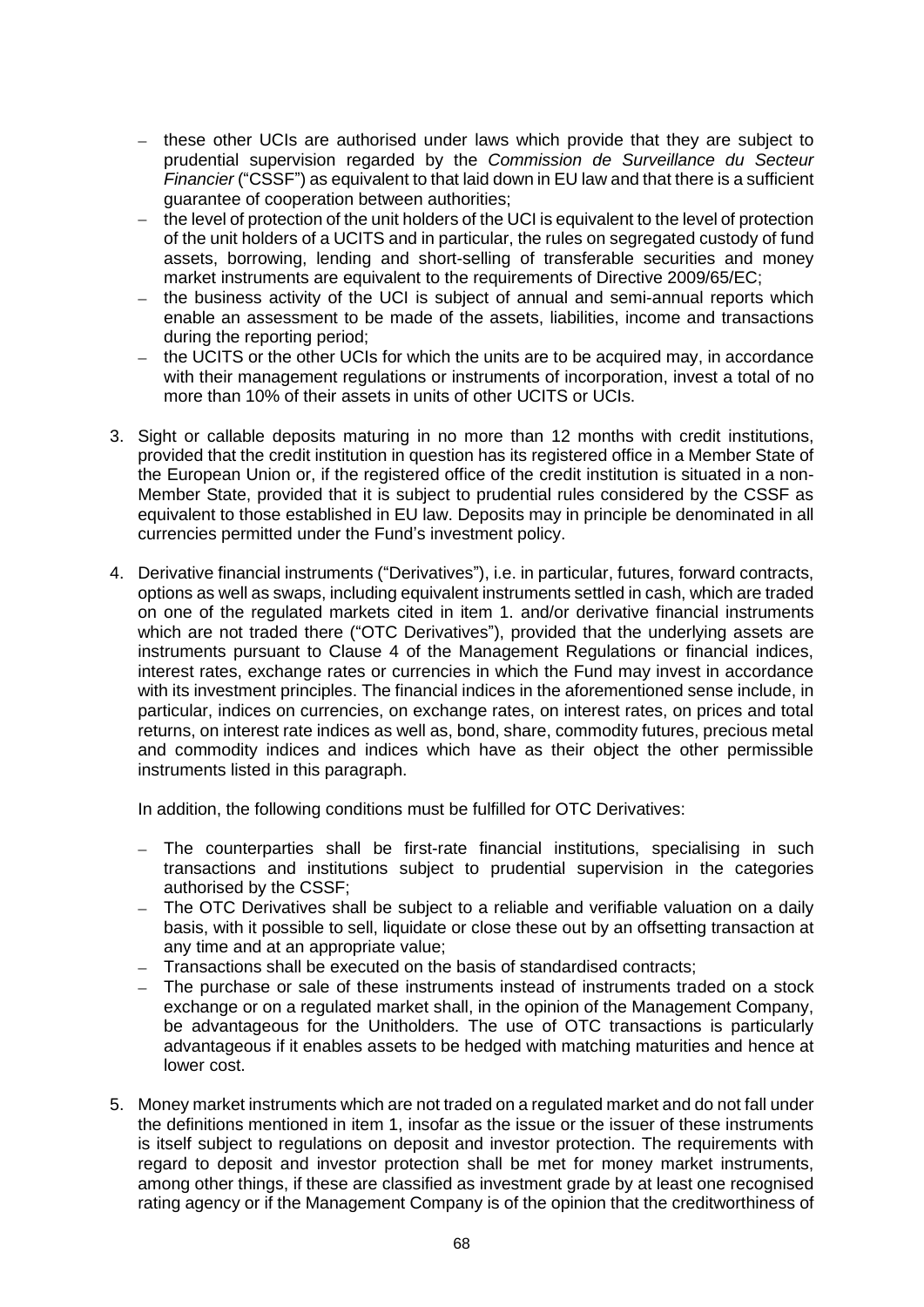the issuer corresponds to an investment grade rating. In addition, these money market instruments shall be:

- − issued or guaranteed by a central, regional or local authority or the central bank of a Member State of the EU, the European Central Bank, the European Union or the European Investment Bank, a non-Member State or, in the case of a Federal State, by one of the individual states of that State, or by a public international body of which at least one Member State of the EU is a member of; or
- − issued by a company whose securities are traded on the regulated markets cited in item 1; or
- − issued or guaranteed by an institution subject to prudential supervision, in accordance with the criteria established in EU law or by an institution which is subject to and compliant with prudential rules considered by the CSSF as equivalent to EU law; or
- − issued by other issuers belonging to a category approved by the CSSF, provided that investments in such instruments are subject to investor protection rules equivalent to those stipulated in the first, second or third indent and provided that the issuer is either a company with a share capital and reserves of at least EUR 10,000,000, which prepares and publishes its annual financial statements pursuant to the provisions of the fourth Directive of 78/660/EEC, or a legal entity which, within a group of one or more listed companies, is responsible for the financing of that group, or a legal entity responsible for financing the securitisation of liabilities through the use of a credit line granted by a credit institution.

Clause 5 Unlisted securities and money market instruments

The Management Company is permitted to invest up to 10% of the Fund's assets in securities and money market instruments other than those specified in Clause 4 of the Management Regulations.

Clause 6 Risk diversification/Issuer limits

- 1. The Management Company may purchase securities or money market instruments of an issuer for the Fund if, at the time of purchase, their value, together with the value of the securities or money market instruments of the same issuer already in the Fund, does not exceed 10% of the Fund's net assets. The Fund may invest no more than 20% of its net assets in deposits with an institution pursuant to Clause 4, item 3 of the Management Regulations. The counterparty default risk for transactions with OTC Derivatives may not exceed 10% of the net assets of the Fund if the counterparty is a credit institution pursuant to Clause 4, item 3 of the Management Regulations; for other cases, the limit shall be at most 5% of the net assets of the Fund. The total value of the securities and money market instruments of issuers in which the Fund has invested more than 5% of its net assets in each case and may not exceed 40% of the net assets of the Fund. This limit shall not apply to deposits and OTC Derivative transactions made with financial institutions subject to regulatory supervision. Notwithstanding each of the investment limits cited above, the Fund may not invest more than 20% of its net assets in the same institution in any combination of
	- − securities or money market instruments issued by this institution;
	- − deposits with this institution pursuant to Clause 4, item 3 of the Management Regulations; and/or
	- − assume risks with OTC Derivatives which exist in relation to the institution.
- 2. If the acquired securities or money market instruments are issued or guaranteed by a member state of the EU or its regional authorities, by a third country or by international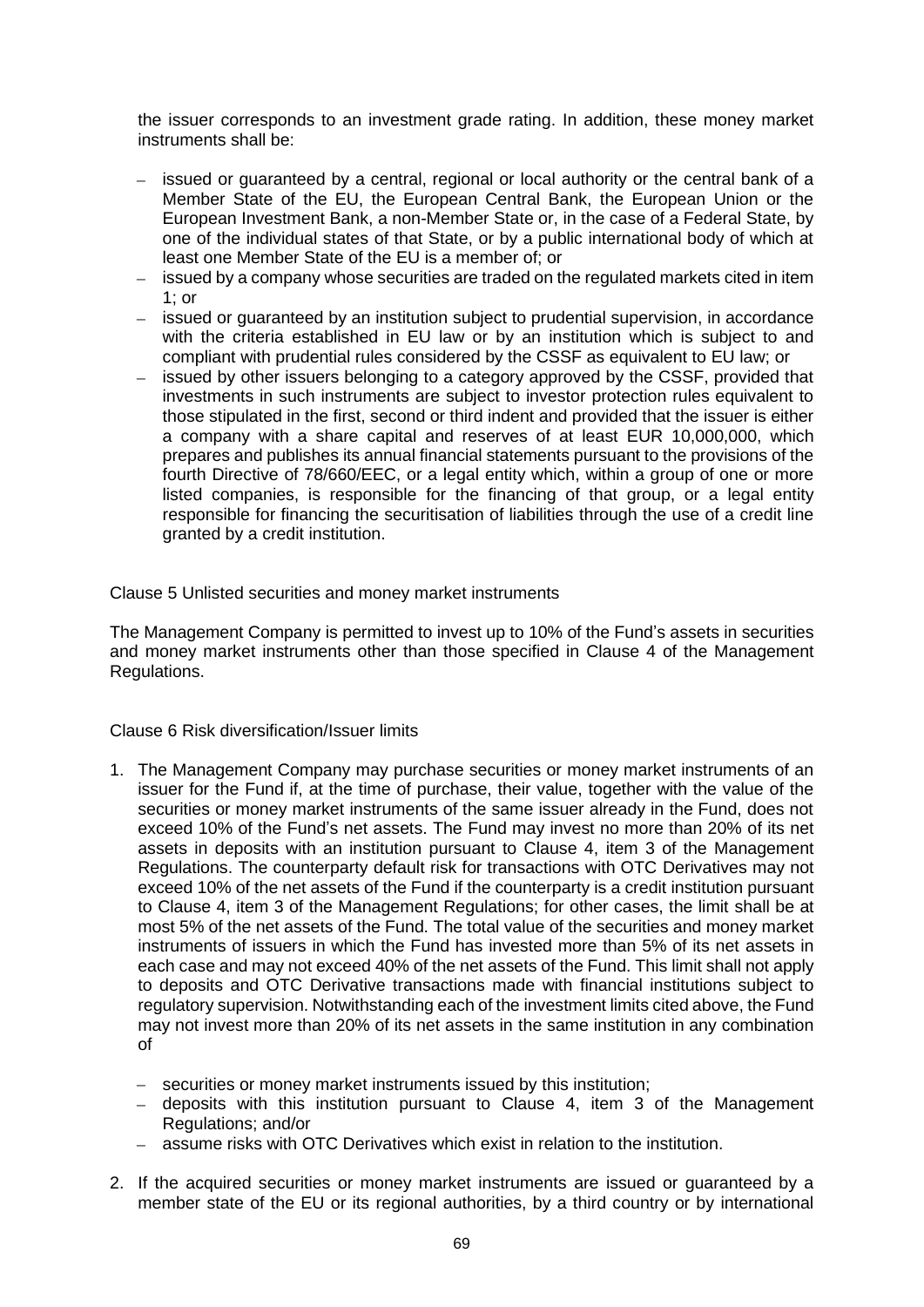bodies with a public law character to which one or more EU member states belong, the restriction in item 1, sentence 1 shall be increased from 10% to 35% of the net assets of the Fund.

- 3. For debt securities issued by credit institutions with their registered office in an EU Member State and whose issuers are subject to special public supervision due to statutory provisions for the protection of bondholders, the limits stipulated in item 1, sentence 1 and sentence 4, shall be increased from 10% to 25% or from 40% to 80% respectively, provided that the credit institutions invest the proceeds of the issue, in accordance with the legal provisions, in assets which adequately cover the liabilities arising from the bonds over their entire term and which, in the event of failure of the Issuer, are given priority for repayment of principal and interest falling due.
- 4. The securities and money market instruments cited in items 2 and 3 shall not be considered when applying the investment limit of 40% provided in item 1 sentence 4. The restrictions in items 1 to 3 shall not apply cumulatively, so that investments in securities or money market instruments of the same issuer or in deposits with this issuer or in derivatives of the same may not exceed 35% of the net assets of the Fund. Companies belonging to the same group of companies for the purposes of drawing up consolidated accounts pursuant to Directive 83/349/EEC or in accordance with recognised international accounting standards shall be regarded as one issuer for the purposes of calculating the investment limits in items 1 to 4. The Fund may invest up to 20% of its net assets in securities and money market instruments of one corporate group.
- 5. Investments in Derivatives shall be included in calculating the limits of the above paragraphs.
- 6. Notwithstanding the limits set out in items 1 to 4, the Management Company may, in accordance with the principle of risk diversification, invest up to 100% of the net assets of the Fund in securities and money market instruments of different issues issued or guaranteed by the European Union, the European Central Bank, a Member State of the EU or its local authorities, by an OECD member state or by public international bodies, of which one or more EU Member States are members, provided that such transferable securities and money market instruments are issued in at least six different issues and that the transferable securities and money market instruments from any one issue do not exceed 30% of the net assets of the Fund. If it is possible for this Fund to make use of the opportunity presented in this Number, this shall be explicitly stated in the Special Part of the Fund's Management Regulations.
- 7. The Fund may acquire units of other UCITS or UCIs pursuant to Clause 4, item 2 of the Management Regulations if it does not invest more than 20% of its net assets in a UCITS or UCI. In applying this investment limit, each sub-fund of an umbrella fund shall be regarded, pursuant to Article 181 of the Law, as an independent special fund, to the extent that the principle of separate liability per sub-fund relative to third parties applies. Investments in units of UCIs other than UCITS may not exceed 30% of the net assets of the Fund in aggregate. If the Fund has acquired units of a UCITS or UCI, the investment values of the UCITS or UCI in question shall not be considered for the investment limits specified in items 1 to 4.

If the Fund acquires units of a UCITS or UCI which are managed, directly or indirectly, by the same Management Company or by another company with which the Management Company is linked by a substantial direct or indirect holding pursuant to the Law, neither the Management Company nor the linked company may charge fees or issuance and redemption charges for the subscription or repurchase of the units.

The weighted average management fee of the target fund units to be acquired shall not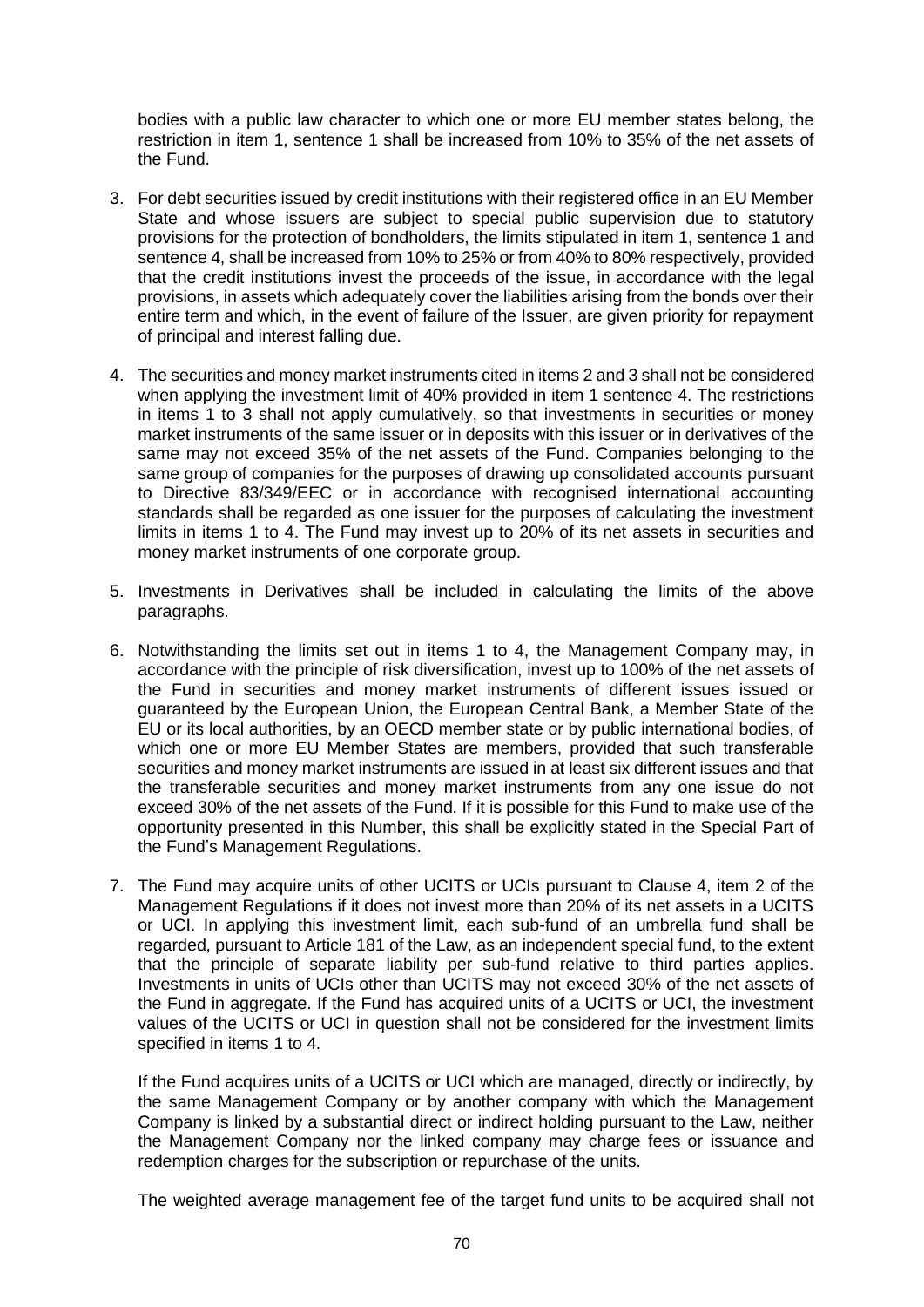exceed 2.50% per year.

- 8. Without prejudice to the investment limits established in item 9 below, the upper limits stipulated in items 1 to 4 for investments in equity and/or debt securities of one and the same issuer shall be 20%, if the objective of the Fund's investment strategy is to replicate a specific share or debt security index recognised by the CSSF, provided that:
	- − the composition of the index is sufficiently diversified;
	- − the index represents an adequate reference basis for the market to which it refers;
	- − the index is published in an appropriate manner.

The limit established in sentence 1 shall be 35%, insofar as this is justified by exceptional market conditions, in particular on regulated markets dominated by certain transferable securities or money market instruments. An investment up to this limit is only possible with a single issuer. The limit pursuant to item 1 sentence 4, shall not apply. If it is possible to make use of the opportunity stipulated in this item for this Fund, this shall be explicitly stated in the Special Part of the Fund's Management Regulations.

- 9. The Management Company may not acquire shares carrying voting rights for any of the Funds that it manages which would enable it to exercise significant influence over the operating policies of the issuer. It may acquire for the Fund at most 10% of the non-voting shares, debt securities and money market instruments issued by an issuer and no more than 25% of the units of a UCITS or a UCI. This limit need not be observed in the case of debt securities, money market instruments and units of target funds at the time of acquisition if the total issue volume or the net amount of the units issued cannot be calculated. It is also not applicable to the extent that such transferable securities and money market instruments are issued or guaranteed by a Member State of the EU or its local authorities or by a third country or are issued by international bodies of a public law character, of which one or several EU Member States are members.
- 10. It must be guaranteed that more than 90% of the value of the net assets of the Fund is invested in assets authorised by the investment policy, which are also assets pursuant to Clause 2, paragraph 4 of the German Investment Act. The proportion of undocumented loan receivables, including promissory note loans and Derivatives pursuant to Clause 4 and Clause 8 of the Management Regulations which are not covered by securities, money market instruments, units of UCITS or other UCIs pursuant to Article 41, paragraph 1, item e) of the Law, financial indices pursuant to Article 41, paragraph 1, item g) of the Law and Article 9 of the Grand-Ducal Regulation of 8 February 2008, interest rates, exchange rates or currencies in which the Fund may invest may not, in aggregate, exceed 30% of the value of the Fund's net assets, to the extent that such assets are permitted by way of the investment policy.

#### Clause 7 Repayment

The restrictions specified in Clause 5 and Clause 6 of the Management Regulations relate to the time of acquisition of the assets. If the percentages are subsequently exceeded as a result of price developments or for reasons other than purchases, the Management Company shall, in the case of sales, have the primary objective of normalising this situation, taking into account the interests of the Unitholders.

#### Clause 8 Techniques and instruments

1. The Management Company may use derivatives pursuant to Clause 4, item 4 of the Management Regulations, in accordance with the investment restrictions for the Fund, with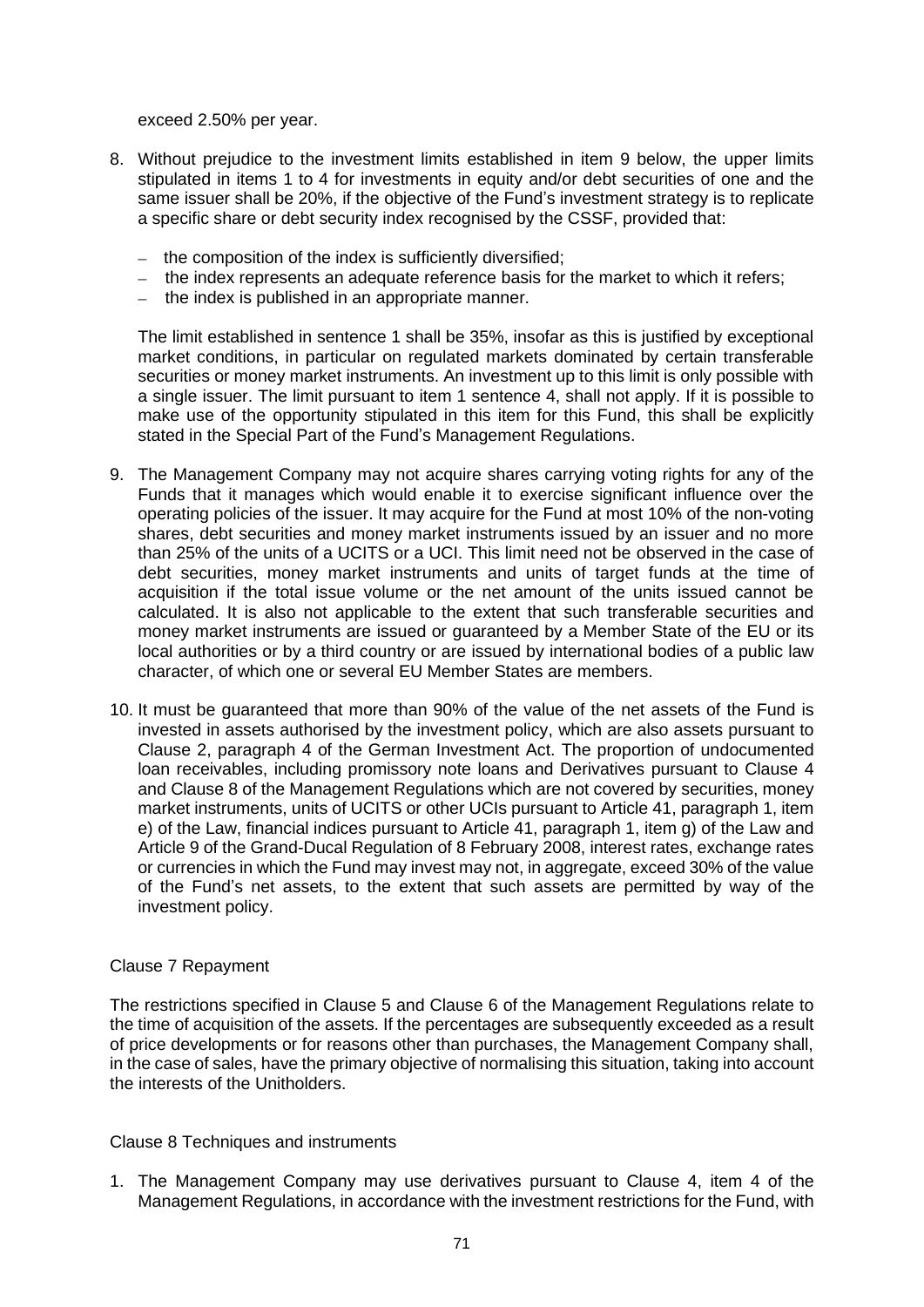a view to efficient portfolio management (including the execution of transactions for hedging purposes and for speculative purposes). In particular, the Management Company may also use techniques and instruments to hedge market movements.

- 2. In particular, the Management Company may enter into any type of swap, including credit default swaps. The Management Company may also notably enter into swaps in which the Management Company and the counterparty agree to exchange the income generated by deposits, a security, a money market instrument, a fund unit, a derivative, a financial index or a basket of securities or indexes for income generated by another security, money market instrument, fund unit, derivative, financial index, basket of securities or indices or other deposits. The Management Company is also permitted to use such credit default swaps with an objective other than hedging. The counterparty to credit default swaps shall be a first-rate financial institution specialising in such transactions. With regard to the investment limits specified in Clause 6 of the Management Regulations, both the underlying assets of the credit default swap and the respective counterparty of the credit default swap shall be considered. Credit default swaps shall be valued in accordance with comprehensible and transparent methods on a regular basis. The Management Company and the independent auditor shall monitor the comprehensibility and transparency of the valuation methods and their application. If differences are identified during the monitoring process, the Management Company shall arrange for their elimination.
- 3. The Management Company may also acquire securities and money market instruments in which one or more derivatives are embedded (structured products).

Clause 9 Securities repurchase agreements, securities lending

The Management Company will not enter into repurchase agreements or securities lending transactions.

#### Clause 10 Risk management procedures

The Management Company shall deploy a risk management process, which allows it to monitor and measure the risk associated with the investment positions and their contribution to the overall risk profile of the investment portfolio at any time; it shall also use a process which allows an accurate and independent assessment of the value of OTC Derivatives.

The Management Company shall monitor the Fund in accordance with the applicable requirements. In this context, the Management Company is permitted to determine the attributable amounts for the investment restrictions specified in Clause 6, items 1 to 8 and item 10 of the Management Regulations, within the framework of the aforementioned risk management procedure, whereby lower attributable amounts may result from the market value procedure.

### Clause 11 Borrowing

The Management Company may take out short-term loans for the joint account of the Unitholders, up to an amount of 10% of the Fund's net assets, provided that the Custodian approves the borrowing and its conditions. Foreign currency loans in the form of "Back-to-Back" loans and the transactions cited in Clause 9 of the Management Regulations shall not be counted towards this 10% limit, but are permitted without the approval of the Custodian.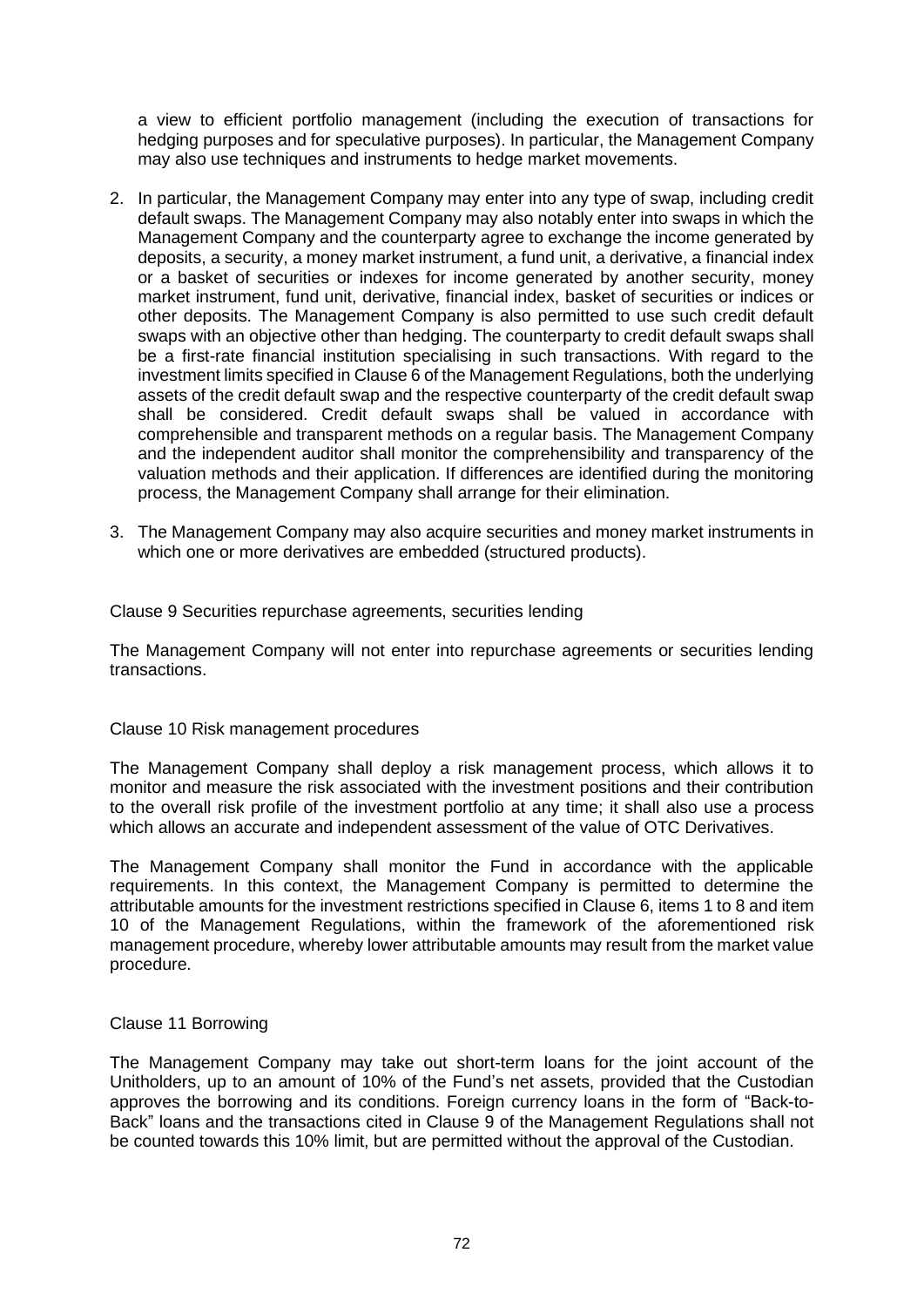### Clause 12 Prohibited transactions

The Management Company may not execute the following on behalf of the Fund:

- 1. Assuming liabilities in connection with the acquisition of securities which are not fully paid up and which, together with loans pursuant to Clause 11 sentence 1 of the Management Regulations, exceed 10% of the Fund's net assets;
- 2. Granting loans or acting as guarantor for third parties;
- 3. Acquiring securities, the sale of which is subject to any restrictions due to contractual agreements;
- 4. Investing in property, where investments in securities or money market instruments secured by property or interest on the same or investments in securities or money market instruments issued by companies investing in property (e.g. REITS) and interest on the same are permitted;
- 5. Acquiring precious metals or certificates denominated in precious metals;
- 6. Pledging or encumbering, transferring by way of security or assigning as security any assets of the Fund, unless this is required as part of a transaction permitted pursuant to these Management Regulations. Such collateral agreements shall apply in particular to OTC transactions pursuant to Clause 4, item 4 of the Management Regulations ("Collateral Management");
- 7. Making naked sales of securities, money market instruments or target fund units.

# Clause 13 Unit certificates

- 1. Unit certificates may be issued as bearer certificates and/or as registered certificates and are issued for one unit or multiple units. Fractions of units are issued up to one 1000<sup>th</sup> of a unit.
- 2. Unit certificates shall bear handwritten or duplicated signatures of the Management Company and the Custodian.
- 3. Unit certificates are transferable on the same lines as the provisions of Articles 40 and 42 of the Law of 10 August 1915 on Commercial Companies (in its current version). With the transfer of a unit certificate, the rights documented therein shall be transferred. In the case of a bearer certificate, the holder of the unit certificate shall be deemed to be the beneficiary with regard to the Management Company and/or the Registrar and Transfer Agent; in the case of a registered certificate, the person whose name is entered in the register of Unitholders kept by the Registrar and Transfer Agent shall be deemed to be the beneficiary.
- 4. At the discretion of the Management Company, the Registrar and Transfer Agent may issue a unit confirmation for the acquired units instead of a registered certificate.

Clause 14 Issuance and Redemption of units

1. All Fund units shall have equal rights unless the Management Company decides to issue different unit classes; in the event of issuance of different unit classes, the units of a unit class shall have the same rights. These shall be issued on each Valuation Day. Unless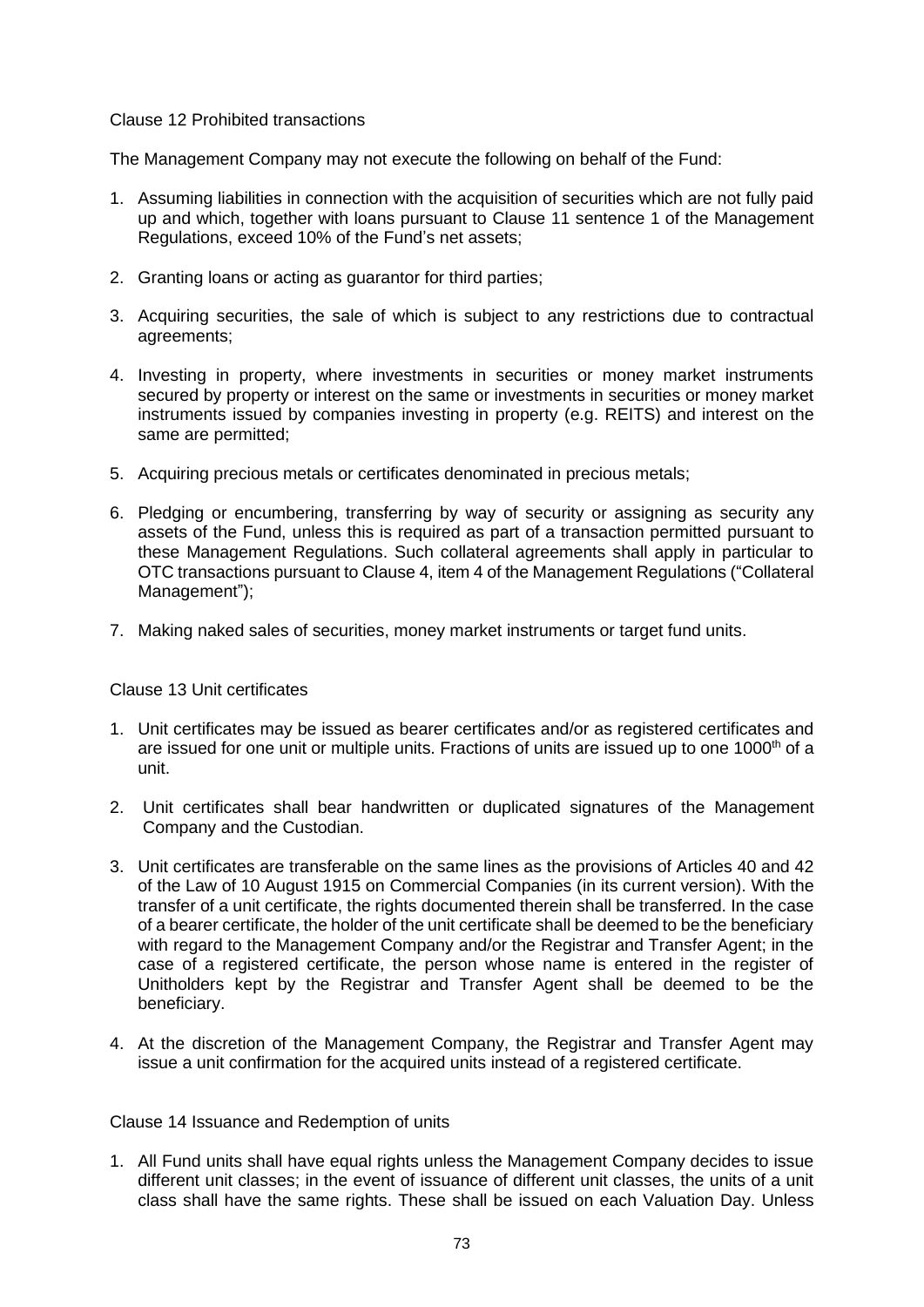otherwise stipulated in the Special Part of the Management Regulations, the Valuation Day shall be every banking and stock exchange day in Frankfurt am Main and Luxembourg.

- 2. Unless otherwise stipulated in the Special Part of the Management Regulations for the respective Fund, unit purchase orders received by the Registrar and Transfer Agent by 4.45 p.m. Central European Time ("CET") or Central European Summer Time ("CEST") on a Valuation Day shall be settled at the issue price determined on the next Valuation Day but one, which is still unknown at the time when the unit purchase order is placed. Unit purchase orders received after this time shall be settled at the issue price of the next Valuation Day, which is also unknown at the time when the unit purchase order is placed. Unless otherwise provided in the Special Part of the Management Regulations, the issue price shall be payable after two further Valuation Days to the Registrar and Transfer Agent.
- 3. Units shall be issued immediately after receipt of the issue price by the Registrar and Transfer Agent on behalf of the Management Company and, in the case of issuance of bearer certificates, shall be credited immediately to a securities account to be specified by the subscriber.
- 4. The number of units issued is in principle unlimited. The Management Company nevertheless reserves the right to reject a unit purchase order as a whole or in part or to suspend the issue of units temporarily or completely; in such cases, any payments already made shall be refunded immediately.
- 5. The Management Company may, at its discretion and at the subscriber's request, issue units against the contribution in kind of securities or other assets. It is assumed that these securities or other assets are compliant with the investment objectives and the investment principles of the Fund. The auditor of the Fund shall prepare a valuation report. The costs of such a contribution in kind shall be borne by the relevant subscriber.
- 6. Unitholders may request the redemption of units at any time via the respective custodian agents, the Distribution Agents, the registrar and transfer agent or the paying agents. Subject to Clause 14, item 10 and Clause 16 of the Management Regulations, the Management Company is obliged to redeem the units for the account of the Fund on each Valuation Day.
- 7. Unless otherwise stipulated in the Special Part of the Management Regulations for the Fund, unit redemption orders received by the Registrar and Transfer Agent by 4.45 p.m. CET or CEST on a Valuation Day shall be settled at the redemption price determined on the next Valuation Day but one, which is still unknown at the time the unit redemption order is placed. Unit redemption orders received after this time shall be settled at the redemption price of the next Valuation Day, which is also unknown when the unit redemption order is placed. The redemption price shall then be paid out in the reference currency of the respective unit class within ten Valuation Days of the settlement date.
- 8. The Registrar and Transfer Agent shall only be obliged to make payment to the extent that no statutory provisions, e.g. foreign exchange regulations, or other circumstances for which the Registrar and Transfer Agent is not responsible (e.g. public holidays in countries in which investors or intermediaries or service providers engaged to process the payment are domiciled) prevent the redemption price from being transferred.
- 9. The Management Company may, at its discretion and with the consent of the Unitholder, redeem units in a Fund against the transfer of securities or other assets out of the assets of the relevant Fund. The value of the assets to be transferred shall correspond to the value of the units to be redeemed on the Valuation Day. The amount and nature of the securities or other assets to be transferred shall be determined on an appropriate and reasonable basis without affecting the interests of the other investors. This valuation shall be confirmed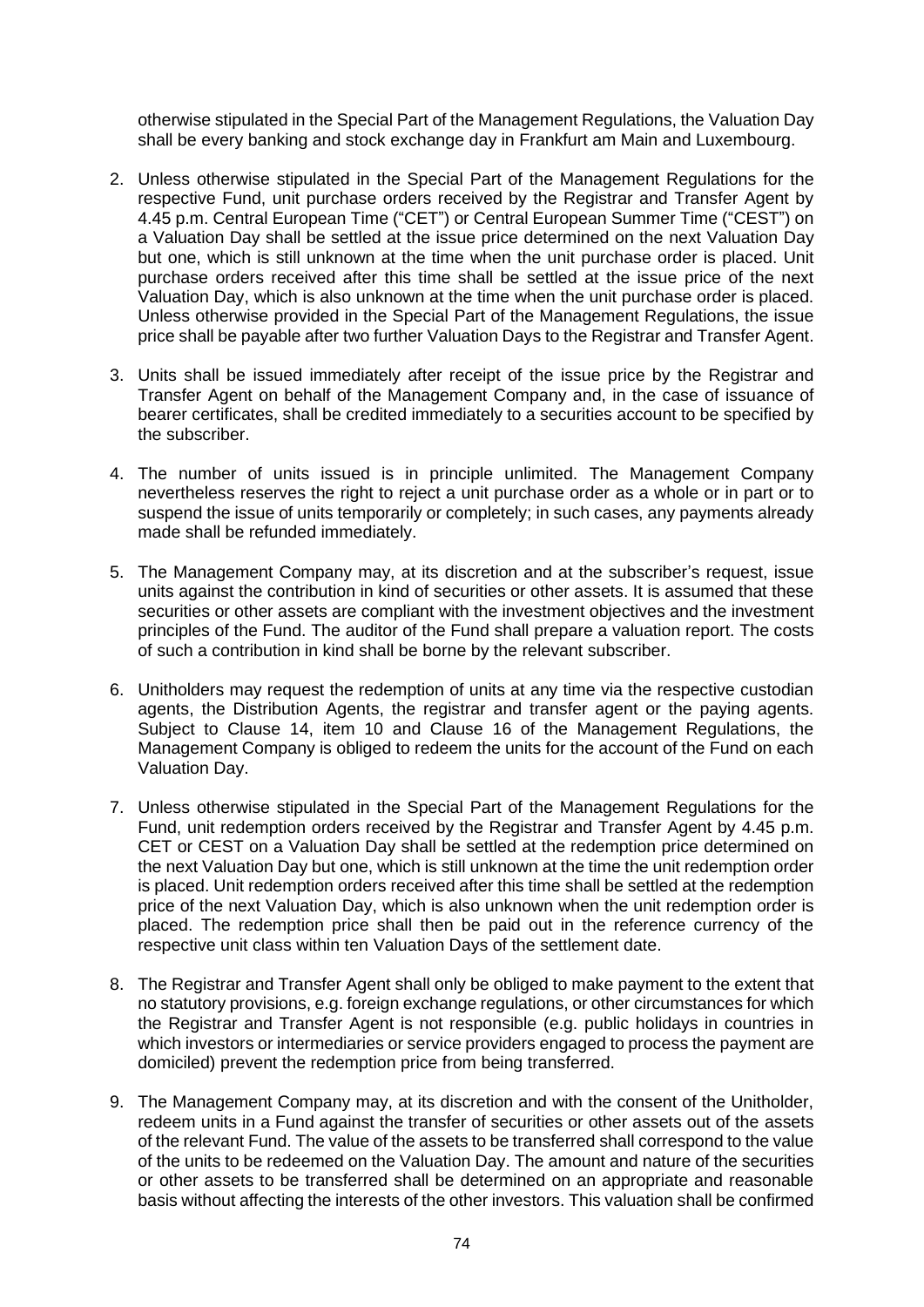in a special report by the auditor. The costs for such a transfer shall be borne by the relevant Unitholder.

- 10. In the event of massive redemption requests, the Management Company reserves the right, with the prior consent of the Custodian, to redeem the units at the valid redemption price only after it has sold corresponding assets without delay, albeit while safeguarding the interests of all Unitholders.
- 11. The Special Part of the Fund's Management Regulations may provide that, in addition, a Paying Agent may charge a transaction fee to the Unitholder on purchases or redemptions of units.
- 12. Each unit purchase order or unit redemption order shall be irrevocable except in the case of a suspension of the calculation of the Net Asset Value pursuant to Clause 16 of the Management Regulations during this suspension, as well as in the case of a delayed redemption of units pursuant to Clause 14, item 10 during this redemption delay.

Clause 15 Issue and redemption price/income equalisation

1. In order to calculate the issue and redemption prices for the units of the Fund, the Management Company or third parties commissioned by it and named in the Prospectus shall determine the value of the assets belonging to the Fund, minus the liabilities of the Fund (hereinafter referred to as the "Net Asset Value") on each Valuation Day and divide it by the number of units in circulation (hereinafter referred to as the "Net Asset Value Per Unit").

Unless item 2 or item 3 applies, the following shall apply:

- − Assets which are officially listed on a stock exchange are valued at the last available paid price;
- − Assets which are not officially listed on a stock exchange but which are traded on a regulated market or on other organised markets shall also be valued at the last available price paid, provided that at the time of valuation, the Custodian considers this price to be the best possible price at which the assets can be sold;
- − Financial futures contracts on foreign currencies, securities, financial indices, interest rates and other permissible financial instruments, as well as options on the same and corresponding warrants, insofar as they are listed on a stock exchange, are valued at the most recently determined prices of the relevant stock exchange. Insofar as there is no stock exchange listing, in particular in the case of all OTC transactions, the valuation shall be made at the likely realisation value, which shall be determined with caution and in good faith;
- − Interest rate swaps are valued at their market value with regard to the applicable interest rate curve;
- − Swaps linked to indices and financial instruments are valued at their market value determined with reference to the relevant index or financial instrument;
- − units in UCITS or UCIs are valued at the last determined and available redemption price;
- − Cash and cash equivalents and time deposits are valued at their nominal value plus interest;
- − Assets not denominated in the currency determined for the Fund (hereinafter, the "base currency of the Fund") shall be converted into the base currency of the Fund at the latest mid-market exchange rate.
- 2. Assets with prices are not in line with the market and all other assets are valued at their probable realisation value, which shall be determined prudently and in good faith.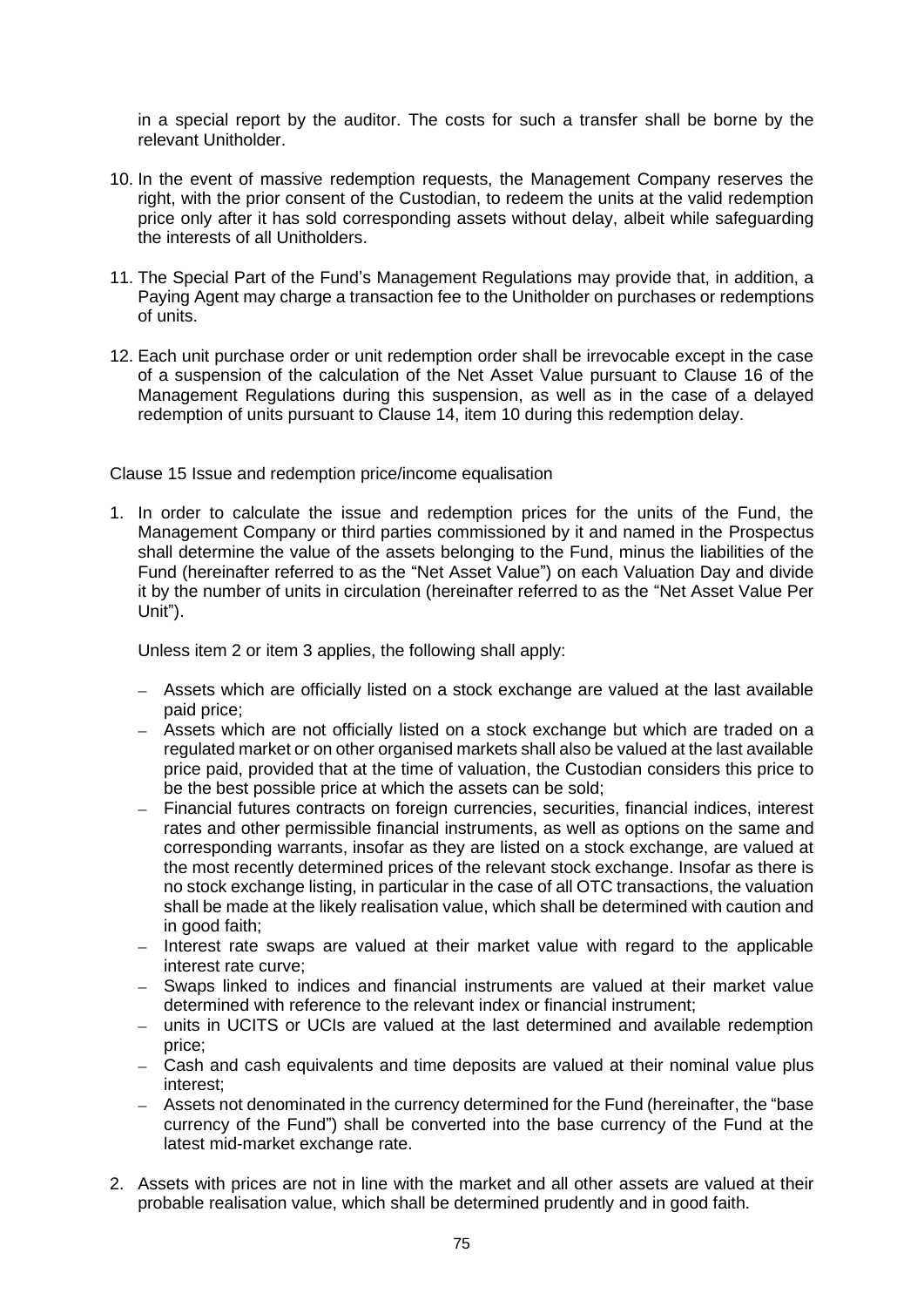- 3. The Management Company may, at its discretion, permit other valuation methods, if it considers that these provide a better representation of the fair value of the assets.
- 4. The Management Company applies a so-called income equalisation procedure for the Fund or for the unit classes of the Fund. This means that the *pro rata* income and realised capital gains/losses accrued during the financial year, which the purchaser of units must pay as part of the issue price and which the seller of units receives as part of the redemption price, are continuously offset. The expenses incurred shall be taken into account when calculating the equalisation paid.
- 5. The issue price is the Net Asset Value Per Unit determined in accordance with Clause 15 items 1, 2 and 3, plus any applicable issue premium serving to cover the issuance costs. The issue price may be rounded up or down to the nearest unit of the relevant currency, as specified by the Management Company. The amount of the issue premium, which may vary by unit class, is presented in the Special Part of the Management Regulations. Any stamp duty or other charges due in a country in which the units are issued shall be borne by the Unitholder.
- 6. The redemption price shall be the Net Asset Value Per Unit, determined in accordance with Clause 15, items 1, 2 and 3 less any applicable redemption fee available to the Management Company or a disinvestment fee to which the entire Fund is entitled. The redemption price may be rounded up or down to the nearest unit of the relevant currency, as specified by the Management Company. The amount of the redemption fee or divestment fee, which may differ in amount depending on the unit class, may be found in the Special Part of the Management Regulations.

#### Clause 16 Suspension

- 1. The and redemption of units may be temporarily suspended by the Management Company if and for as long as exceptional circumstances exist which make this suspension necessary and the suspension is justified taking into account the interests of the Unitholders. Exceptional circumstances shall notably exist if and for as long as
	- − a stock exchange on which a substantial portion of the Fund's assets are traded (other than ordinary weekends and holidays) is closed or trading is restricted or suspended;
	- − the Management Company cannot dispose of assets;
	- − the countervalues shall not be transferred in the case of both purchases and sales;
	- − it is impossible to determine the Net Asset Value in an adequate manner.

If the extraordinary circumstances make it impossible to calculate the Net Asset Value, this may also be suspended. Further possibilities for suspending the issuance and redemption of units may be provided in the Special Part of the Management Regulations.

2. Unit issuance and redemption orders shall be executed after the resumption of the Net Asset Value calculation, unless they have been revoked by the Management Company pursuant to Clause 14, item 12 of the Management Regulations by this point.

#### Clause 17 Management costs

1. The Management Company shall be entitled to a flat-rate fee to be taken from the Fund, unless this fee is charged directly to the respective Unitholder within the framework of a special unit class. In addition, the Special Part of the Management Regulations may provide that the Management Company is entitled to a performance fee to be deducted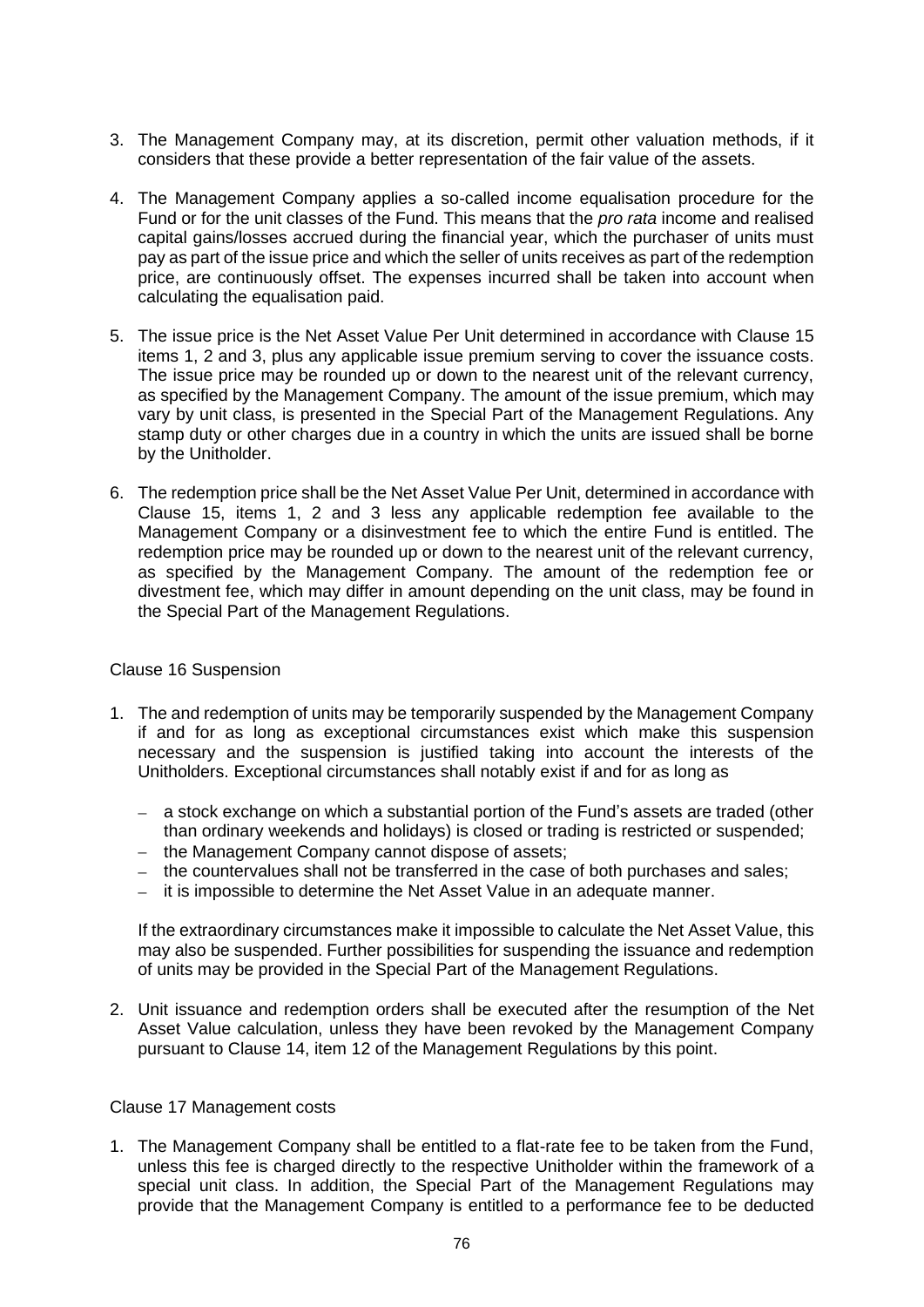from the Fund.

The lump-sum payment shall cover the following remuneration and expenses covered, which shall not be charged separately to the fund:

- − Remuneration for the administration and central management of the Fund;
- − Remuneration for distribution and advisory services;
- − Remuneration for the Custodian and costs for depositories;
- − Remuneration for the Registrar and Transfer Agent;
- − Costs for the preparation (including translation costs) and dispatch of the Prospectuses, Management Regulations, Key Investor Information Documents, as well as the annual, semi-annual and, if applicable, interim reports and other reports and notices to Unitholders;
- − Costs of publishing the Prospectuses, Management Regulations, Key Investor Information Documents, annual, semi-annual and, where applicable, interim reports, other reports and notices to Unitholders, tax data and issue and redemption prices and notices to Unitholders;
- − Costs for the audit of the Fund by the auditor;
- − Costs of registering the unit certificates for public distribution and/or maintaining such a registration:
- − Costs for the preparation of unit certificates and, if applicable, income coupons, as well as the renewal of income coupons/coupon sheets;
- − Payment and information office fees;
- − Costs for the evaluation of the fund by nationally and internationally recognised rating agencies;
- − Expenses associated with the establishment of the Fund.

Depending on the form of the contractual relationship, the Custodian is entitled to a processing fee, to be deducted from the Fund for each transaction which it carries out on behalf of the Management Company.

- 2. In addition to this remuneration, the following expenses shall be charged to the Fund:
	- − costs incurred in connection with the acquisition and disposal of assets;
	- − costs for the enforcement and implementation of legal claims which appear to be justified and are attributable to the Fund or to an existing unit class, if any, and for defence against claims which appear to be unjustified and are related to the Fund or to an existing unit class, if any;
	- − costs and any taxes incurred (in particular, the *taxe d'abonnement*) in connection with management and custody;
	- − Costs for the examination, assertion and enforcement of any claims for reduction, crediting or refunding of withholding taxes or other taxes or fiscal charges.

### Clause 18 Accounting

- 1. The Fund and its accounts shall be audited by an audit firm appointed by the Management Company.
- 2. No later than four months after the end of each financial year, the Management Company shall publish an audited annual report for the Fund.
- 3. Within two months of the end of the first half of the financial year, the Management Company shall publish an unaudited semi-annual report for the Fund.
- 4. The reports are available from the Management Company, the Custodian and the Paying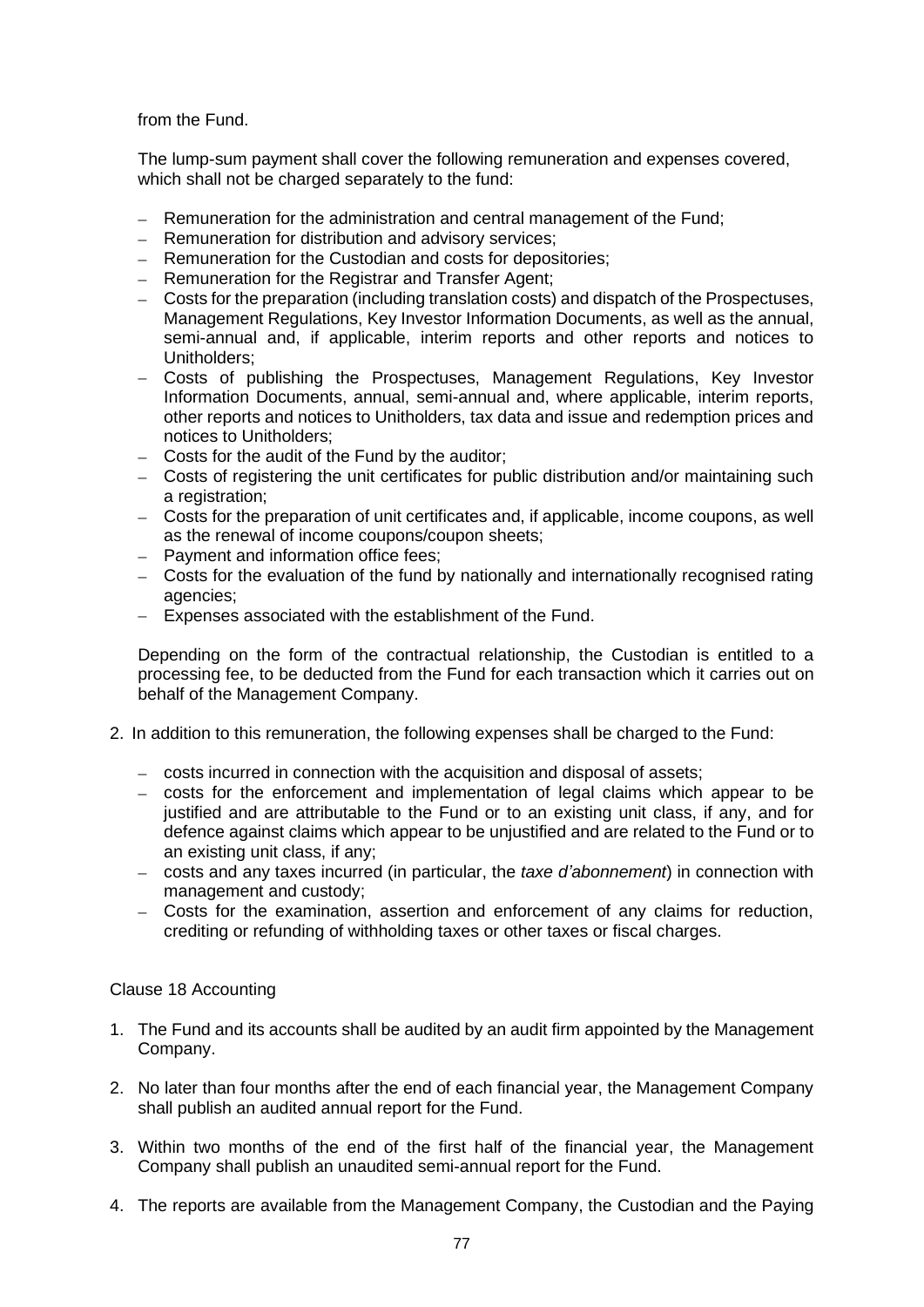and Information Agents.

Clause 19 Duration and Dissolution of the Fund and Termination of the Management Company

- 1. The Fund has been established for an indefinite period, unless otherwise provided in the Special Part of the Management Regulations for the Fund; it may nevertheless be dissolved at any time by resolution of the Management Company.
- 2. Furthermore, the dissolution of the Fund shall occur in the cases listed under Article 22, paragraph 1, as well as Article 24 of the Law.
- 3. The Management Company may terminate the management of the Fund. The termination shall be published in the RESA and in at least two daily newspapers to be determined at that time. One of these daily newspapers shall be published in the Grand Duchy of Luxembourg. The right of the Management Company to manage the Fund shall expire when the termination takes effect. In this case, the right of disposal over the Fund shall pass to the Custodian, which shall wind it up in accordance with Clause 19, item 4 and distribute the liquidation proceeds to the Unitholders. For the period of liquidation, the Custodian may claim the lump-sum remuneration pursuant to Clause 17 of the Management Regulations. With the approval of the supervisory authority, it may nevertheless dispense with the liquidation and distribution and entrust the management of the Fund to another management company authorised pursuant to Directive 2009/65/EC, in accordance with the Management Regulations.
- 4. If the Fund is dissolved, this shall be published in the RESA and in at least two daily newspapers to be determined at that time. One of these daily newspapers shall be published in the Grand Duchy of Luxembourg. The assets shall be sold and the Custodian shall distribute the liquidation proceeds, minus the liquidation costs and fees, among the Unitholders in accordance with their entitlement, on the instructions of the Management Company or, where applicable, the liquidators appointed by it alone or by agreement with the supervisory authority. Liquidation proceeds which have not been collected by Unitholders at the end of the liquidation procedure shall, insofar as it is legally required, be converted into Euros and deposited by the Custodian for the account of the entitled Unitholders with the *Caisse de Consignation* in the Grand Duchy of Luxembourg, where such amounts shall be forfeited unless they are claimed there within the statutory period.

# Clause 20 Merger

The Management Company may decide to merge the Fund (the "Transferring Fund") into another existing undertaking for collective investment in transferable securities or one newly established through the merger process, pursuant to Directive 2009/65/EC or into a sub-fund of such an undertaking managed by the same Management Company or managed by another management company authorised pursuant to Directive 2009/65/EC (the "Acquiring Fund").

The implementation of the merger shall generally be executed as a dissolution of the Transferring Fund and a simultaneous assumption of all liabilities and assets by the Acquiring Fund. It is also possible to transfer only the assets of the Transferring Fund to the Acquiring Fund. The liabilities shall remain in the Transferring Fund and the Transferring Fund shall be dissolved, correspondingly, albeit only after these liabilities have been liquidated.

The decision of the Management Company to merge funds shall be notified to the Unitholders of both the Transferring Fund and the Acquiring Fund, in accordance with the Law and other Luxembourg laws and regulations, at least 30 days prior to the date on which the right to request redemption free of charge expires, other than divestment costs at the relevant unit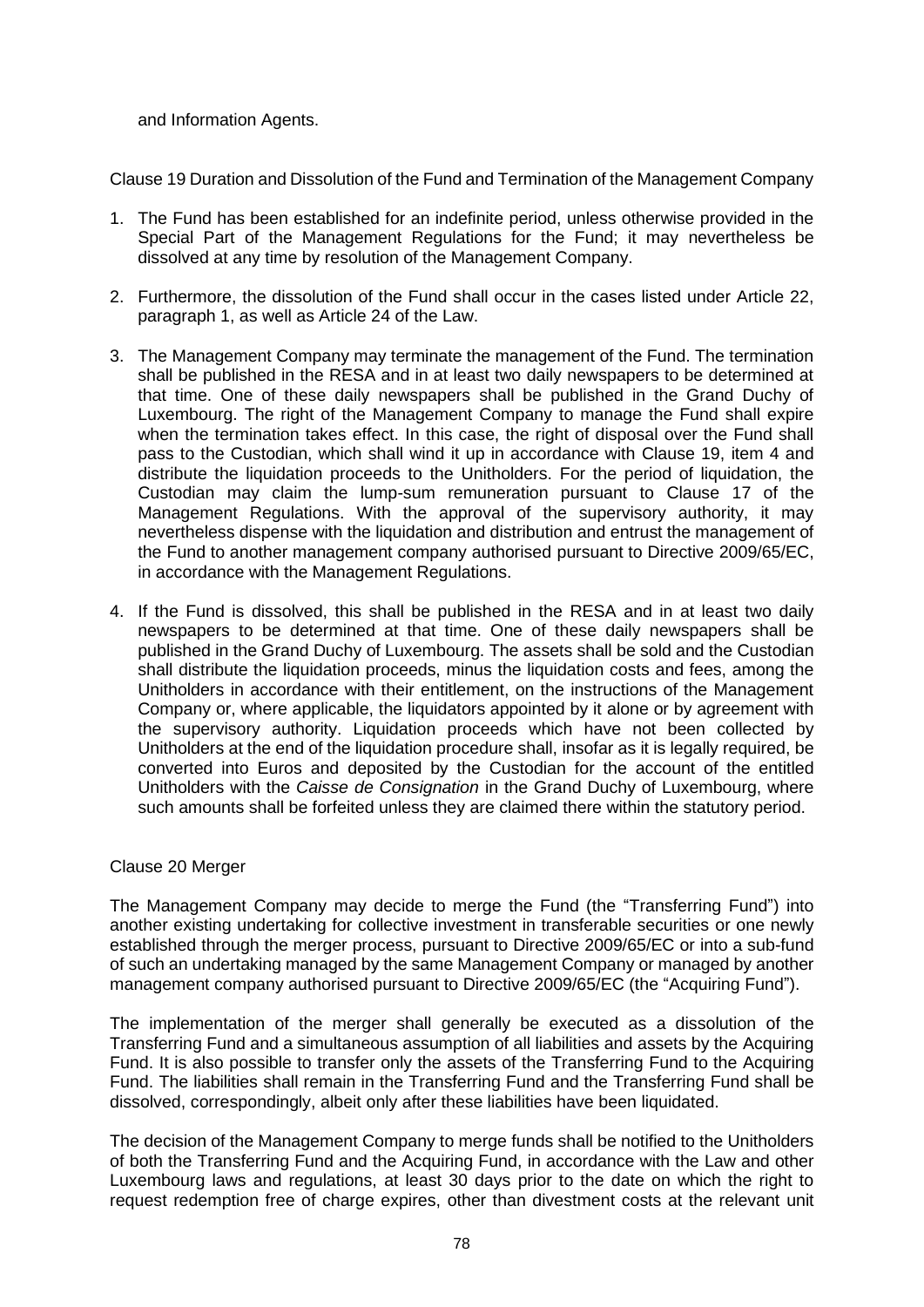value, in accordance with the procedure described in Clause 14 of the Management Regulations, also considering Clause 16 of the Management Regulations or, as appropriate, the conversion of all or part of the units. Unless otherwise decided in the interest of or in connection with the equal treatment of all Unitholders, the right of redemption or exchange free of charge shall expire five working days before the date of calculation of the merger ratio.

The units of Unitholders who have not requested redemption or, as appropriate, conversion of their units, shall be replaced by units of the receiving fund on the basis of the Net Asset Values on the effective date of the merger. As appropriate, Unitholders shall receive a fractional adjustment in accordance with the Law.

Clause 21 Amendments to the Management Regulations

- 1. The Management Company may, with the consent of the Custodian, amend the Management Regulations as a whole or in part at any time.
- 2. Amendments to the Management Regulations shall be filed with the Trade Register in the Grand Duchy of Luxembourg. A note of the deposit shall be made in the RESA.

Clause 22 Time barring of claims

Unitholders' claims against the Management Company or the Custodian may not be enforced in court after five years has elapsed since the date on which the claim arose.

Clause 23 Place of performance, place of jurisdiction and contractual language

- 1. The place of performance shall be the registered office of the Management Company in Luxembourg.
- 2. Legal disputes between Unitholders, the Management Company and the Custodian shall be subject to the jurisdiction of the competent court in the Grand Duchy of Luxembourg. The Management Company and the Custodian are entitled to subject themselves and the Fund to the law and jurisdiction of other countries in which the units are distributed, insofar as investors resident there assert claims against the Management Company or the Custodian.
- 3. The contractual language shall be English. The Management Company and the Custodian may declare translations into the languages of countries in which units are admitted for public distribution to be binding on themselves and on the Fund.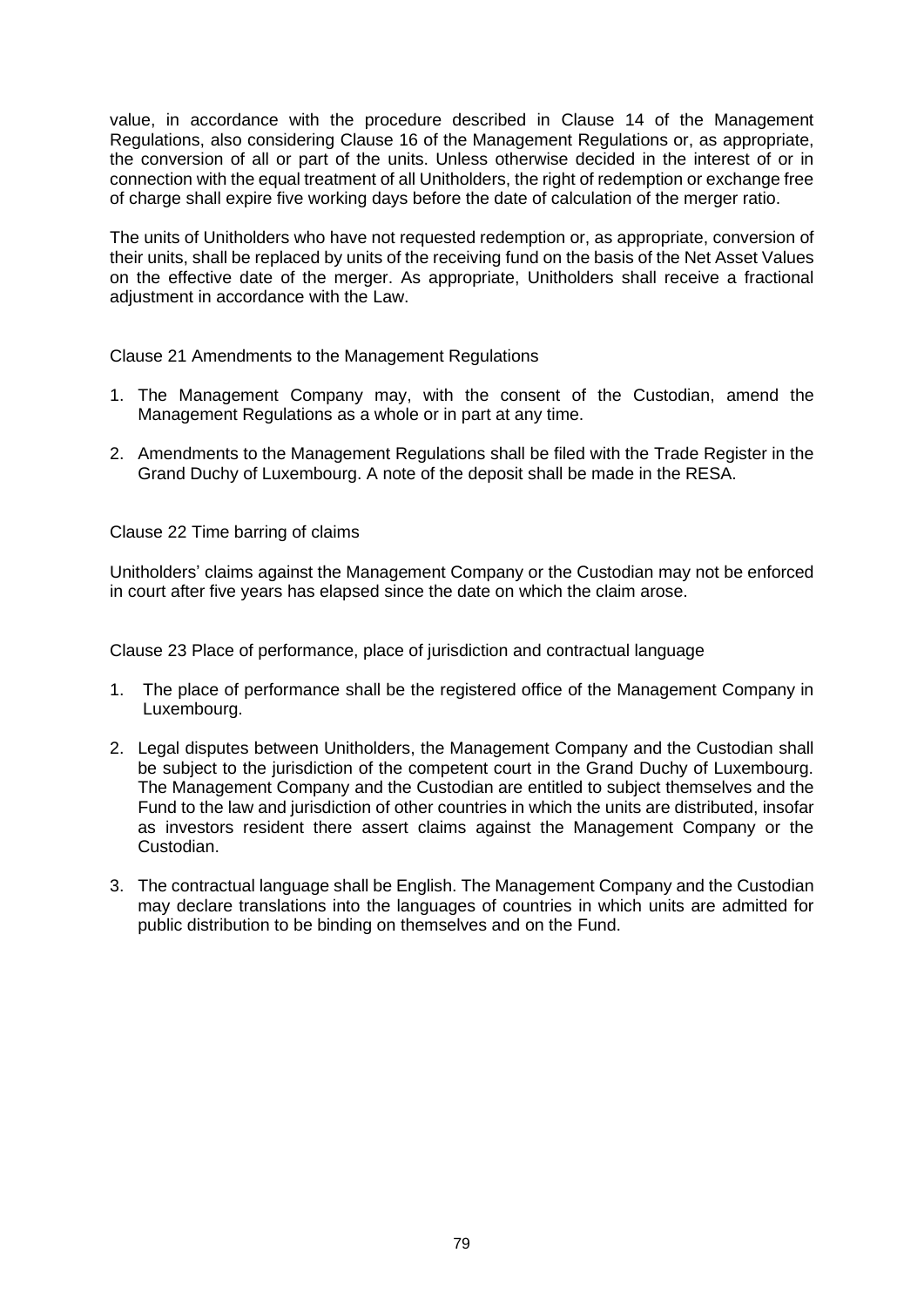# **The following provisions shall apply in addition and exceptionally to Dynamic Vario Protect**

# **Special Part**

Clause 24 Name of the Fund

The name of the fund is Dynamic Vario Protect.

### Clause 25 Custodian

The Custodian is BNP Paribas Securities Services S.C.A. until 2 November 2021, and Société Générale Luxembourg as of 3 November 2021.

### Clause 26 Investment policy

1. Investment objective

The aim of the investment policy is to allow investors to participate in the performance of a basket of investment fund units using derivative instruments, which is regularly realigned over the long term. At the same time, the aforementioned derivatives shall be linked to a dynamic hedging model (e.g. a CPPI model). Its purpose is to secure the guarantee(s) issued for unit class IT (EUR). For details on the guarantee(s), see section "Guarantee".

The details are shown below.

2. Fund concept

The Fund invests in securities or other instruments as described in section 6 under "Investment principles", which relate, for example, to the equity market or generate interest income. In principle, the performance of all of the securities cited in sentence 1 is swapped for the performance of a dynamic hedging model by means of a total return swap. The dynamic hedging model permits participation in the performance of certain investment fund units and at the same time, secures the guarantee presented in the investment objective.

Until 2 November 20201 the Fund Manager of the Fund is Lyxor International Asset Management S.A.S. Deutschland, Neue Mainzer Straße, 46-50, 60311 Frankfurt am Main, Germany. As of 3 November 2021 the management of the Fund is not delegated to an external manager.

3. Description of the Fund structure

#### Construction of a basket consisting of investment fund units

The basket of investment fund units (the "Basket") is determined by Allianz Global Investors GmbH as investment adviser and may be adjusted periodically.

At the start of a new guarantee period, a portfolio allocation is determined for the basket, which may consist in detail of global equity, bond or commodity funds. Over the long term, the objective of the selected basket of investment fund units is to generate attractive returns compared to a portfolio of approximately 60-80% equities and commodities and 20-40% bonds. The basket may be expanded to up to 20 investment funds. Furthermore, a maximum of 100% of the basket can be allocated to bond funds. In the same way, up to 100% of the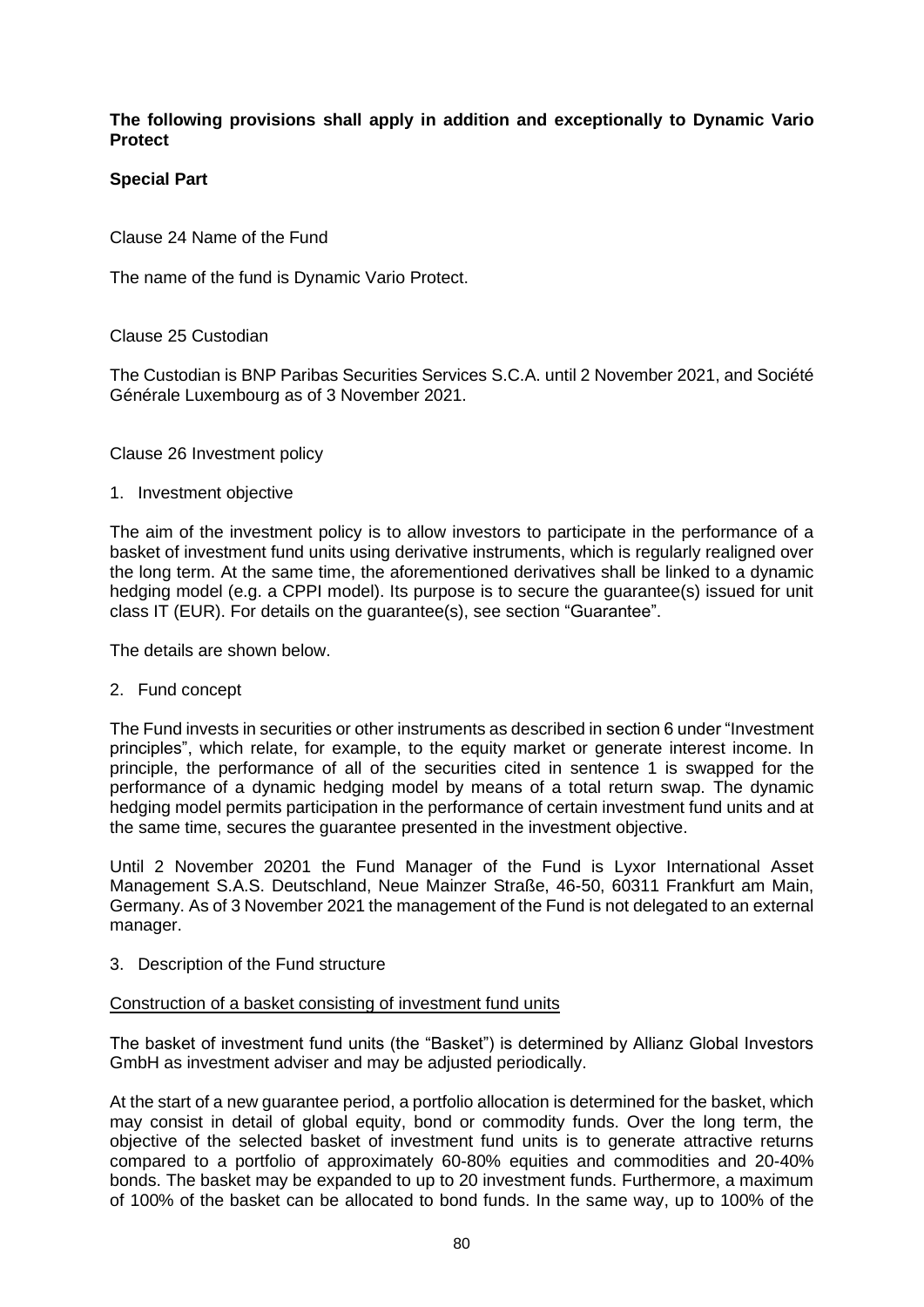basket may be invested in funds with risky investments (e.g. global equity funds).

Further information on the current portfolio allocation of the basket may be obtained from the Management Company at any time.

## Replacement of investment fund units in the basket

In particular, Allianz Global Investors GmbH may exchange investment fund units in the basket for units in other investment funds on the occurrence of the following fund- or unit-related events, regardless of the start and end of a guarantee period:

- Dissolution of an investment fund as a result of a merger or liquidation;
- Revocation of the authorisation of an investment fund or its investment manager by a supervisory authority;
- Division of an investment fund unit class into several unit classes or spin-off of units into a new unit class;
- Dissolution of an investment fund unit class as a result of a merger or liquidation;
- Permanent suspension of the issue or redemption of units of the investment fund unit classes;
- − Change in the tax situation of the respective counterparty of the overall derivative structure/swaps, assuming that the counterparty holds the investment fund units in safe custody in a securities account with a financial institution of the Federal Republic of Germany;
- Significant change in the investment policy of an investment fund or an investment fund unit class;
- Decrease in the net asset value of all unit classes in the overall investment fund to below EUR 100 million;
- Increase in the average management fee for the investment fund units in the basket above 2.50% per year.

In the cases of the first eight indents, the investment fund unit in question shall be replaced by a unit in another investment fund or the percentage unit to be replaced shall be split *pro rata* among the existing units. In these cases, the new investment fund shall be an investment fund attributable to the investment sector of the replaced investment fund unit class.

In the case of the ninth indent, the units shall be replaced by as many units of the number of investment funds as guarantee that the average management fee for the various investment fund units after its recomposition does not exceed 2.50%. In this case as well, the new investment fund shall be an investment fund which is attributable to the investment sector of the replaced investment fund unit class.

A replacement shall in any case take place with future effect. The investment fund units to be replaced in the basket shall be replaced by new investment fund units for a corresponding percentage share.

#### Description of the dynamic hedging model (CPPI model)

The Fund structure, in particular the dynamic hedging model described here, shall be implemented using an overall derivative structure, in particular a total return swap.

The respective counterparty of the overall derivative structure shall undertake to make or receive payments depending on the performance of a basket of unit classes of up to twenty open-ended investment funds, using a protection mechanism underscored by a dynamic hedging model ("CPPI model"). This protection mechanism shall ultimately determine the extent of participation in the performance of the basket of investment fund units, depending on market conditions.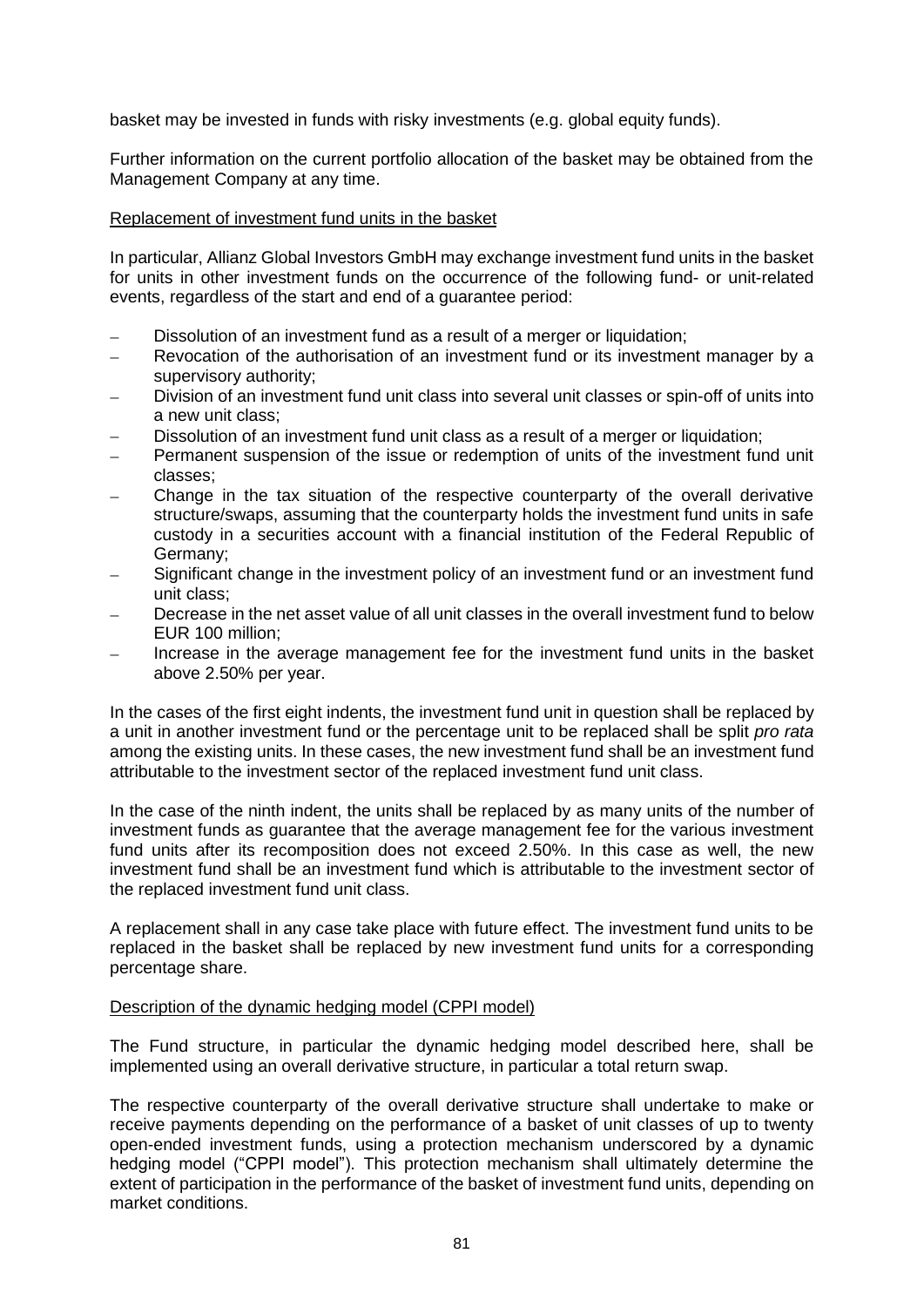The weighting of the individual investment fund units within the basket and its components shall be reassessed monthly and may be realigned (as described below) at the beginning of each new guarantee period. In addition, the weighting of the investment fund units within the basket, without changing the components and allocation of the basket, may be realigned in the context of the dynamic hedging model if the weighting of at least one investment fund unit in the basket has changed by more than 3 percentage points since the start of the respective guarantee period.

The maximum weighting of an investment fund in the entire basket shall be 20% at the start of a new guarantee period and after realignment due to a change in the weighting of the basket. Depending on the evolution of the redemption prices of the individual investment fund units, this weighting may change over time. Since the quantitative management approach within the overall derivative structure is based on the dynamic hedging model, the extent to which the derivative instruments permit participation in the performance of the aforementioned basket will change dynamically or will be reduced, in particular depending on the individual market situation and the current performance of the basket. As a rule, participation in the performance of the basket of investment funds will therefore be below the performance that a notional full investment in the investment funds contained in the basket would achieve with the same diversification.

If the current redemption prices of the investment fund units in the basket increase relative to their values on the issuance date of the described guarantee (for details of the guarantee(s), see section "Guarantee"), the participation in the performance of the investment fund basket shall be regularly increased as part of the portfolio hedging strategy ("CPPI model"). The more the current redemption prices of the investment fund units contained in the basket approach or fall below the redemption prices on the issuance date of the guarantee(s), the more the participation in the performance of the investment fund basket will normally be attenuated.

If the current redemption prices of the aforementioned investment fund units included in the basket perform differently, a change in participation will depend as a rule on an overall consideration of the respective performances of the redemption prices and on the current weighting of the individual investment fund units in the basket. Changes in the costs of this fund generally also lead to a change in the participation in the performance of the investment fund basket. An increase in the costs of this fund normally reduces the participation in the performance of the investment fund basket and a reduction in the costs increases the participation.

Changes in the interest rate environment also generally affect participation in the performance of the investment fund basket, with the direction depending on the prevailing market environment and on the fund's composition at that time.

The respective counterparty to an overall derivative structure shall regularly retain the option of terminating the overall derivative structure at short notice, in particular in the event of a change in external circumstances, e.g. a change in the legal or tax situation of the respective counterparty to an overall derivative structure. If the Fund is dissolved as a result, the investment management shall generally no longer be in a position to pursue the investment objective of the Fund during the period between the termination of the overall derivative structure and dissolution of the Fund, and the dissolution of the Fund shall be prepared. If the Fund is not dissolved due to such a short-term termination of the overall derivative structure, but the previous counterparty of such overall derivative structure is replaced by a new counterparty, this may also result in no participation of the investors in the described sense during a transitional period.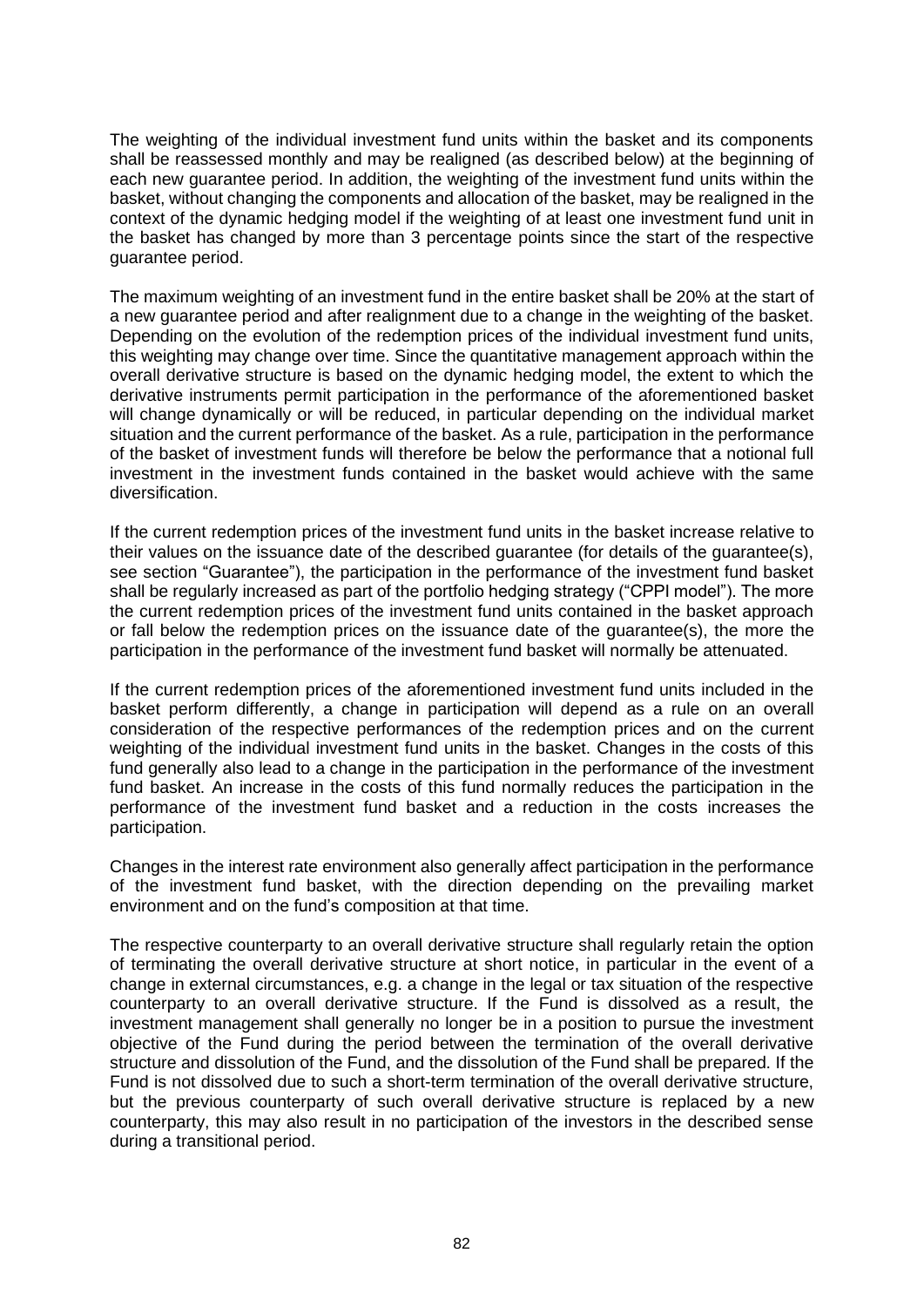## 4. Implementation of the Fund structure

The structure of the Fund, in particular, the dynamic hedging model described under item 2, shall be implemented with the help of an overall derivative structure, notably a total return swap. In this case, the fund management exchanges a variable payment, determined by the performance of a dynamic hedging model of the fund, for its participation in the possible performance of certain investment funds. This performance can also be negative, which would result in additional payments by the Fund to the respective counterparties of the overall derivative structure, measured against the performance of the investment fund. If the performance is positive, the relevant counterparty shall pay the performance of the dynamic hedging model less the costs associated with the use of OTC swaps described below.

In this regard, the overall structure consisting of derivatives may notably consist of individual derivatives entered into at different times, which nevertheless take into account and arise from the previously concluded derivatives. The new conclusion of such an individual derivative may be carried out in particular with the aim of avoiding a breach of the investment principles or in order to achieve liquidity. Trading in derivatives is used within the investment limits and serves to ensure the efficient management of the Fund's assets.

In principle, the total return swap is implemented or concluded with a single counterparty. This counterparty complies with as the case may be the Management Company or Fund Manager's basic requirements regarding the proper selection of counterparties. Each counterparty must be a counterparty eligible for OTC derivatives, domiciled in the European Union, subject to prudential regulation and specialising in this type of transaction.

The Management Company and the Fund Manager shall endeavour to select first-class institutions with a minimum rating in the investment grade range, which have undergone an approval process and have been authorised for this type of transaction. The counterparty should not be exposed to excessive credit risk, should provide an accurate and reliable valuation of the transaction and should be prepared to close out the transactions at their market value at any time, at the request of the Management Company and the Fund Manager. The regular exchange of receivables and liabilities of the total return swap ensures that the maximum counterparty risk for the selected counterparty does not normally exceed 10% of the Fund volume.

# 5. Investment principles

To this end, the assets of the Fund shall be invested in accordance with the principle of risk diversification as follows:

a) The Fund assets may be invested in securities such as equities and interest-bearing securities, including zero-coupon bonds and corporate bonds, debentures (*Pfandbriefe*) and similar foreign mortgage-backed bonds issued by credit institutions, government bonds, municipal bonds, floating-rate bonds, convertible bonds, bonds with warrants, mortgage-backed securities and asset-backed securities, as well as other bonds linked to collateral assets. In addition, index certificates and other certificates with a risk profile typically correlated with the assets cited in sentence 1 or with the investment markets to which these assets are allocated may be acquired for the Fund assets.

Up to 20% of the value of the fund assets may be invested in mortgage-backed securities and asset-backed securities.

b) Subject to item k) in particular, investment items pursuant to item a), sentence 1 may not be acquired, which do not have an investment grade rating from a recognised rating agency at the time of acquisition (so-called non-investment grade rating) or with regard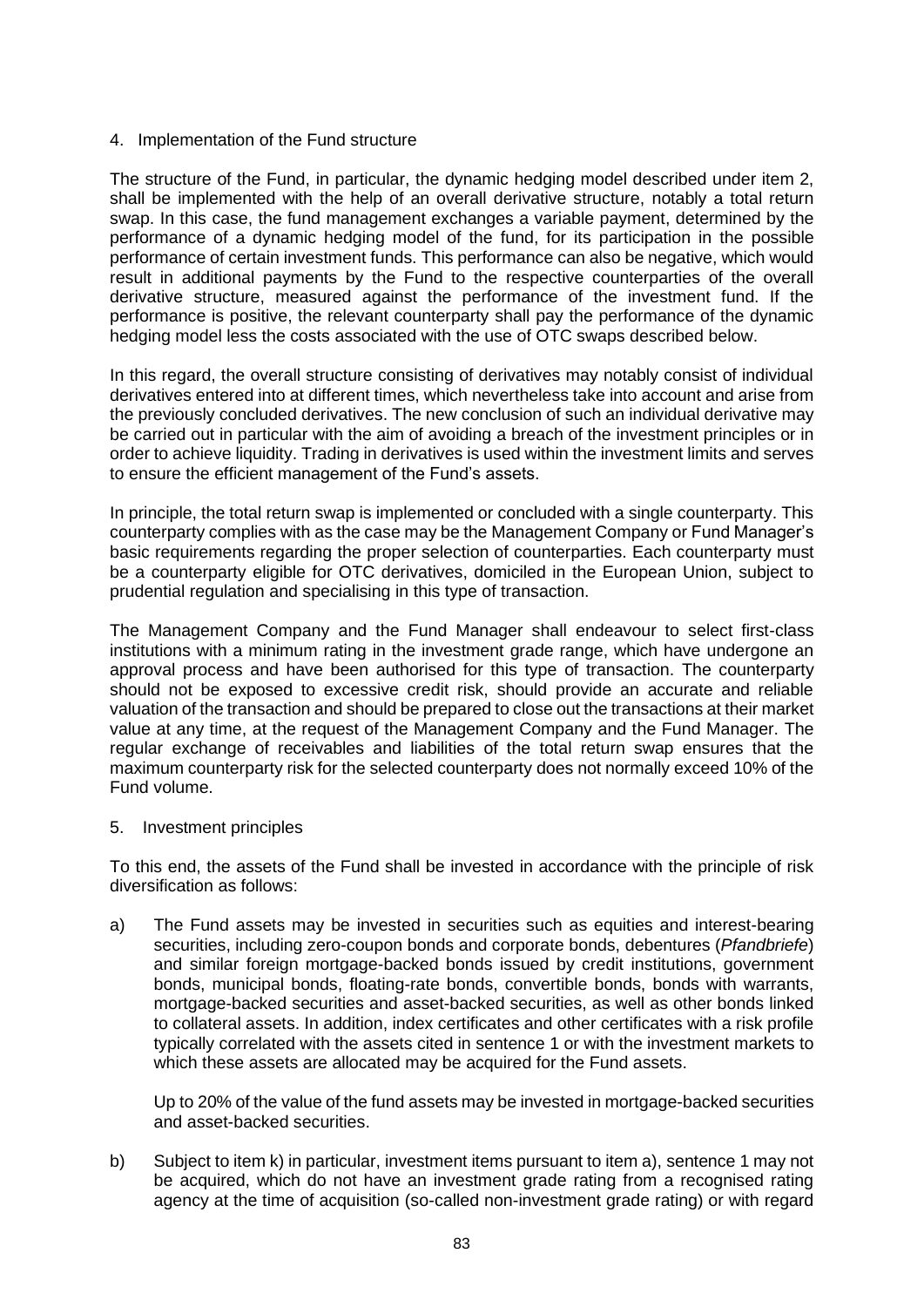to which no rating exists at all but which, according to the assessment of the Fund Management, may be assumed to correspond to a non-investment grade rating in the event of a rating, (jointly: so-called high-yield assets). If a security pursuant to subparagraph a), sentence 1, is classified as a high-yield investment after acquisition, the Fund Managers or Management Company as the case may be shall seek to dispose of it within one year. Subject in particular to item k), the share of assets pursuant to the second sentence shall be limited to a maximum of 10% of the Fund's assets.

- c) Subject in particular to item k), assets pursuant to sentence 1 of item a), the issuers of which are domiciled in a country which, according to the World Bank's classification, does not fall into the category of "high gross national income per capita", i.e. is not classified as "developed", may not be acquired.
- d) The Fund may acquire certificates for products and indices relating to
	- the European equity market; and/or
	- the equity market of a European country; and/or
	- baskets of shares relating to issuers domiciled in Europe.
- e) In addition, the Fund may invest without limitation in UCITS or UCIs pursuant to Clause 4, item 2 of the Management Regulations, notably equity, money market or bond funds and/or funds pursuing an absolute return approach.

With regard to equity fund investments, these may be broadly diversified equity funds, as well as country, regional and sector funds. An equity fund in the aforementioned sense is any UCITS or UCI with a risk profile typically correlated with that of one or more equity markets.

With regard to bond fund investments, these may be broadly diversified bond funds, as well as country, regional, sector or fixed income funds focused on specific maturities or currencies. A bond fund in the aforementioned sense is any UCITS or UCI with a risk profile typically correlated with that of one or more bond markets.

With regard to money market fund investments, these may relate to money market funds which are broadly diversified, as well as those focused on specific issuer groups and/or currencies. A money market fund in the aforementioned sense is any UCITS or UCI with a risk profile typically correlated with that of one or more money markets.

- f) Furthermore, deposits pursuant to Clause 4, item 3 of the Management Regulations may be held and money market instruments pursuant to Clause 4, items 1 and 5 as well as Clause 5 of the Management Regulations may be acquired.
- g) The assets of the Fund may also be denominated in foreign currencies. In particular, within the framework of unit classes, transactions may be executed which, to a large degree, hedge against another specific currency. In this context, investment instruments which are not denominated in a currency are regarded as denominated in the currency of the country of domicile of their issuer (in the case of securities representing shares: of the company, in the case of certificates: of the underlying asset).
- h) The average, present value-weighted residual duration of the portion of the Fund assets invested in interest-bearing securities including zero-coupon bonds pursuant to sentence 1 of item a), as well as deposits and money market instruments pursuant to item e), including the interest claims associated with the aforementioned assets, shall be between 0 and 18 months. The calculation shall take into account derivatives on interestbearing securities, interest rate and bond indices, as well as interest rates, irrespective of the currency of the underlying assets.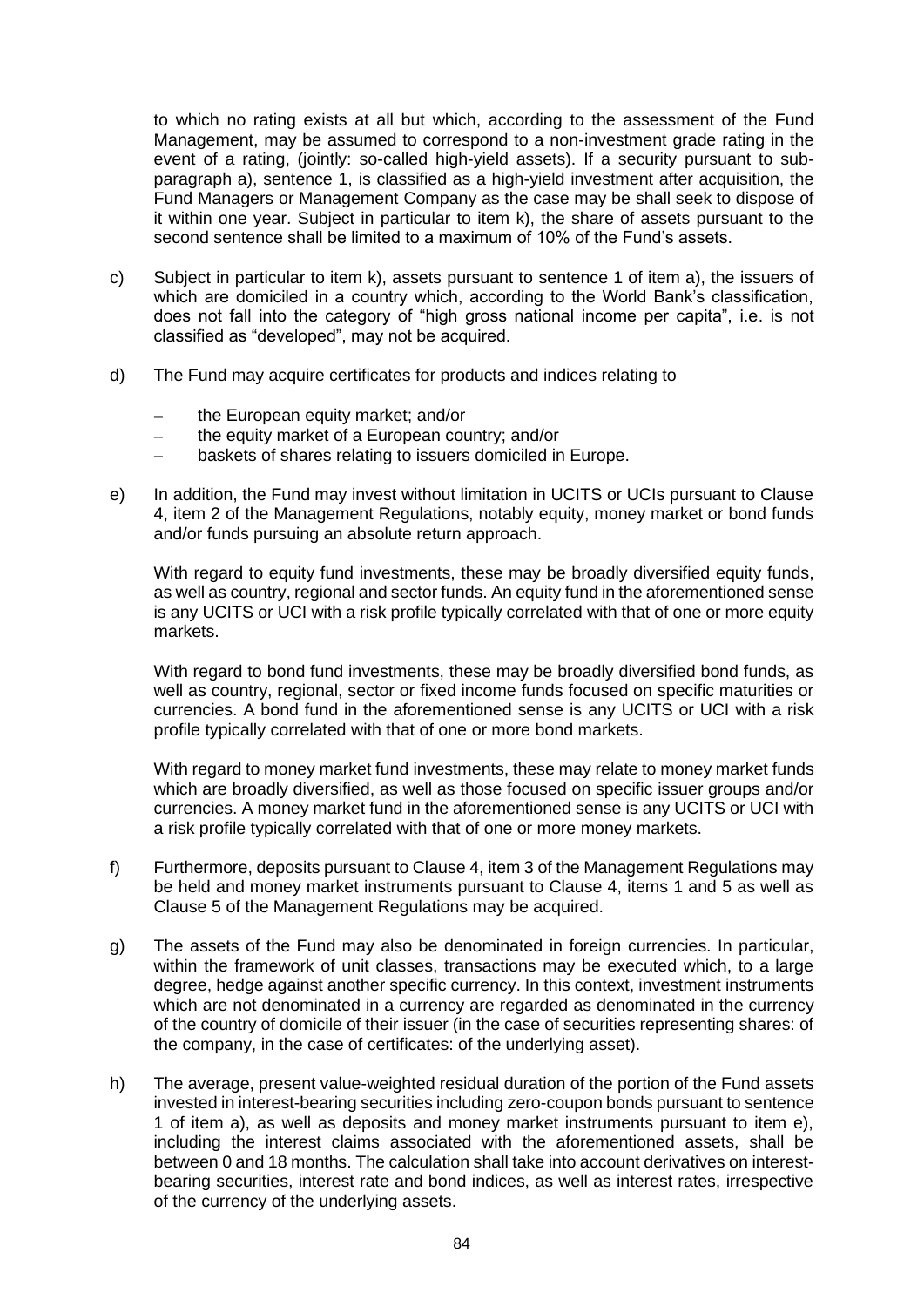- i) Within the context of and in compliance with the aforementioned restrictions, the assets of the Fund may be invested in a concentrated or in a broadly diversified way, depending on the assessment of the market situation:
	- − in individual asset classes; and/or
	- − in individual currencies; and/or
	- − in individual sectors; and/or
	- − in individual countries; and/or
	- − in assets with shorter or longer (residual) maturities; and/or
	- − in assets of issuers/debtors with a specific character (e.g. states or companies).
- j) Overshooting or undershooting the limits described above in items b), c), e) and h) is permissible if this occurs as a result of changes in the value of assets contained among the assets of the Fund, the exercise of subscription or option rights or changes in the value of the entire Fund, e.g. when unit certificates are issued or redeemed (so-called "passive breach of limits"). In these cases, the aim shall be to restore the aforementioned limits within a reasonable deadline.
- k) Overshooting of the limits specified in items b) and c) by acquiring or disposing of corresponding assets is permissible if, at the same time, it is guaranteed, through the use of techniques and instruments, that the respective overall market risk potential remains within the limits.

For this purpose, the techniques and instruments are credited with the delta-weighted value of the respective underlying assets according to their sign. Techniques and instruments which offset market risk shall be regarded as reducing risk, even if their underlying assets and the components of the Fund are not fully matched.

- l) The limit referred to in sub-paragraph h) need not be observed during the last two months preceding a dissolution or merger of the Fund.
- m) In addition, the Management Company is permitted to use techniques and instruments for the Fund for the purpose of efficient portfolio management (including for hedging purposes) (pursuant to Clauses 8 ff. of the Management Regulations or the explanations in the full Prospectus under "Use of techniques and instruments and associated specific risks"), as well as to contract short-term loans, pursuant to Clause 11 of the Management Regulations.

Under no circumstances may the Fund diverge from the stated investment objectives when using techniques and instruments.

The managers of the Fund shall invest its assets in securities and other permissible assets after a thorough analysis of all of the information available to it and having carefully weighed up the opportunities and risks. The performance of the fund units shall nevertheless remain dependent on price changes on the markets. No assurance can therefore be given that the objectives of the investment policy will be achieved.

Where applicable, investors risk receiving a lower amount than they originally invested.

The managers of the Fund shall adjust its composition depending on their assessment of the market situation, taking into consideration the investment objective and principles, which may also lead to a complete or partial realignment of the composition of the Fund. Such adjustments may therefore also be made frequently, as appropriate.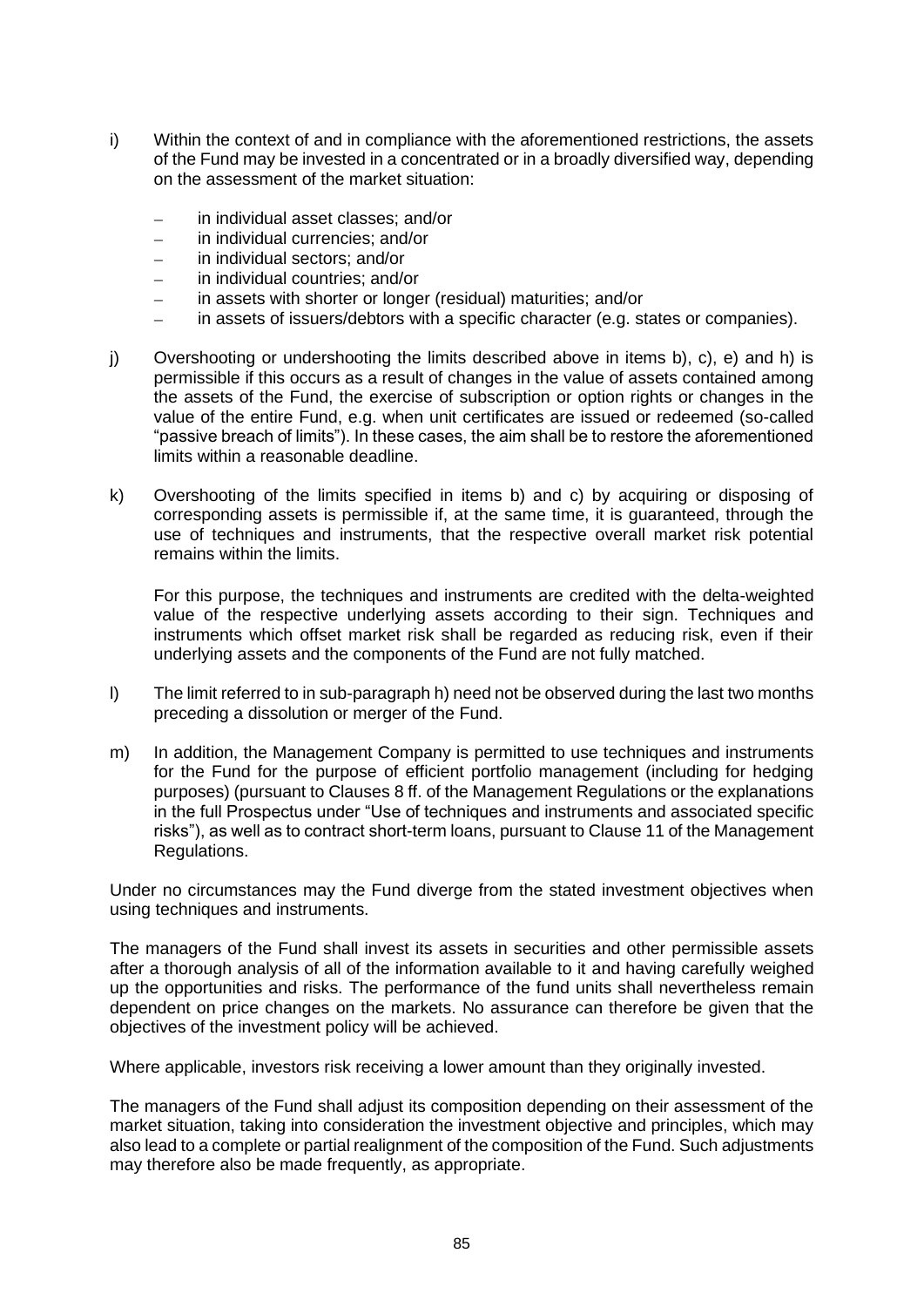# **Limited risk diversification**

**The Fund is authorised to invest, in accordance with the principle of risk diversification, up to 100% of its net assets in securities and money market instruments of various issues made by the Federal Republic of Germany, the German Federal States (Baden-Württemberg, Bavaria, Berlin, Brandenburg, Bremen, Hamburg, Hesse, Mecklenburg-Western Pomerania, Lower Saxony, North Rhine-Westphalia, Rhineland-Palatinate, Saarland, Saxony, Saxony-Anhalt, Schleswig-Holstein, Thuringia), the European Coal and Steel Community, the European Economic Community, EURATOM, the European Community, the European Union, an EU Member State (Belgium, Bulgaria, Denmark, Estonia, Finland, France, Greece, Ireland, Italy, Croatia, Latvia, Lithuania, Malta, Poland, Luxembourg, the Netherlands, Austria, Portugal, Sweden, Slovakia, Slovenia, Spain, Czech Republic, Hungary, Republic of Cyprus, Romania), or its local authorities, of Iceland, Liechtenstein, Norway, of member states of the OECD (Australia, Japan, Canada, Korea, Mexico, New Zealand, Switzerland, Turkey, United States of America, Chile, Israel, Colombia, United Kingdom of Great Britain and Northern Ireland), by member states of the G20 or by public international bodies of which one or more EU Member States are members. These securities or money market instruments shall be split into at least six different issues, whereby securities and money market instruments from one and the same issue may not exceed 30% of the total net assets.**

#### **Guarantee**

Société Générale S.A. is the guarantor (the "Guarantor").

The Guarantor guarantees unit class IT (EUR) of the Fund that its Net Asset Value per unit at least equals the below defined amount (the "Guaranteed Net Asset Value") on the last Valuation Day of the respective protection period (the "Guarantee Date"). The Guaranteed Net Asset Value is calculated before deduction of withholding taxes applicable for the shareholder, in particular before deduction of any capital gains / interest income / settlement tax. It is being noted that these taxes can reduce the determined amount at a later date.

With reference to each protection period, the following shall apply:

If the Net Asset Value calculated for a specific Guarantee Date is lower than the Guaranteed Net Asset Value in respect of such Guarantee Date, the Guarantor will pay an amount equal to the product of:

- (i) the difference, if positive, between (a) the Guaranteed Net Asset Value and (b) the Net Asset Value and
- (ii) the number of outstanding units of unit class IT (EUR) of the Fund as of the relevant Guarantee Date before taking into account any subscription and redemption orders to be executed on the Net Asset Value of such Guarantee Date (the "Guaranteed Amount"). The investor in unit class IT (EUR) of the Fund shall not have any direct claim against the Guarantor to pay the Guaranteed Amount.

The Net Asset Value of the Units of the unit class IT (EUR) on the last Valuation Day of the preceding month of a given protection period according to the following conditions will be defined as "Initial Value". With respect to each protection period, the Guaranteed Net Asset Value equals 80 % of its respective Initial Value (before deduction of withholding taxes applicable for the Unitholder and in particular before deduction of any capital gains / interest income / settlement tax).

The first protection period starts on 1 October 2019 and ends on 31 October 2019 (and if such day is not a Valuation Day, the last Valuation Day preceding 31 October 2019). In this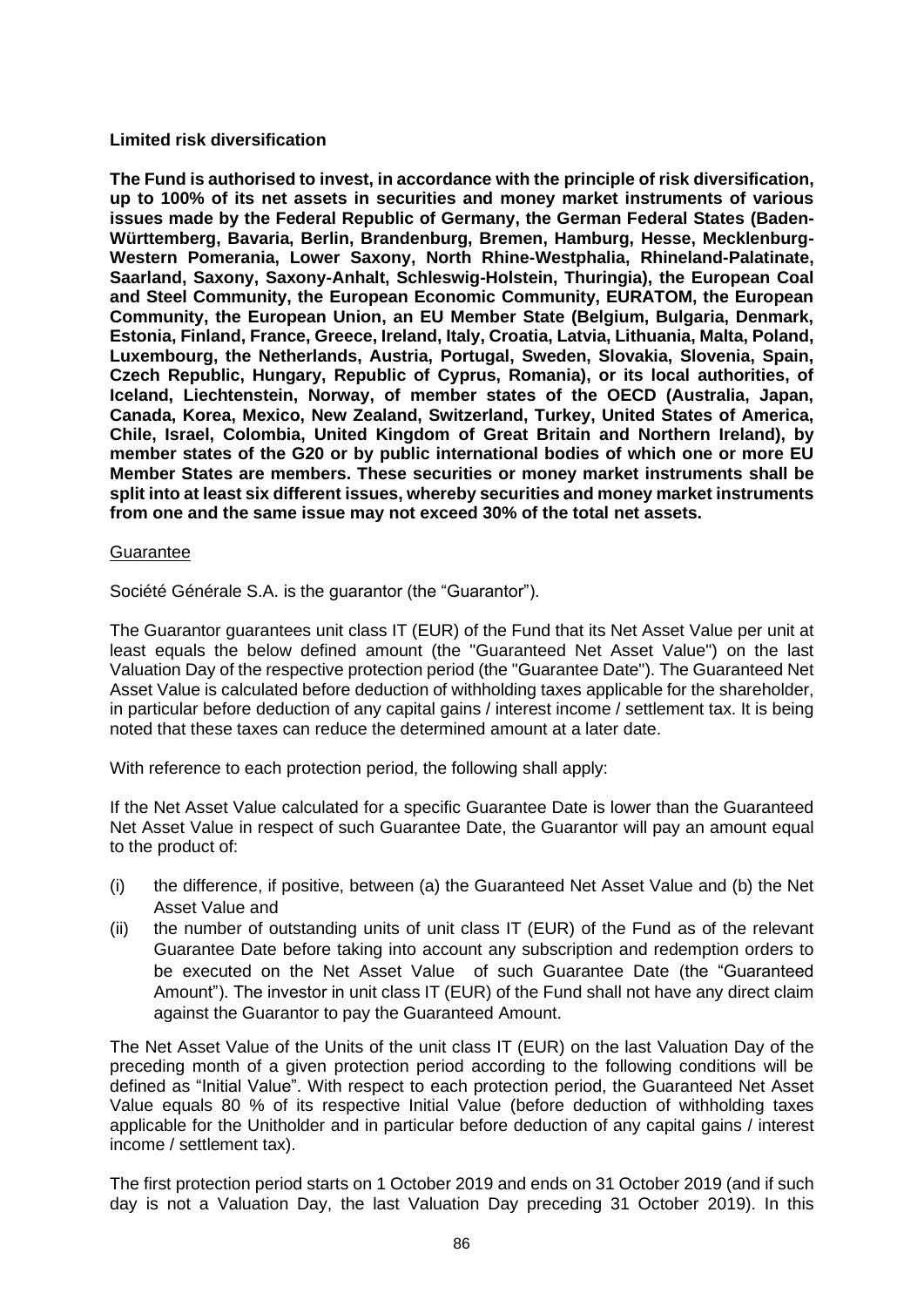protection period the Guarantor guarantees that the Net Asset Value of the units of the unit class IT (EUR) of the Fund on the Guarantee Date will not be less than 80% of the Net Asset Value per unit of 30 September 2019, the last valuation date of the preceding month (before deduction of withholding taxes applicable for the Unitholder and in particular before deduction of any capital gains / interest income / settlement tax).

Each subsequent protection period starts with the first day of each succeeding month and terminate on the last day of such respective month (and if this day is not a Valuation Day the ultimately preceding Valuation Day).

Furthermore, the Guarantee is subject to certain conditions.

The Guarantor will enter into a swap agreement with the fund. It is a condition that any claim of the unit class IT (EUR) of the Fund under the existing swap agreement must be raised before any claim under the Guarantee is raised.

The obligation of the Guarantor terminates with the termination of the swap contract. If the swap agreement between Société Générale S.A. and the Fund is terminated at its maturity and no new swap agreement between Société Générale S.A. and the Fund is concluded, the Guarantee Date of the respective protection period of an existing guarantee is the day on which the termination of the swap agreement becomes effective.

If the Guarantor does not extend the Guarantee for a further protection period or terminates the guarantee in accordance with the Guarantee declaration and no other guarantor issues a corresponding guarantee declaration, the investor shall be informed of this situation by the Management Company on the following website: https://sg29haussmann.societegenerale.fr with 3 months' advance notice.

If the swap agreement between Guarantor and the Fund is terminated before its maturity (for any reason) and the Guarantor and the Fund do not enter into a new swap agreement, the Guarantee is automatically terminated on the same date than the swap agreement.

The obligation of the Guarantor does not longer exist, if the Net Asset Value of the fund is impaired in case of fraud, willful misconduct or gross negligence of third parties or the guarantee is effectively terminated in compliance with this Guarantee.

The Guarantor may terminate the Guarantee in the following cases:

- (i) Replacement of the Management Company, the Fund Manager or the Custodian of the Fund without the Guarantor's prior written approval, (which cannot be unreasonably withheld), or insolvency or dispute resolution proceedings with the Custodian;
- (ii) Amendment of the Prospectus, the Fund Management Agreement or the Advisory Agreement with the Adviser without the Guarantor's prior written approval, (which cannot be unreasonably withheld);
- (iii) Breach of the Prospectus, the Fund Management Agreement or the Advisory Agreement with the Adviser

Exclusively in such cases, in which replacement or modification or non-compliance affects the Guarantor's obligations by way of the Guarantee, may the Guarantor terminate the Guarantee with immediate effect.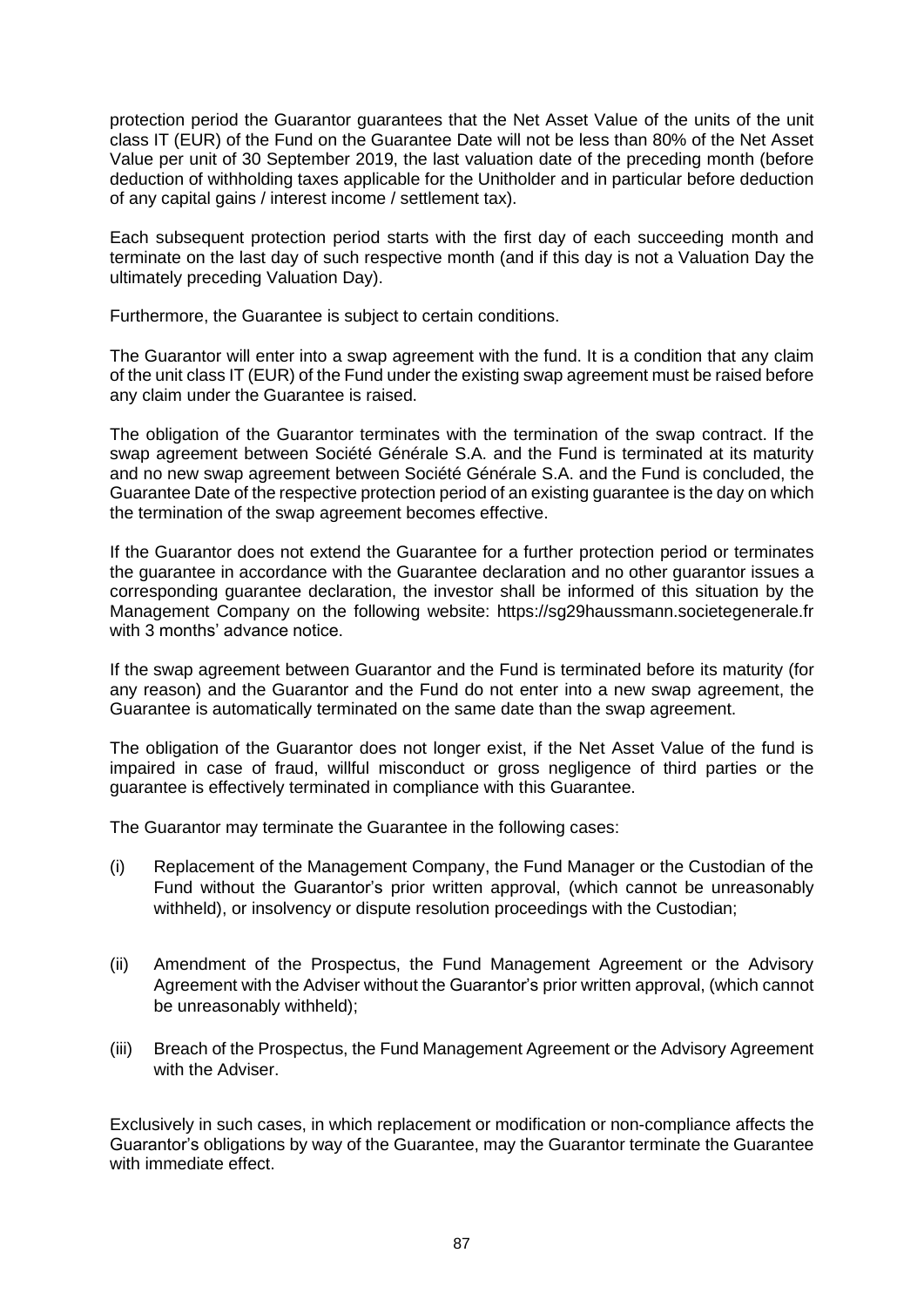If there is no outstanding compensatory amount under the Guarantee to the Fund due by the Guarantor, the respective Guarantee ends by declaration of the Guarantor to the Management Company without notice, if due to changes in regulations applicable to the Guarantor or the investment manager laws or regulations (or due to a changed interpretation of laws and regulations at the request of the responsible courts or regulators) (i) the Guarantor by law is prevented from maintaining the Guarantee hereto or (ii) the investment manager by law is prevented from providing the management services described in the investment management agreement. The Guarantee shall end without notice and the respective protection period shall end at the end of that day.

It is not the aim of the investment policy to comply with the desired protection level during the respective protection periods.

Therefore, investors should be aware that the protection refers exclusively to the respective determined Guarantee Dates and only to units of class IT (EUR). Due to the concept, therefore it is possible to have larger losses within the protection periods up to the respective Guarantee Date.

By matching the applied protection model to changes on the capital markets the risk protection shall be realized in the most cost-efficient manner possible.

The Fund's income and the assets of the Fund may be subject to any tax and levy at acquisition, at sale or solely due to being held in countries where they are held in custody or traded, or from which they originate. The Fund's assets as such may be subject to a tax and levy, in particular it is currently subject to the Taxe d'Abonnement.

As far as income is reduced by introduction or modification of such taxes and levy or taxes and levy are payable by acquisition, sale or holding of assets, the Guaranteed Net Asset Value of the unit class IT (EUR) per unit is reduced to the same amount, which the determined Net Asset Value of the unit class IT (EUR) per unit is reduced by acc. to the fund prospectus regulations at the Guarantee Date.

In the cases described in the preceding paragraph, the Investment Manager shall try to ensure by reallocation of the assets, that the Net Asset Value of units of the unit class IT (EUR) achieves 80% of the underlying asset at the end of the current protection period.

The Guarantor accepts no responsibility for the non- , late or partial fulfillment of its contractual obligations if the non- , late or partial fulfillment is related to acts, omissions, incidents or events that are not attributable to him, and is not responsible for, and the Guarantor is not liable for any loss or damage incurred by the Fund or the Management Company as a result of herby actions.

The Guarantee is subject to the laws of the Federal Republic of Germany.

The Guarantee Dates and the current Guarantee level of the aforementioned unit class are published in the annual and semi-annual reports of the Fund and may be obtained from the Management Company at any time.

The Management Company shall publish the Guarantee Dates and the current guaranteed Net Asset Value of unit class IT (EUR) in the current annual and semi-annual reports of the Fund and shall provide these to investors at any time on request.

If the Management Company decides to close the Fund or the IT (EUR) unit class or to merge the Fund into another fund, this may only be done on the Guarantee Date of an already existing guarantee applicable to the respective protection period.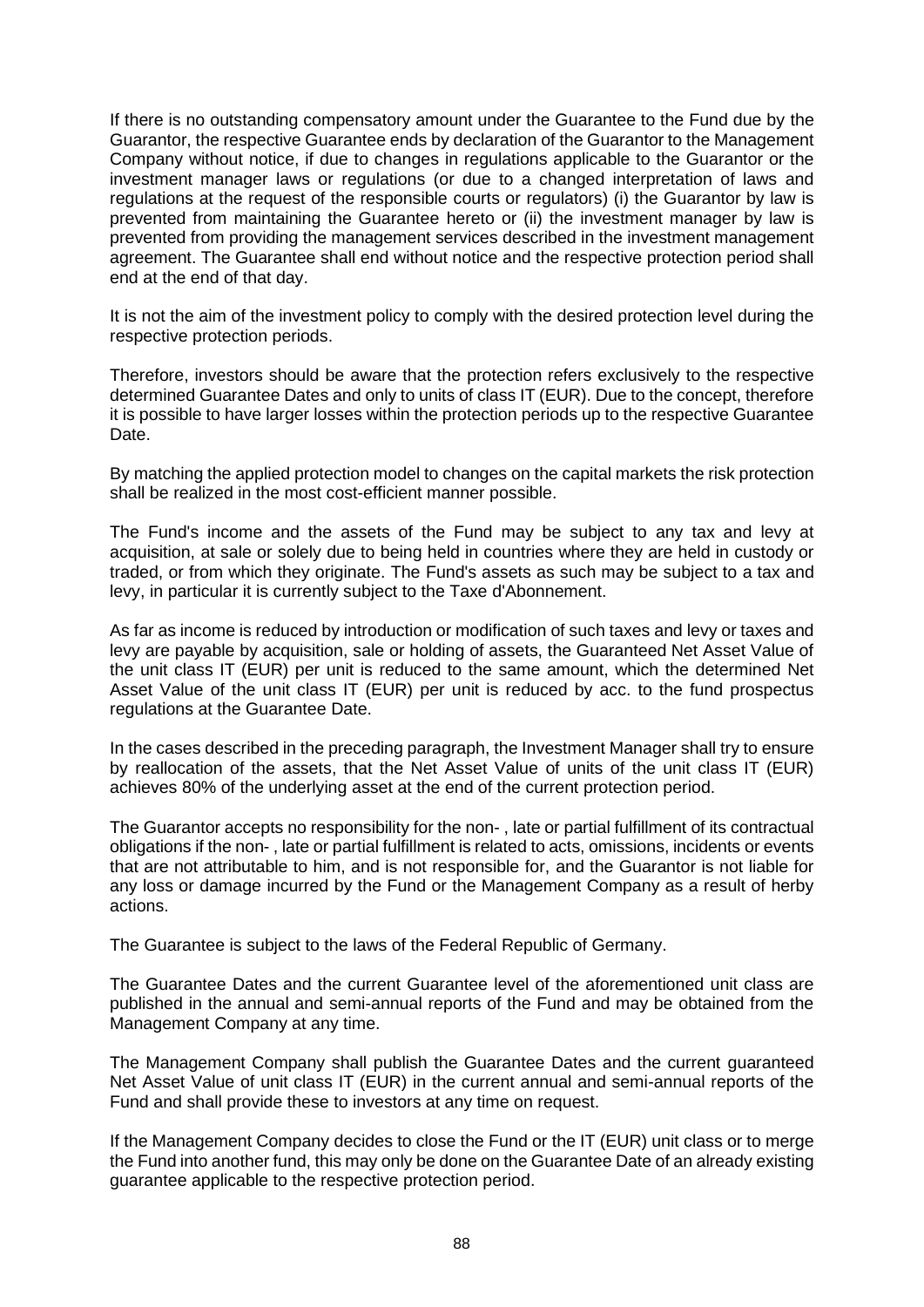# Clause 27 Unit certificates

Units in the form of bearer certificates are documented by global certificates. There is no entitlement to the delivery of physical units.

Clause 28 Base currency, issue and redemption price, transaction fee

- 1. The base currency of the Fund is Euro.
- 2. The Management Company or third parties commissioned by it and named in the Prospectus shall determine the issue and redemption price on each Valuation Day.
- 3. The issue price shall be paid to the Registrar and Transfer Agent in the reference currency of the unit class within two Valuation Days of the relevant settlement date at the latest. The Management Company is free to accept a different value date payment. This nevertheless may not exceed ten Valuation Days after the respective settlement date.
- 4. The issue premium for settlement of the issuance costs (Clause 15, item 5 of the Management Regulations) for units of unit class IT (EUR) shall be 5.00% of the Net Asset Value Per Unit of the respective unit class. The Management Company shall be free to charge a lower issue premium. A redemption fee available to the Management Company (Clause 15, item 6 of the Management Regulations) and a disinvestment fee due to the Fund (Clause 15, item 6 of the Management Regulations) shall not be charged until further notice.
- 5. The Management Company shall ensure that the unit prices are published in suitable fashion in the countries in which the Fund is publicly distributed. This may also be done by publication on the website of the Management Company.
- 6. In accordance with Clause 14, items 2 and 7 of the Management Regulations, unit purchase and redemption orders received by the Registrar and Transfer Agent by 4.45 p.m. CET or CEST on a Valuation Day shall be settled at the issue or redemption price determined on the next Valuation Day but one, which is still unknown at the time of placement of the order. Unit purchase and redemption orders received after this time shall be settled at the issue or redemption price, also unknown at the time when the order is placed, of the Valuation Day following the next but one Valuation Day.

### Clause 29 Costs

- 1. The flat fee to be paid to the Fund, taking into account the different unit classes, shall be 1.35% per year for units of unit class IT (EUR) and shall be calculated on the net asset value determined daily. The Management Company shall be free to charge a lower fee.
- 2. Remuneration is paid monthly at the end of the month.

#### Clause 30 Unit classes

1. The Fund may have several unit classes, which may differ in terms of the costs charged, the method of charging costs, the use of income, the group of persons entitled to acquire units, the minimum investment amount, the reference currency, any currency hedging at unit class level, the determination of the settlement time after the order has been placed, the determination of the processing time after settlement of a unit issue or redemption order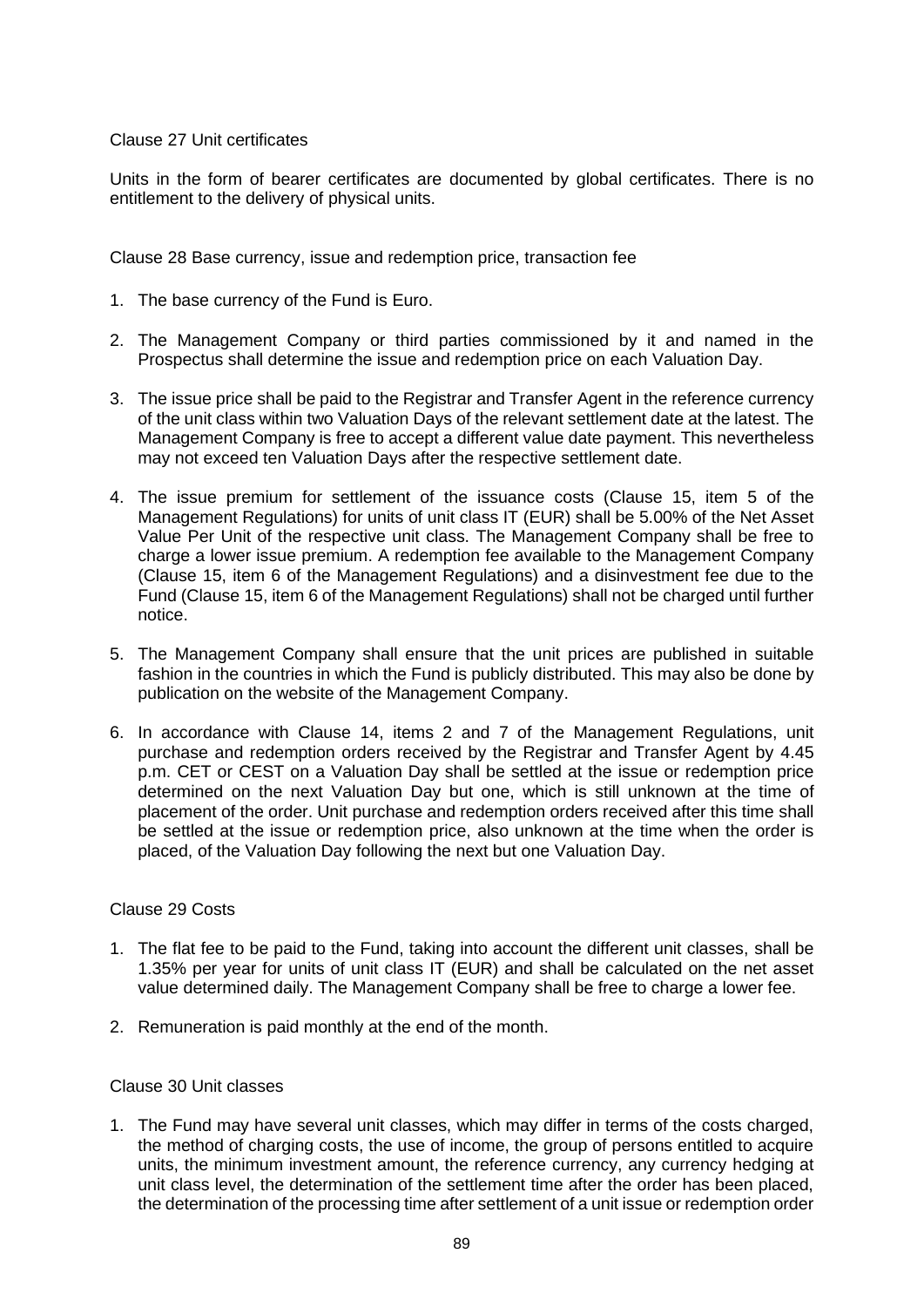and/or a distribution or other characteristics. All units shall participate equally in the income and liquidation proceeds of their class of units.

The Fund may issue units of distributing and accumulating unit classes. Unit class IT (EUR) is an accumulating unit class, i.e. the income accruing is reinvested within the framework of the unit class.

Conversion from one unit class to another unit class is not permitted.

2. The purchase of units of unit class IT (EUR) is only possible with a minimum investment in the amount specified in the Prospectus (after deduction of any issue premium). The Management Company is free to accept a lower minimum investment amount in individual cases. Subsequent investments are also permitted for lower amounts, provided that the sum of the current value of the units of the same unit class already held by the purchaser at the time of the subsequent investment and the amount of the subsequent investment (after deduction of any issue premium) is at least equal to the amount of the minimum investment of the unit class in question. Only holdings which the purchaser leaves in custody with the same agent with which he also wishes to make the subsequent investment shall be taken into account. If the purchaser acts as an intermediate custodian for final beneficiary third parties, it may only acquire units of the cited unit class types if the aforementioned conditions are fulfilled separately with regard to each third-party final beneficiary. The issuance of units of these unit class types may be made contingent on the prior provision by the acquirer of a corresponding written undertaking.

Units of unit class IT (EUR) may only be acquired by non-natural persons. The acquisition shall nevertheless be inadmissible if the subscriber of the units is not a natural person but acts as an intermediary custodian for a third party beneficiary who is a natural person. The issuance of units of these unit class types may be made contingent on the prior submission of a corresponding written undertaking by the purchaser.

- 3. Unit classes for which the reference currency is not the base currency of the Fund may also be issued. In this case, unit classes for which currency hedging in favour of the reference currency is sought and unit classes for which this is omitted may both be issued. The costs of these currency hedging transactions shall be borne by the relevant unit class.
- 4. The Net Asset Value (Clause 15, items 1, 2 and 3 of the Management Regulations) shall be calculated for each unit class by dividing the value of the net assets attributable to a unit class by the number of units of that unit class in circulation on the Valuation Day:
	- − For distributions, the value of the net assets attributable to the units of the distributing unit classes shall be reduced by the amount of such distributions;
	- − If the Fund issues units, the value of the net assets of the relevant unit class shall be increased by the proceeds received on issuance less any issue premium;
	- − If the Fund redeems units, the value of the net assets of the respective unit class shall be reduced by the Net Asset Value attributable to the redeemed units.
- 5. The Management Company may dissolve existing unit classes or merge them with other funds or unit classes, in accordance with Clauses 19 and 20 of the Management Regulations.

# Clause 31 Use of income

1. The Management Company shall determine each year whether, when and for what amount a distribution shall be made for a unit class in accordance with the provisions applicable in the Grand Duchy of Luxembourg. The Management Company may also determine interim